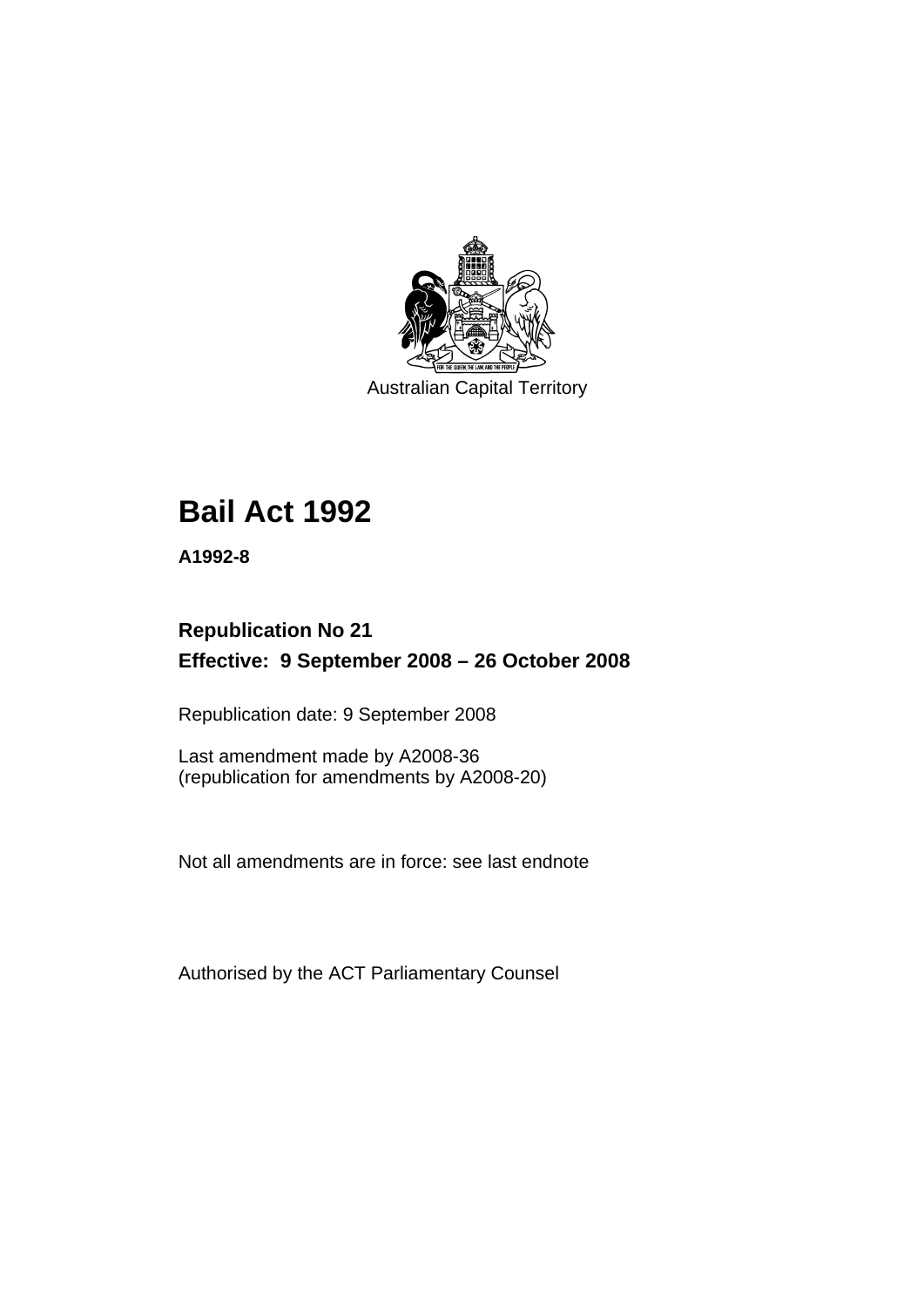#### **About this republication**

#### **The republished law**

This is a republication of the *Bail Act 1992* (including any amendment made under the *Legislation Act 2001*, part 11.3 (Editorial changes)) as in force on 9 September 2008*.* It also includes any amendment, repeal or expiry affecting the republished law to 9 September 2008.

The legislation history and amendment history of the republished law are set out in endnotes 3 and 4.

#### **Kinds of republications**

The Parliamentary Counsel's Office prepares 2 kinds of republications of ACT laws (see the ACT legislation register at www.legislation.act.gov.au):

- authorised republications to which the *Legislation Act 2001* applies
- unauthorised republications.

The status of this republication appears on the bottom of each page.

#### **Editorial changes**

The *Legislation Act 2001*, part 11.3 authorises the Parliamentary Counsel to make editorial amendments and other changes of a formal nature when preparing a law for republication. Editorial changes do not change the effect of the law, but have effect as if they had been made by an Act commencing on the republication date (see *Legislation Act 2001*, s 115 and s 117). The changes are made if the Parliamentary Counsel considers they are desirable to bring the law into line, or more closely into line, with current legislative drafting practice.

This republication does not include amendments made under part 11.3 (see endnote 1).

#### **Uncommenced provisions and amendments**

If a provision of the republished law has not commenced or is affected by an uncommenced amendment, the symbol  $\mathbf{U}$  appears immediately before the provision heading. The text of the uncommenced provision or amendment appears only in the last endnote.

#### **Modifications**

If a provision of the republished law is affected by a current modification, the symbol  $\mathbf{M}$ appears immediately before the provision heading. The text of the modifying provision appears in the endnotes. For the legal status of modifications, see *Legislation Act 2001*, section 95.

#### **Penalties**

The value of a penalty unit for an offence against this republished law at the republication date is—

- (a) if the person charged is an individual—\$100; or
- (b) if the person charged is a corporation—\$500.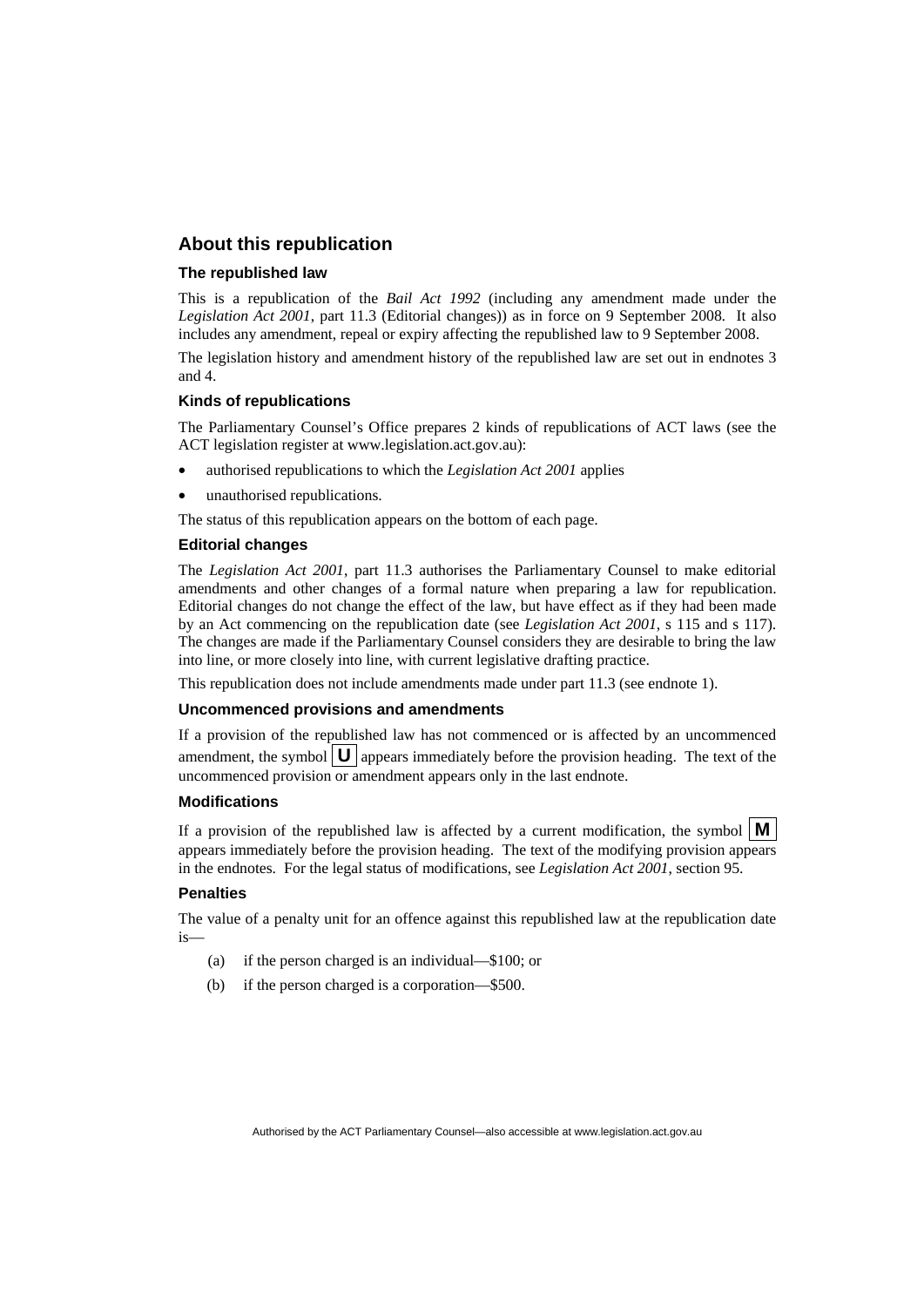

Australian Capital Territory

# **[Bail Act 1992](#page-6-0)**

# **Contents**

09/09/08

|                     |                                                       | Page           |
|---------------------|-------------------------------------------------------|----------------|
| Part 1              | <b>Preliminary</b>                                    |                |
| 1                   | Name of Act                                           | 2              |
| 2                   | Dictionary                                            | $\overline{2}$ |
| 3                   | <b>Notes</b>                                          | 2              |
| 3A                  | Offences against Act-application of Criminal Code etc | 3              |
| 4                   | Act applies to children                               | 3              |
| Part 2              | <b>Availability of bail</b>                           |                |
| <b>Division 2.1</b> | When bail may be granted and rights following         |                |
| 5                   | When may bail be granted?                             | 4              |
| 6                   | Rights following grant of bail                        | 4              |
| <b>Division 2.2</b> | <b>Presumption for bail</b>                           |                |
| 7                   | Div 2.2 subject to div 2.3 and div 2.4                | 5              |
| R <sub>21</sub>     | Bail Act 1992                                         | contents 1     |

Authorised by the ACT Parliamentary Counsel—also accessible at www.legislation.act.gov.au

Effective: 9/09/208-26/10/08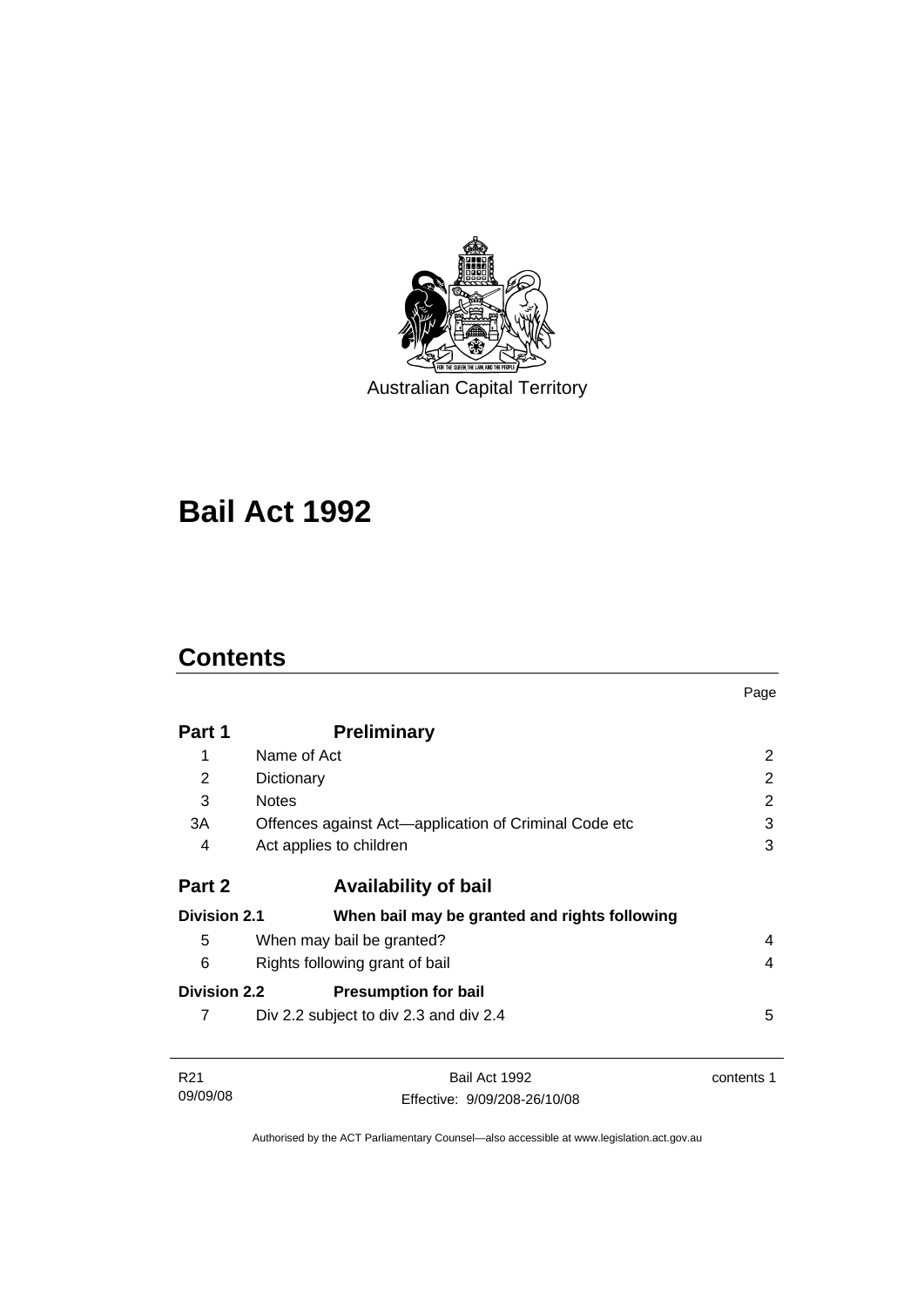|                     |                                                                                       | Page            |
|---------------------|---------------------------------------------------------------------------------------|-----------------|
| 8                   | Entitlement to bail-certain minor offences etc                                        | 5.              |
| 8A                  | Entitlement to bail-breach of sentence obligations                                    | 6               |
| 8B                  | Entitlement to bail—custody relating to sentence administration board                 |                 |
|                     | hearings                                                                              | 7               |
| 9                   | Limitations on entitlement to bail                                                    | 8               |
| 9Α                  | Entitlement to bail-offences other than minor offences                                | 8               |
| <b>Division 2.3</b> | No presumption for bail                                                               |                 |
| 9Β                  | Div 2.2 not to apply to certain offences                                              | 9               |
| <b>Division 2.4</b> | <b>Presumption against bail</b>                                                       |                 |
| 9C                  | Bail for murder and certain serious drug offences                                     | 10              |
| 9D                  | Bail for serious offence committed while charge for another pending or<br>outstanding | 11              |
| 9Ε                  | Bail for person sentenced to imprisonment                                             | 14              |
| 9F                  | Domestic violence offence-bail by authorised officer                                  | 14              |
| 9G                  | Special or exceptional circumstances                                                  | 15              |
| Part 3              | <b>Dispensing with bail</b>                                                           |                 |
| 10                  | Dispensing with bail                                                                  | 17              |
| 11                  | Effect of dispensing with bail                                                        | 17              |
| 12                  | Decision to dispense with bail                                                        | 18              |
| Part 4              | <b>Grant of bail</b>                                                                  |                 |
| 13                  | Deciding bail after charge laid                                                       | 19              |
| 14                  | Grant of bail by authorised officers                                                  | 21              |
| 15                  | Deciding of questions of bail by authorised officers                                  | 21              |
| 16                  | Notification of decision of authorised officer                                        | 22              |
| 17                  | Charged people in custody to be brought before court                                  | 24              |
| 18                  | Facilities to be provided to accused people                                           | 24              |
| 19                  | General provisions relating to court bail                                             | 25              |
| 20                  | Limitations on power of magistrate                                                    | 26              |
| 21                  | Bail in relation to several offences                                                  | 27              |
| 22                  | Criteria for granting bail to adults                                                  | 27              |
| 23                  | Criteria for granting bail to children                                                | 29              |
| 23A                 | Victim's concern about need for protection                                            | 29              |
|                     |                                                                                       |                 |
| contents 2          | Bail Act 1992                                                                         | R <sub>21</sub> |

Effective: 9/09/208-26/10/08

Authorised by the ACT Parliamentary Counsel—also accessible at www.legislation.act.gov.au

09/09/08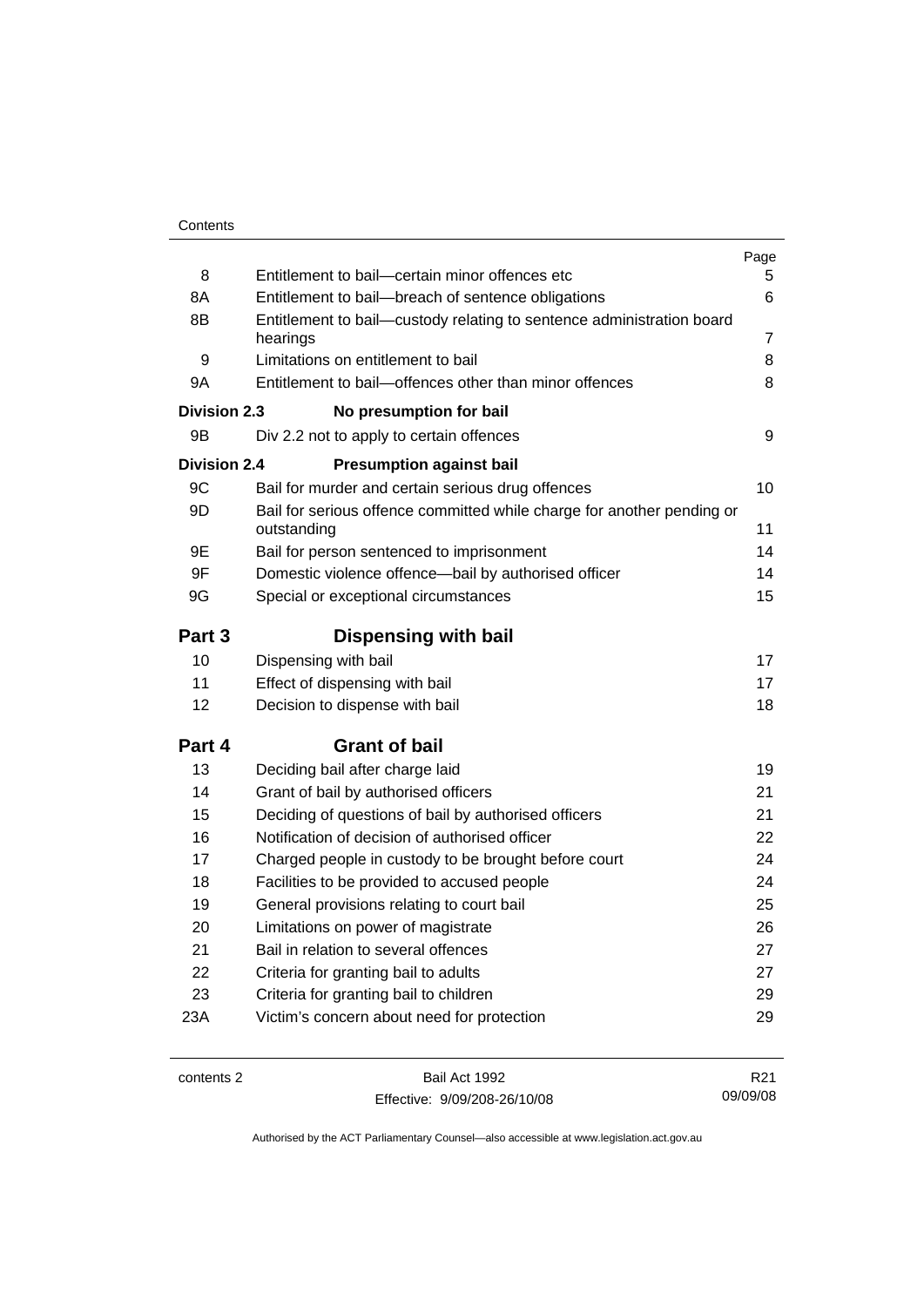| Contents |
|----------|
|----------|

|                     |                                                              | Page       |  |
|---------------------|--------------------------------------------------------------|------------|--|
| Part 5              | Bail conditions and undertakings to appear                   |            |  |
| 24                  | Conditions of bail                                           | 31         |  |
| 25                  | Conditions on which bail may be granted to adults            | 31         |  |
| 25A                 | Supervision condition when offence committed as young person | 35         |  |
| 26                  | Conditions on which bail may be granted to children          | 35         |  |
| 27                  | Recording of certain bail decisions                          | 37         |  |
| 28                  | Undertakings to appear                                       | 38         |  |
| 30                  | Accused person may be excused from attendance before court   | 39         |  |
| 31                  | Bail requirements                                            | 40         |  |
| 32                  | Acceptable people and security for bail                      | 41         |  |
| 33                  | Continuation of bail and undertakings                        | 41         |  |
| 34                  | Written notice of conditions of bail                         | 43         |  |
| 36                  | Discharge of surety                                          | 44         |  |
| 37                  | Payment of amounts to Territory                              | 45         |  |
| Part 6              | <b>Review of bail decisions</b>                              |            |  |
| <b>Division 6.1</b> | Review of decisions by authorised officers                   |            |  |
| 38                  | Review by authorised officers                                | 47         |  |
| 39                  | Exercise of power to review                                  | 47         |  |
| 40                  | Limitation on power of authorised officer to review          | 48         |  |
| <b>Division 6.2</b> | <b>Review of decisions by courts</b>                         |            |  |
| 41                  | Right of review of bail decisions                            | 48         |  |
| 41A                 | Court may review on its own initiative                       | 49         |  |
| 42                  | Power of Magistrates Court to review                         | 49         |  |
| 43                  | Power of Supreme Court to review                             | 49         |  |
| 45                  | Exercise of power to review                                  | 50         |  |
| 46                  | Review limited to bail conditions                            | 51         |  |
| Part 7              | <b>Miscellaneous</b>                                         |            |  |
| 47                  | Giving information relating to bail                          | 53         |  |
| 47A                 | Notice to victim of bail decisions                           | 53         |  |
| 48                  | Notification to court that bail condition not satisfied      | 54         |  |
| 49                  | Failure to answer bail                                       | 54         |  |
| 51                  | Indemnification of sureties                                  | 55         |  |
| R <sub>21</sub>     | Bail Act 1992                                                | contents 3 |  |
| 09/09/08            | Effective: 9/09/208-26/10/08                                 |            |  |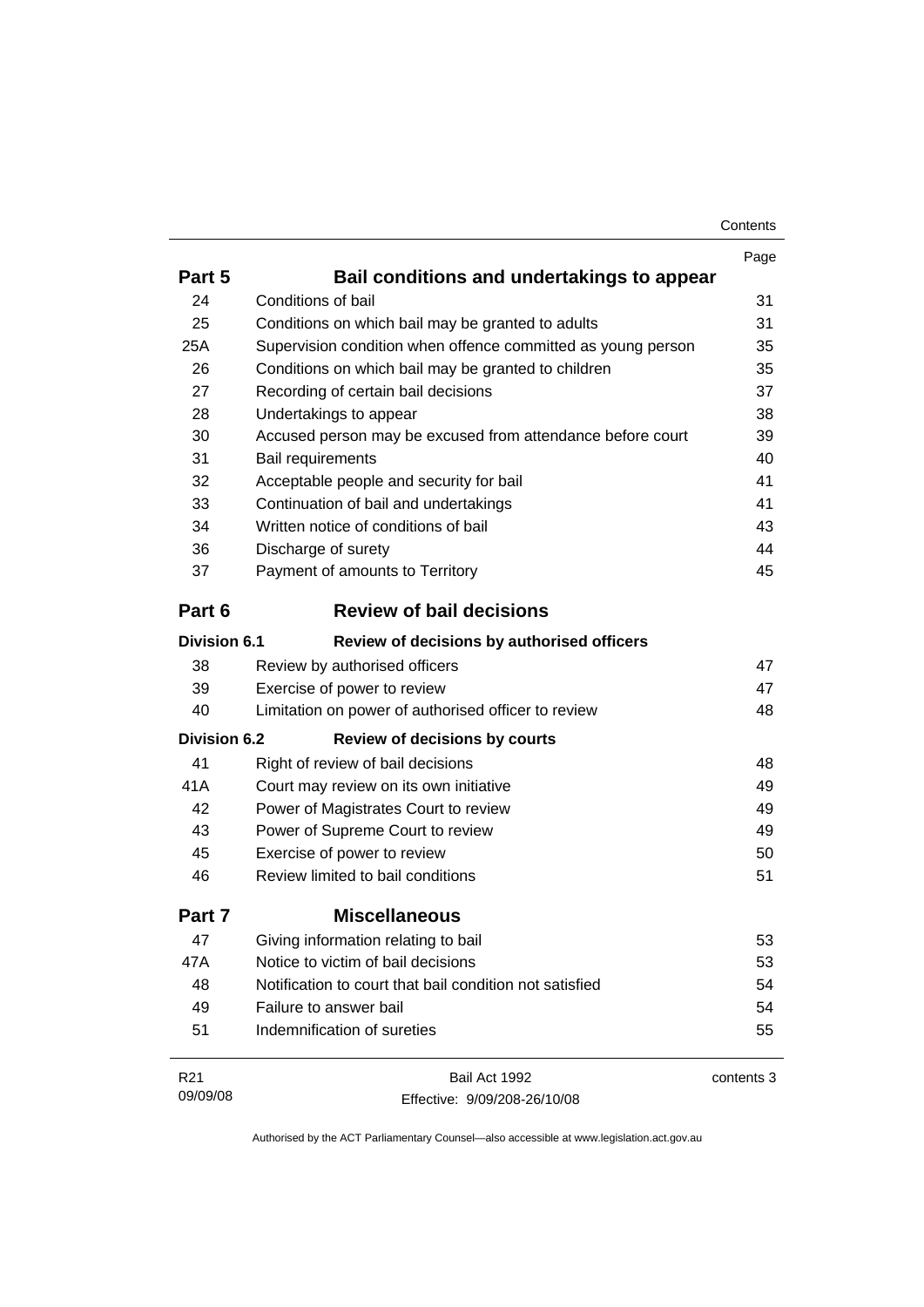| 52   | Contravention of Act by police officers               | Page<br>55 |
|------|-------------------------------------------------------|------------|
| 55   | Civil standard of proof to apply for certain purposes | 56         |
| 56   | No right of surety to arrest                          | 56         |
| 56A  | Arrest without warrant of person on bail              | 56         |
| 56B  | Arrest for breach of condition by person outside ACT  | 57         |
| 57   | Act to prevail                                        | 58         |
| 57AA | Abolition of inherent power of bail                   | 58         |
| 58   | Approved forms                                        | 58         |
| 59   | Regulation-making power                               | 58         |
|      |                                                       |            |

| <b>Schedule 1</b><br>Offences to which presumption of bail does |                                                                              |    |
|-----------------------------------------------------------------|------------------------------------------------------------------------------|----|
|                                                                 | not apply                                                                    | 60 |
| <b>Part 1.1</b>                                                 | <b>Offences against Crimes Act 1900</b>                                      | 60 |
| <b>Part 1.2</b>                                                 | <b>Offences against Criminal Code</b>                                        | 60 |
| <b>Part 1.3</b>                                                 | Offences against Drugs of Dependence Act 1989                                | 62 |
| <b>Part 1.3A</b>                                                | <b>Offences against Medicines, Poisons and Therapeutic</b><br>Goods Act 2008 | 63 |
| <b>Part 1.4</b>                                                 | Offences against Customs Act 1901 (Cwlth)                                    | 63 |

# **Dictionary** [64](#page-69-0)

Contents

# **Endnotes**

|   | About the endnotes     | 68 |
|---|------------------------|----|
| 2 | Abbreviation key       | 68 |
| 3 | Legislation history    | 69 |
| 4 | Amendment history      | 74 |
| 5 | Earlier republications | 82 |
| 6 | Uncommenced amendments | 83 |

contents 4 Bail Act 1992 Effective: 9/09/208-26/10/08

R21 09/09/08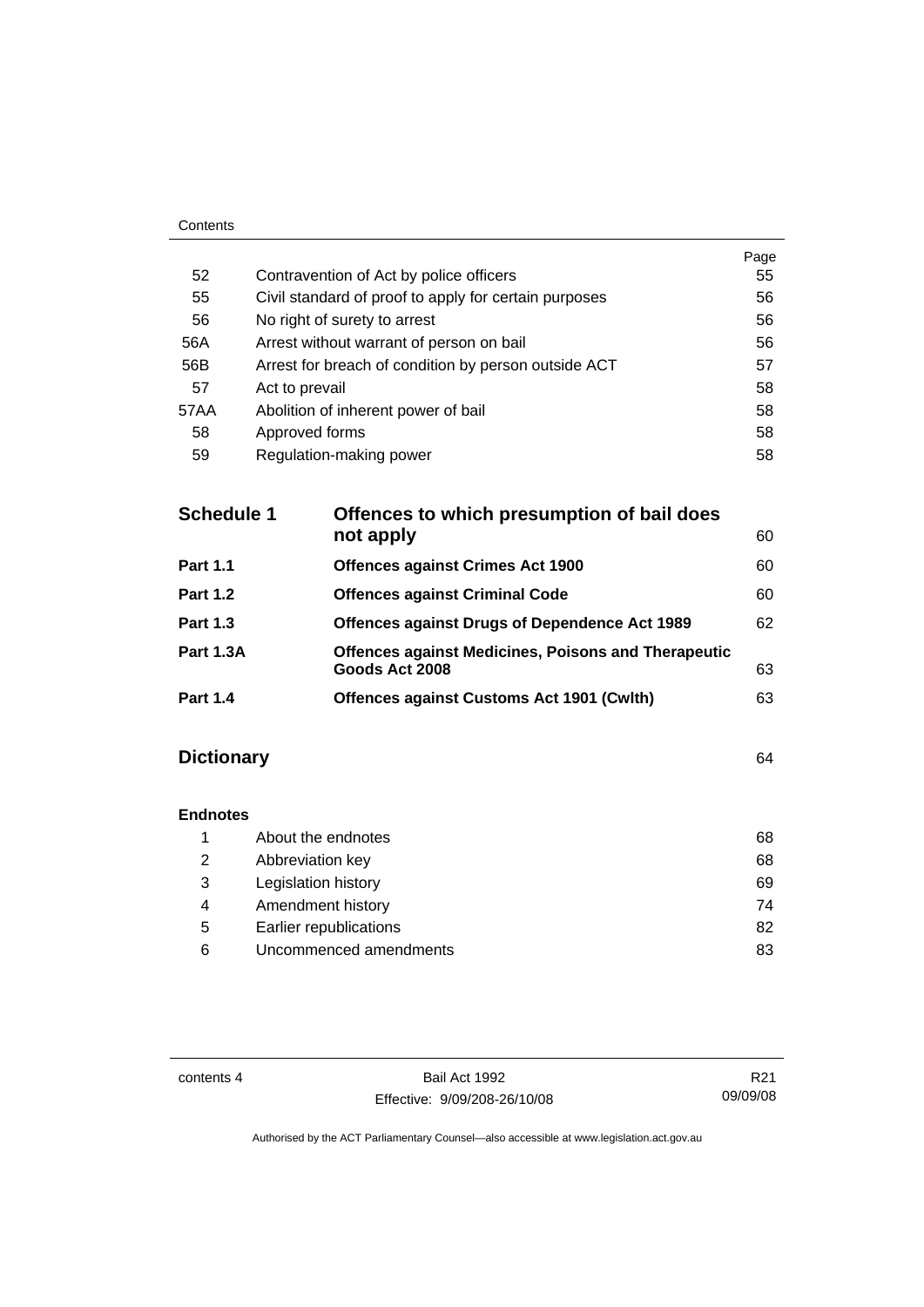<span id="page-6-0"></span>

# **Bail Act 1992**

An Act relating to bail for accused people in connection with criminal proceedings

R21 09/09/08

Ī

page 1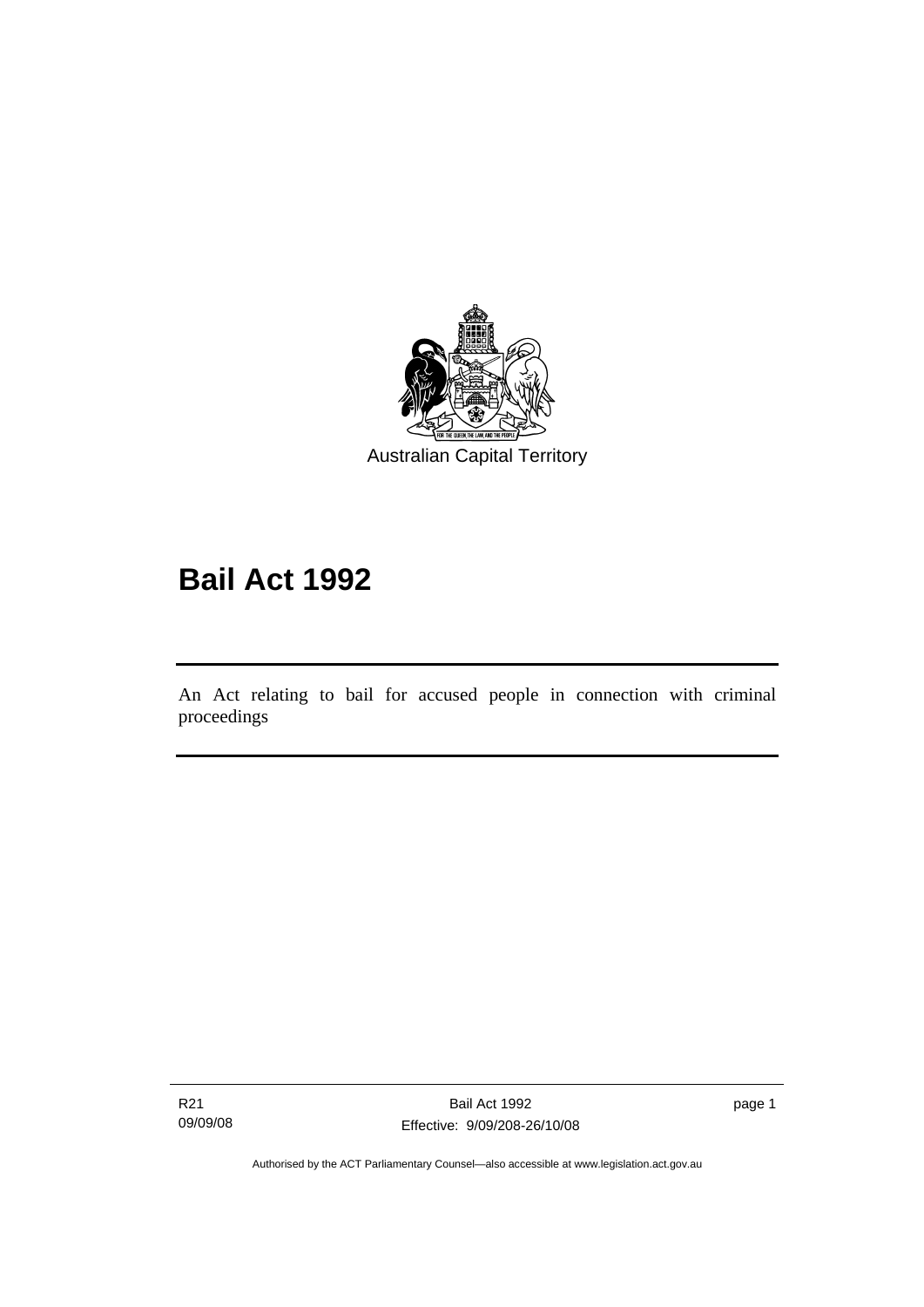#### <span id="page-7-0"></span>Part 1 **Preliminary**

Section 1

# **Part 1** Preliminary

#### **1 Name of Act**

This Act is the *Bail Act 1992*.

#### **2 Dictionary**

The dictionary at the end of this Act is part of this Act.

*Note 1* The dictionary at the end of this Act defines certain terms used in this Act, and includes references (*signpost definitions*) to other terms defined elsewhere.

> For example, the signpost definition '*mental dysfunction*—see the *Mental Health (Treatment and Care) Act 1994*, dictionary.' means that the term 'mental dysfunction' is defined in that dictionary and the definition applies to this Act.

*Note* 2 A definition in the dictionary (including a signpost definition) applies to the entire Act unless the definition, or another provision of the Act, provides otherwise or the contrary intention otherwise appears (see Legislation Act, s  $155$  and s  $156$  (1)).

#### **3 Notes**

A note included in this Act is explanatory and is not part of this Act.

*Note* See the Legislation Act, s 127 (1), (4) and (5) for the legal status of notes.

R21 09/09/08

Authorised by the ACT Parliamentary Counsel—also accessible at www.legislation.act.gov.au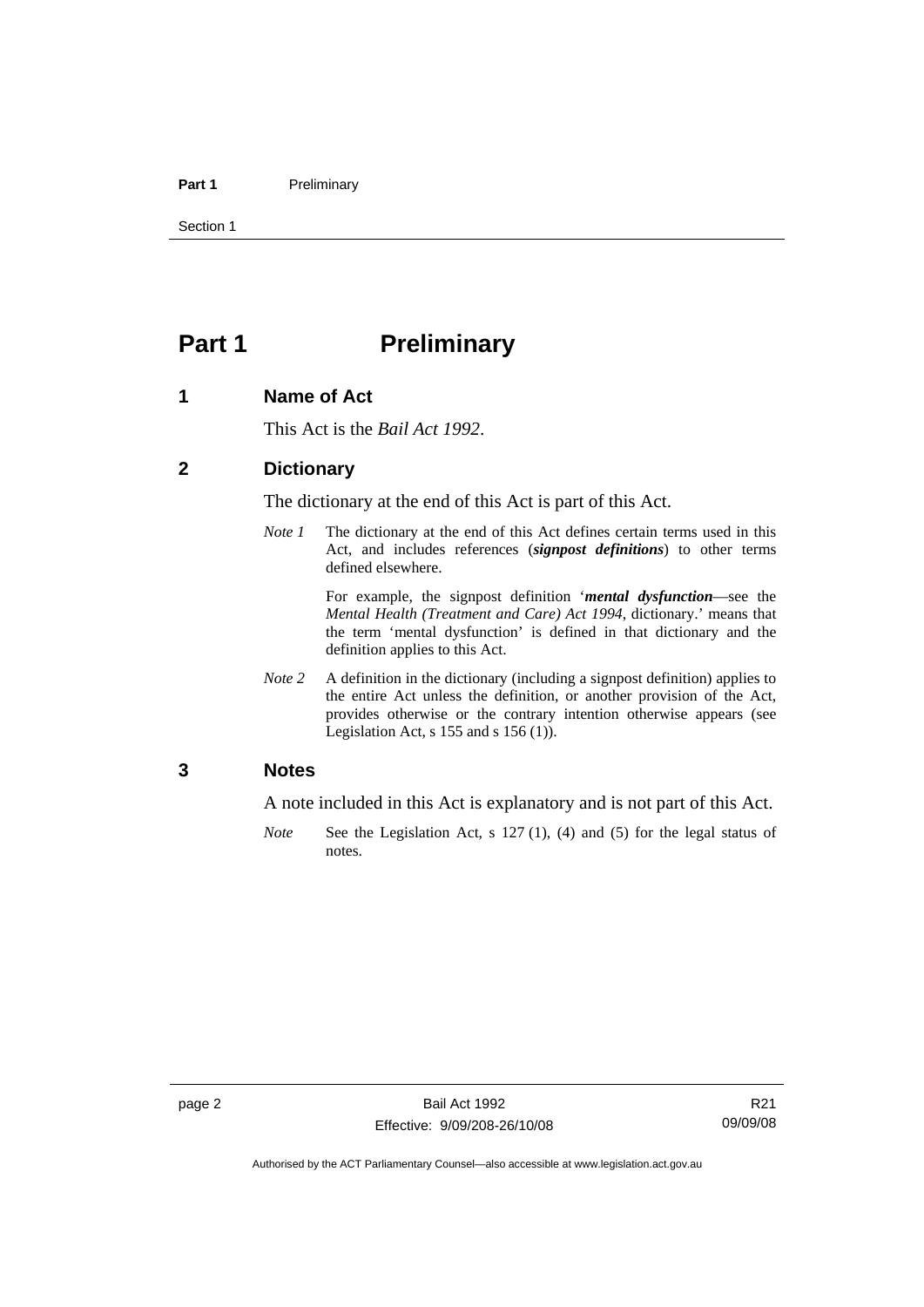### <span id="page-8-0"></span>**3A Offences against Act—application of Criminal Code etc**

Other legislation applies in relation to offences against this Act.

*Note 1 Criminal Code*

The Criminal Code, ch 2 applies to all offences against this Act (see Code, pt 2.1).

The chapter sets out the general principles of criminal responsibility (including burdens of proof and general defences), and defines terms used for offences to which the Code applies (eg *conduct*, *intention*, *recklessness* and *strict liability*).

*Note 2 Penalty units* 

The Legislation Act, s 133 deals with the meaning of offence penalties that are expressed in penalty units.

### **4 Act applies to children**

This Act applies to a person whether or not the person is an adult.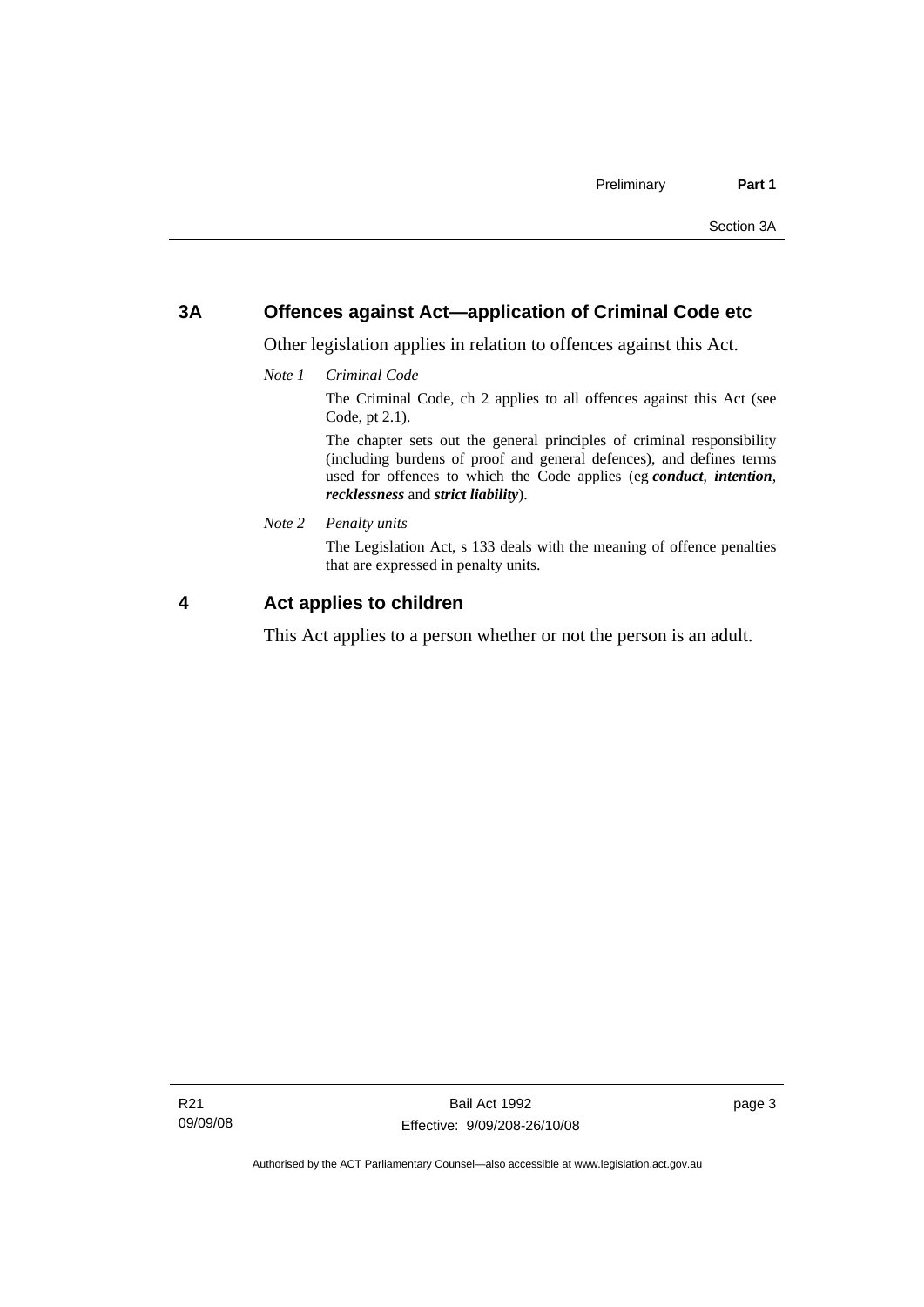# <span id="page-9-0"></span>**Part 2 Availability of bail**

# **Division 2.1 When bail may be granted and rights following**

#### **5 When may bail be granted?**

- (1) An accused person may be granted bail in relation to any period when the person is not required to attend court in relation to the offence with which the person has been charged.
- (2) However, an accused person who is in custody in relation to an offence must not be granted bail in relation to any period when—
	- (a) the person is in custody for another offence or reason in relation to which the person is not entitled to be granted bail; or
	- (b) the person is serving a sentence of imprisonment.

#### **6 Rights following grant of bail**

- (1) This section applies if—
	- (a) bail is granted to an accused person in relation to an offence; and
	- (b) the person gives an undertaking to appear; and
	- (c) if a bail condition mentioned in section  $25(1)$  (b) (ii) or (c) is imposed—the security is given or the deposit made.
- (2) The person is entitled—
	- (a) if the person is in custody—to be released from custody; and
	- (b) to remain at liberty in relation to the offence until required to appear before a court in accordance with the undertaking.
- (3) This section is subject to section 56A (Arrest without warrant of person on bail).

R21 09/09/08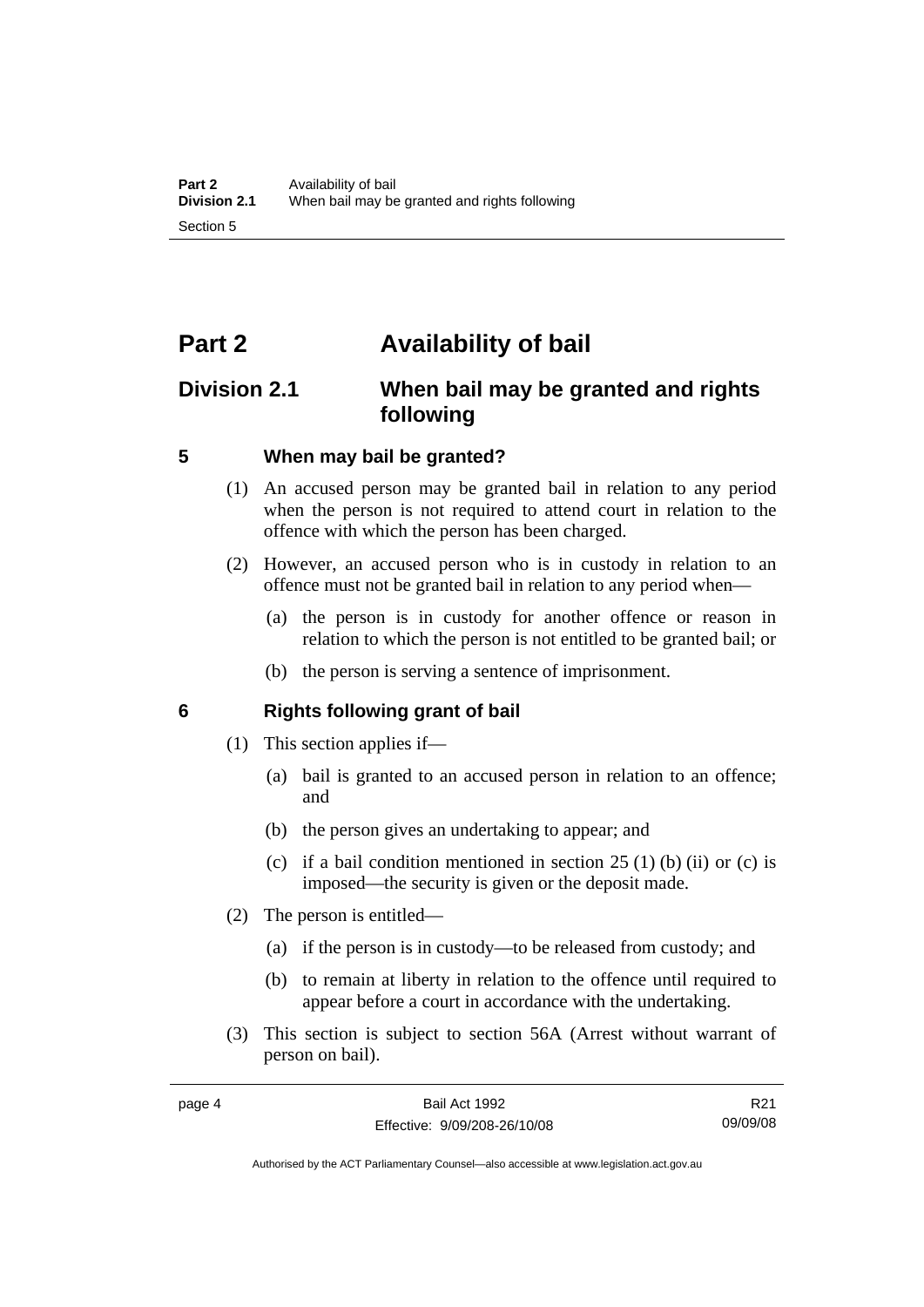# <span id="page-10-0"></span>**Division 2.2 Presumption for bail**

### **7 Div 2.2 subject to div 2.3 and div 2.4**

This division is subject to division 2.3 (No presumption for bail) and division 2.4 (Presumption against bail).

### **8 Entitlement to bail—certain minor offences etc**

- (1) This section applies to—
	- (a) a person charged with an offence not punishable by imprisonment (except in default of payment of a fine); and
	- (b) a person charged with an offence punishable by imprisonment for not longer than 6 months; and
	- (c) a person arrested for a breach of the peace or apprehended breach of the peace; and
	- (d) a person arrested under a warrant because of failure to comply with a summons or subpoena; and
	- (e) a person brought up to attend a trial or hearing following the issue of a habeas corpus order.
- (2) The person is entitled—
	- (a) to be granted bail; and
	- (b) if the person is in custody—to be released from custody as soon as the person gives an undertaking to appear.
- (3) However, if no further appearance is required for a person arrested for a breach of the peace or an apprehended breach of the peace, the person may be released from custody without giving an undertaking to appear.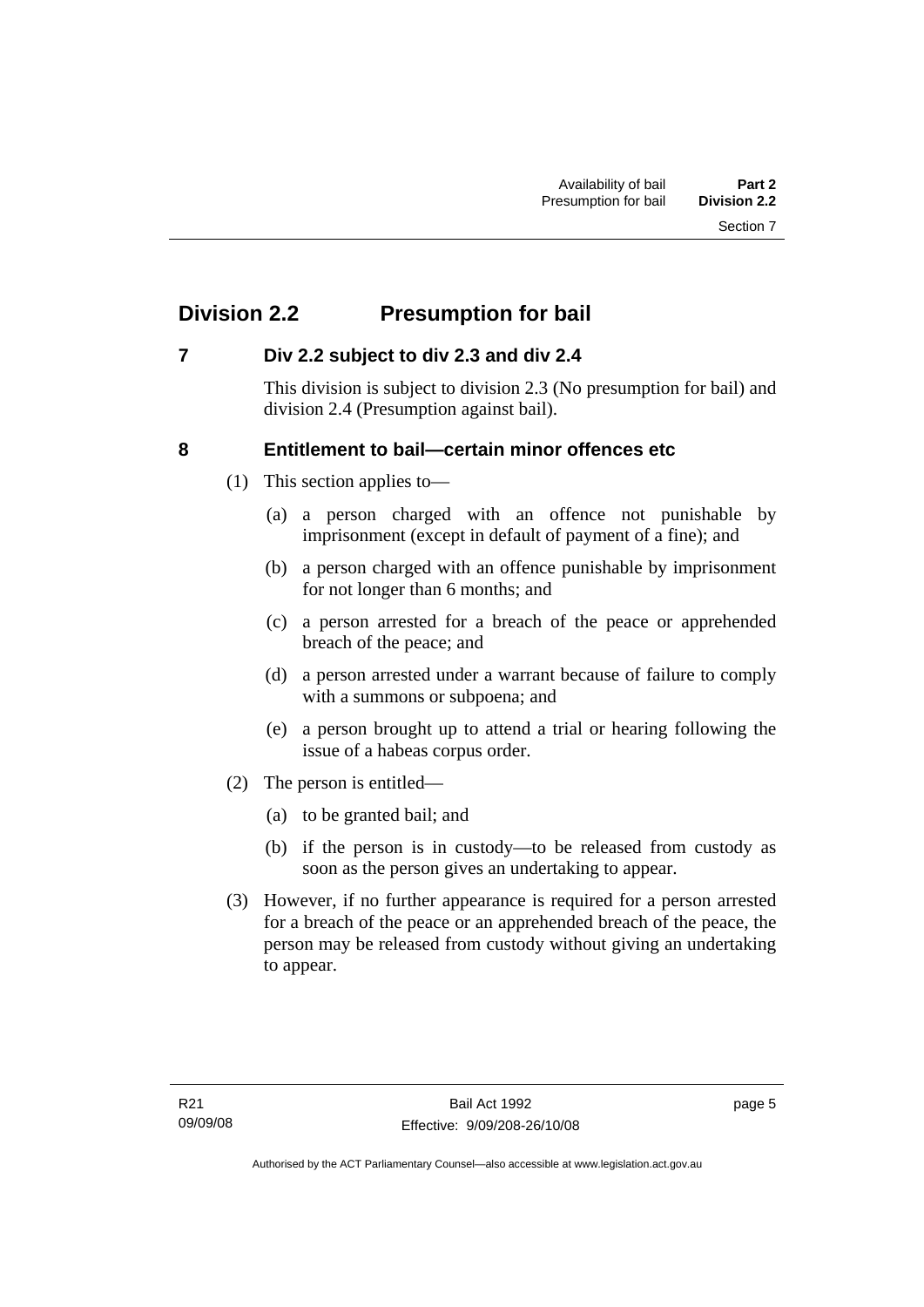- <span id="page-11-0"></span> (4) A condition to keep the peace may be imposed on a grant of bail to a person arrested for a breach of the peace or an apprehended breach of the peace.
	- *Note* For other conditions that may be imposed on a grant of bail, see s 25 and s 26.

#### **8A Entitlement to bail—breach of sentence obligations**

- (1) This section applies to a person arrested, or otherwise brought before the court or a magistrate, in relation to a breach, or anticipated breach, of—
	- (a) a deferred sentence obligation under the *Crimes (Sentencing) Act 2005*; or
	- (b) any of the following obligations under the *Crimes (Sentence Administration) Act 2005*:
		- (i) a periodic detention obligation;
		- (ii) a good behaviour obligation;
		- (iii) a parole obligation;
		- (iv) a release on licence obligation.
- (2) The person has the same entitlement to bail in relation to the breach, or anticipated breach, of the obligation as the person has under this part in relation to the offence to which the obligation relates.

#### **Examples**

1 Martin has been found guilty of armed robbery and sentenced to periodic detention. He has breached his periodic detention obligations and is arrested and brought before a magistrate under the *Crimes (Sentence Administration) Act 2005*, section 65 (Arrest warrant—breach of periodic detention obligations). There is no presumption in relation to bail because the offence of armed robbery is an offence to which division 2.2 (Presumption for bail) does not apply.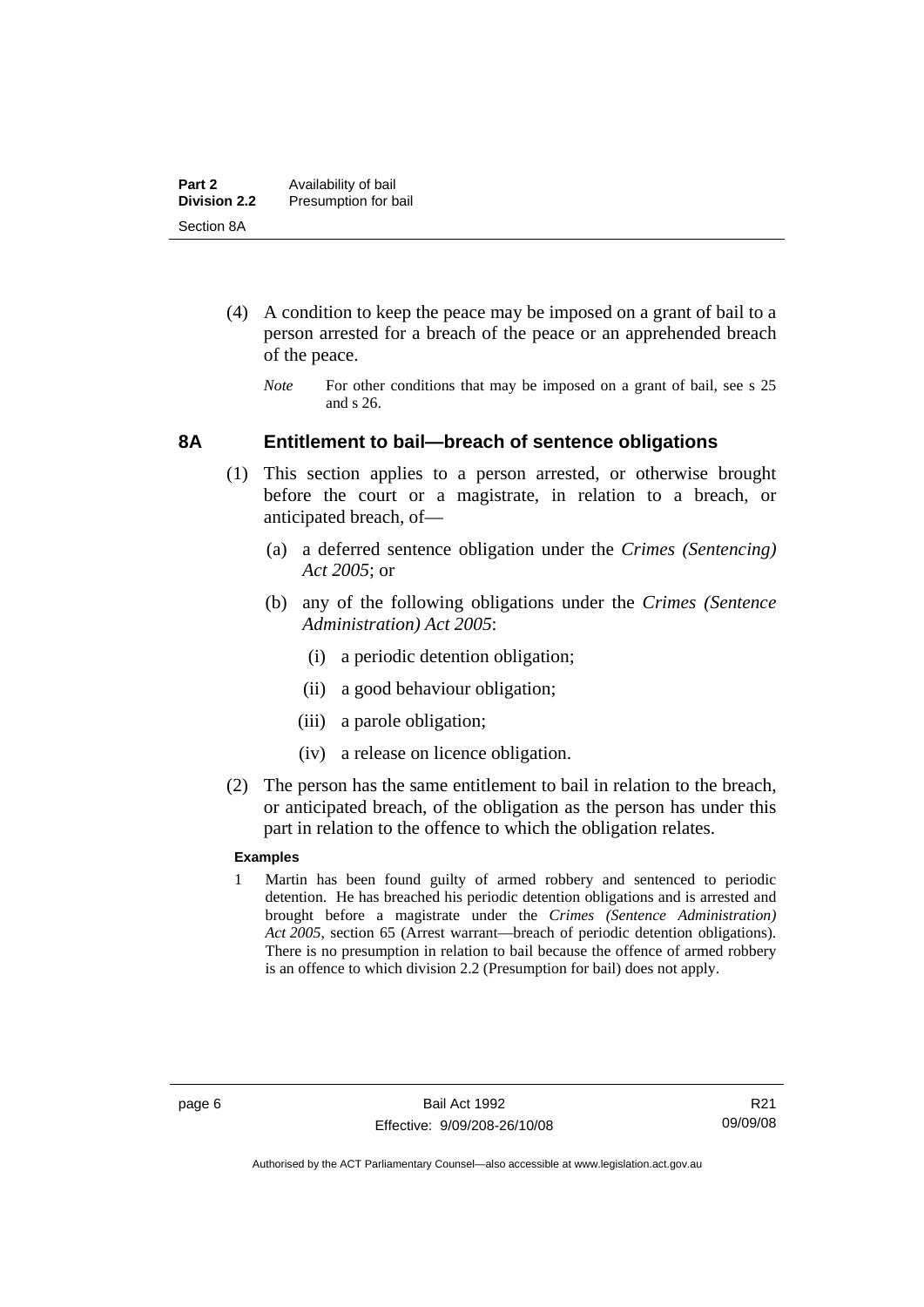- <span id="page-12-0"></span>2 Joe has been found guilty of threatening to kill. Joe had, 3 years before, been found guilty of an offence involving violence. A suspended sentence order under the *Crimes (Sentencing) Act 2005* is made as part of the sentence for the offence of threatening to kill and Joe is released under the order on signing an undertaking under a good behaviour order. However, Joe breaches the good behaviour order and is before the court on an application to cancel the order. There is no presumption in relation to bail because section 9B (b) applies to make the offence of threatening to kill an offence to which division 2.2 (Presumption for bail) does not apply.
	- *Note* An example is part of the Act, is not exhaustive and may extend, but does not limit, the meaning of the provision in which it appears (see Legislation Act, s 126 and s 132).
- (3) This section also applies to a person arrested, or otherwise brought before the court, in relation to a breach, or anticipated breach, of an obligation under an order to which the *Crimes (Sentence Administration) Act 2005*, section 332 (Home detention orders— Rehabilitation of Offenders (Interim) Act) applies.
- (4) Subsection (3) is a law to which the Legislation Act, section 88 (Repeal does not end effect of transitional laws etc) applies.
- (5) This subsection, subsection (3) and subsection (4) expire 3 years after the day this section commences.

# **8B Entitlement to bail—custody relating to sentence administration board hearings**

- (1) This section applies if—
	- (a) a person is arrested under the *Crimes (Sentence Administration) Act 2005*, section 206 (Arrest of offender for board hearing) and brought before a magistrate; or
	- (b) a person is remanded in custody under the *Crimes (Sentence Administration) Act 2005*, section 210 (Custody of offender during board hearing adjournment) and an application for bail for the person is made to a court or magistrate.

page 7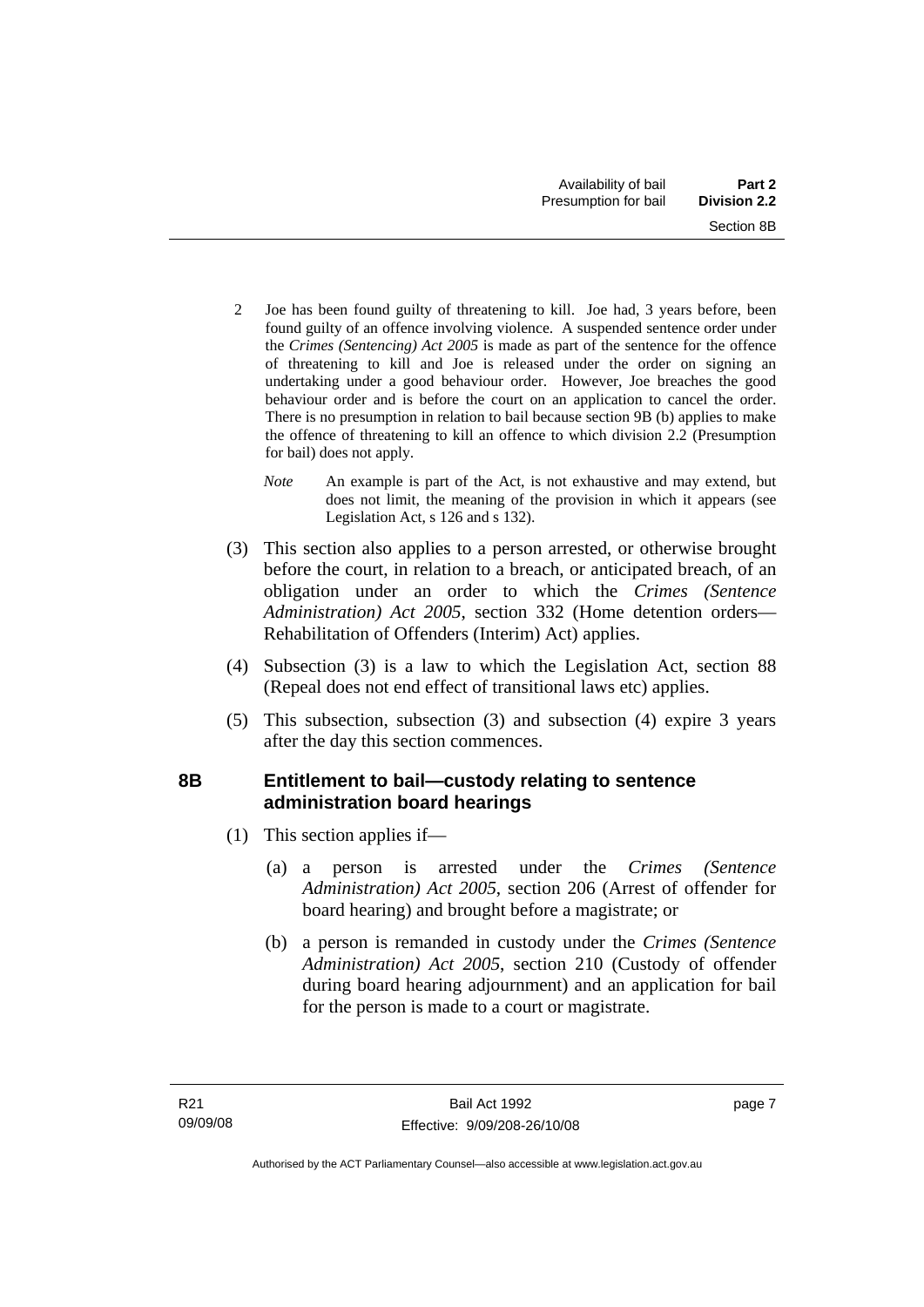<span id="page-13-0"></span> (2) The person has the same entitlement to bail as the person had for the offence to which the board hearing relates.

### **9 Limitations on entitlement to bail**

- (1) A person charged with an offence mentioned in section 8 (1) (a) or (b) is not entitled to be granted bail if—
	- (a) the person has previously failed to comply with an undertaking to appear, or a bail condition imposed, in relation to the same or a similar offence; or
	- (b) in the opinion of the court or authorised officer, the person is incapacitated by intoxication, injury or use of drugs or is otherwise in danger of physical injury or in need of physical protection.
- (2) A person arrested for a breach of the peace or apprehended breach of the peace is not entitled to be granted bail if the person has previously, without reasonable excuse, failed to comply with an undertaking to appear, or a bail condition imposed, in relation to a breach of the peace or apprehended breach of the peace.

## **9A Entitlement to bail—offences other than minor offences**

- (1) This section applies to—
	- (a) a person in relation to an offence other than an offence mentioned in section 8 (1) (a) or (b) (Entitlement to bail certain minor offences etc); and
	- (b) a person who is not entitled to bail under section 8 (2) because of section  $9(1)$  or  $(2)$ .
- (2) The person is entitled to be granted bail unless the court or authorised officer is satisfied that refusal is justified after considering—
	- (a) for an adult—the matters mentioned in section 22 (Criteria for granting bail to adults); or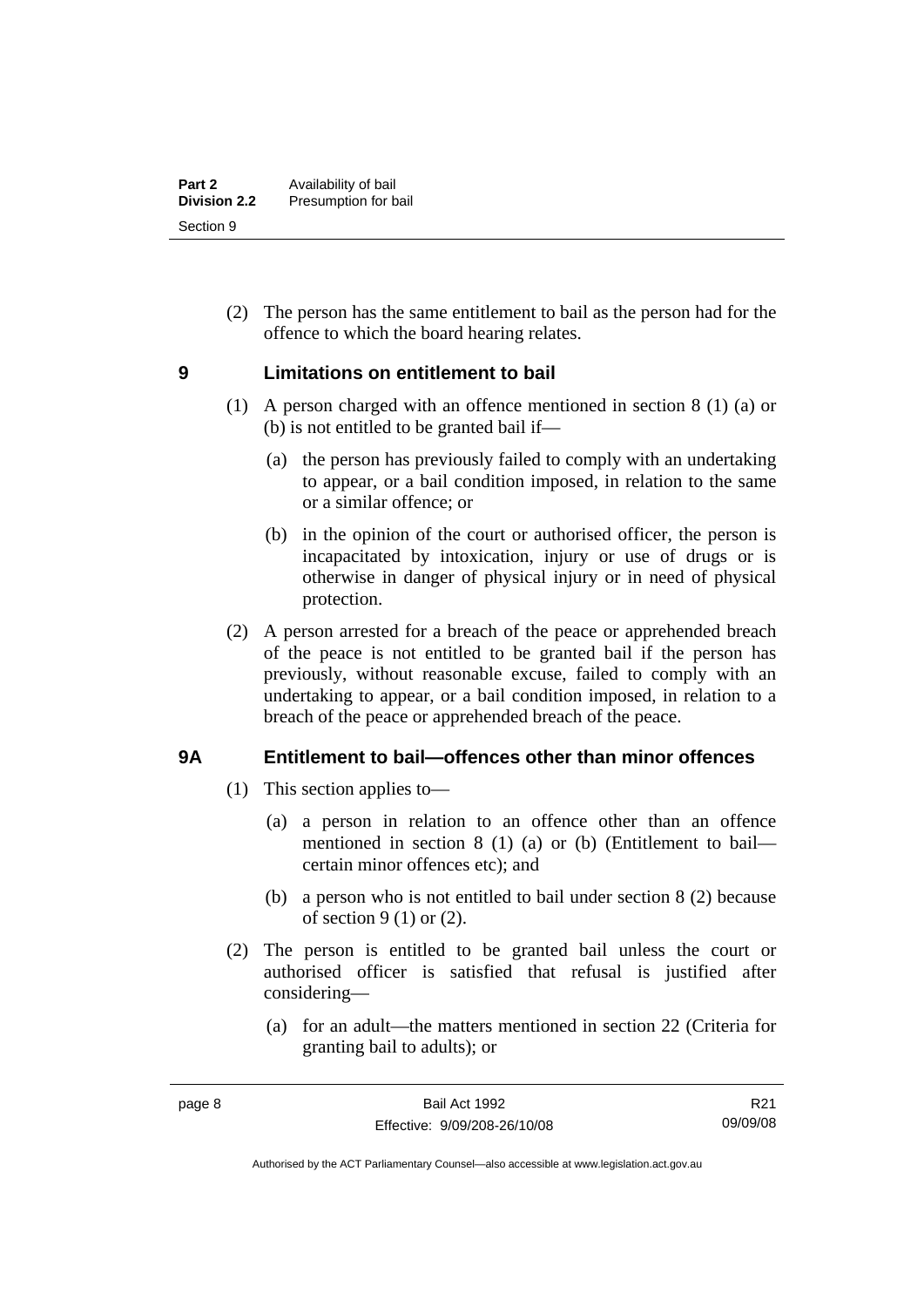<span id="page-14-0"></span> (b) for a child—the matters mentioned in section 23 (Criteria for granting bail to children).

# **Division 2.3 No presumption for bail**

### **9B Div 2.2 not to apply to certain offences**

Division 2.2 (Presumption for bail) does not apply to the grant of bail—

- (a) to a person accused of an offence mentioned in schedule 1 (Offences to which presumption for bail does not apply); or
- (b) to a person accused of any of the following offences, if the person has in the previous 10 years been found guilty of an offence involving violence or the threat of violence:
	- (i) an offence against the *Crimes Act 1900*, section 30 (Threat to kill);
	- (ii) an offence against the *Crimes Act 1900*, section 31 (Threat to inflict grievous bodily harm);
	- (iii) an offence against the *Crimes Act 1900*, section 35 (Stalking);
	- (iv) an offence against the *Domestic Violence and Protection Orders Act 2001*, section 34 (Offence for contravention of protection order); or
- (c) to a person accused of an offence against the *Criminal Code Act 1995* (Cwlth), section 80.1 (Treason); or
- (d) to a person convicted of an indictable offence but not sentenced.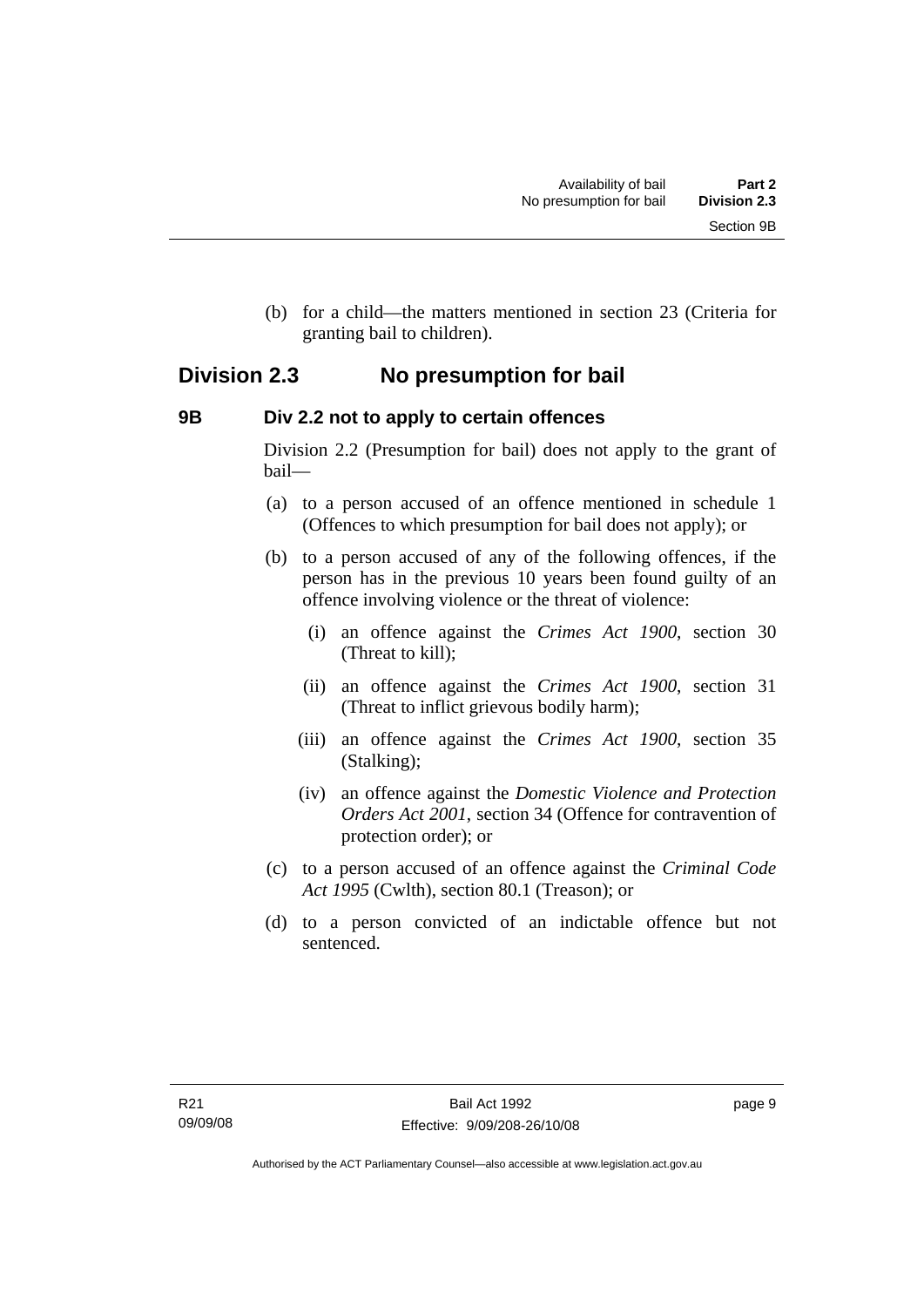# <span id="page-15-0"></span>**Division 2.4 Presumption against bail**

### **9C Bail for murder and certain serious drug offences**

- (1) This section applies to a person accused of—
	- (a) murder; or
	- (b) an offence against any of the following provisions of the Criminal Code, chapter 6 (Serious drug offences):
		- (i) section 603 (1) (which is about trafficking in a large commercial quantity of a controlled drug);
		- (ii) section  $607(1)$  (which is about manufacturing a large commercial quantity of a controlled drug for selling);
		- (iii) section  $616(1)$  (which is about cultivating a large commercial quantity of a controlled plant for selling);
		- (iv) section 619 (1) (which is about selling a large commercial quantity of a controlled plant);
		- (v) section  $622(1)$  (which is about supplying etc a commercial quantity of a controlled drug to a child for selling);
		- (vi) section 624 (1) (which is about procuring a child to traffic in a commercial quantity of a controlled drug).
	- *Note* A reference to an offence against a territory law includes a reference to a related ancillary offence, eg attempt (see Legislation Act, s 189).
- (2) A court or authorised officer must not grant bail to the person unless satisfied that special or exceptional circumstances exist favouring the grant of bail.
- (3) However, even if special or exceptional circumstances are established, the court or officer must refuse bail if satisfied that refusal is justified after considering—

R21 09/09/08

Authorised by the ACT Parliamentary Counsel—also accessible at www.legislation.act.gov.au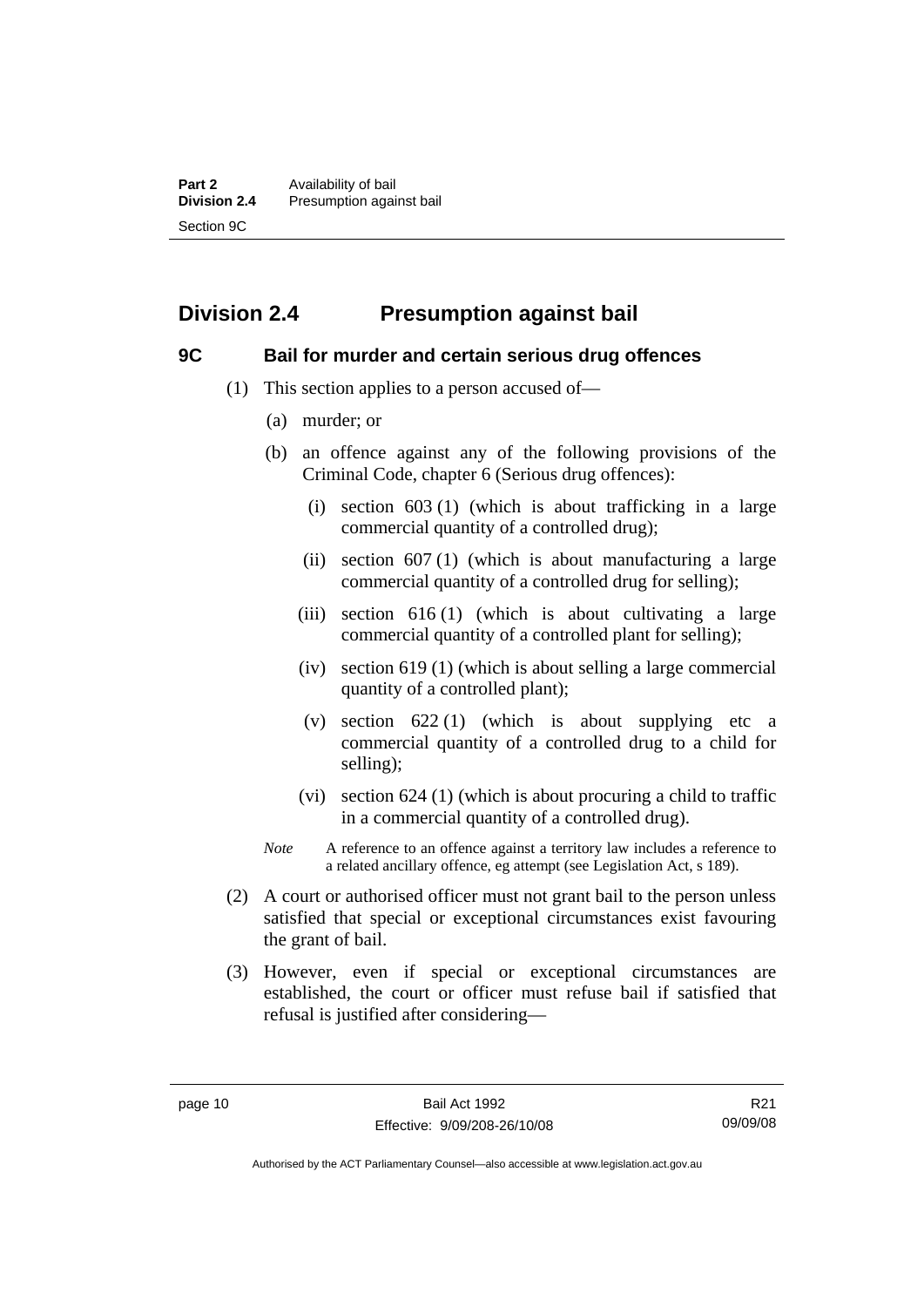- <span id="page-16-0"></span> (a) for an adult—the matters mentioned in section 22 (Criteria for granting bail to adults); or
- (b) for a child—the matters mentioned in section 23 (Criteria for granting bail to children).

### | U | 9D Bail for serious offence committed while charge for **another pending or outstanding**

- (1) This section applies if—
	- (a) a person is accused of a serious offence; and
	- (b) the person is alleged to have committed the offence while a charge against the person for another serious offence is pending or outstanding.

#### **Example**

Claude is served with a summons to attend the Magistrates Court to answer a charge that he has committed the offence of taking a motor vehicle without consent (punishable by 5 years imprisonment under the Criminal Code, section 318 (1), and so a serious offence for this section). Before the court date, Claude is arrested and charged with having committed an aggravated robbery the day after being served with the summons (punishable by 25 years imprisonment under the Criminal Code, section 310, and so also a serious offence for this section). At the time of the alleged aggravated robbery, the charge of taking a motor vehicle without consent was still pending. This section will apply to any decision about the grant of bail to Claude in relation to the aggravated robbery charge.

- *Note* An example is part of the Act, is not exhaustive and may extend, but does not limit, the meaning of the provision in which it appears (see Legislation Act, s 126 and s 132).
- (2) A court or an authorised officer must not grant bail to the accused person unless satisfied that special or exceptional circumstances exist favouring the grant of bail.
- (3) However, even if special or exceptional circumstances are established, the court or officer must refuse bail if satisfied that refusal is justified after considering—

page 11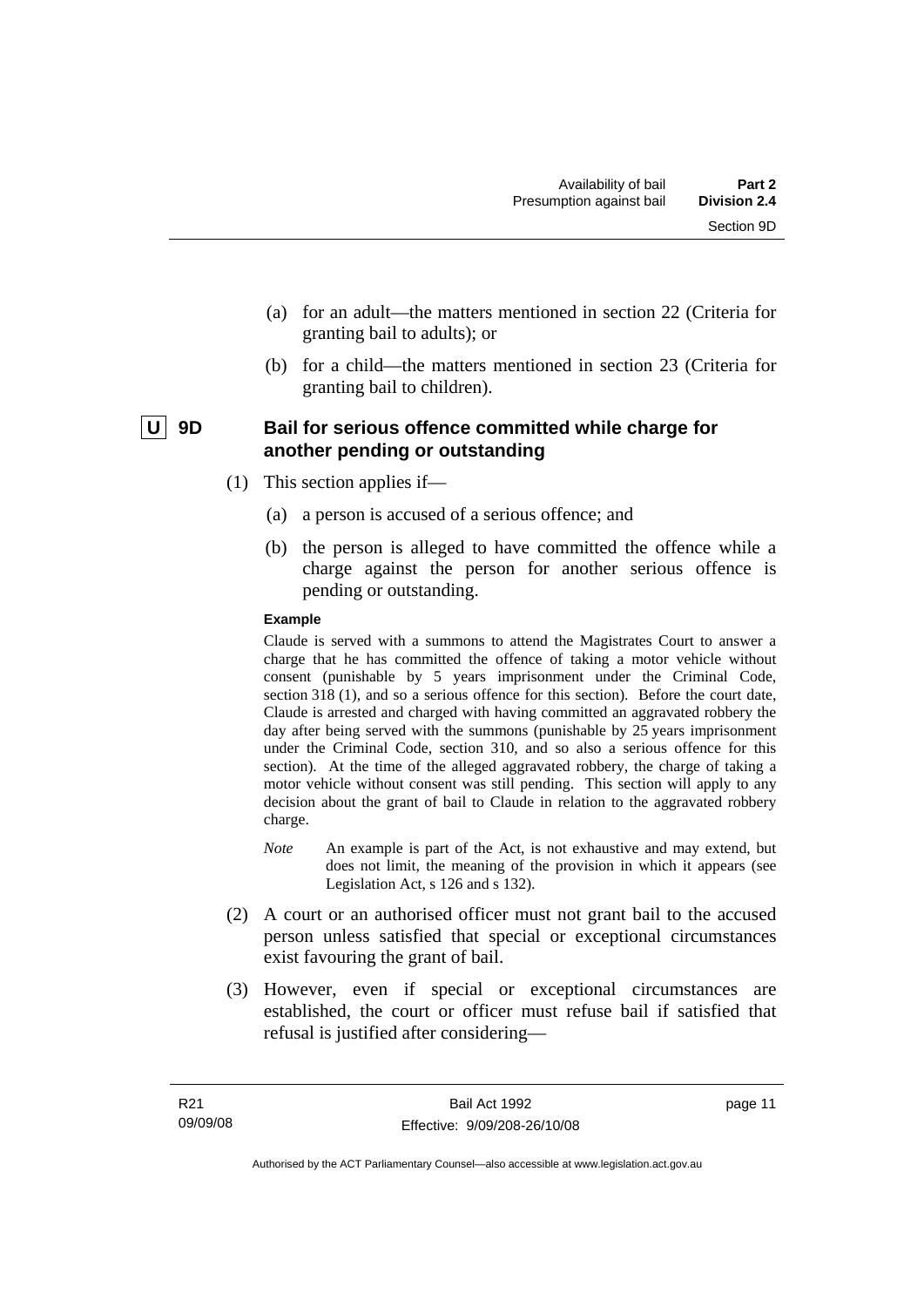- (a) for an adult—the matters mentioned in section 22 (Criteria for granting bail to adults); or
- (b) for a child—the matters mentioned in section 23 (Criteria for granting bail to children).
- (4) Also, if the serious offence mentioned in subsection (1) (a) or (b) is a domestic violence offence, an authorised person must not grant bail to the accused person if satisfied that refusal of bail is required under section 9F (Domestic violence offence—bail by authorised officer).
- (5) This section does not affect the application of section 9F (4) and (5) to the accused person if—
	- (a) the serious offence mentioned in subsection (1) (a) or (b) is a domestic violence offence; and
	- (b) an authorised person grants bail to the accused person.
- (6) In this section:

*outstanding*—a charge against a person for an offence is *outstanding*—

- (a) until the charge is finally dealt with in any of the following ways:
	- (i) the charge is withdrawn;
	- (ii) the charge is dismissed by a court;
	- (iii) the person is discharged by the Magistrates Court following a committal hearing;
	- (iv) the person is acquitted or found guilty by a court of the offence; and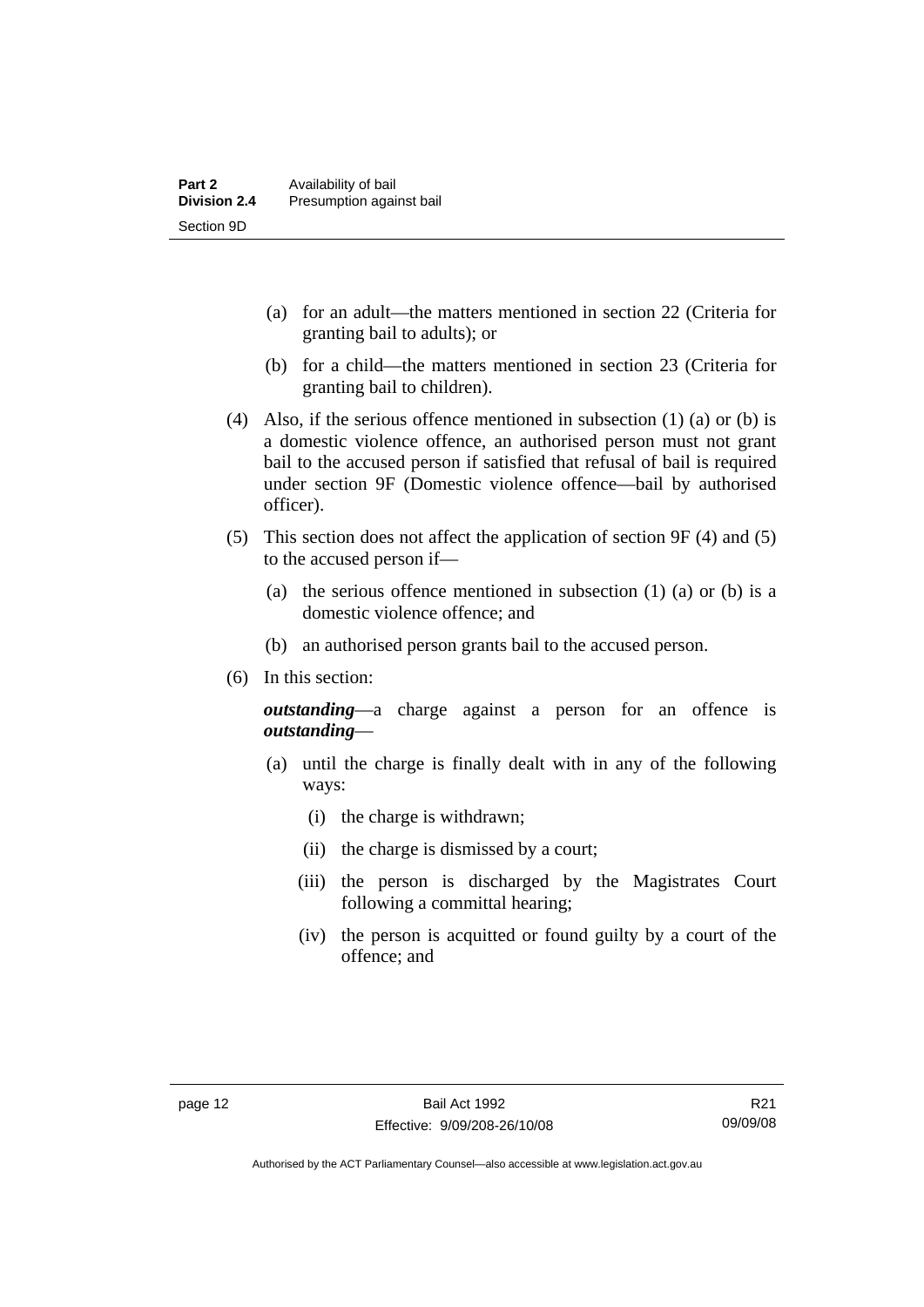- (b) if the person is acquitted or found guilty by a court of the offence charged, but a new trial on the charge (or a charge based on the same facts) is later ordered on appeal—from the date the new trial is ordered until the earliest of the following happens—
	- (i) the charge (or a charge based on the same facts) is finally dealt with as mentioned in paragraph (a)  $(i)$ ,  $(ii)$  or  $(iv)$ ;
	- (ii) the order for the new trial is reversed on a further appeal.

*Note Found guilty*, of an offence, includes—

- having an order made for the offence under the *Crimes (Sentencing) Act 2005*, s 17 (Non-conviction orders—general)
- having the offence taken into account under the *Crimes (Sentencing) Act 2005*, s 57 (Outstanding additional offences taken into account in sentencing)
- having an order made for the offence under the *Children and Young People Act 1999*, s 98 (Disposition without proceeding to conviction)

(see Legislation Act, dict, pt 1).

*pending*—a charge against a person for an serious offence is *pending* if the person has not yet been charged with the offence, but the person has—

- (a) been arrested for the offence (unless the person is later released without being charged with a serious offence); or
- (b) been served with a summons to appear before a court to answer a charge for the offence; or
- (c) at the invitation of a police officer, signed an agreement to attend court to answer a charge for the offence.

*serious offence* means an offence punishable by imprisonment for 5 years or longer.

page 13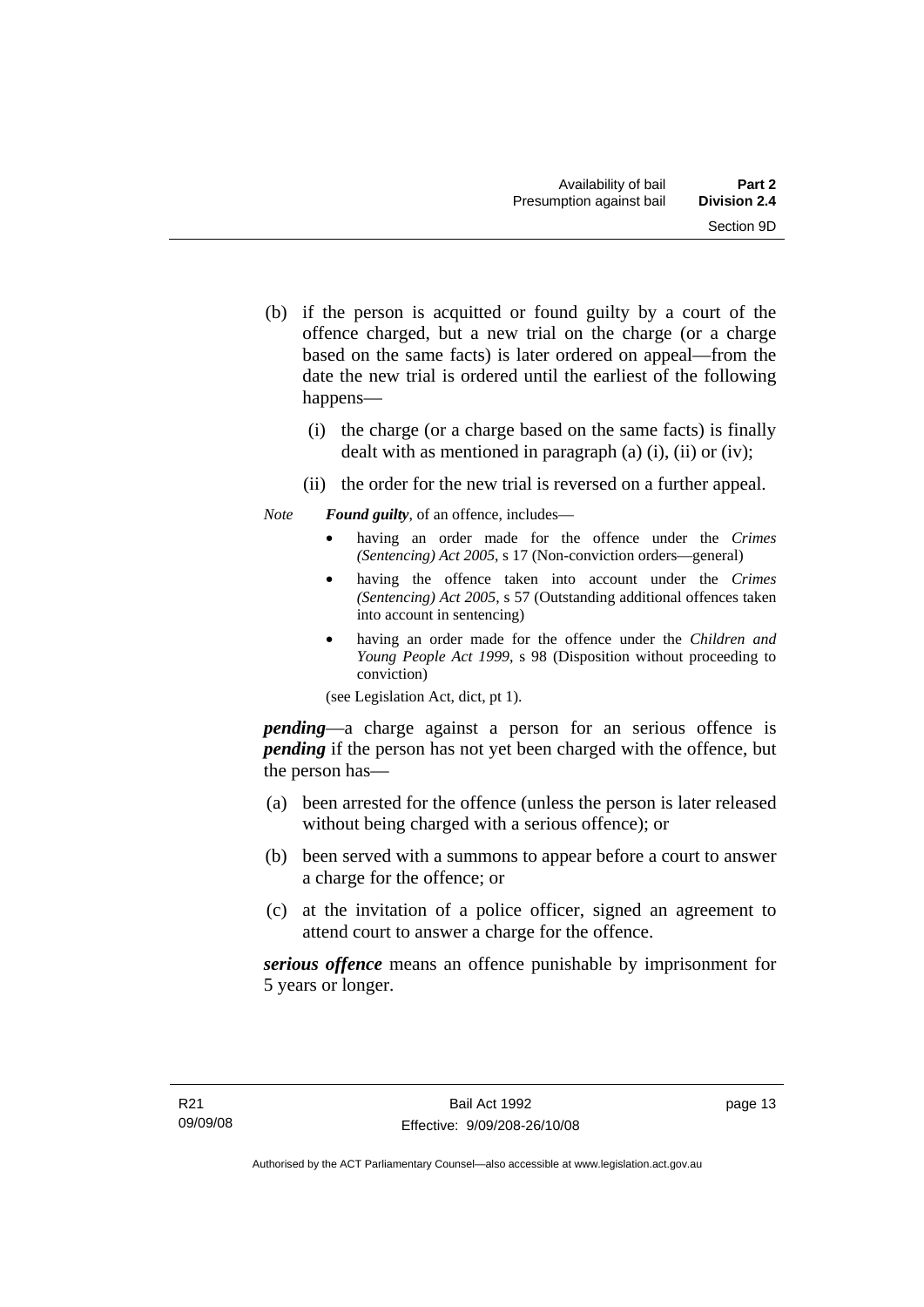#### <span id="page-19-0"></span>**9E Bail for person sentenced to imprisonment**

- (1) This section applies if—
	- (a) a person has been convicted of an offence by a court and sentenced to a period of imprisonment for the offence; and
	- (b) an appeal is pending in relation to the conviction or sentence.
- (2) A court must not grant bail to the person unless satisfied that special or exceptional circumstances exist favouring the grant of bail.
- (3) In this section:

*appeal* includes an appeal against a decision on appeal.

#### **9F Domestic violence offence—bail by authorised officer**

- (1) This section applies to a person accused of a domestic violence offence.
- (2) An authorised officer must not grant bail to the person unless satisfied that the person poses no danger to a protected person while released on bail.
- (3) However, even if the authorised officer is satisfied under subsection (2), the officer must refuse bail if satisfied that the refusal is justified after considering—
	- (a) for an adult—the matters mentioned in section 22 (Criteria for granting bail to adults); or
	- (b) for a child—the matters mentioned in section 23 (Criteria for granting bail to children).
- (4) Also, the person must not be released on bail under this section unless the person gives an undertaking to appear within 48 hours of being released.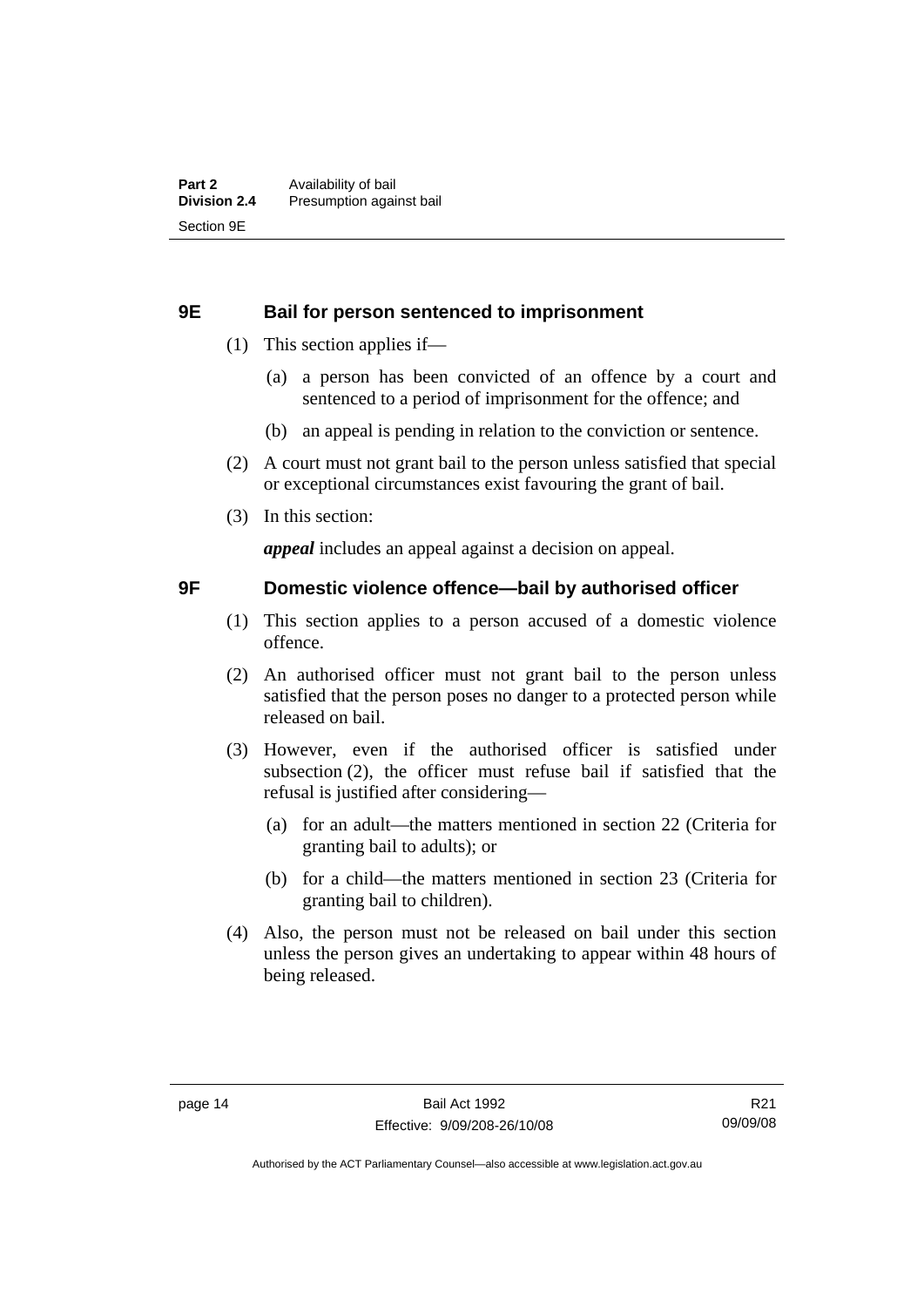- <span id="page-20-0"></span> (5) If the authorised officer grants bail to the person under this section, the officer must, in the record made under section 27 (Recording of certain bail decisions), state why the officer is satisfied that the person poses no danger to any protected person.
- (6) In this section:

*protected person*, in relation to a person accused of a domestic violence offence—

- (a) means a person against whom the alleged conduct making up the offence was directed; and
- (b) includes any other relevant person in relation to the accused person.

*relevant person*—see the *Domestic Violence and Protection Orders Act 2001*, dictionary.

- *Note* The *Domestic Violence and Protection Orders Act 2001*, dict defines a *relevant person* in relation to the accused person as any of the following people:
	- a domestic partner of the accused person (*domestic partner* is defined in the Legislation Act, s 169 (1))
	- a relative of the accused person (*relative* is defined in the *Domestic Violence and Protection Orders Act 2001*, s 10A)
	- a child of a domestic partner of the accused person
	- a parent of a child of the accused person.

# **9G Special or exceptional circumstances**

- (1) This section applies if a court or authorised officer is required under this part to be satisfied of the existence of special or exceptional circumstances favouring the grant of bail to a person.
- (2) A circumstance that would be an applicable bail criteria for the person is not a special or exceptional circumstance only because it is an applicable bail criteria.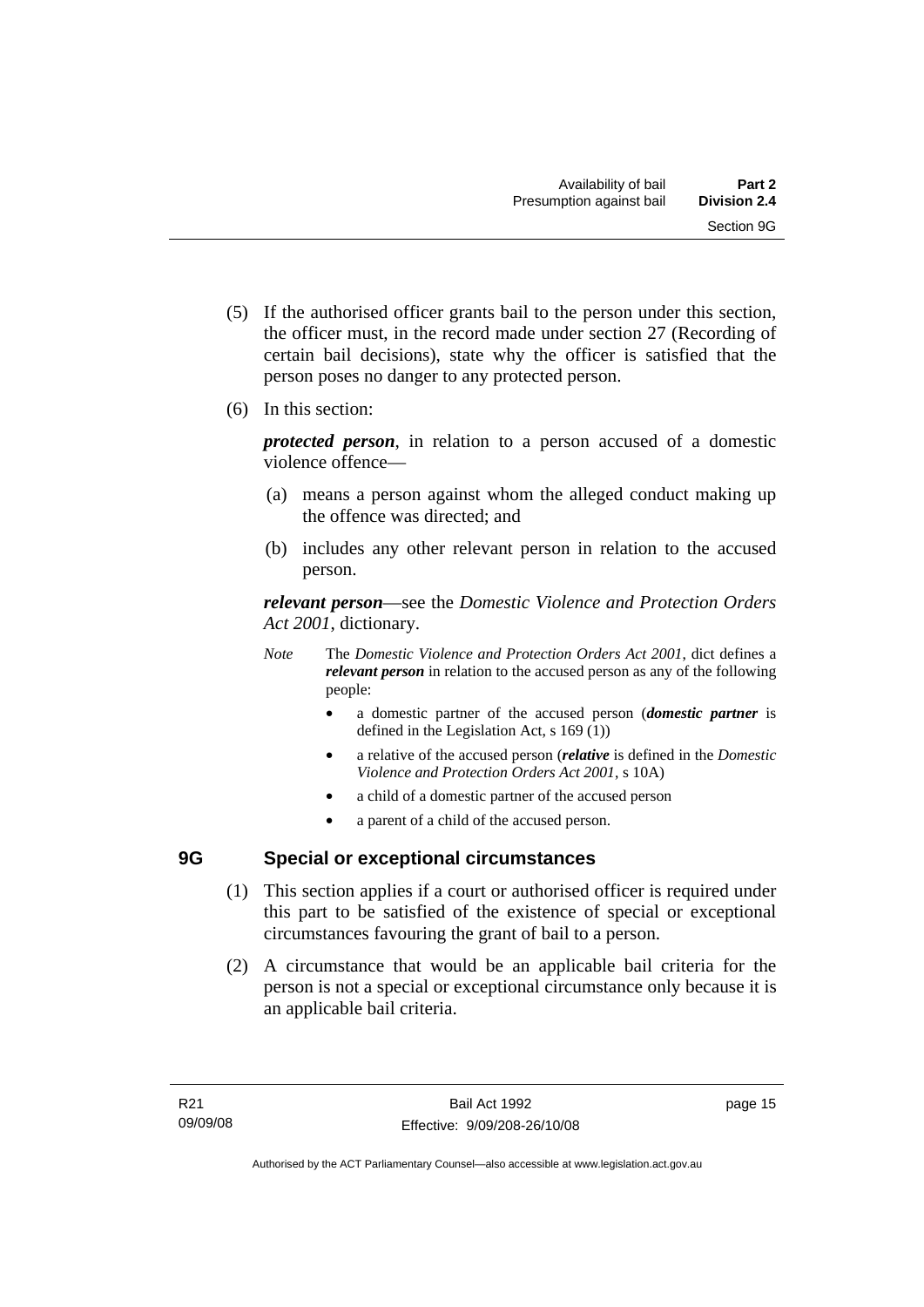(3) Also, the court or authorised officer must consider the applicable bail criteria for the person only after the court or authorised officer is satisfied of the existence of the special or exceptional circumstances.

#### **Examples for s (3)**

- 1 Damien is before the court charged with having committed an aggravated robbery. He has earlier been charged with having committed aggravated robbery. Section 9D applies and there is a presumption against bail unless there are special or exceptional circumstances. Damien argues that there are special circumstances as he needs to support his child, he may lose his job and he may lose an opportunity to take up public housing. The court considers that the circumstances are not special or exceptional. Bail is not granted and the criteria in section 22 are not considered.
- 2 Jason is facing similar charges. Jason has had a car accident before his arrest for the second offence. His kidneys are damaged requiring dialysis every 3 days. Jason argues that his need for regular treatment and his reduced mobility mean that he is highly unlikely to abscond. The court considers these circumstances are special or exceptional. The court then considers the criteria in section 22 in deciding whether to grant bail.
- *Note* An example is part of the Act, is not exhaustive and may extend, but does not limit, the meaning of the provision in which it appears (see Legislation Act, s 126 and s 132).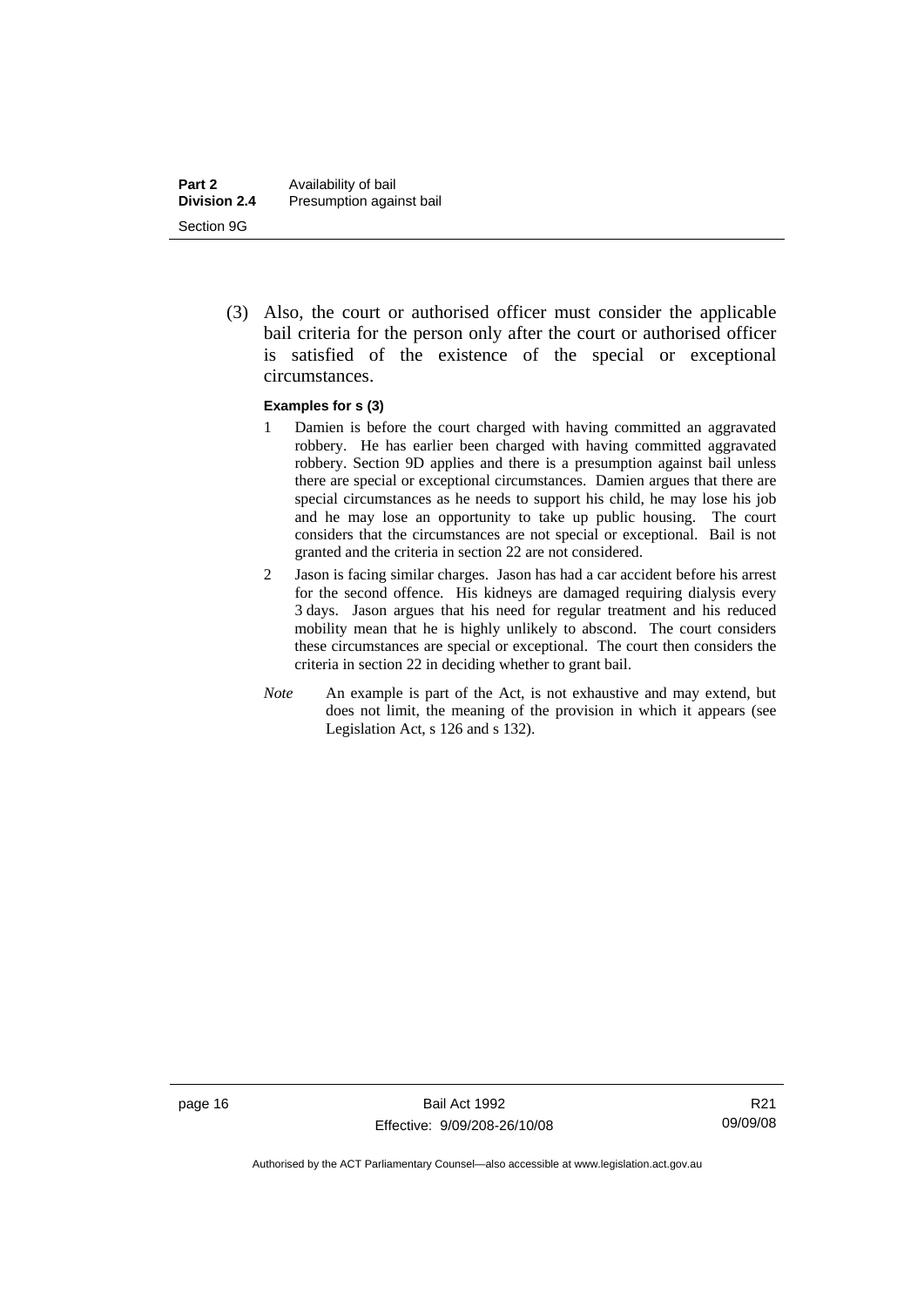# <span id="page-22-0"></span>**Part 3 Dispensing with bail**

## **10 Dispensing with bail**

- (1) A court that may grant bail to an accused person may instead dispense with the requirement for bail.
- (2) In deciding whether to release an accused person from custody without requiring bail, a court may have regard to any information that appears to the court to be relevant and reliable.
- (3) If, during an appearance by an accused person before a court, no specific order or direction is made by the court in relation to bail, the court is taken to have dispensed with the requirement for bail.
- (4) Subsection (2) does not apply if, under section 33 (3), the court is taken to have continued bail.
- (5) A court must not dispense with the requirement for bail for an accused person to whom either of the following sections apply unless satisfied that special or exceptional circumstances exist justifying dispensing with the requirement:
	- (a) section 9D (Bail for serious offence committed while charge for another pending or outstanding);
	- (b) section 9E (Bail for person sentenced to imprisonment).

## **11 Effect of dispensing with bail**

 (1) While the requirement for bail is dispensed with under this Act in relation to a person accused of an offence, the person is entitled to be and to remain at liberty in relation to the offence until the person is required to appear before a court in relation to the offence.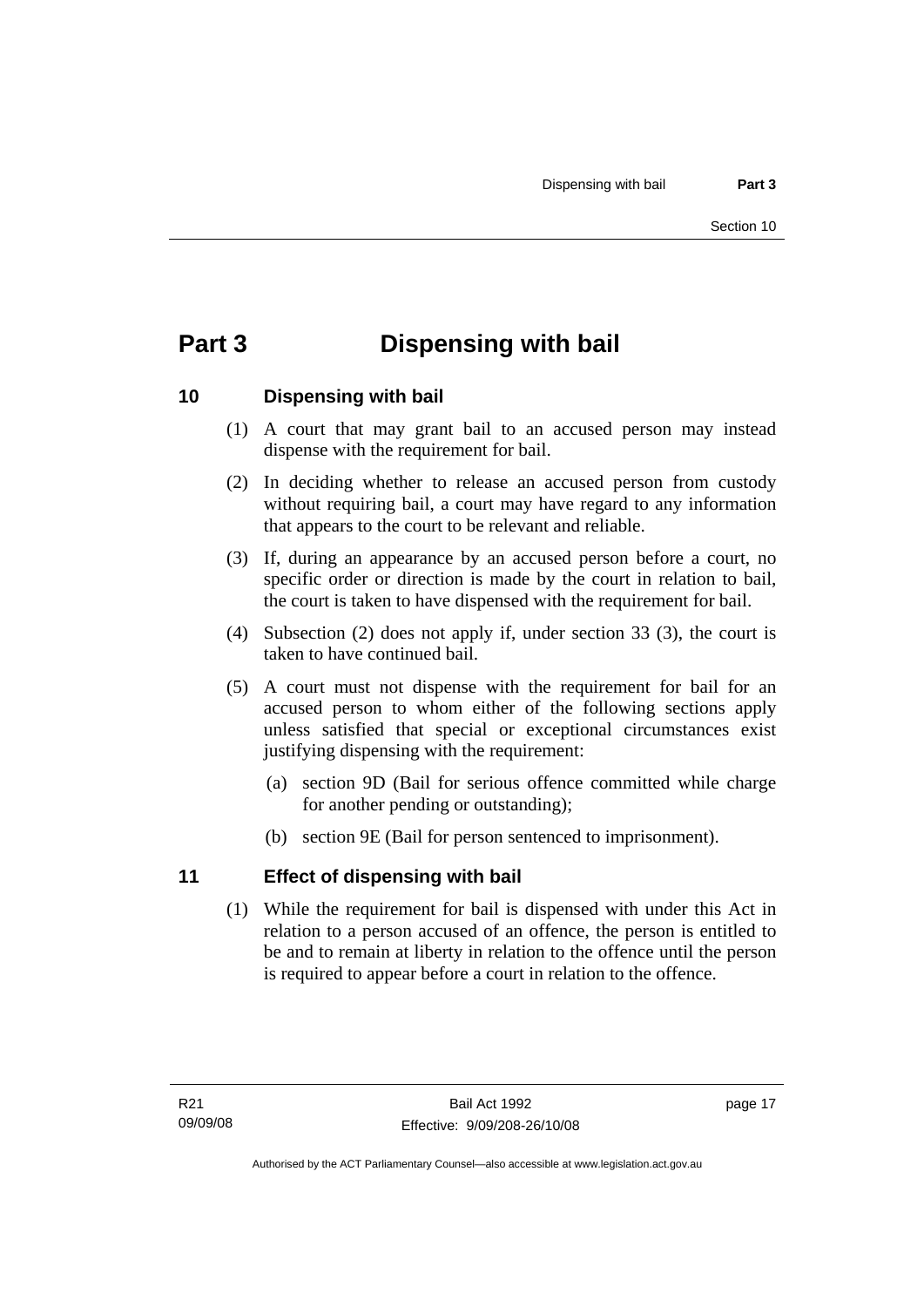#### <span id="page-23-0"></span>**Part 3** Dispensing with bail

#### Section 12

 (2) Subsection (1) does not apply to an accused person while the person is in custody for another offence or reason in relation to which the person is not entitled to be at liberty, whether under this Act or otherwise.

#### **12 Decision to dispense with bail**

For part 6, if a court dispenses with the requirement for bail, the court is taken to have made a decision in relation to bail.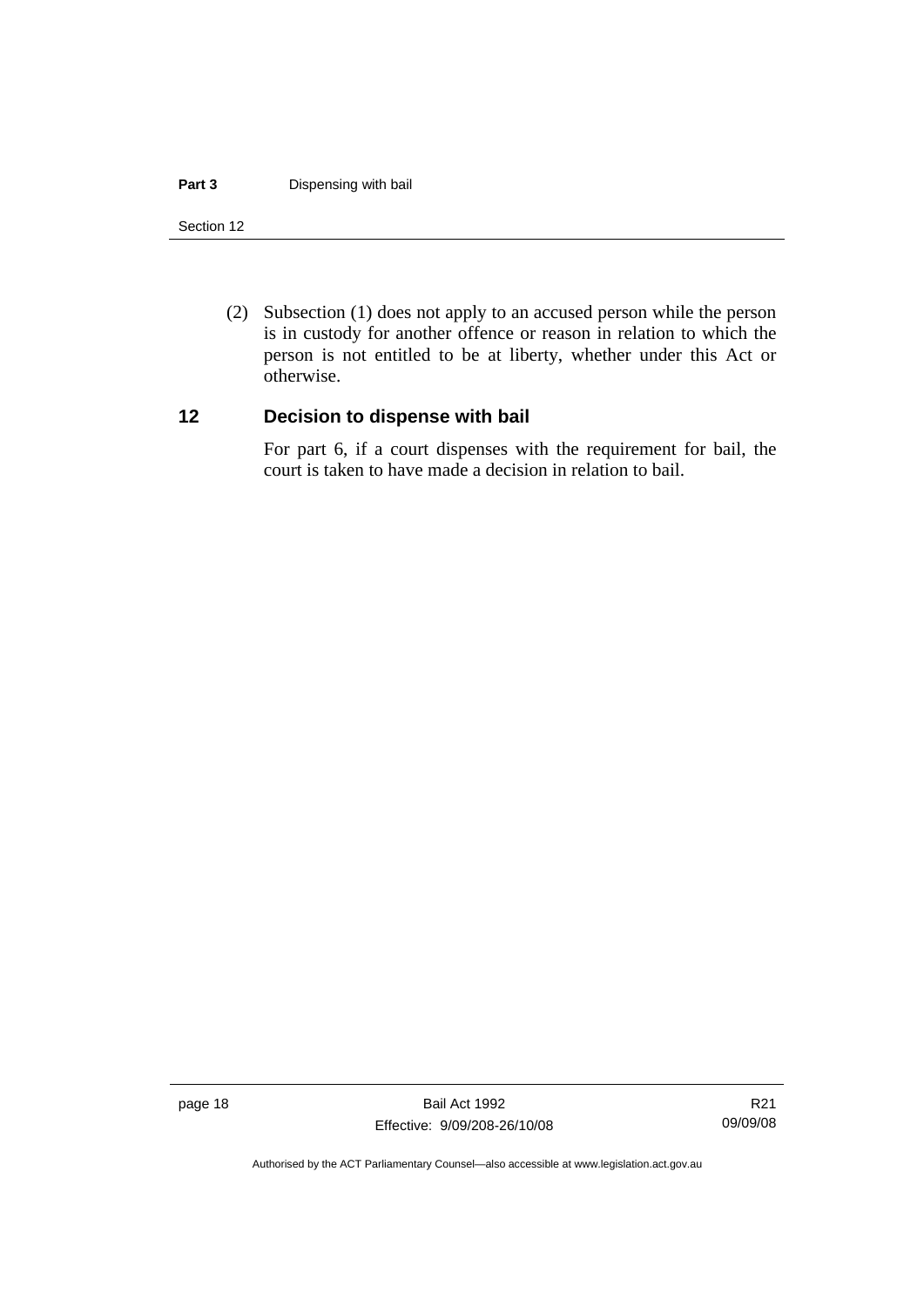# <span id="page-24-0"></span>**Part 4 Grant of bail**

# **13 Deciding bail after charge laid**

- $(1)$  If—
	- (a) a person who has been taken into custody by a police officer is charged with an offence but is not to be brought before a court forthwith after being so charged; or
	- (b) it is not practicable to bring before a court forthwith a person arrested under a warrant (being a warrant which does not expressly preclude the granting of bail) issued under the *Magistrates Court Act 1930*, section 42 (2) (Issue of warrant and summons) in relation to an offence punishable by a fine or by imprisonment for a period not exceeding 2 years;

the police officer who charges or arrests the person—

- (c) shall inform the person, or cause the person to be informed, that the person may—
	- (i) apply for bail; and
	- (ii) communicate with a lawyer of his or her choice in relation to the making of an application for bail; and
	- (iii) if the person cannot speak or understand the English language—have recourse to the services of a competent interpreter; and
	- (iv) communicate with any other person of his or her choice, being a person who may reasonably be expected to assist him or her in relation to the provision of bail; and

page 19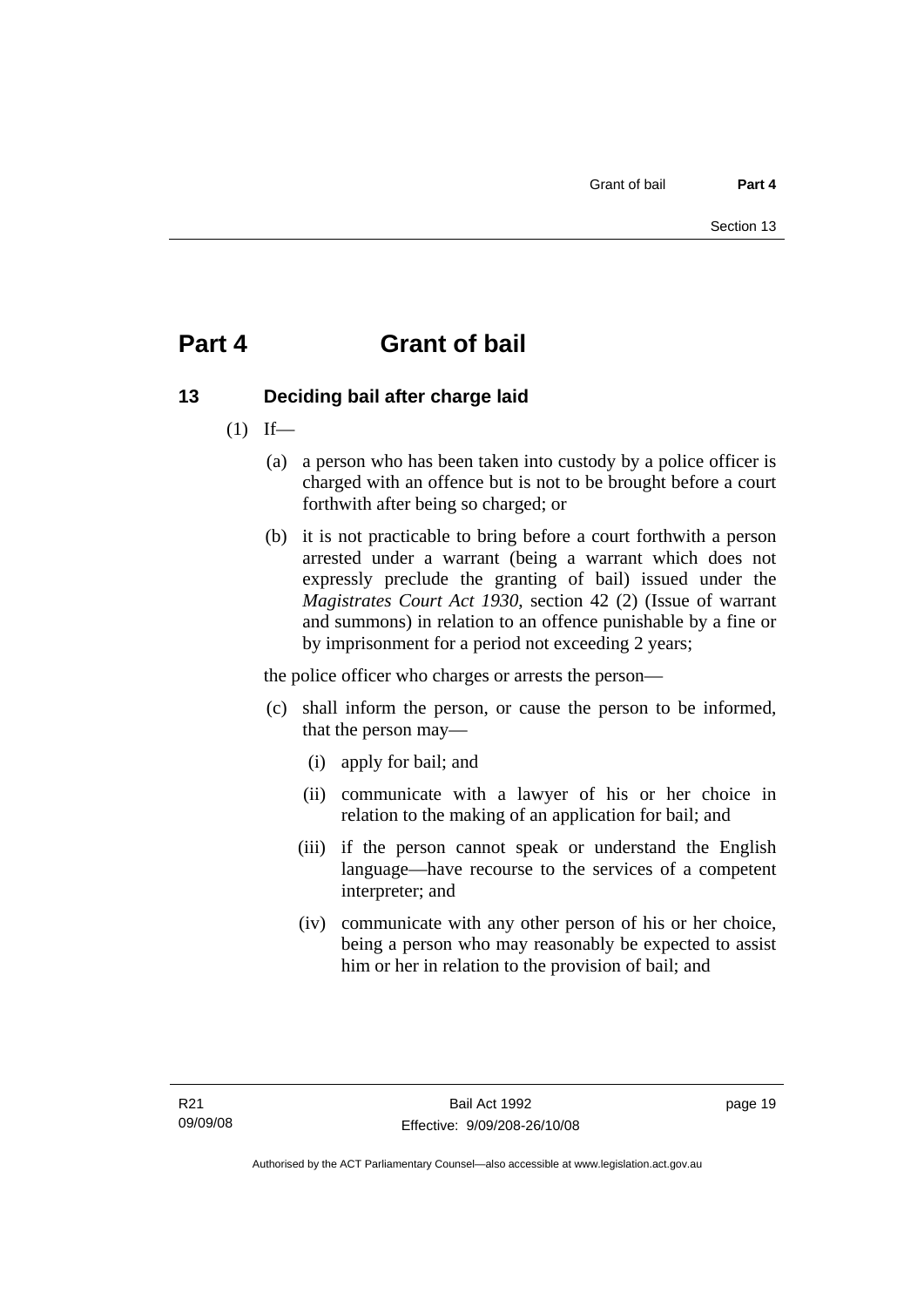#### **Part 4** Grant of bail

and, if the person asks for facilities to do so, shall provide the person with reasonable facilities to enable the person to communicate with a lawyer, such an interpreter or such other person; and

- (d) shall inform the person, or cause the person to be informed of—
	- (i) the applicable bail criteria; and
	- (ii) the conditions subject to which the person may be released on bail; and
- (e) if the person applies for bail—
	- (i) if the police officer is authorised to grant bail to the person—shall consider whether the person should be granted bail; or
	- (ii) in any other case—shall bring the person before an authorised officer.
- (2) If a person is brought before an authorised officer under subsection  $(1)$  (e)  $(ii)$ , the authorised officer shall consider whether the person should be granted bail.
- (3) If, before subsection (1) has been fully complied with in relation to an accused person, an authorised officer is satisfied that it is appropriate to release the person on bail subject only to the person giving an undertaking to appear, the authorised officer may so release the person.
- (4) A police officer who charges or arrests a person may refrain from complying with subsection  $(1)$   $(c)$   $(ii)$ ,  $(iii)$  or  $(iv)$  if the police officer believes on reasonable grounds that it is necessary to do so to prevent—
	- (a) the escape of an accomplice of the accused person; or
	- (b) the loss, destruction or falsification of evidence relating to the offence.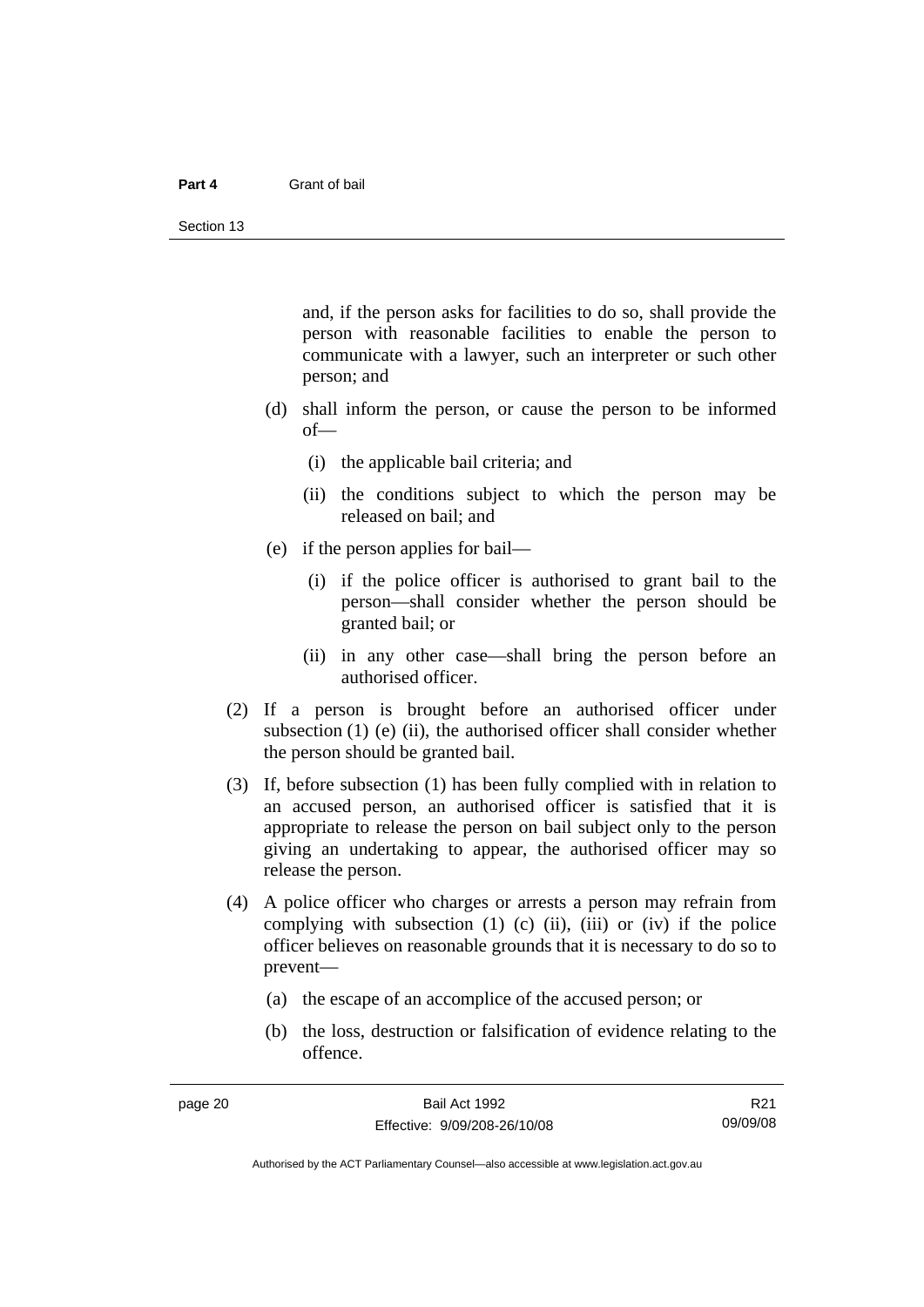<span id="page-26-0"></span> (5) If a police officer who charges or arrests a person refrains from complying with subsection  $(1)$   $(c)$   $(ii)$ ,  $(iii)$  or  $(iv)$  for a reason specified in subsection (4), the police officer shall record, or cause to be recorded, his or her reasons for not so complying.

## **14 Grant of bail by authorised officers**

- (1) Subject to subsection (2), an authorised officer may grant bail in accordance with this Act to an accused person who is present at a police station.
- (2) An authorised officer must not grant bail to a person accused of an offence if—
	- (a) a decision about bail in relation to the offence has been made by a court; or
	- (b) the offence is a domestic violence offence of murder.
	- *Note* A reference to an offence against a territory law includes a reference to a related ancillary offence, eg attempt (see Legislation Act, s 189).

## **15 Deciding of questions of bail by authorised officers**

- (1) An authorised officer who is required to consider whether to grant bail to an accused person shall as soon as reasonably practicable—
	- (a) give—
		- (i) the accused person or a lawyer representing the accused person; and
		- (ii) any police officer involved in the investigation of the offence with which the accused person is charged;

an opportunity to make submissions to the authorised officer about the conditions to which any grant of bail to the accused person should be made subject; and

page 21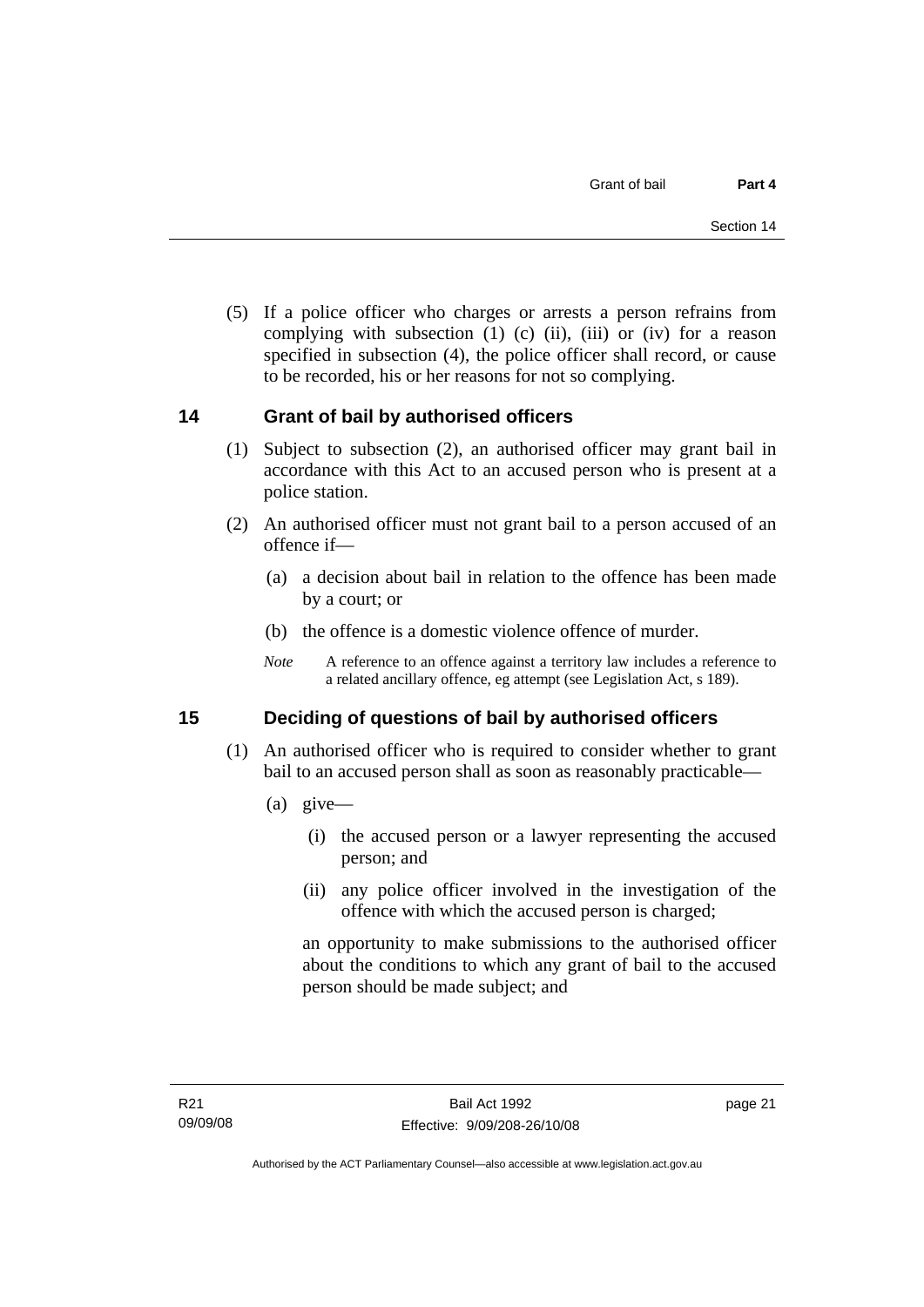- <span id="page-27-0"></span> (b) having regard to those submissions, to the applicable bail criteria and to any other available information that the authorised officer considers relevant and reliable, decide whether the person should be granted bail.
- (2) If the authorised officer is satisfied, having regard to the applicable bail criteria, that—
	- (a) it is appropriate to release the person on the person giving an undertaking to appear; and
	- (b) it is not necessary to impose a bail condition;

the authorised officer shall release the person on the person giving that undertaking.

- (3) If the authorised officer is satisfied, having regard to the applicable bail criteria, that it is not appropriate to grant bail to the accused person without imposing a condition, the authorised officer shall, having regard to—
	- (a) the conditions that may be imposed in granting bail to a person; and
	- (b) the extent to which the imposition of 1 or more bail conditions would be appropriate having regard to the matters mentioned in whichever of section 9F (2), section 22 or section 23 applies to the making of a decision regarding the granting of bail to the accused person;

decide whether to grant bail to the accused person.

#### **16 Notification of decision of authorised officer**

- (1) If an authorised officer decides—
	- (a) to refuse to grant bail to an accused person; or
	- (b) to grant bail to an accused person subject to 1 or more bail conditions;

R21 09/09/08

Authorised by the ACT Parliamentary Counsel—also accessible at www.legislation.act.gov.au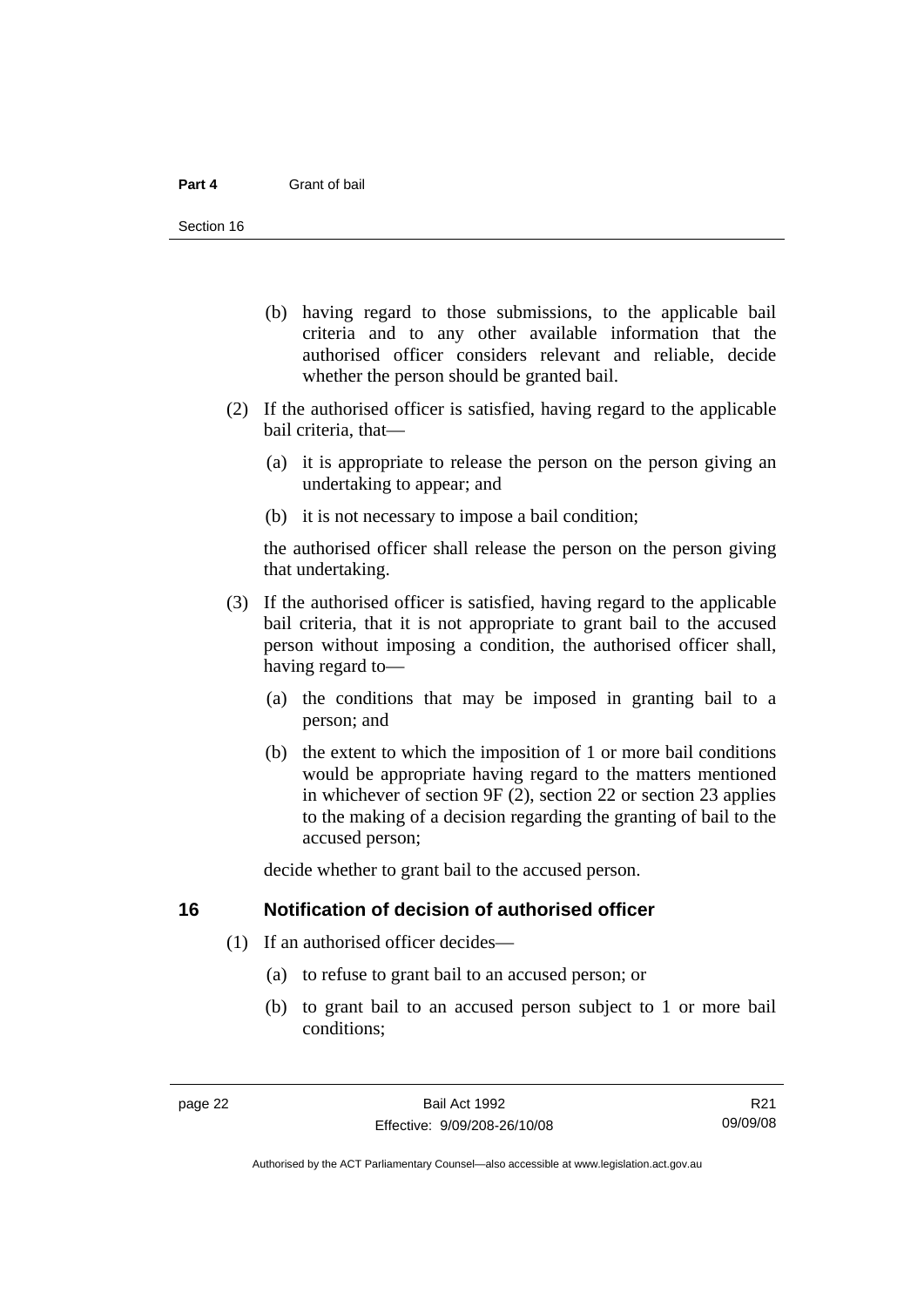the authorised officer shall inform the accused person—

- (c) of his or her decision; and
- (d) the right of the accused person to request a review of the decision under section 38; and
- (e) if bail is refused—that the person is entitled to communicate with a lawyer; and
- (f) if the person would be granted bail subject to 1 or more bail conditions and that bail condition, or those bail conditions, are such that the person is unable or unwilling to comply, or to arrange for compliance, with them—that the person is entitled to communicate with a lawyer.
- (2) An authorised officer shall, on being requested to do so by an accused person in relation to whom the authorised officer has made a decision of the kind referred to in subsection (1) (a) or (b), provide the person with reasonable facilities to communicate with a lawyer.
- (3) An authorised officer who refuses to grant bail to an accused person may refrain from complying with subsection (1) (e) or (f) and subsection (2) if the authorised officer believes on reasonable grounds that it is necessary to do so to prevent—
	- (a) the escape of an accomplice of the accused person; or
	- (b) the loss, destruction or falsification of evidence relating to the offence.
- (4) If an authorised officer refrains from complying with subsection  $(1)$  (e) or  $(f)$  and subsection  $(2)$  for a reason mentioned in subsection (3), the authorised officer shall record, or cause to be recorded, his or her reasons for not complying.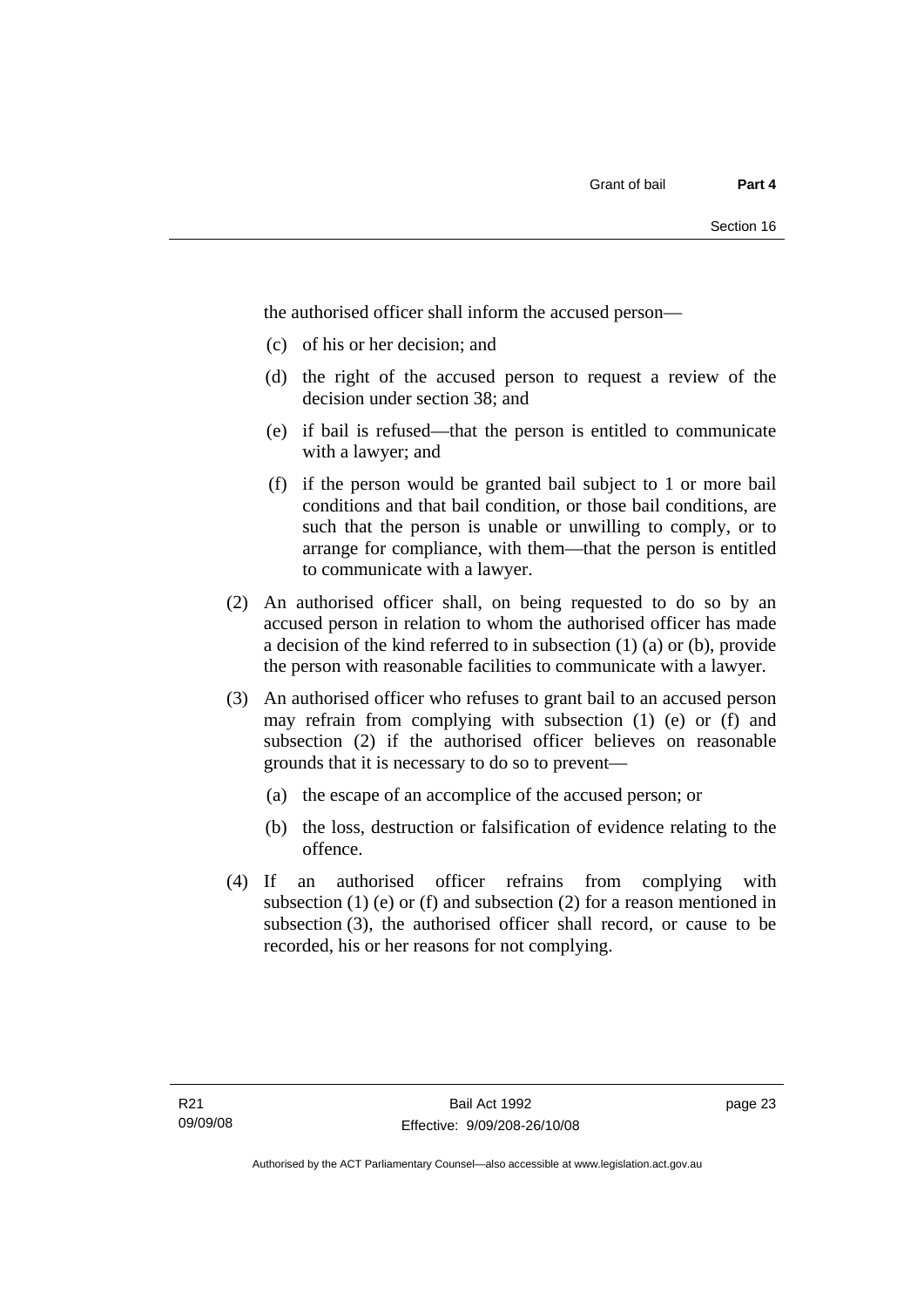<span id="page-29-0"></span>Section 17

- (5) If an authorised officer decides to grant bail to an accused person in relation to a domestic violence offence, the officer must take reasonable steps to tell each protected person, as soon as practicable, about the decision and, if the accused person is granted bail subject to a bail condition, about the condition.
- (6) If an authorised officer decides not to grant bail to an accused person in relation to a domestic violence offence, the officer must tell each protected person about the decision.
- (7) In this section:

*protected person*, in relation to a domestic violence offence, means—

- (a) if the conduct making up the offence was directed at a child—a person with parental responsibility for the child; or
- (b) if the conduct making up the offence was directed at someone else—the person at whom the conduct was directed.

#### **17 Charged people in custody to be brought before court**

An accused person who—

- (a) has been taken into custody and charged with an offence; and
- (b) is refused bail by an authorised officer or is not released on bail granted by an authorised officer;

shall be brought before a court as soon as practicable after the person has been taken into custody and, in any case, within 48 hours after having been taken into custody.

### **18 Facilities to be provided to accused people**

 (1) If an accused person in police custody is to be brought, for the first time in relation to the offence, before a court more than 4 hours after the person came into custody—

R21 09/09/08

Authorised by the ACT Parliamentary Counsel—also accessible at www.legislation.act.gov.au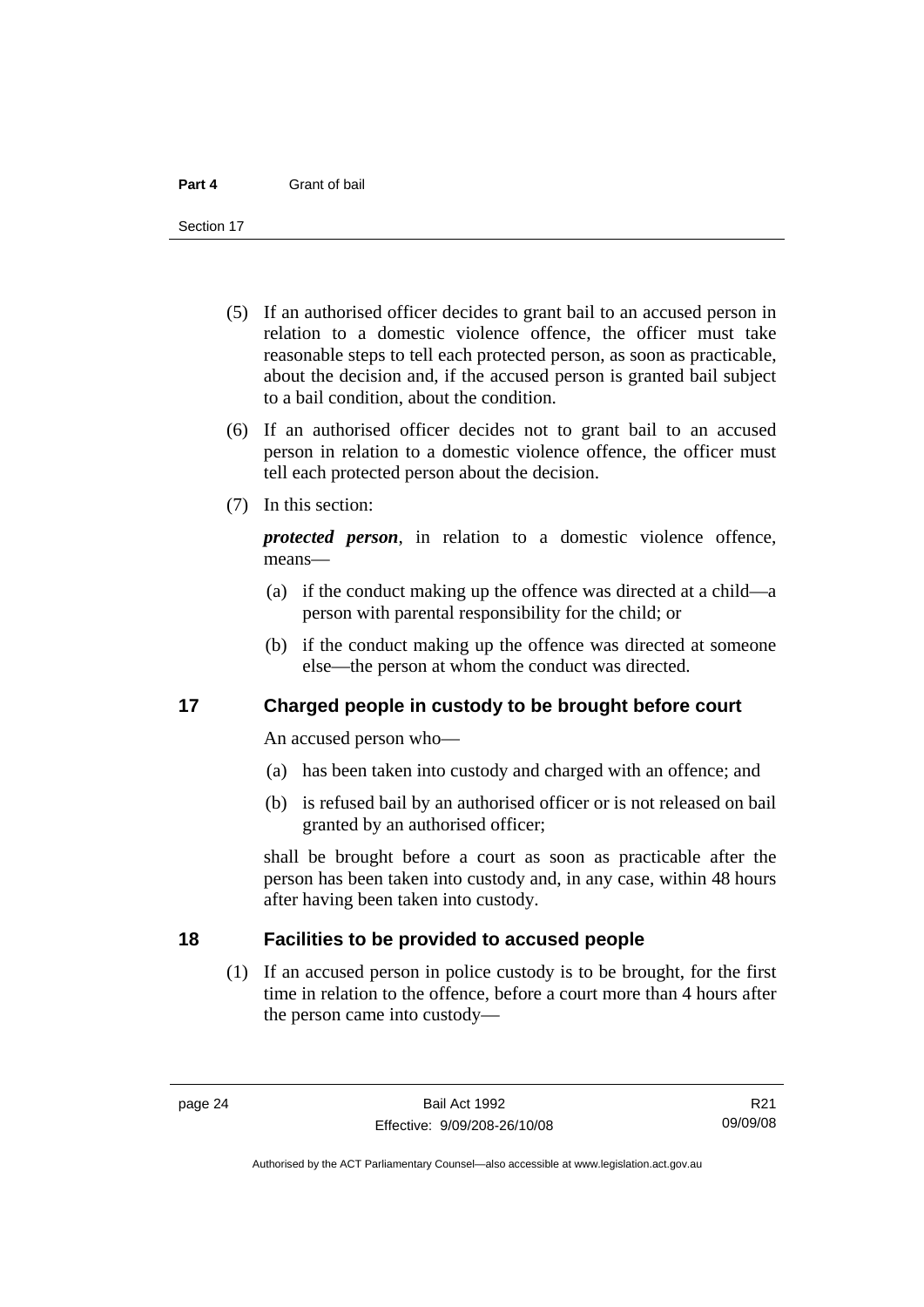- <span id="page-30-0"></span> (a) the police officer for the time being in charge of the police station where the person is in custody; or
- (b) if the person is not in custody at a police station—the police officer who has custody of the person;

shall, if it is reasonably practicable to do so, cause the person to be provided with, and allowed to use—

- (c) facilities to enable the accused person to wash, shower or bathe and (if appropriate) to shave; and
- (d) facilities to enable the accused person to change his or her clothing.
- (2) Nothing in subsection (1) requires a police officer, the Territory or the Commonwealth to provide clothing for the accused person unless the clothing is brought to the police station or other place where the accused person is in custody by a member of the accused person's family or some other person.

## **19 General provisions relating to court bail**

- (1) Subject to section 20, a court may—
	- (a) grant bail to an accused person who is being held in custody in relation to the offence with which the person has been charged; or
	- (b) enlarge, vary or revoke bail granted to an accused person.
- (2) There is no limit to the number of applications in relation to bail that may be made to a court by a person accused of an offence.
- (3) All applications to a court in relation to bail shall be dealt with as soon as is reasonably practicable.
- (4) Notwithstanding the provisions of subsections (2) and (3), a court may refuse to entertain an application in relation to bail if it is satisfied that the application is frivolous or vexatious.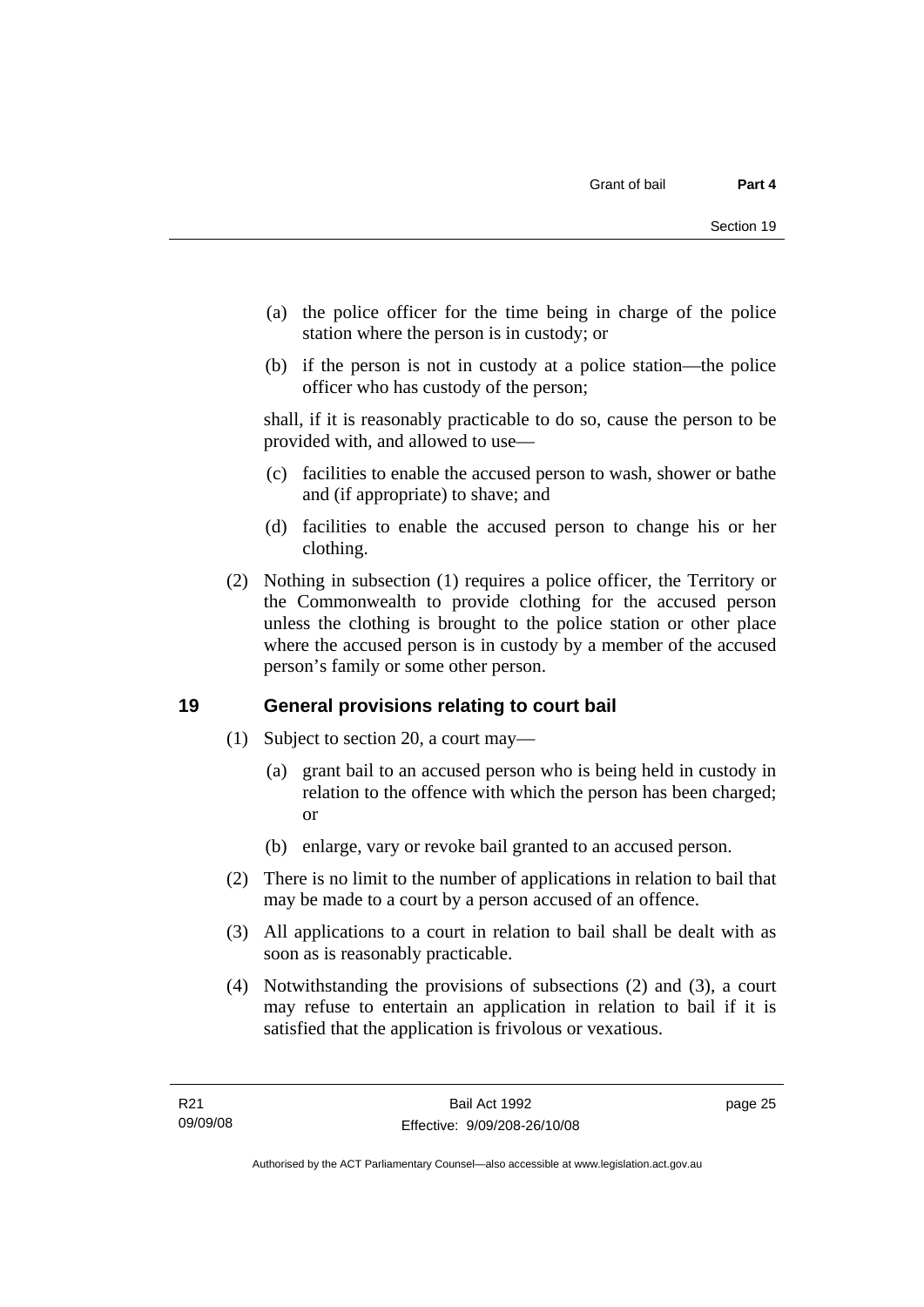<span id="page-31-0"></span>Section 20

- (5) If a court has made a decision in relation to an application for bail by an accused person, a court may only consider a further application for bail by the accused person if—
	- (a) the accused person was not represented by a lawyer at the hearing of his or her first application to a court for bail in relation to the offence with which the person is charged; or
	- (b) the accused person can show—
		- (i) that since the most recent application to a court for bail there has been a significant change in circumstances relevant to the granting of bail; or
		- (ii) that there is fresh evidence or information of material significance to the granting of bail to the person that was unavailable on the most recent application to a court for bail.
- (6) In deciding whether to grant bail to an accused person, a court may have regard to any information it considers relevant and reliable.

#### **20 Limitations on power of magistrate**

- (1) A magistrate must not grant bail to a person under section 19 in relation to an offence if the person has appeared before the Supreme Court—
	- (a) after the person's committal for trial or sentence for the offence; or
	- (b) on appeal against a conviction, order or sentence imposed on the person for the offence.
- (2) A magistrate must not enlarge, vary or revoke bail granted to an accused person following the person's committal for trial.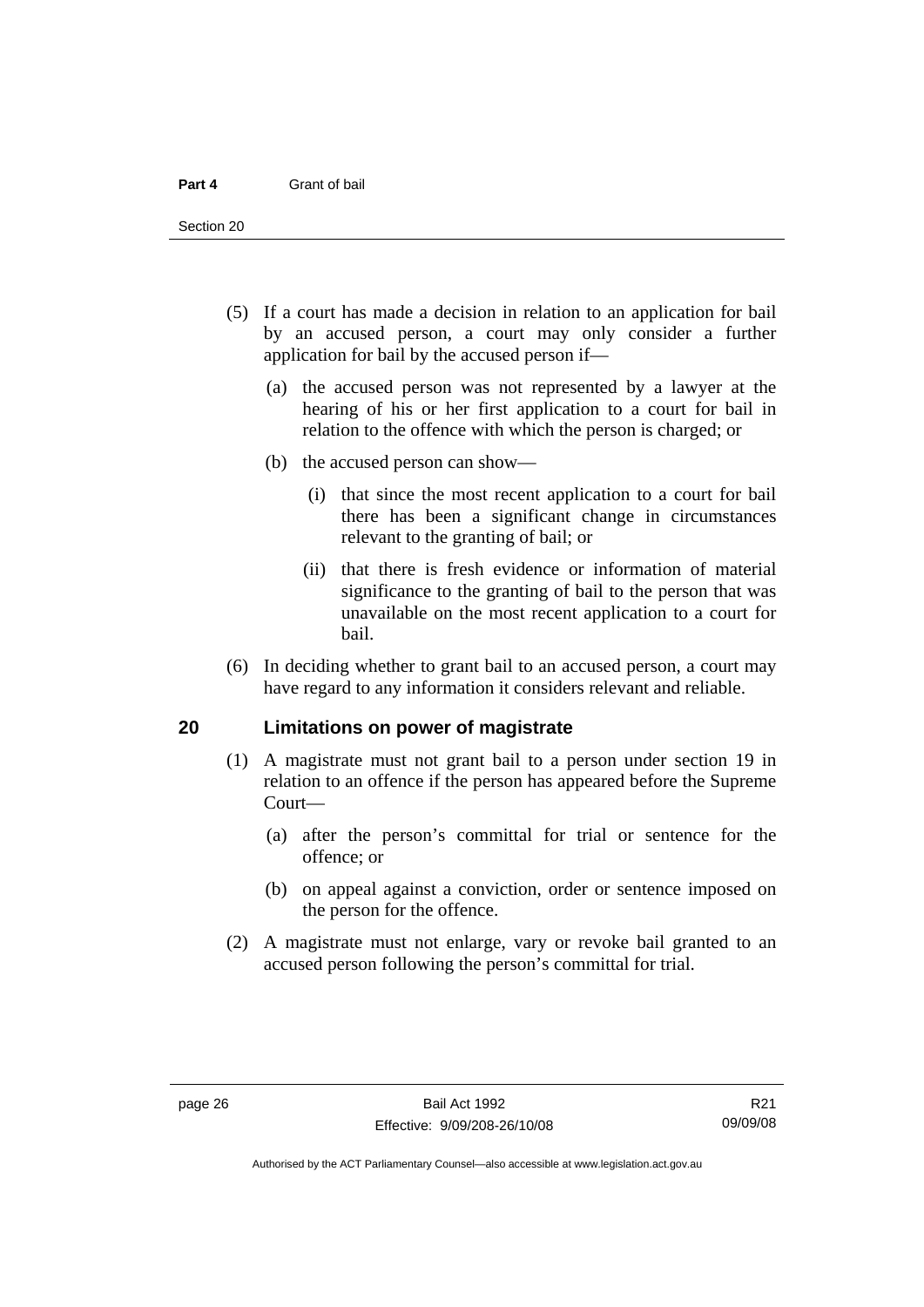#### <span id="page-32-0"></span>**21 Bail in relation to several offences**

If an accused person has been charged with 2 or more offences for which bail may be granted and is being held in custody in relation to those offences—

- (a) a court or an authorised officer shall, in considering whether to grant bail to the accused person, have regard to all the offences with which the person stands charged; and
- (b) if the court or authorised officer decides that the accused person should be granted bail—
	- (i) the accused person shall be granted bail in relation to all the offences with which the person has been charged for which bail may be granted; and
	- (ii) the accused person need give only 1 undertaking to appear in relation to all the offences with which the person has been charged for which bail may be granted; and
	- (iii) if the accused person is granted bail subject to conditions—the conditions shall apply in relation to each offence with which the accused person is charged for which bail may be granted.

#### **22 Criteria for granting bail to adults**

- (1) In making a decision about the grant of bail to an adult in relation to an offence, a court or authorised officer must consider—
	- (a) the likelihood of the person appearing in court in relation to the offence; and
	- (b) the likelihood of the person, while released on bail—
		- (i) committing an offence; or
		- (ii) harassing or endangering the safety or welfare of anyone; or

page 27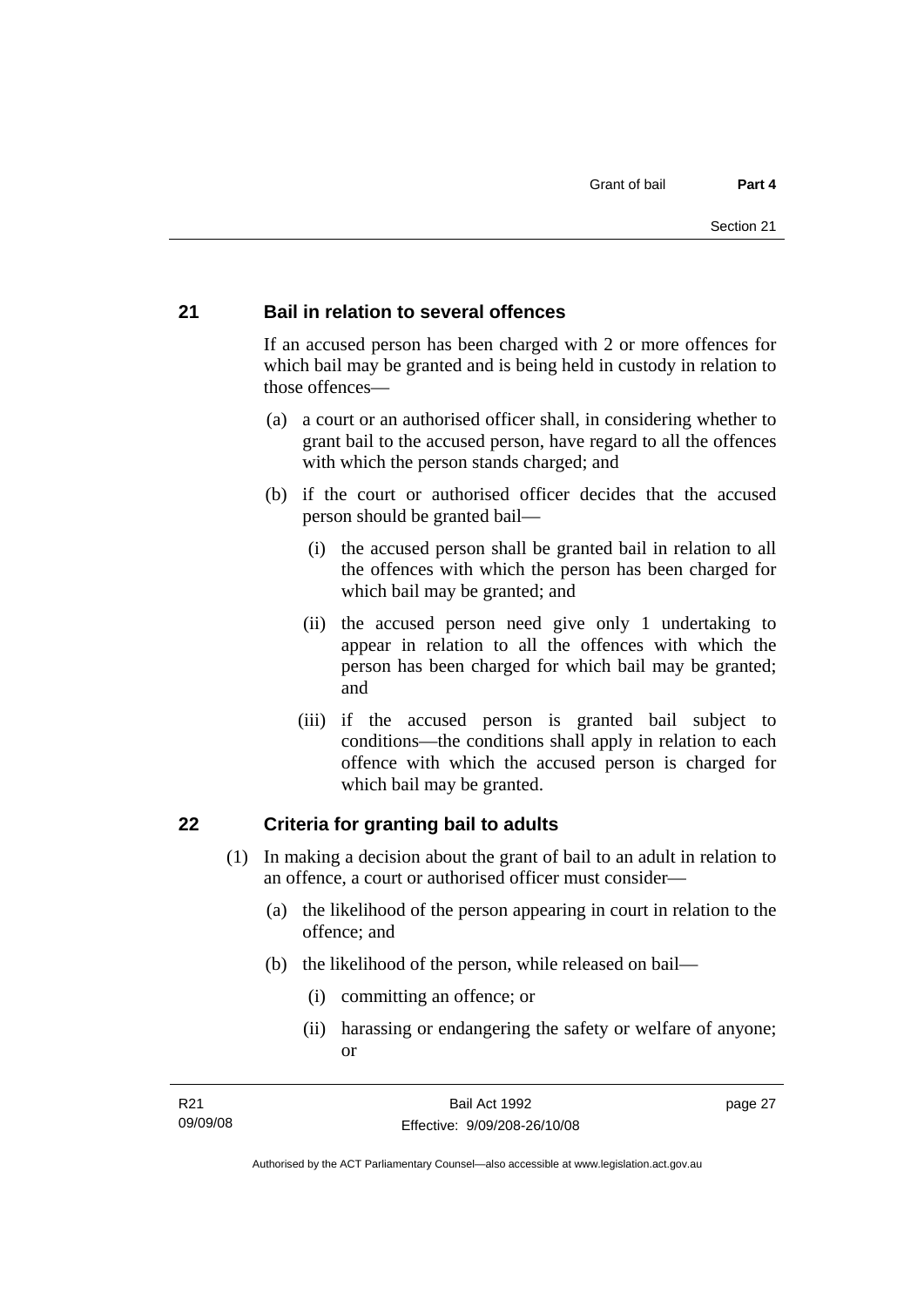Section 22

- (iii) interfering with evidence, intimidating a witness, or otherwise obstructing the course of justice, in relation to the person or anyone else; and
- (c) the interests of the person.

#### **Examples for par (c)**

- 1 the need of the person for physical protection
- 2 the period that the person may be held in custody if bail is refused and the conditions under which the person would be held
- *Note* An example is part of the Act, is not exhaustive and may extend, but does not limit, the meaning of the provision in which it appears (see Legislation Act, s 126 and s 132).
- (2) Also, if the person is convicted of an indictable offence, or the elements of an indictable offence are proven in relation to the person, but the person has not been sentenced, a court must consider the likelihood of the person being given a sentence of imprisonment.
- (3) In considering the matters mentioned in subsection (1) or (2), the court or authorised officer may have regard to any relevant matter, including—
	- (a) the nature and seriousness of the offence; or
	- (b) the person's character, background and community ties; or
	- (c) the likely effect of a refusal of bail on the person's family or dependants; or
	- (d) any previous grants of bail to the person; or
	- (e) the strength of the evidence against the person.

#### **Example**

In considering under subsection (1) the likelihood of the person appearing in court in relation to the offence, the court or authorised officer may have regard to whether the person failed to comply with a bail condition previously.

R21 09/09/08

Authorised by the ACT Parliamentary Counsel—also accessible at www.legislation.act.gov.au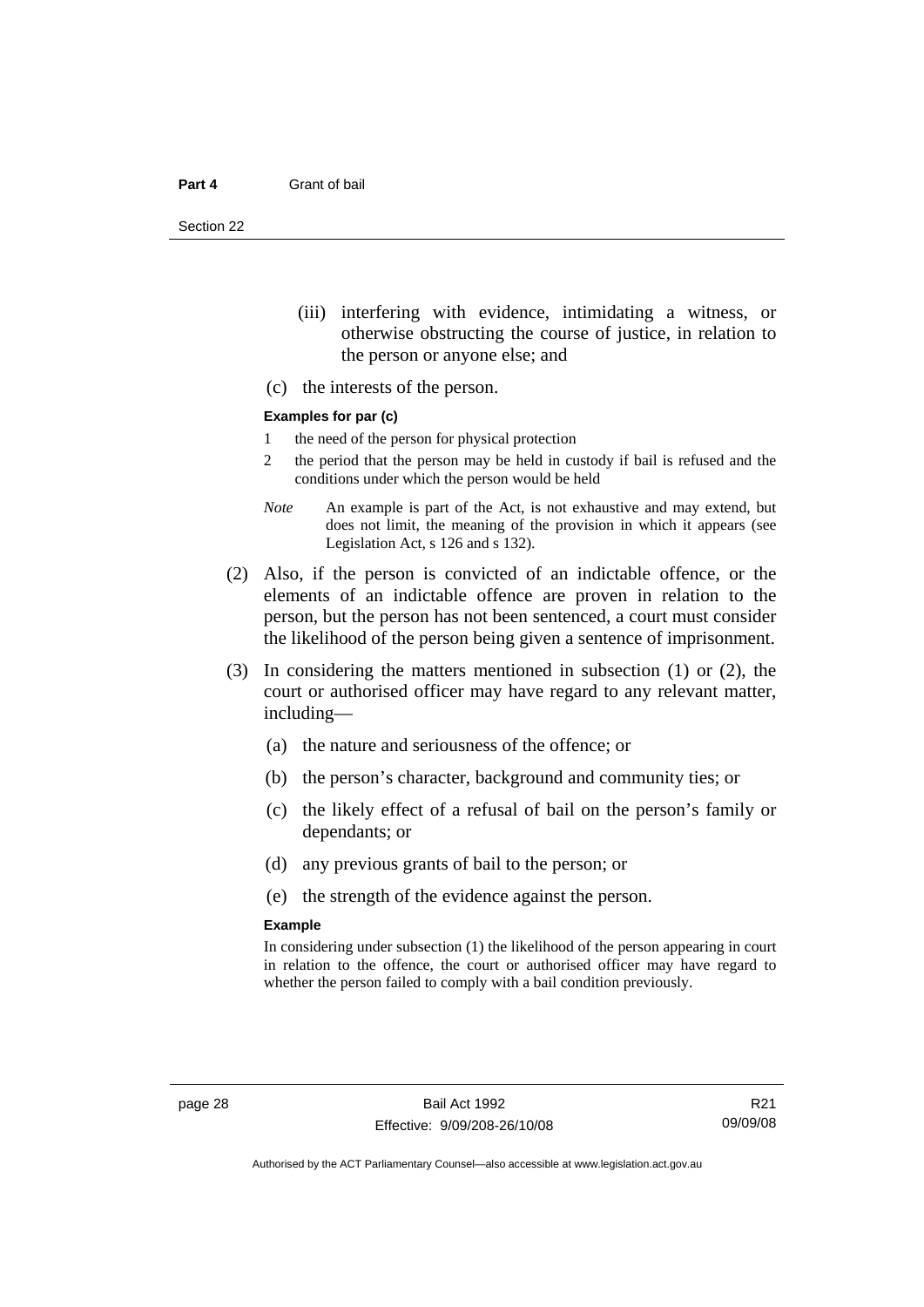<span id="page-34-0"></span> (4) The reference in subsection (1) (b) (i) to an *offence* includes a reference to an offence against a law of the Commonwealth, a State or another Territory (including an external territory).

## **U** 23 Criteria for granting bail to children

- (1) In making a decision about the grant of bail to a child in relation to an offence, a court or authorised officer must consider—
	- (a) the matters mentioned in section 22 (1) (a) and (b), (2) and (3); and
	- (b) the principles in the *Children and Young People Act 2008*, section 94 (Youth justice principles); and
	- (c) if the decision is being made by a court and a report has been given to the court under the *Children and Young People Act 1999*, section 73 (Powers of court in relation to reports) in relation to the child—the report.
- (2) In addition, the court or authorised officer must consider, as a primary consideration, the best interests of the child.

#### **23A Victim's concern about need for protection**

- (1) If a court is making a decision about the grant of bail to an accused person—
	- (a) the prosecutor must tell the court about any concern of which the prosecutor is aware expressed by a victim about the need for protection from violence or harassment by the accused person; and
	- (b) the court must receive any submission in relation to the concern and consider it in the context of the matter mentioned in section 22 (1) (b).
- (2) If an authorised officer who is making a decision about the grant of bail to an accused person is aware that a victim has expressed concern about the need for protection from violence or harassment

page 29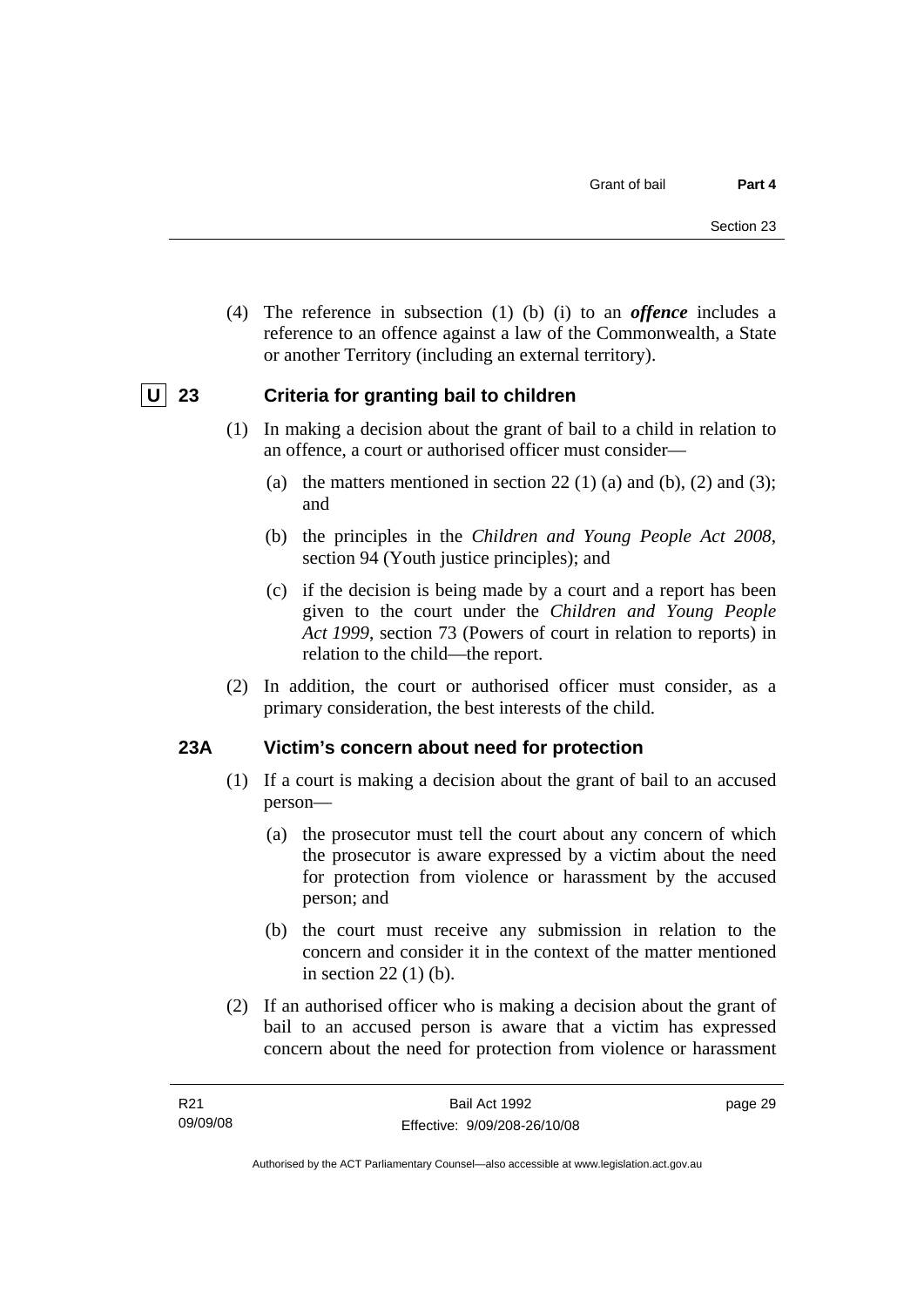#### **Part 4** Grant of bail

Section 23A

by the accused person, the authorised officer must consider that concern in the context of the matters mentioned in section 9F (Domestic violence offence—bail by authorised officer) and section 22 (1) (b).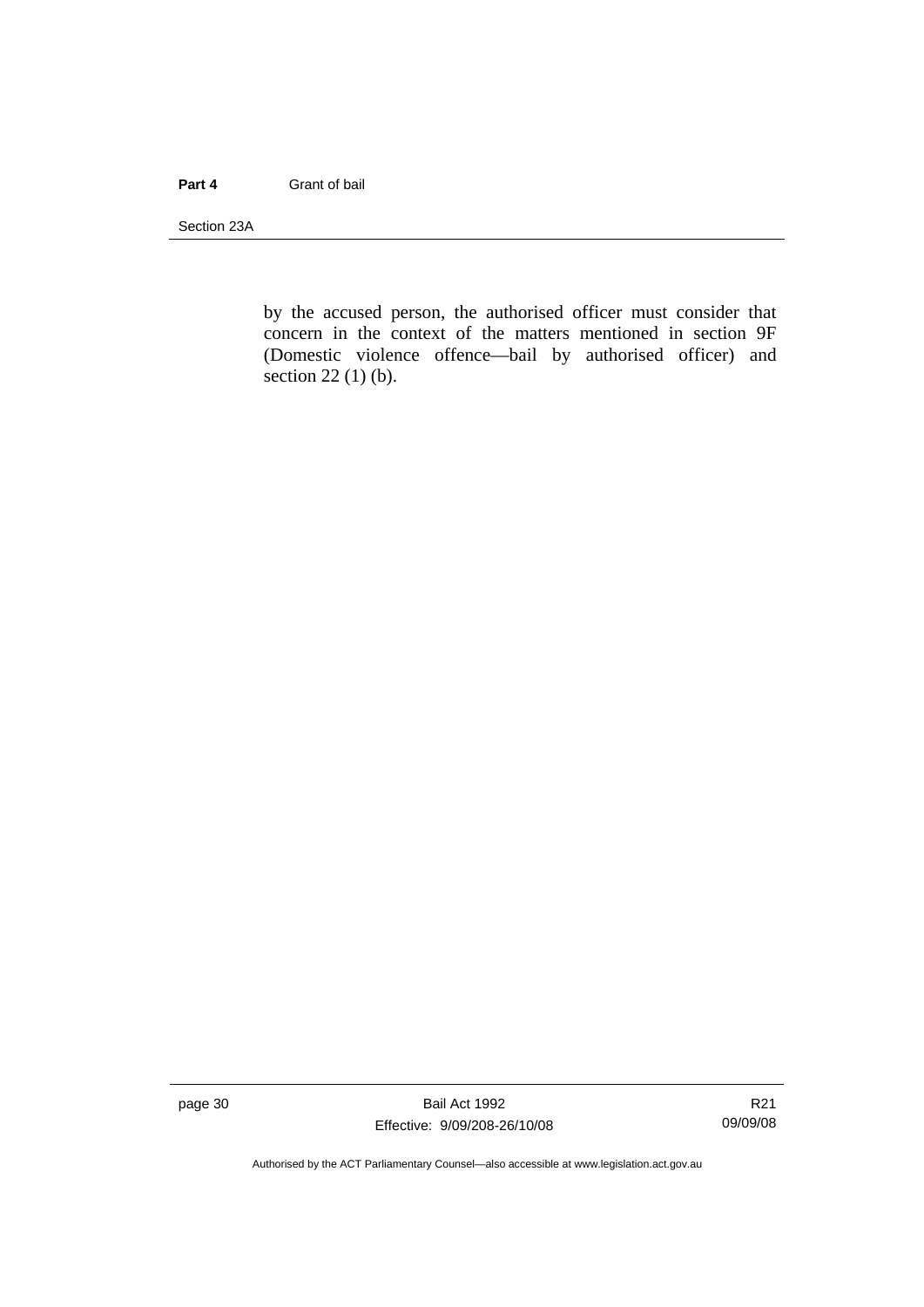# **Part 5 Bail conditions and undertakings to appear**

### **24 Conditions of bail**

A court or an authorised officer may grant bail without imposing conditions or subject to bail conditions imposed—

- (a) for a court—by order; or
- (b) for an authorised officer—in writing.

 **U 25 Conditions on which bail may be granted to adults** 

- (1) The following conditions may be imposed on a grant of bail to an adult:
	- (a) conditions about the person's conduct while released on bail;
	- (b) a condition that the person, an acceptable person or each of a number of acceptable people—
		- (i) pays to the Territory a stated amount if the person fails to appear in court in accordance with his or her undertaking; or
		- (ii) gives acceptable security for the payment to the Territory of a stated amount if the person fails to appear in court in accordance with his or her undertaking;
		- *Note* For acceptable people and acceptable security, see s 32.
	- (c) a condition that the person, an acceptable person or each of a number of acceptable people—
		- (i) deposits a stated amount with a court or authorised officer; and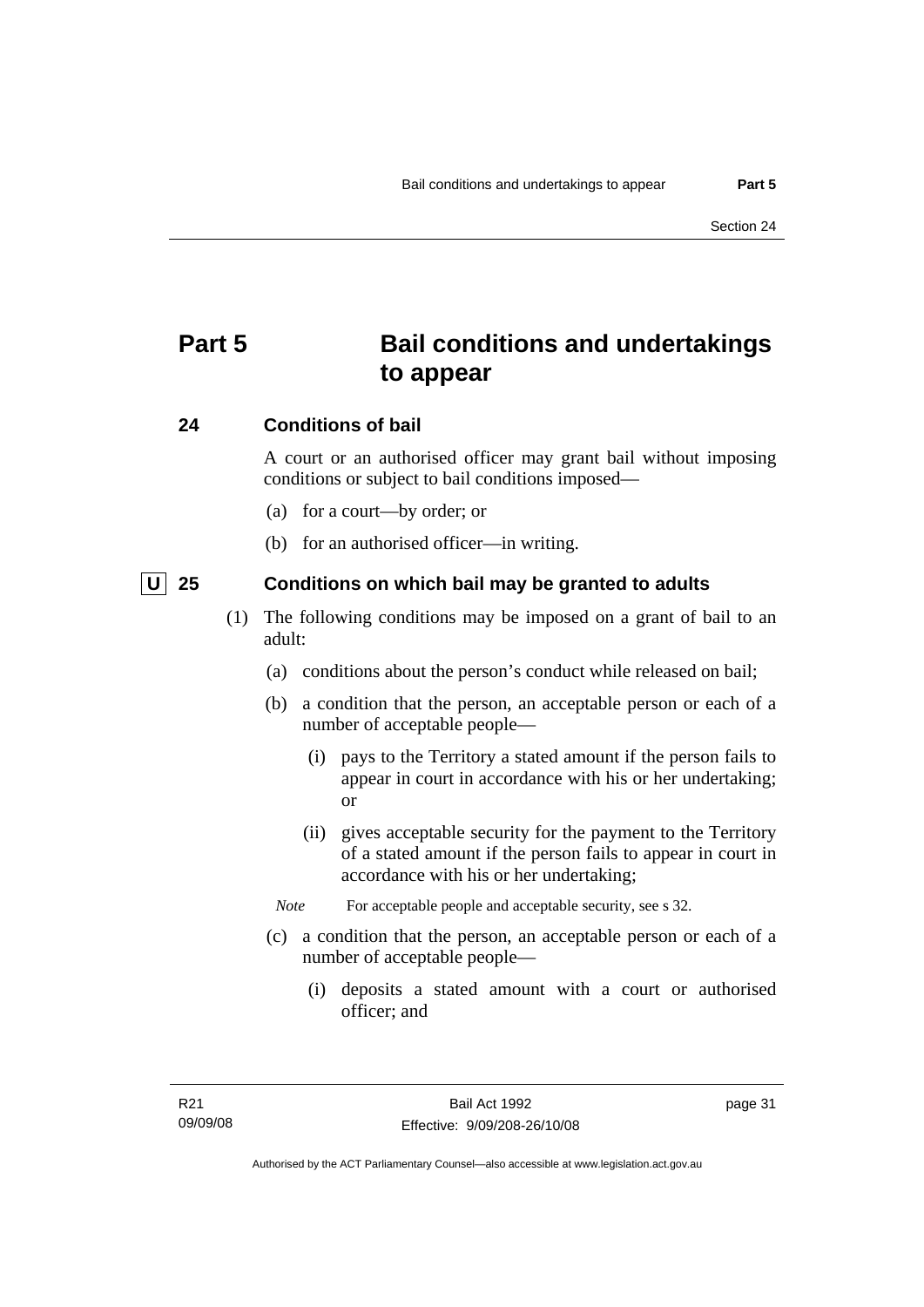Section 25

- (ii) forfeits the amount if the person fails to appear in court in accordance with his or her undertaking.
- (2) With the consent of a person who makes a deposit or gives security under subsection  $(1)$  (b)  $(ii)$  or  $(c)$ , it may be a condition of bail that the deposit or security continues to apply if bail is continued.
- (3) It must not be a condition of bail that a person gives consent under subsection (2).
- (4) Without limiting subsection (1) (a), the requirements that an accused person may be required to observe relating to his or her conduct while released on bail include—
	- (a) a requirement that the accused person report periodically, or at specified times, at a stated place; and
	- (b) a requirement that the accused person reside at a stated place; and
	- (c) a requirement that the person undergo psychiatric treatment or other medical treatment; and
	- (d) a requirement that the accused person participate in a program of personal development, training or rehabilitation; and
	- (e) a requirement that the person—
		- (i) accept supervision by the chief executive; and
		- (ii) comply with any reasonable direction of the chief executive; and

#### **Examples of directions**

- 1 a direction to attend a program
- 2 a direction to comply with a mental health assessment or treatment order made by the mental health tribunal
- 3 a direction to attend drug or alcohol counselling
- *Note* An example is part of the Act, is not exhaustive and may extend, but does not limit, the meaning of the provision in which it appears (see Legislation Act, s 126 and s 132).

R21 09/09/08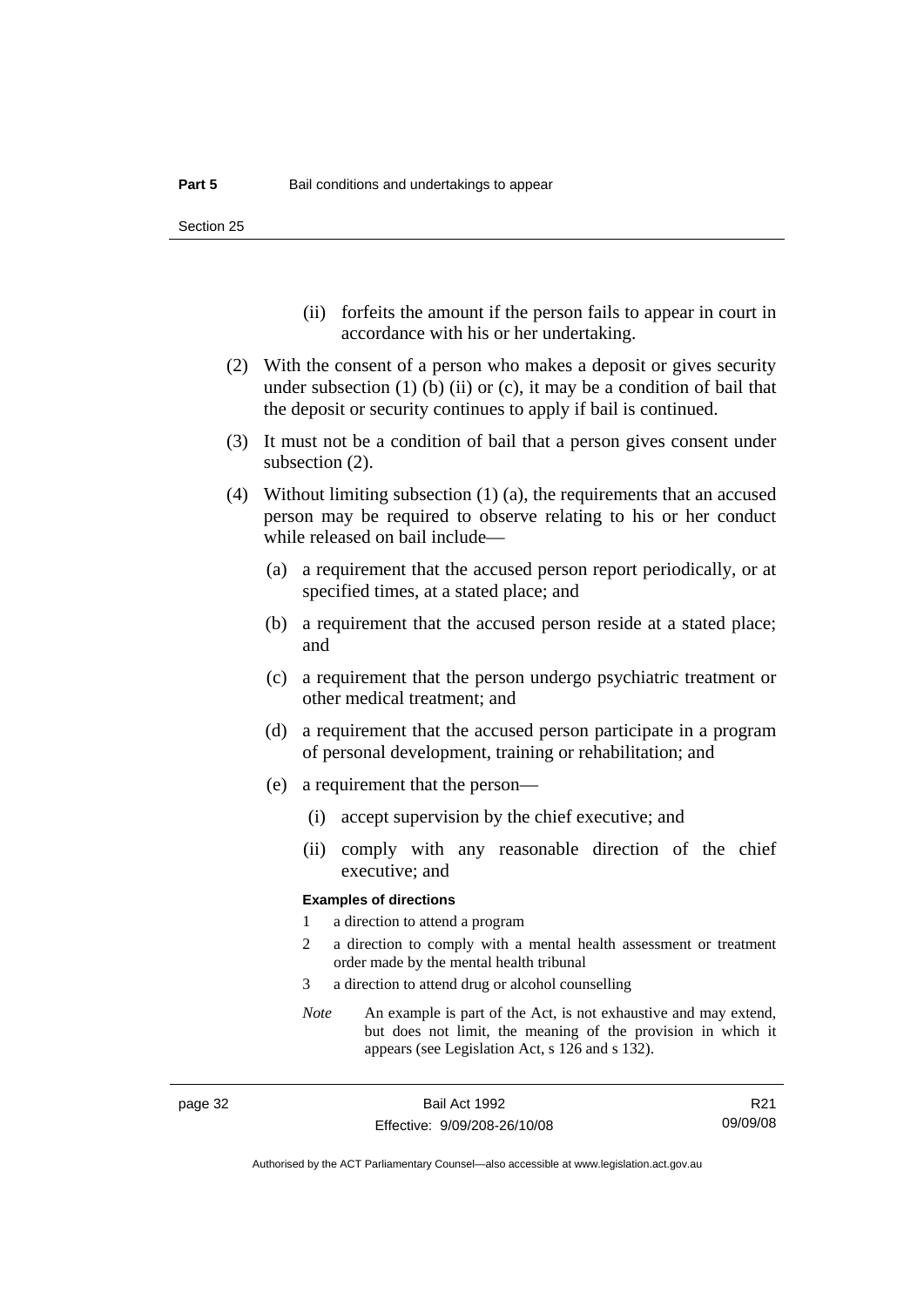- (f) for a person (the *accused person*) charged with a domestic violence offence—
	- (i) a requirement that the accused person not contact, harass, threaten or intimidate, or cause someone else to contact, harass, threaten or intimidate, a stated person; or
	- (ii) a requirement that the accused person not be on premises where a stated person lives or works; or
	- (iii) a requirement that the accused person not be on or near premises where a stated person is likely to be; or
	- (iv) a requirement that the accused person not be in a stated place; or
	- (v) a requirement that the accused person not be within a stated distance of a stated person; or
	- (vi) if the accused person lives with someone—a requirement that the accused person not enter or remain at the home if the accused person is under the influence of alcohol or another drug.
- (5) A court or an authorised officer shall, in considering conditions for the release on bail of an accused person who is an adult, consider the conditions for the release of that person in the sequence in which they appear in subsection (1).
- (6) A court or an authorised officer, in granting bail to an accused person who is an adult—
	- (a) shall not impose a condition mentioned in subsection (1) unless the court or authorised officer is of the opinion that the imposition of the condition is necessary to secure 1 or more of the following purposes:
		- (i) the attendance of the person before a court from time to time as required in relation to the offence in relation to which bail is being granted;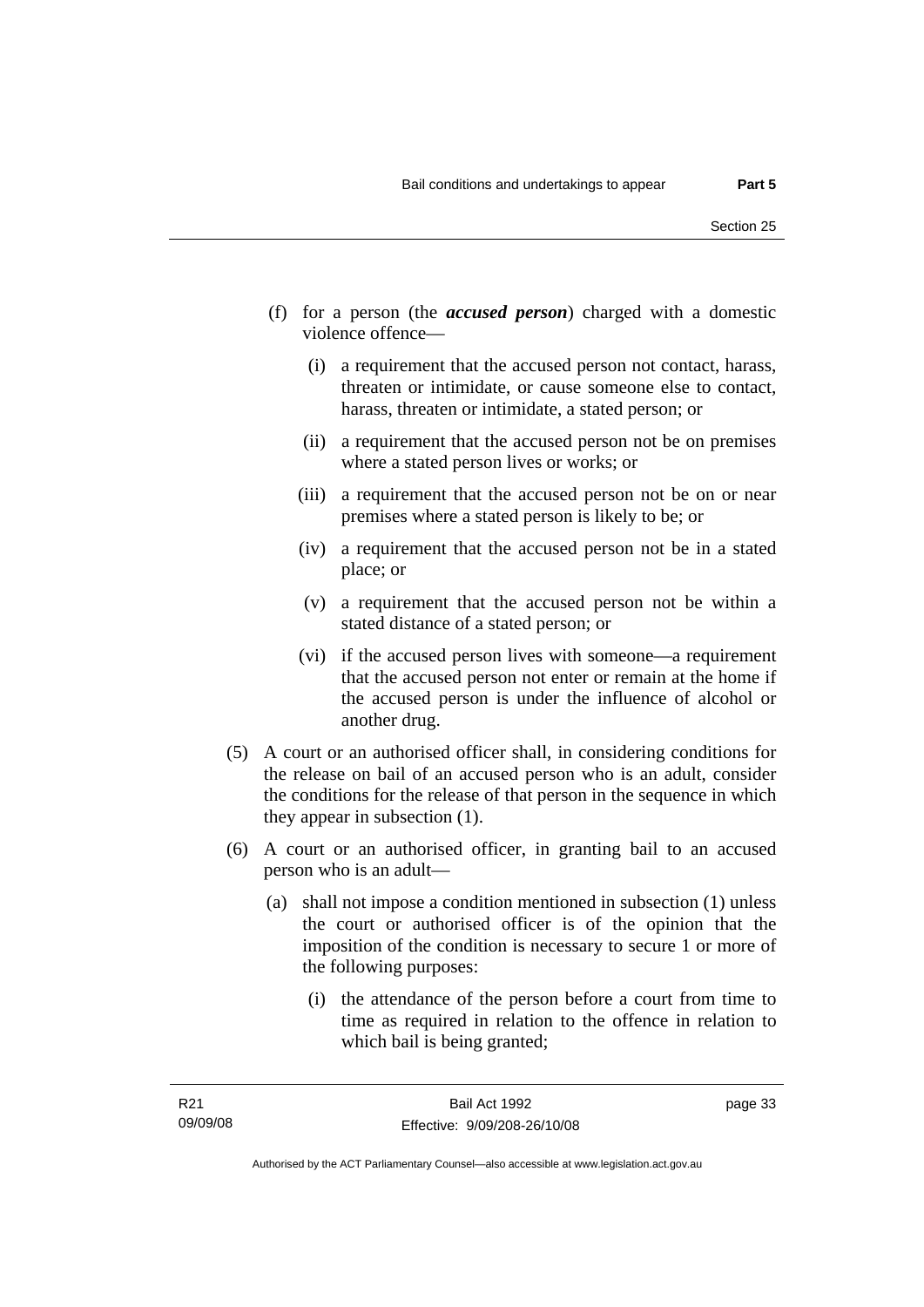- (ii) the protection from harm of the accused person or any other person;
- (iii) the prevention of the accused person from committing an offence while at liberty on bail;
- (iv) the prevention of the accused person from interfering with evidence, intimidating witnesses or otherwise obstructing the course of justice whether in relation to himself or herself or anyone else; and
- (b) shall not, except at the request of the accused person, impose a condition, or a combination of conditions, that impose obligations that are more onerous than necessary to secure the purposes referred to in paragraph (a) for which the condition or combination of conditions is imposed.
- (7) A court or an authorised officer, in granting bail to an accused person on a condition referred to in subsection (1) (b) or (c) shall not require the accused person to give an acceptable security for a stated sum, or to deposit a stated sum with the court or authorised officer, if the court or authorised officer has reasonable grounds for believing that the accused person does not have the means to provide such a security or make the deposit, as the case may be.
- (8) If a court or an authorised officer grants bail to an accused person on a condition mentioned in subsection (1) and the accused person satisfies the court or authorised officer that the person is unable to comply with that condition, the court or authorised officer shall—
	- (a) refuse bail; or
	- (b) grant the accused person bail subject to such other condition mentioned in subsection (1) as the authorised officer or the court believes the accused person will be able to comply with and will secure the purposes mentioned in subsection (6) (a).

R21 09/09/08

Authorised by the ACT Parliamentary Counsel—also accessible at www.legislation.act.gov.au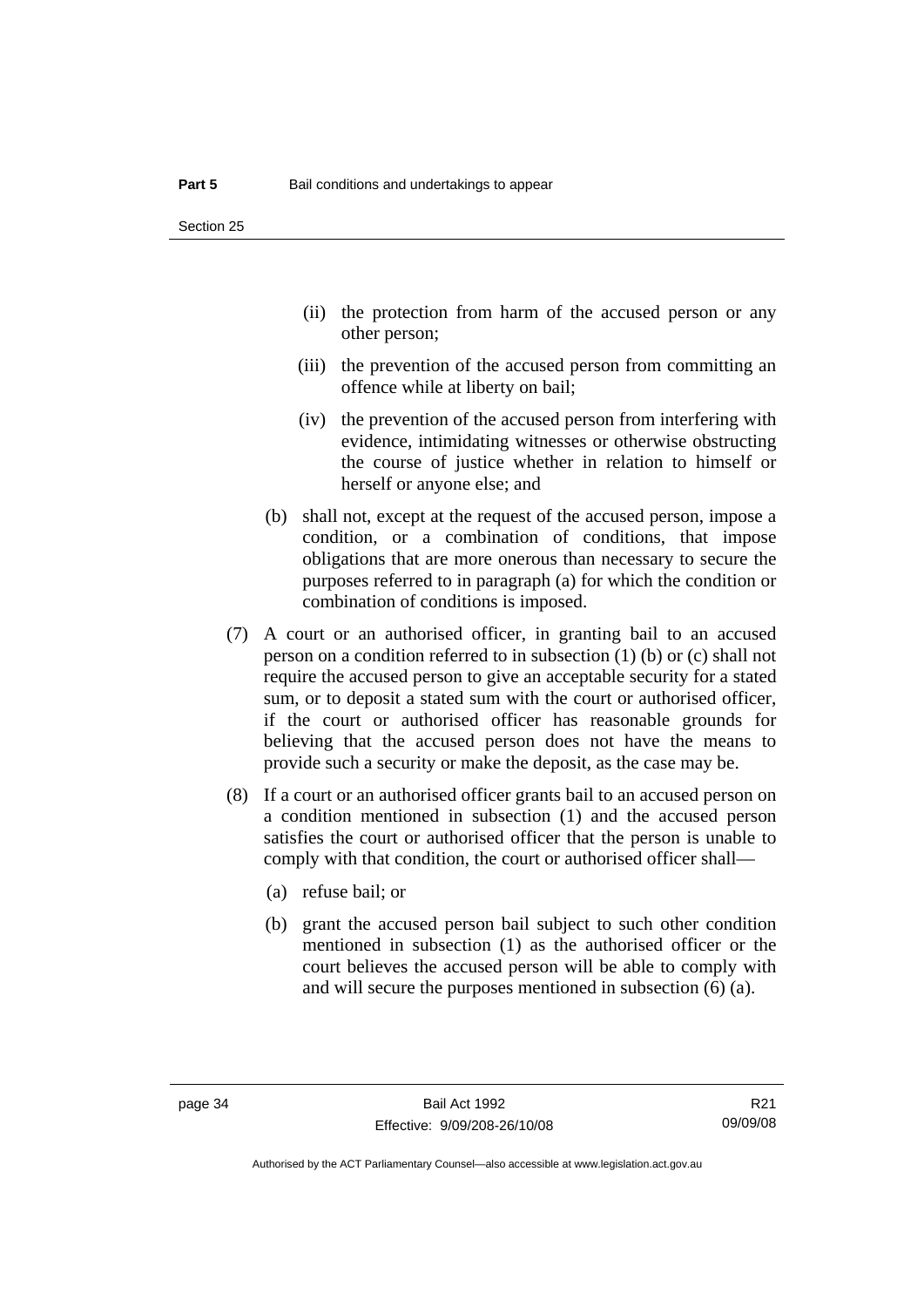(9) In this section:

### *premises* includes—

- (a) any land; and
- (b) any structure, building, vehicle, vessel or place (whether built on or not); and
- (c) any part of such a structure, building, vehicle, vessel or place.

## **U** 25A Supervision condition when offence committed as young **person**

### **U** 26 Conditions on which bail may be granted to children

- (1) The following conditions may be imposed on the grant of bail to a child—
	- (a) the conditions mentioned in section 25 (1) (other than a requirement mentioned in section 25 (4) (e)); and
	- (b) any other conditions that the court or authorised officer considers appropriate—
		- (i) having regard to the principles in the *Children and Young People Act 2008*, section 94; and
		- (ii) considering, as a primary consideration, the best interests of the child.
- (2) Without limiting section 25 (1), the requirements that a child may be required to comply with about his or her conduct while released on bail include a requirement that the child—
	- (a) accept supervision by the chief executive under the *Children and Young People Act 1999,* chapter 6 (Young offenders); and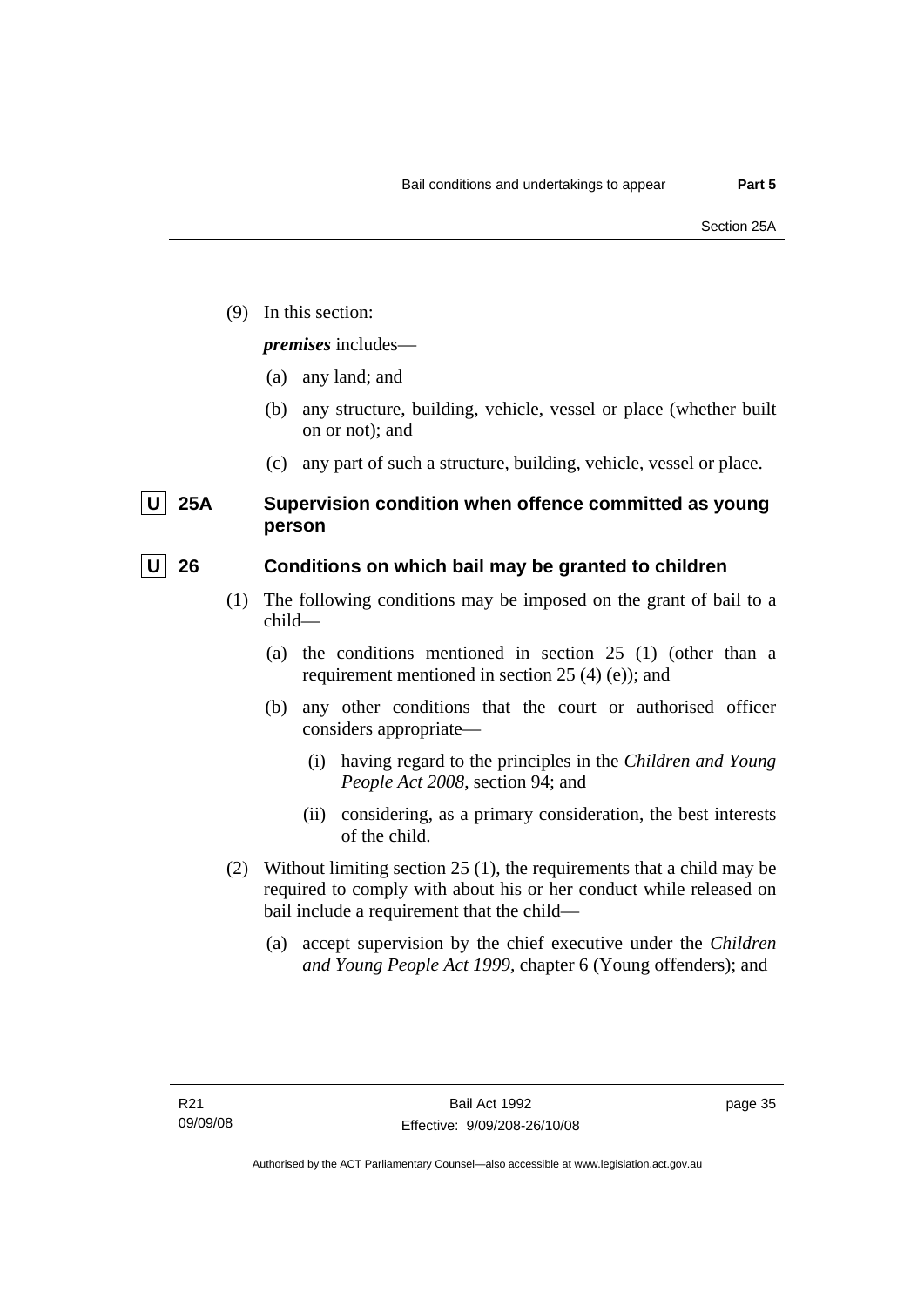Section 26

(b) comply with any reasonable direction of the chief executive.

#### **Examples of directions**

- 1 a direction to attend a program
- 2 a direction to comply with an order for assessment or a treatment order made by the mental health tribunal
- 3 a direction to attend drug or alcohol counselling.
- *Note* An example is part of the Act, is not exhaustive and may extend, but does not limit, the meaning of the provision in which it appears (see Legislation Act, s 126 and s 132).
- (3) A court or an authorised officer shall, in considering the release on bail of an accused person who is a child, consider the conditions for the release of the person that are mentioned in section 25 (1) in the sequence in which they are mentioned in that subsection.
- (4) A court or an authorised officer, in granting bail to an accused person who is a child—
	- (a) may not impose a condition referred to in section 25 (1) unless the court or the authorised officer is of the opinion that the imposition of the condition is—
		- (i) necessary to secure 1 or more of the purposes mentioned in section 25 (6) (a) (i), (ii), (iii) and (iv) (the *relevant purposes*); or
		- (ii) in accordance with the principles under the *Children and Young People Act 2008*, section 94 (Youth justice principles); and
	- (b) may not, except at the request of the accused person, impose a condition, or a combination of conditions, that puts a greater obligation on the accused than is—
		- (i) necessary to secure the relevant purposes; or
		- (ii) in accordance with the relevant principles.
- (5) Section 25 (7) applies in relation to a grant of bail under this section.

R21 09/09/08

Authorised by the ACT Parliamentary Counsel—also accessible at www.legislation.act.gov.au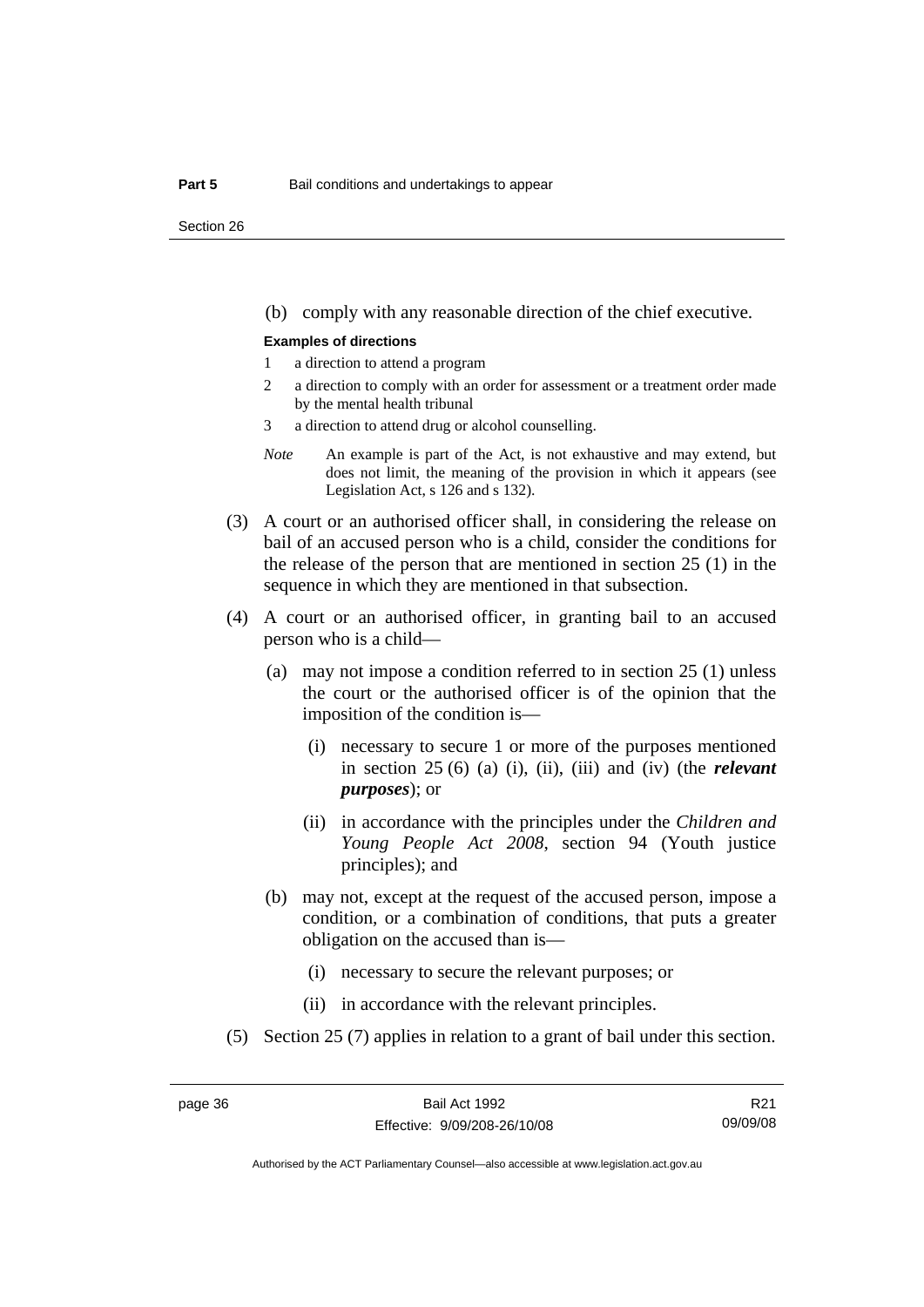- (6) If a court or an authorised officer grants bail to an accused person who is a child on a condition referred to in section 25 (1) and the accused person satisfies the court or authorised officer that the person is unable to comply with that condition, the court or authorised officer shall—
	- (a) refuse bail; or
	- (b) grant the accused person bail subject to the other conditions referred to in subsection (1) that the court or authorised officer believes the accused person will be able to comply with and will secure the purposes mentioned in subsection (4) (a) (i) and (ii).

## **27 Recording of certain bail decisions**

- $(1)$  If—
	- (a) a judge or magistrate hears an application by an accused person for bail, or release from custody without bail; or
	- (b) an authorised officer is required to consider whether to grant bail to an accused person, or to release an accused person from custody without bail;

he or she shall record, or cause to be recorded, his or her reasons for the decision.

 (2) If a judge, a magistrate or an authorised officer decides to grant bail to an accused person subject to a condition mentioned in section 25 (1) otherwise than in accordance with a request of an accused person that bail be granted on that condition, or on conditions that include that condition, the judge, magistrate or authorised officer shall record, or cause to be recorded, his or her reasons for deciding—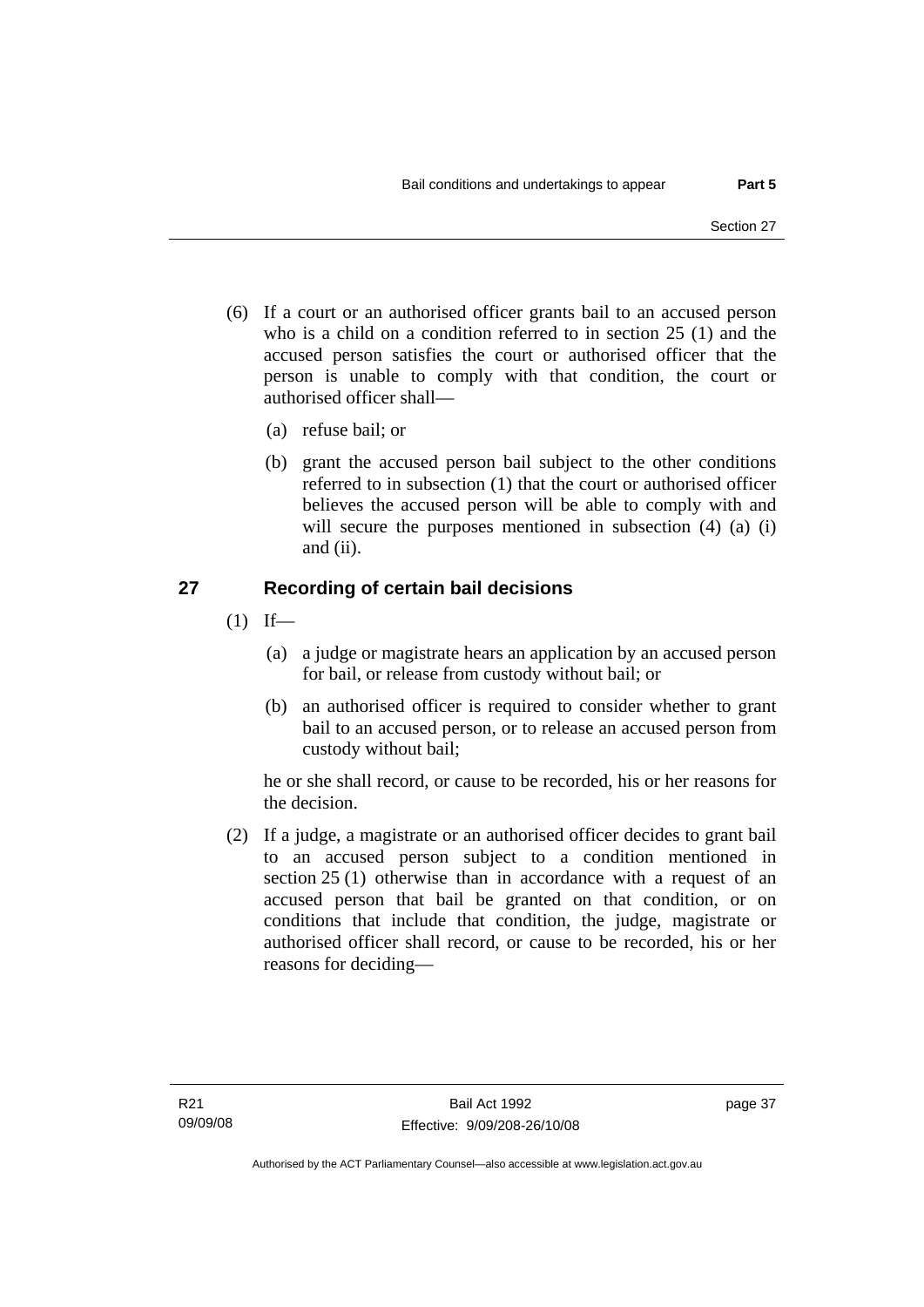- (a) that the imposition of a condition mentioned in that subsection was necessary to secure the purposes of whichever of section  $25(6)$  (a) and section  $26(4)$  (a) applies to the accused person; and
- (b) if the condition is a condition referred to in section 25 (1) (other than a condition mentioned in section  $25(1)(a)$ —that the imposition of a condition under the earlier paragraph or paragraphs of that subsection would be unlikely to secure the purposes of whichever of section 25 (6) (a) and section 26 (4) (a) applies to the accused person.

### **28 Undertakings to appear**

- (1) A person may be released on bail only if the person gives a written undertaking—
	- (a) to appear before a stated court at the place, date and time—
		- (i) stated in the undertaking; or
		- (ii) notified to the person by a police officer; and
	- (b) to comply with the bail conditions (if any).
	- *Note* If a form is approved under s 58 for an undertaking, the form must be used.
- (2) For a continuation of bail, the person may undertake to appear at any time when, and at any place where, proceedings in relation to the offence with which the person has been charged may be continued.
- (3) An undertaking may be given in relation to more than 1 offence.
- (4) A court must accept an undertaking given under this section as proof of the matters stated in it if there is no evidence to the contrary.
- (5) Subsection (1) (a) does not apply to a person in relation to a breach of the peace or apprehended breach of the peace if no further appearance is required.

R21 09/09/08

Authorised by the ACT Parliamentary Counsel—also accessible at www.legislation.act.gov.au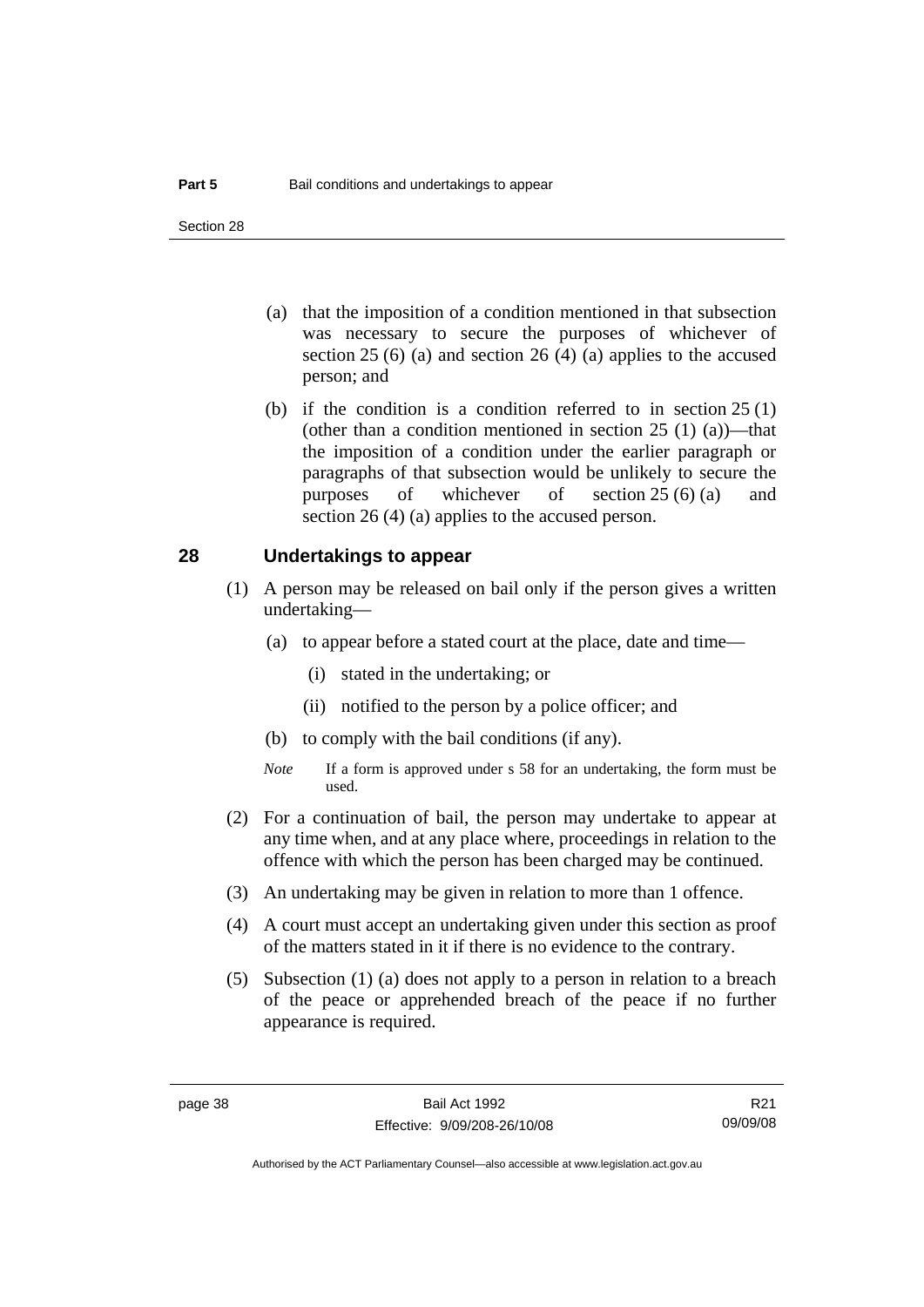### **30 Accused person may be excused from attendance before court**

- (1) If a person has given an undertaking to appear before a court under section 28 (1), the court may, on application made by or on behalf of that person, by order excuse the person from attendance before the court to answer the charge in relation to which bail has been granted or for any other purpose in relation to the proceedings relating to the charge.
- (2) An order under subsection (1) may be made—
	- (a) whether or not any evidence has been given in the proceedings; and
	- (b) whether or not the applicant for the order is before the court or has attended before the court in relation to the proceedings.
- (3) A court shall not make an order under subsection (1) unless it has been informed, by or on behalf of the applicant, that the applicant is represented by a lawyer for the purposes of the proceedings.
- (4) A court may, at any time during proceedings in relation to which an order has been made in relation to a person under subsection (1), direct the informant or the registrar of the court to serve the person in relation to whom the order has been made with a written notice requiring him or her to attend before the court, for the purposes of those proceedings, on a day and at a time and place stated by the court.
	- *Note 1* For how documents may be served, see the Legislation Act, pt 19.5.

*Note* 2 If a form is approved under s 58 for a notice, the form must be used.

 (5) If a person on whom a notice under subsection (4) has been served does not attend before the court in accordance with the requirements of the notice, the court may issue a warrant for the arrest of the person and for bringing the person before the court at the time and place specified in the warrant.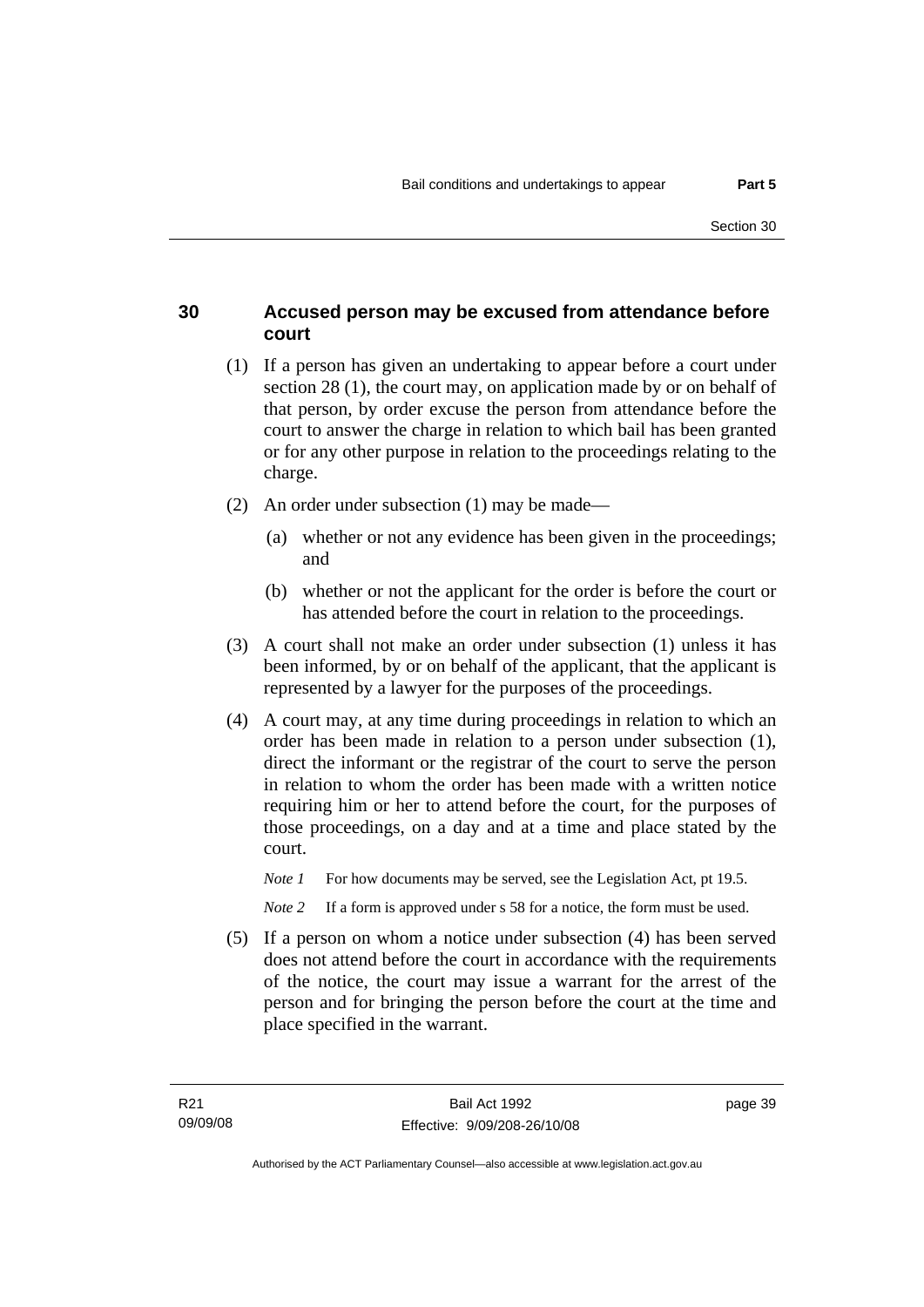### $(6)$  If—

- (a) a person has been discharged from custody on bail; and
- (b) an order is made under subsection (1) excusing the person from attendance before the court in accordance with his or her undertaking to appear; and
- (c) the person does not appear before the court at the place, date and time required under that undertaking;

the person shall not be taken to have failed to comply with a condition of his or her bail only because the person did not so attend before the court and bail continues subject to any condition other than a condition requiring the person to attend before the court.

### **31 Bail requirements**

- (1) An undertaking to appear may be given to—
	- (a) a court; or
	- (b) a registrar or deputy registrar; or
	- (c) an authorised officer; or
	- (d) for an accused person who is at a correctional centre or a NSW correctional centre—the person in charge of the centre.
- (2) An amount may be deposited, or security given, in accordance with a bail condition, to—
	- (a) a court; or
	- (b) registrar or deputy registrar; or
	- (c) an authorised officer.
- (3) In this section:

*deposit* includes a payment by cash or electronic funds transaction. *security* includes security given by way of bond or bank guarantee.

R21 09/09/08

Authorised by the ACT Parliamentary Counsel—also accessible at www.legislation.act.gov.au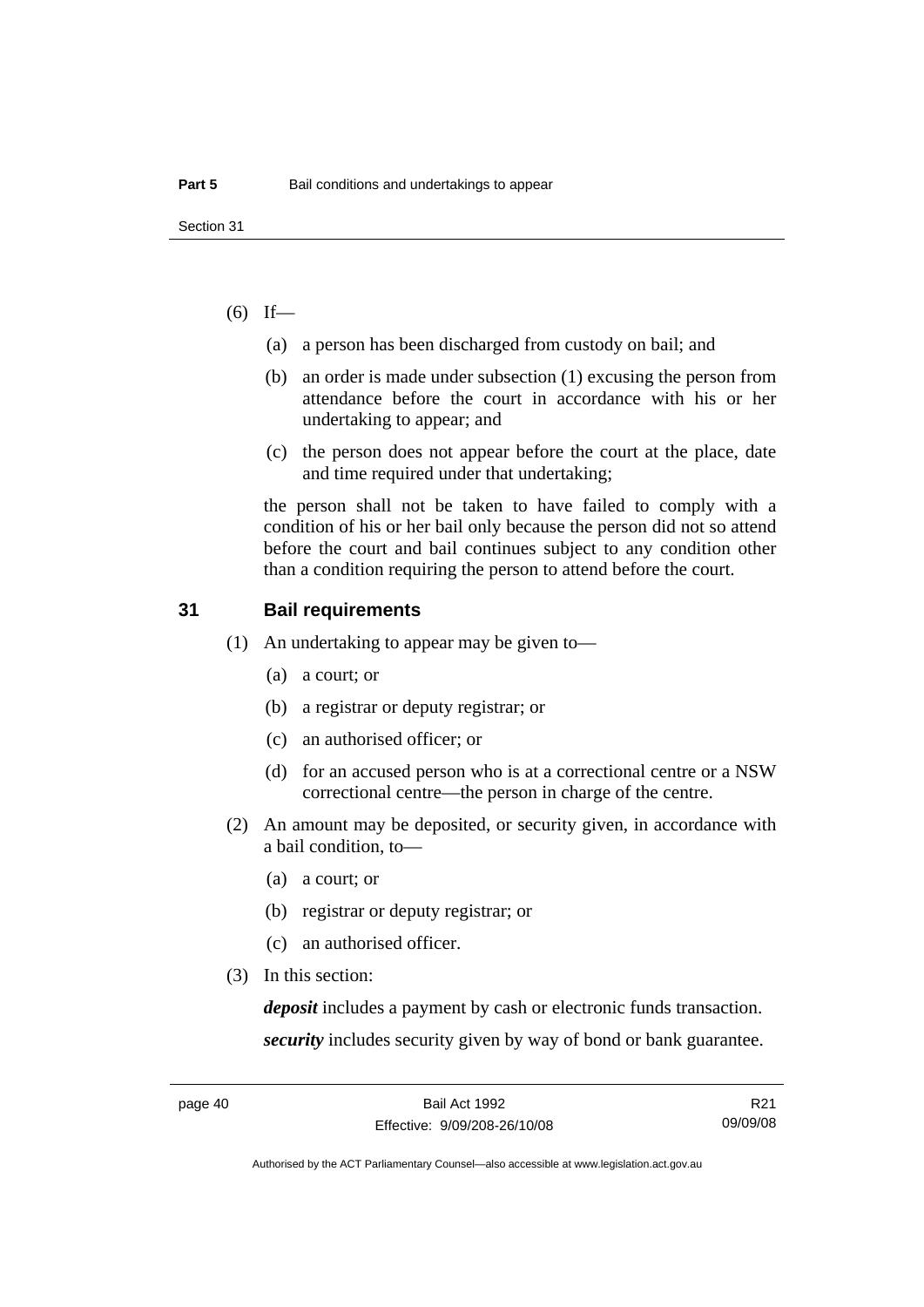### **32 Acceptable people and security for bail**

- (1) A court or authorised officer imposing a condition on bail may decide—
	- (a) the person, people or class of people who are acceptable people for a condition mentioned in section 25 (1) (b) or (c); and
	- (b) the number of people required for the condition; and
	- (c) the security acceptable for a condition mentioned in section 25 (1) (b) (ii).
- (2) If a decision has not been made when the undertaking to appear is given, the court or person to whom the undertaking to appear is given may decide.
- (3) Without limiting subsections (1) and (2), an acceptable person for a condition includes an entity prescribed by regulation for this subsection.

### **33 Continuation of bail and undertakings**

- (1) If an accused person has given an undertaking to appear at a place, date and time at which proceedings in relation to the offence may be continued, whether on any adjournment, postponement or other deferment of the proceedings, or by way of committal, a court may continue the bail already granted in relation to the offence, whether or not the accused person is present in court.
- (2) If bail is continued under subsection (1), the undertaking to appear and the bail conditions continue to apply, except to the extent that the undertaking or condition otherwise provides or the court otherwise orders.
	- *Note* A court continuing bail must give notice of the continuation, bail conditions and place, date and time to which the proceedings are adjourned, postponed or deferred (see s 34 (4)).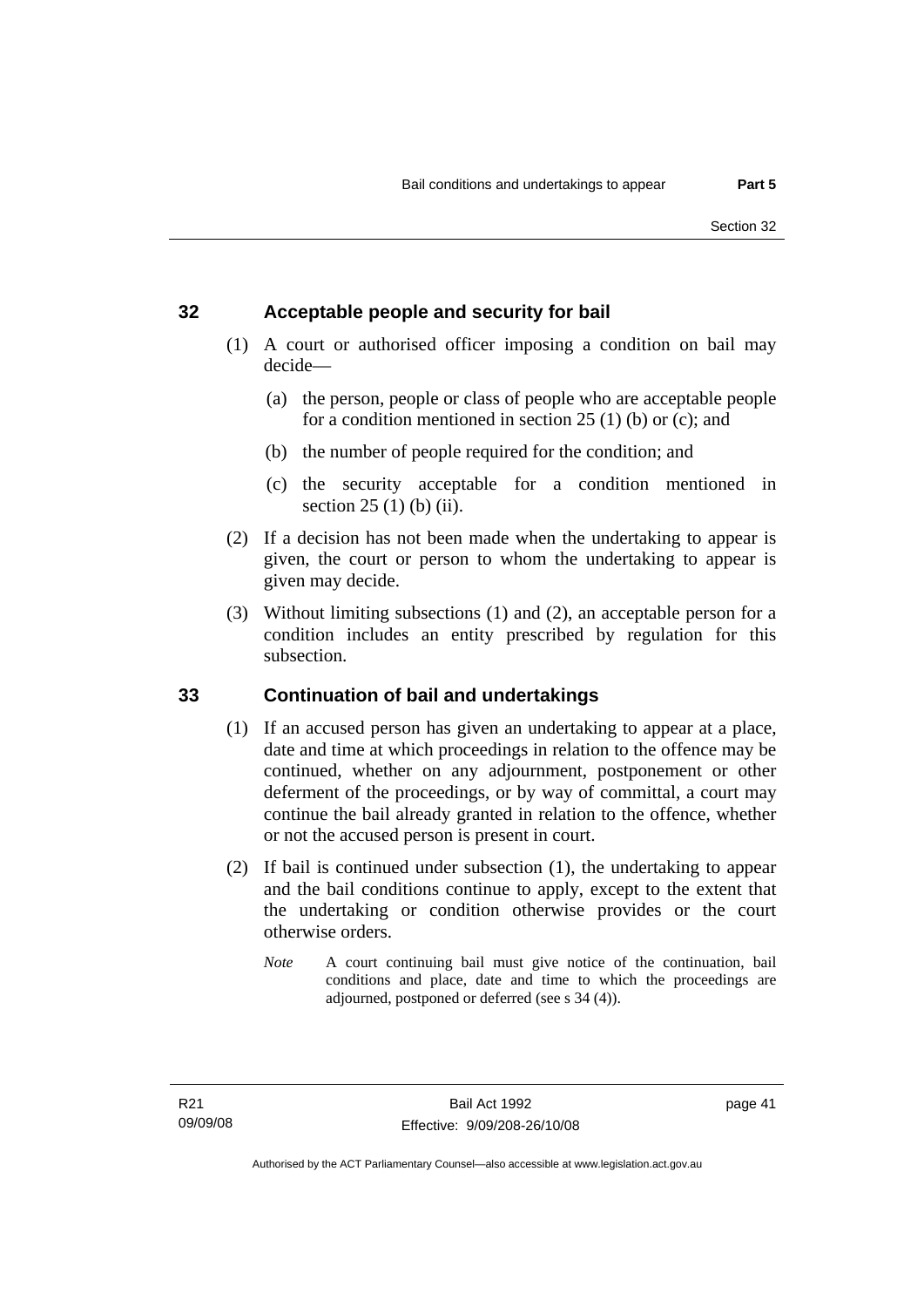Section 33

- (3) If no direction is made by the court in relation to bail, whether or not the accused person appears in accordance with the undertaking—
	- (a) the court is taken to have continued bail; and
	- (b) the undertaking to appear and any bail conditions continue to apply.
- (4) If the hearing of a charge against an accused person is adjourned or postponed, the court may—
	- (a) continue the person's bail; or
	- (b) make another order about bail.
- (5) However, if a deposit has been made, or security given, by a surety in accordance with a bail condition, the court must not continue bail without the surety's consent unless it is a condition of bail that the deposit or security continues to apply if bail is continued.
- (6) If bail is continued—
	- (a) the undertaking to appear is taken to be an undertaking to appear an any time when, and at any place where, proceedings in relation to the offence with which the person has been charged may be continued; and
	- (b) any bail conditions continue to apply.
- (7) If an accused person has been released on bail and the court is satisfied that the accused person is because of illness or accident or other sufficient cause unable to appear personally before the court on the day when the person is required to appear, the court may, in the absence of the accused person, order the person to be further remanded to the place, date and time that the court considers appropriate and may order that the undertaking to appear given by the accused person and any agreement entered into under a condition of the grant of bail be continued so as to require the appearance of the accused person at every place, date and time to

R21 09/09/08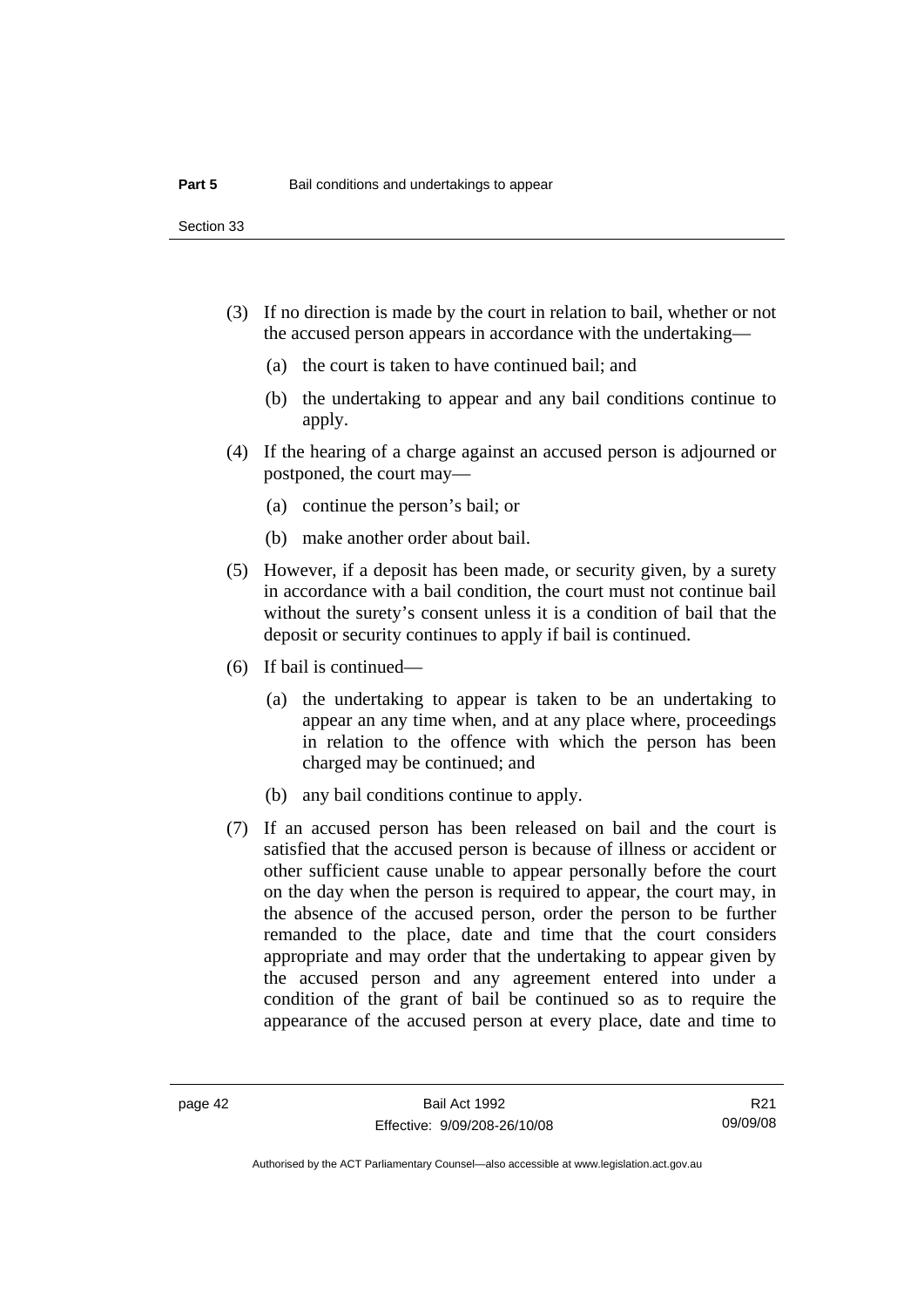which the accused person is remanded or the hearing adjourned, postponed or otherwise deferred.

### **34 Written notice of conditions of bail**

- (1) A court or authorised officer granting bail to an accused person shall give, or cause to be given, to the accused person a written notice setting out the obligations of the accused person about the conditions of his or her bail and the consequences of any failure by the person to comply with those conditions and shall be satisfied before releasing the accused person, or causing the accused person to be released, that the person will comply with the conditions.
	- *Note* If a form is approved under s 58 for a notice under this section, the form must be used.
- (2) A court or an authorised officer granting bail to an accused person with a surety or sureties for his or her appearance to answer the charges against the person shall give, or cause to be given, to the surety or each of the sureties, as the case may be, written notice of the obligations of the accused person about the conditions of his or her bail and the consequences of any failure by the person to comply with those conditions and shall be satisfied before releasing the accused person, or causing the accused person to be released, that the surety or each of the sureties, as the case may be, understands the nature and extent of the obligations of the accused person under the conditions of his or her bail and the consequences of any failure by the person to comply with them.
- (3) If a bail condition is imposed or varied on a review under part 6 of a decision made in relation to bail, the court or authorised officer imposing or varying the condition shall—
	- (a) give, or cause to be given, to the accused person a written notice setting out the obligations of the accused person about the condition and the consequences of any failure by the person to comply with the condition and shall be satisfied that the accused person will comply with the condition; and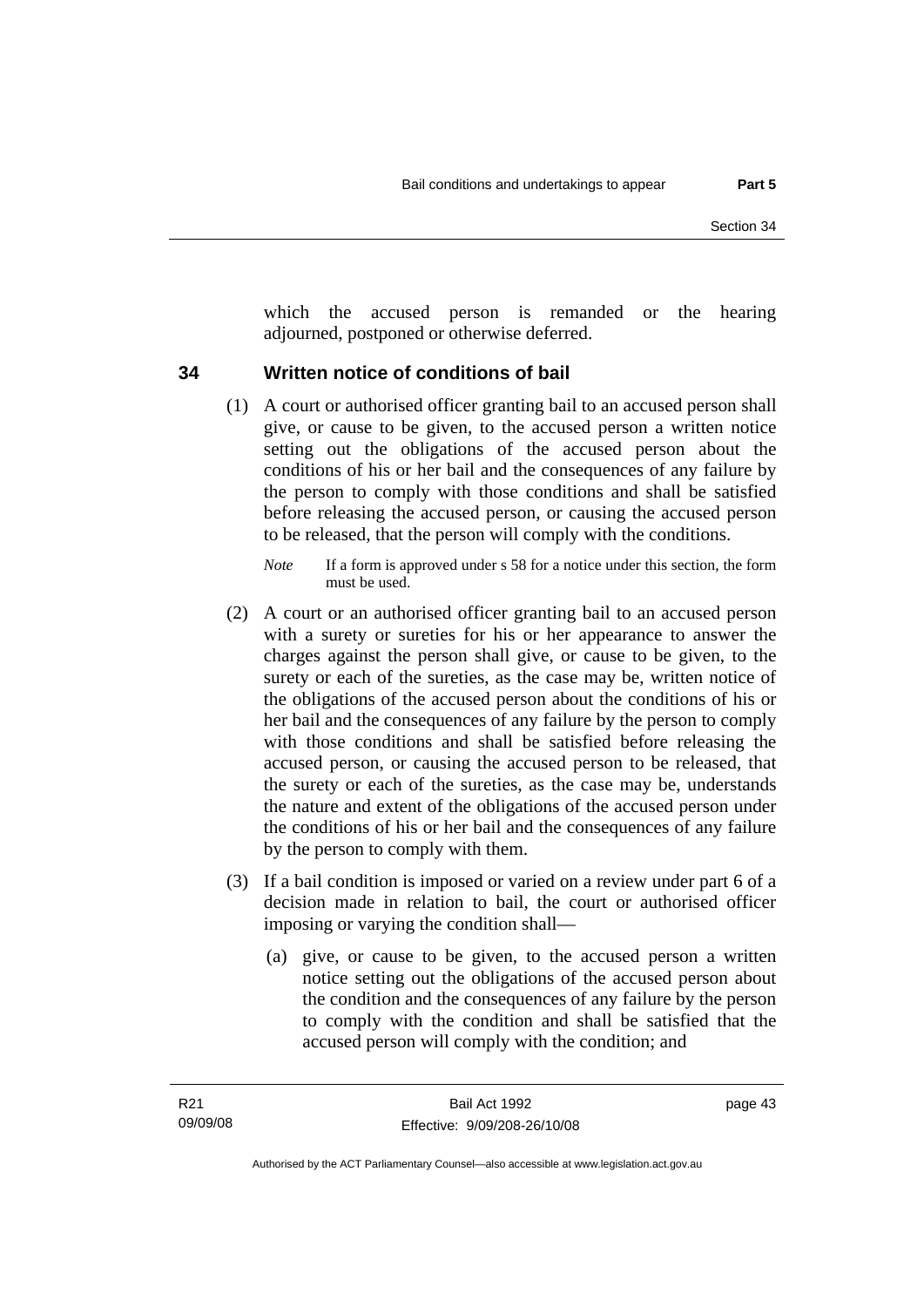Section 36

- (b) give, or cause to be given, to each surety (if any) for the appearance of the accused person to answer the charges against the person a written notice of the obligations of the accused person about the condition and the consequences of any failure by the person to comply with it and shall be satisfied that each surety understands the nature and extent of the obligations of the accused person under the condition and the consequences of any failure by the person to comply with it.
- (4) A court continuing bail on an adjournment or a postponement of proceedings shall forthwith give, or cause to be given, to the accused person a written notice that—
	- (a) states that bail is continued until the hearing is resumed or stated; and
	- (b) states the conditions on which bail is presently allowed; and
	- (c) states the place, date and time to which the proceedings are adjourned or postponed or states that the proceedings are adjourned or postponed to a place, date and time that are from time to time stated in a notice given or sent to the accused person as prescribed by regulation.

### **36 Discharge of surety**

- (1) A surety may, at any time apply to be discharged from his or her liability under a bail condition—
	- (a) if bail has been granted by a court—
		- (i) to the court that granted bail; or
		- (ii) to the court of appearance; or
	- (b) if bail has been granted by an authorised officer—to the court of appearance.
- (2) However, an application may not be made if the person granted bail has failed to comply with a bail condition or undertaking to appear.

R21 09/09/08

Authorised by the ACT Parliamentary Counsel—also accessible at www.legislation.act.gov.au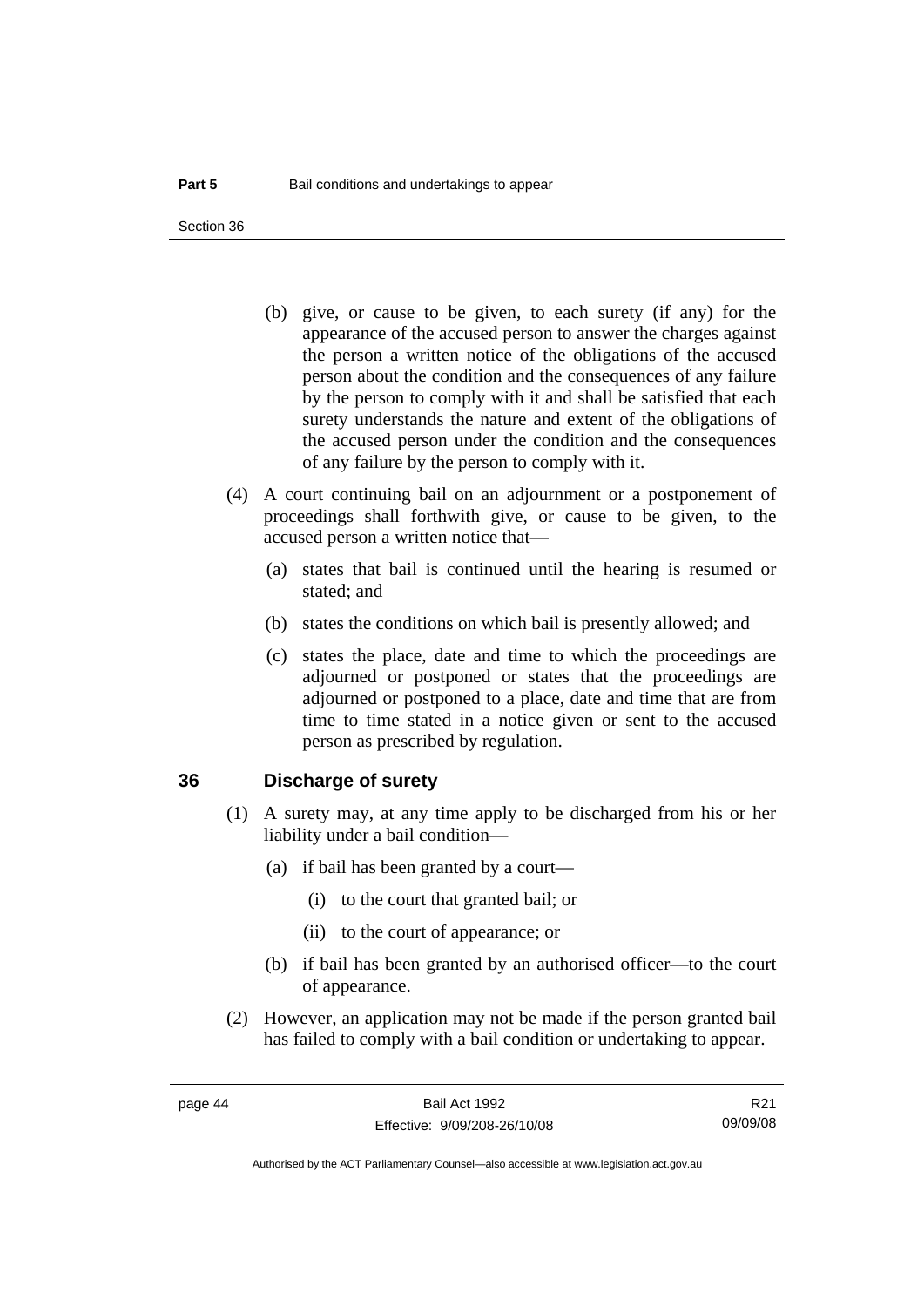- (3) If the person granted bail is not in custody or before the court when the application is made, the court must—
	- (a) issue a warrant to apprehend the person and bring the person before the court; or
	- (b) issue a summons for the person's appearance before the court.
- (4) On the person's appearance before the court, the court must, unless the court considers it would be unjust to do so—
	- (a) direct that the applicant be discharged from his or her liability; and
	- (b) release the security or deposit.
- (5) If the court discharges the applicant from liability, the court may—
	- (a) impose further bail conditions; and
	- (b) remand the person granted bail into custody until the further conditions are satisfied.
- (6) In this section:

*court of appearance* means the court before which the accused person is required to appear in accordance with his or her undertaking to appear.

## **37 Payment of amounts to Territory**

- (1) This section applies if—
	- (a) a person granted bail fails to appear in court in accordance with his or her undertaking; and
	- (b) a bail condition mentioned in section 25 (1) (b) or (c) requires the person or someone else (the *person required to pay*) to pay, or forfeit, an amount to the Territory if the person fails to appear.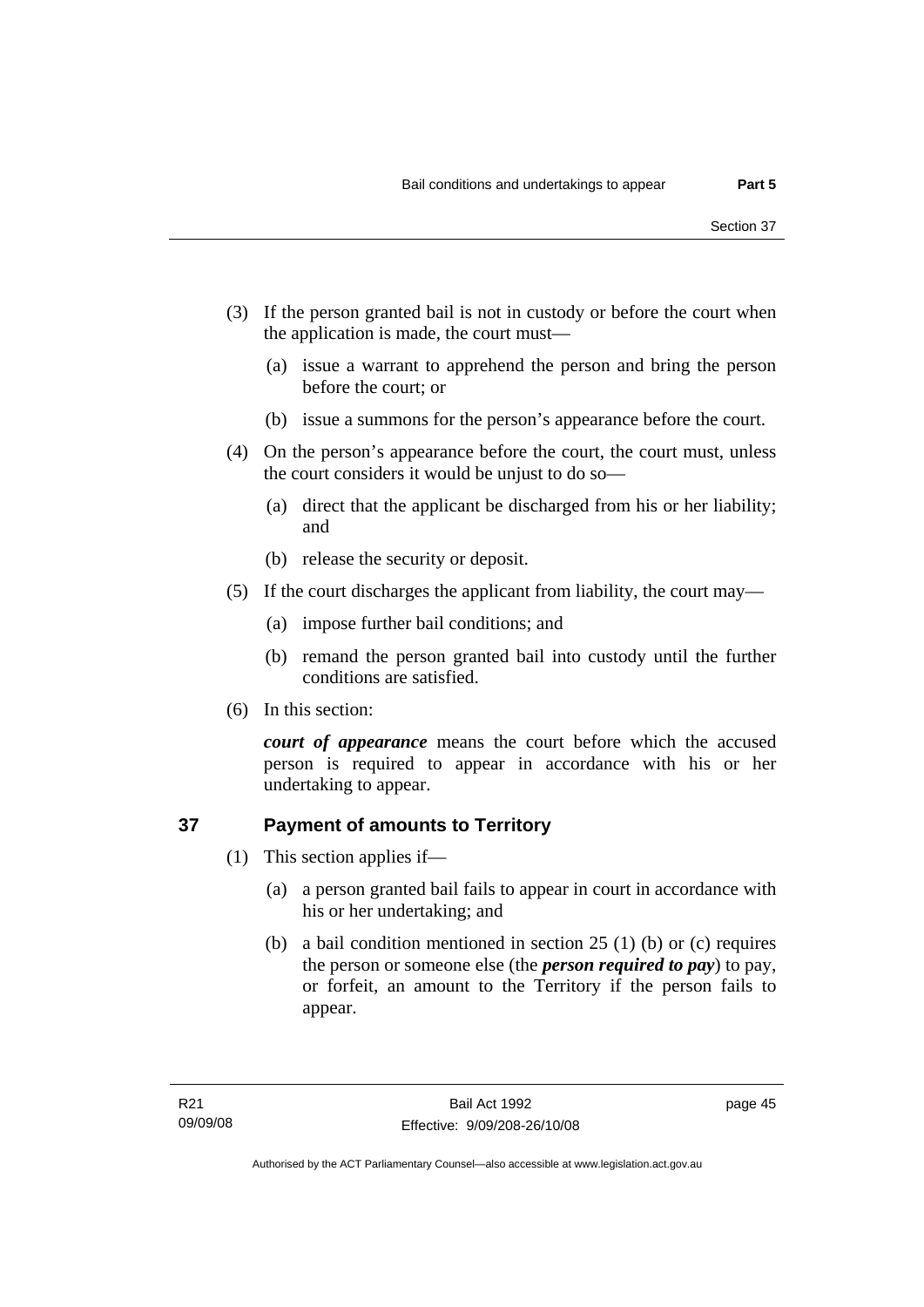Section 37

- (2) If the amount has been deposited in accordance with a condition mentioned in section 25 (1) (c), the amount is forfeited to the Territory.
- (3) If the amount has not been deposited, the court may order the person required to pay to pay the amount to the Territory.
- (4) Notice of the order must be given to the person required to pay as soon as practicable.

*Note* For how documents may be served, see the Legislation Act, pt 19.5.

- (5) If, after the end of 28 days after the day the notice is given, the amount has not been paid the amount may be recovered under the *Magistrates Court Act 1930*, division 3.9.2 (Enforcement of fines) as if it were a fine within the meaning of that division.
- (6) Subsection (4) applies to an amount even if the amount exceeds \$50 000.

R21 09/09/08

Authorised by the ACT Parliamentary Counsel—also accessible at www.legislation.act.gov.au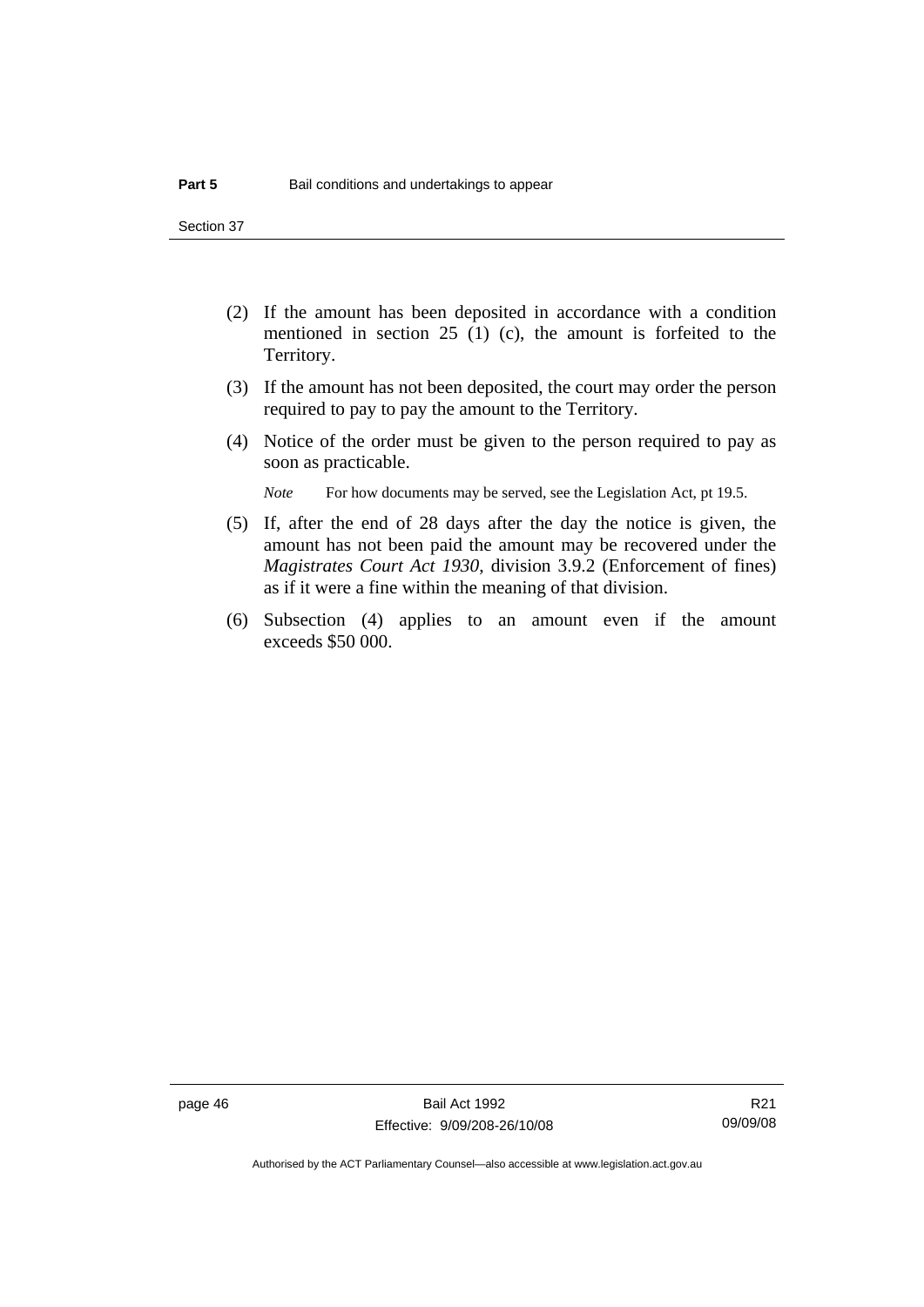# **Part 6 Review of bail decisions**

## **Division 6.1 Review of decisions by authorised officers**

### **38 Review by authorised officers**

- (1) If an authorised officer makes a decision under part 4 in relation to bail for an accused person that is—
	- (a) a decision to refuse to grant bail to the accused person; or
	- (b) a decision to grant bail to the accused person subject to 1 or more bail conditions;

the accused person may request a review of that decision by the authorised officer who made the decision or any other authorised officer.

 (2) If an application for a review of a bail decision is made to an authorised officer under subsection (1), the authorised officer shall as soon as possible conduct a review of the decision.

### **39 Exercise of power to review**

- (1) The power to review a decision under this division includes a power to confirm or vary a decision or to substitute another decision.
- (2) A decision as varied or substituted must be in conformity with this Act.
- (3) If, on a review of a decision under this division, the authorised officer varies the decision or substitutes another decision, section 27 applies in relation to the decision as varied or substituted as if the decision had been made by the authorised officer under part 4.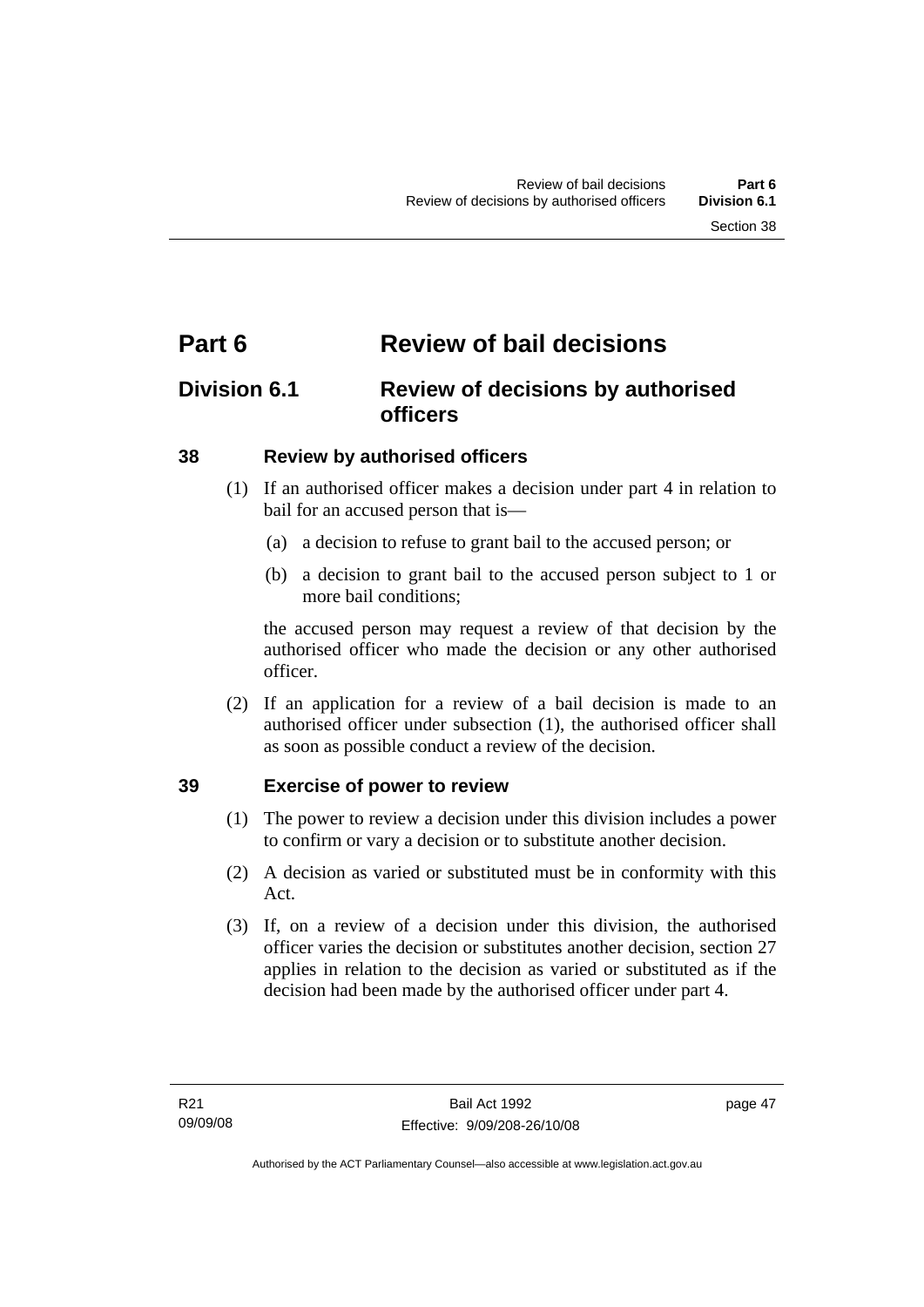- (4) An authorised officer may refuse to entertain a request to review a decision under this division if the authorised officer is satisfied that the request is frivolous or vexatious.
- (5) A regulation may—
	- (a) prescribe the way of making a request for the review of a decision under this division; and
	- (b) prescribe procedures for the conduct of a review under this division; and
	- (c) limit the time within which, and the circumstances in which, an accused person may apply for a review of a decision under this division; and
	- (d) limit the number of applications that may be made for the review of a bail decision under this division.

### **40 Limitation on power of authorised officer to review**

An authorised officer may not, under this division—

- (a) review a decision in circumstances if, had the decision not been made, the authorised officer would be prohibited from making a decision in relation to the grant of bail; or
- (b) review a decision that has been reviewed by a court.

## **Division 6.2 Review of decisions by courts**

### **41 Right of review of bail decisions**

An accused person or the informant may apply under this division for review of any decision by a court or an authorised officer in relation to bail.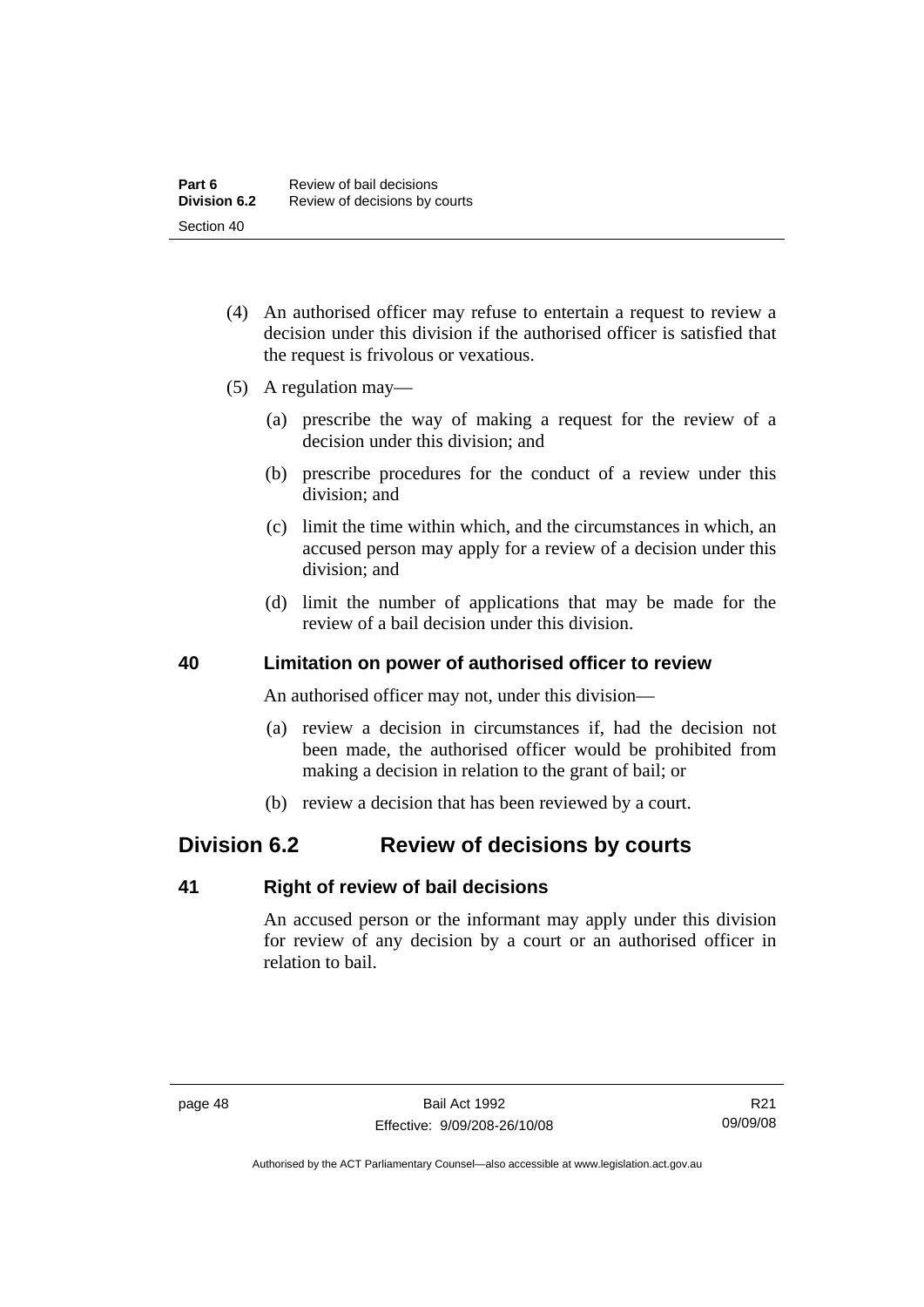### **41A Court may review on its own initiative**

- (1) A court that has made a decision in relation to bail may review the decision on its own initiative if the court considers it is in the interests of justice to do so.
- (2) The court may issue a warrant for the arrest of the person and for bringing the person before the court at the time and place stated in the warrant.

### **42 Power of Magistrates Court to review**

- (1) The Magistrates Court may, on application under this division, review any decision of an authorised officer or the Magistrates Court (however constituted) in relation to bail.
- (2) However, the Magistrates Court may review the decision only if the application for review is based on—
	- (a) a significant change in circumstances relevant to the granting of bail; or
	- (b) the availability of fresh evidence or information of material significance to the granting of bail to the person that was unavailable on the most recent application in relation to bail.
- (3) The power of the Magistrates Court to review a decision under this section may be exercised whether or not any power to review the decision under section 38 has been exercised or been sought to be exercised.

### **43 Power of Supreme Court to review**

- (1) The Supreme Court may, on application under this division, review any decision of an authorised officer, the Magistrates Court or the Supreme Court (however constituted) in relation to bail.
- (2) However, the Supreme Court may review the decision only if the application for review is based on—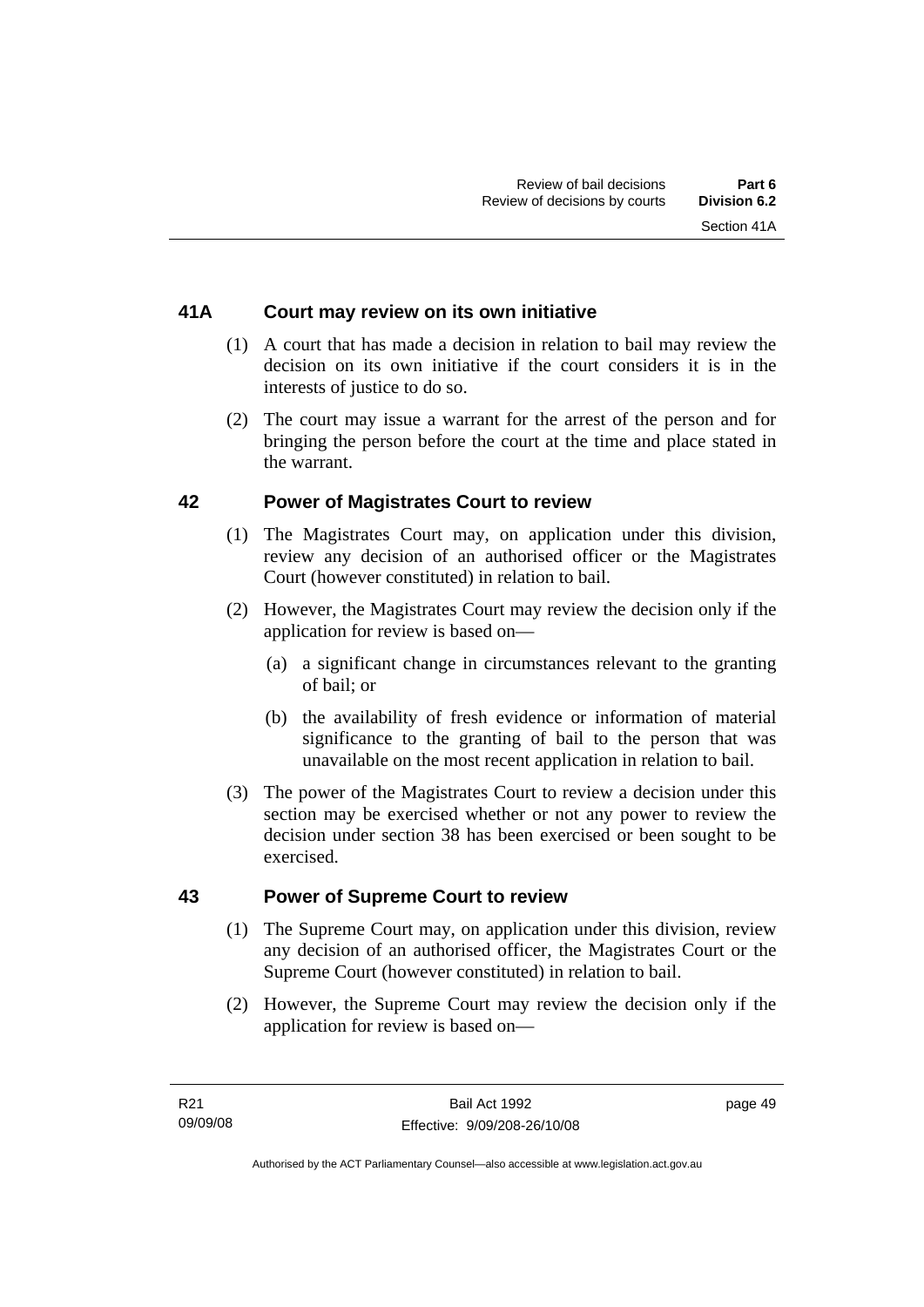- (a) a significant change in circumstances relevant to the granting of bail; or
- (b) the availability of fresh evidence or information of material significance to the granting of bail to the person that was unavailable on the most recent application in relation to bail.
- (3) The power of the Supreme Court to review a decision under this section may be exercised whether or not any power to review the decision under section 38 or section 42 has been exercised or has been sought to be exercised.

### **45 Exercise of power to review**

- (1) The power to review a decision under this division includes a power to confirm or vary the decision or to substitute another decision.
- (2) A decision as varied or substituted shall be in conformity with this Act.
- (3) The review of a decision shall be by way of rehearing and evidence or information in addition to, or in substitution for, the evidence or information given or obtained on the making of the decision may be given or obtained on the review.
- (4) If, on a review of a decision under this division the court varies the decision or substitutes another decision, section 27 applies in relation to the decision as varied or substituted as if that decision had been given by the court in relation to an application for bail.
- (5) If, on a review of a decision under this division, bail for an accused person is revoked, the court may, by warrant, commit the person into custody.
- (6) If, on a review of a decision under this division—
	- (a) bail is granted without any condition being imposed but the accused person has not given an undertaking to appear; or

R21 09/09/08

Authorised by the ACT Parliamentary Counsel—also accessible at www.legislation.act.gov.au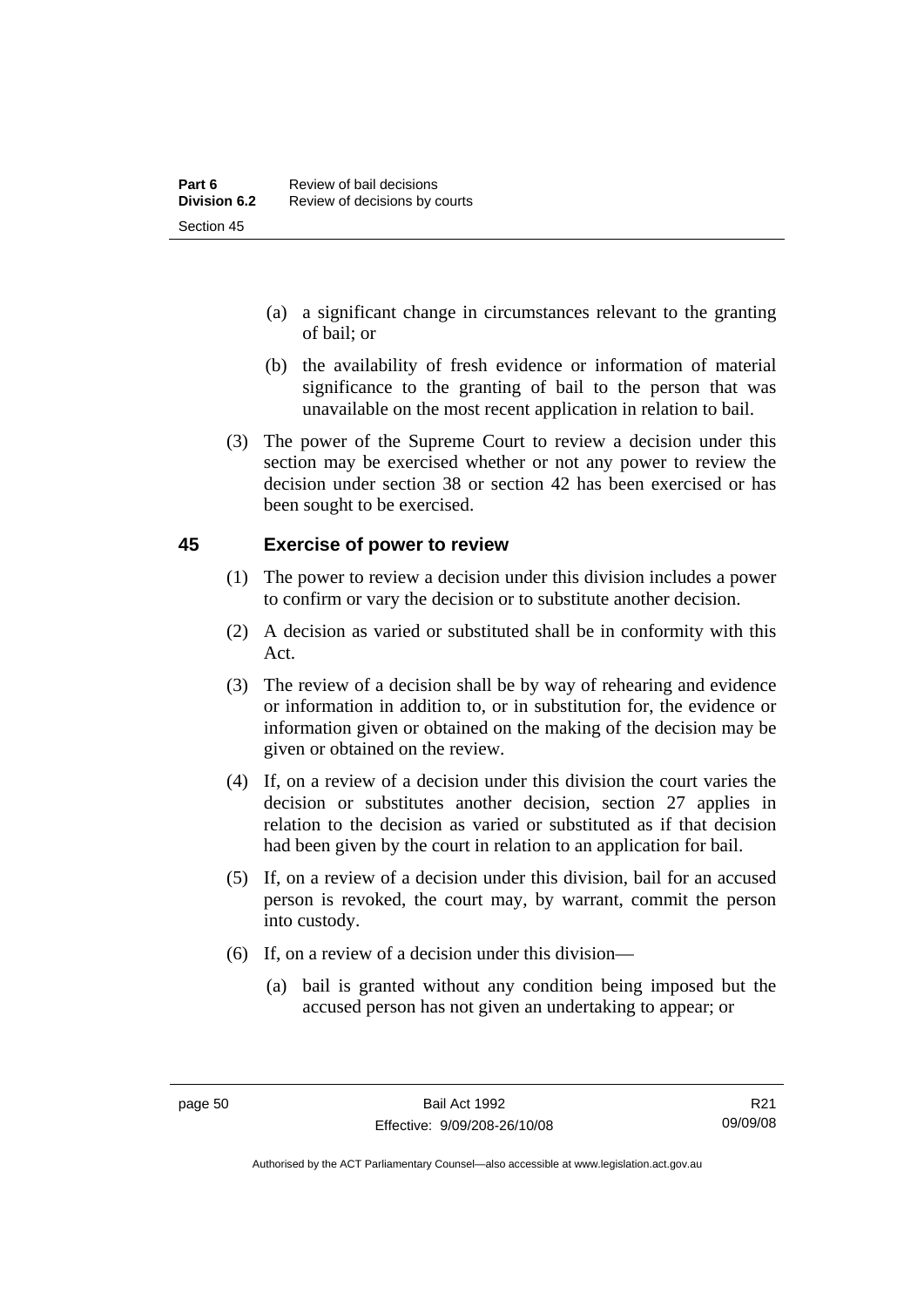(b) bail is granted subject to a condition;

the court may by warrant commit the person into custody until the person gives the undertaking to appear or satisfies the condition.

- (7) A court may refuse to entertain a request to review a decision under this division if the court is satisfied that the request is frivolous or vexatious.
- (8) A regulation may make provision in relation to—
	- (a) the way of making a request for the review of a decision under this division; and
	- (b) the giving or sending to people of notices relating to the proposed exercise of power to review a decision under this division.

### **46 Review limited to bail conditions**

- (1) If an accused person has remained in custody after being granted bail by a court because any condition of the bail has not been complied with, the decision in relation to bail may be reviewed by the court that granted bail—
	- (a) at the request of the accused person; or
	- (b) at the request of a police officer; or
	- (c) on the court's own initiative.
- (2) A review under this section of a decision in relation to bail is limited to a review of the conditions on which bail has been granted.
- (3) A review requested under this section by a police officer shall not be conducted unless the court is satisfied that the request was made—
	- (a) for the purpose of benefiting the accused person; and
	- (b) with the consent of the accused person.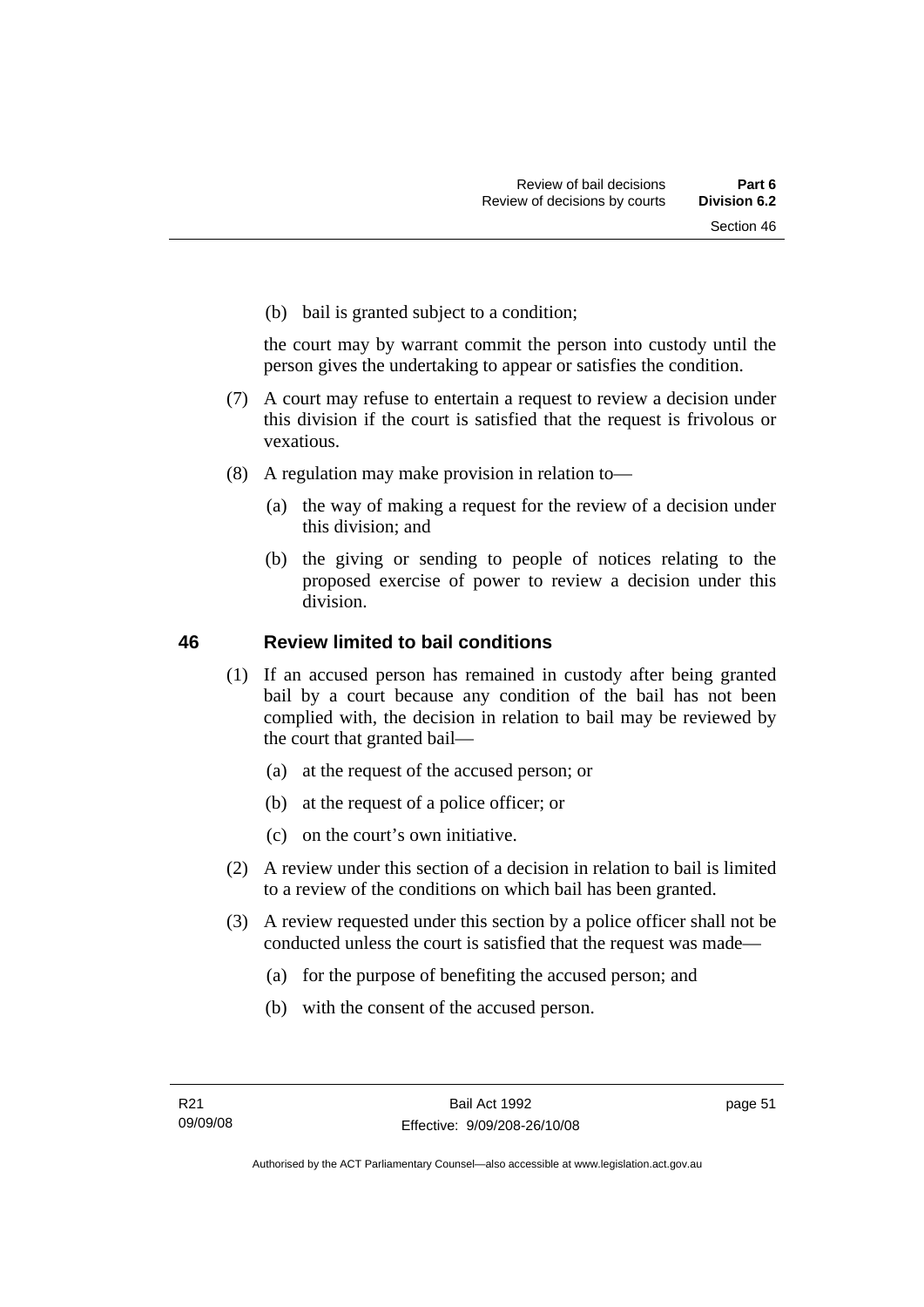- (4) On a review of a bail decision under this section, a court may—
	- (a) confirm the decision about the conditions of bail; or
	- (b) vary the decision by removing or imposing bail conditions; or
	- (c) grant bail without imposing any bail condition.
- (5) Notwithstanding section 43, the Supreme Court is empowered to conduct a review of a bail decision under this section only in relation to bail granted by the Supreme Court (however constituted).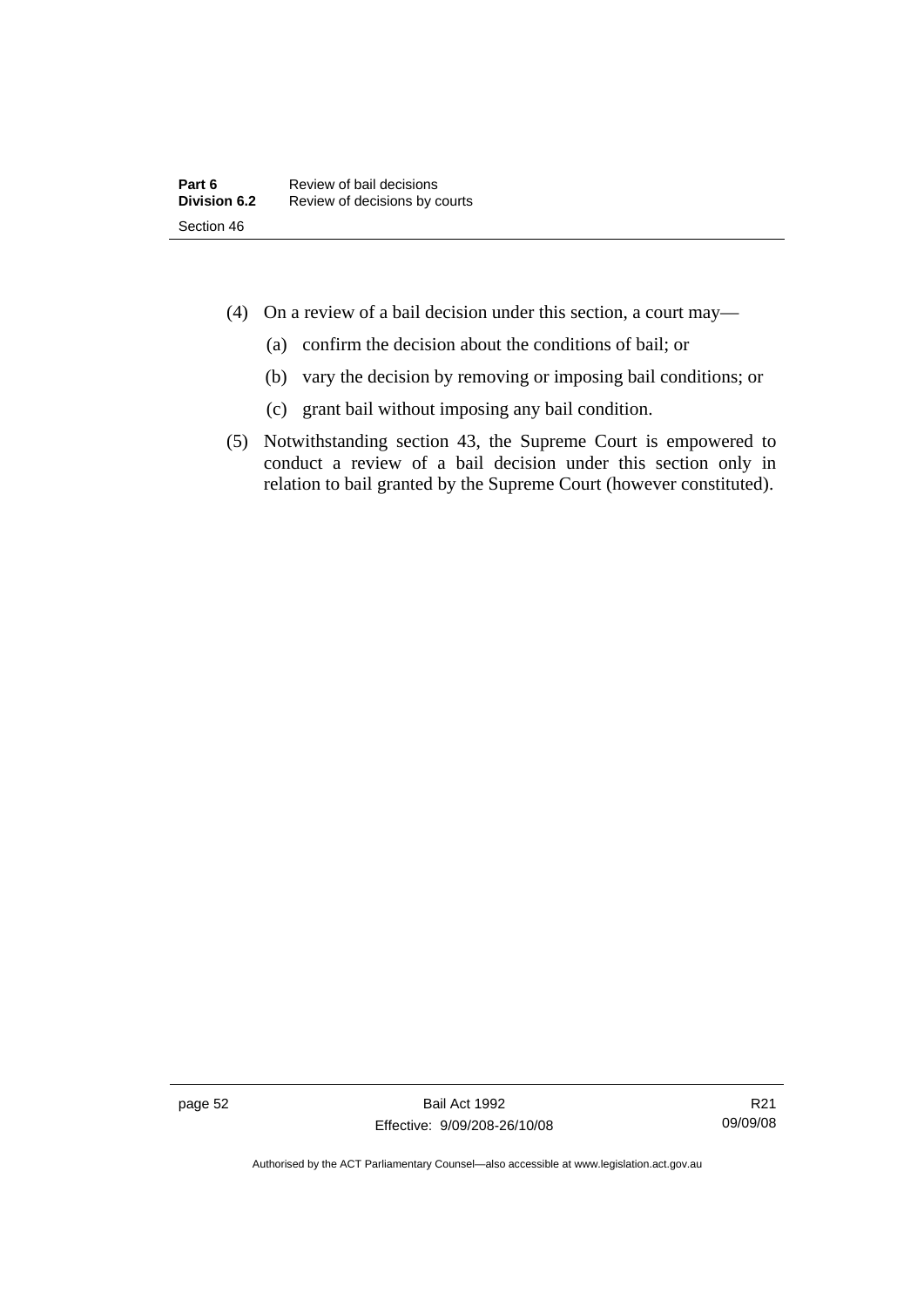# **Part 7 Miscellaneous**

### **47 Giving information relating to bail**

 (1) If a person is charged by a police officer with an offence and the person charged is being held in custody in relation to the offence, the police officer shall, as soon as is reasonably practicable after the person is charged, give to the person, by written notice, information relating to his or her entitlement to, or eligibility for, bail and to his or her entitlement to the review of decisions under this Act.

 (2) If an accused person is being held in custody in relation to an offence at the time of his or her first appearance in court in relation to that offence, the court shall, during that appearance, or as soon as is reasonably practicable, give to the person, by written notice, information relating to his or her entitlement to, or eligibility for, bail.

### **47A Notice to victim of bail decisions**

- (1) This section applies if—
	- (a) a court or authorised officer makes a decision about a grant of bail, or reviews a bail decision, in relation to a person; and
	- (b) the informant is aware that a victim has expressed concern about the need for protection from violence or harassment by the person.
- (2) The informant must tell a police officer assigned to liaise with victims of crime (a *victim liaison officer*) that the victim has expressed the concern.

*Note* If a form is approved under s 58 for a notice under this section, the form must be used.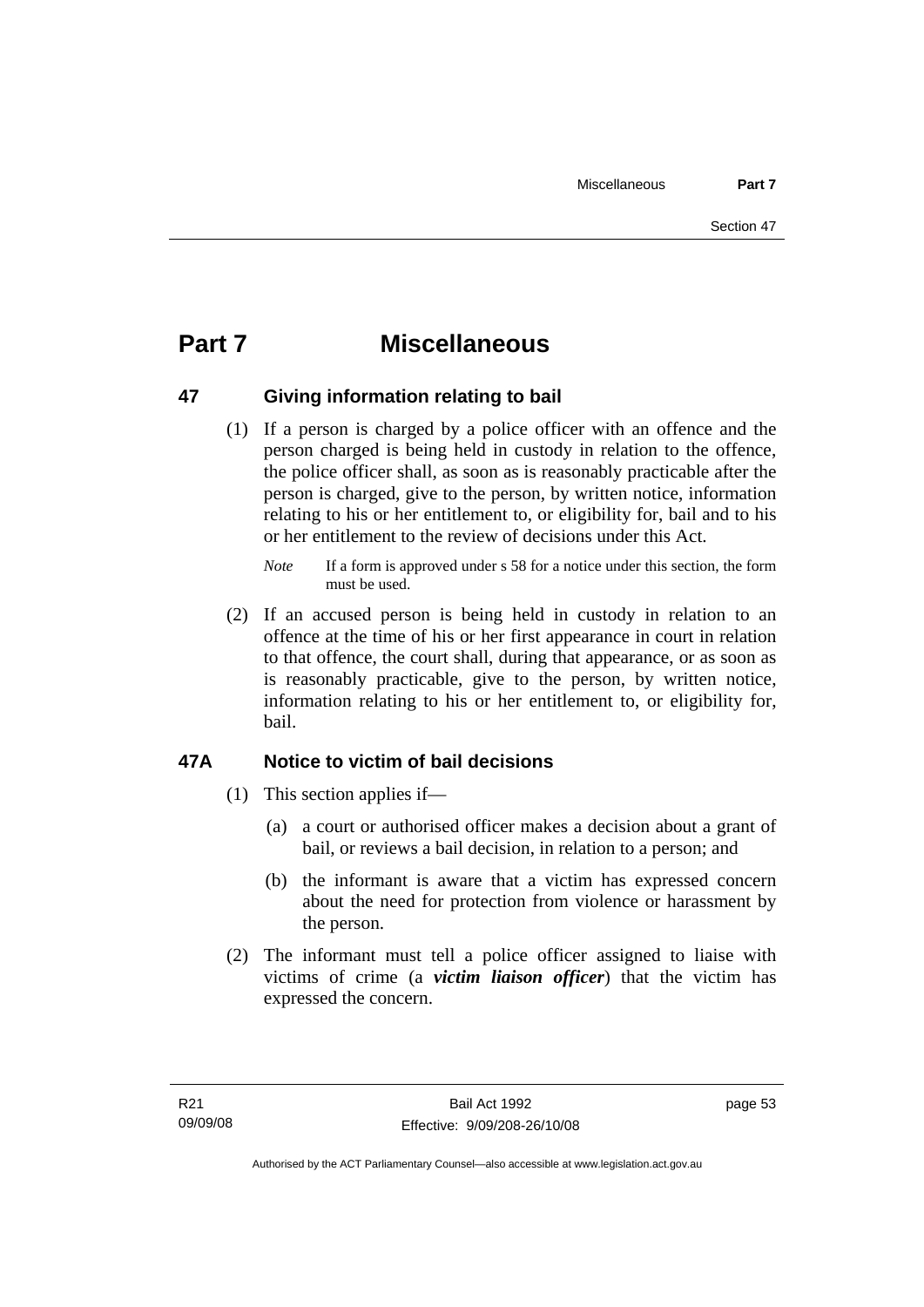#### **Part 7** Miscellaneous

Section 48

 (3) If a victim liaison officer is told about a victim's concern, the victim liaison officer must take all reasonable steps to tell the victim (or, if the victim is a child, a person who has parental responsibility for the child) about the bail decision as soon as practicable.

### **48 Notification to court that bail condition not satisfied**

- (1) This section applies to a person who has been granted bail by a court but who has remained in custody since bail was granted because a condition of the bail has not been complied with.
- (2) The person in charge of the correctional centre or other place where the person is in custody must give the court written notice that the person remains in custody because of the failure to comply with a bail condition.

*Note* If a form is approved under s 58 for a notice, the form must be used.

- (3) The notice must be given to the court not later than 7 days after the day the person is received into custody.
- (4) To remove any doubt, the court to which a notice is given under subsection (2) may, on its own initiative, conduct a review under section 46 of the condition on which bail was granted.
- (5) A notice under this section is required to be given only once in relation to any particular grant of bail.
- (6) A regulation may prescribe information that is to be given to a court with a notice under this section.

### **49 Failure to answer bail**

- (1) A person commits an offence if the person—
	- (a) gives an undertaking to appear before a court; and
	- (b) fails to carry out the undertaking.

Maximum penalty: 200 penalty units, imprisonment for 2 years or both.

R21 09/09/08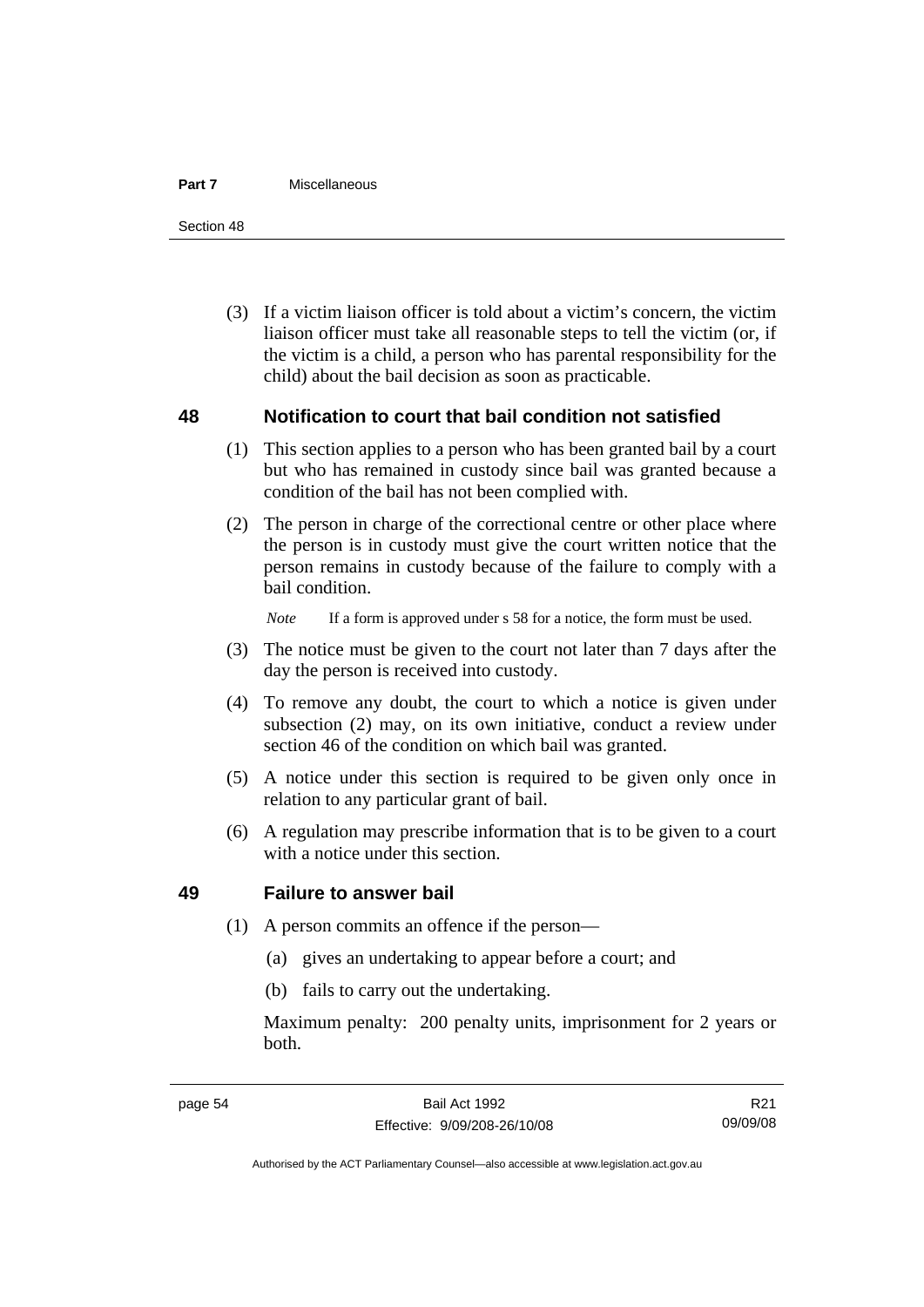- (2) The court may issue a warrant to arrest the person and to bring the person before the court.
- (3) Subsection (1) does not apply if the person has a reasonable excuse for failing to carry out the undertaking.

## **51 Indemnification of sureties**

 (1) A person commits an offence if the person indemnifies, or agrees to indemnify, anyone else against a liability the other person incurs or may incur as surety for an accused person.

Maximum penalty: 200 penalty units, imprisonment for 2 years or both.

 (2) A person commits an offence if the person is indemnified, or agrees to be indemnified, by someone else against a liability the person incurs or may incur as surety for an accused person.

Maximum penalty: 200 penalty units, imprisonment for 2 years or both.

- (3) For this section, it does not matter whether—
	- (a) the agreement is for compensation in money or anything else; or
	- (b) the agreement is made before or after the person indemnified, or agreed to be indemnified, becomes a surety; or
	- (c) the person indemnified, or agreed to be indemnified, becomes a surety.

### **52 Contravention of Act by police officers**

 (1) If a police officer contravenes a provision of this Act that is applicable to him or her as a police officer or as an authorised officer, the contravention is not punishable as an offence unless a penalty is expressly provided by this Act in relation to the contravention.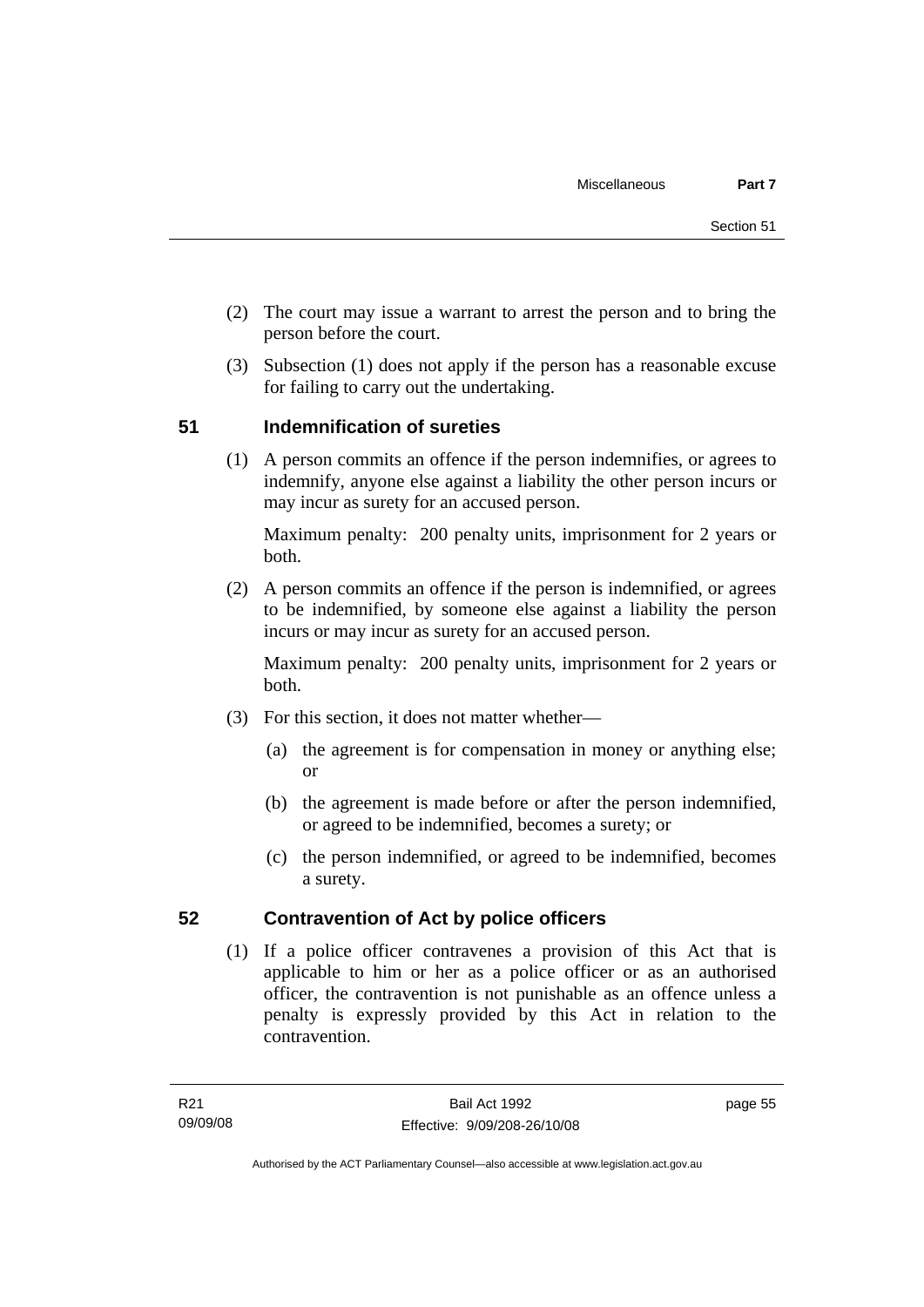- (2) Subsection (1) does not apply to prevent a contravention of a provision of this Act by a police officer from—
	- (a) being dealt with under the *Complaints (Australian Federal Police) Act 1981* (Cwlth); or
	- (b) constituting grounds for the institution of civil proceedings.

### **55 Civil standard of proof to apply for certain purposes**

If a court or an authorised officer, in making a decision in relation to bail (other than a decision in proceedings for an offence committed in relation to bail), is to be, or may be, satisfied as to any matter, it is sufficient if the court or authorised officer is satisfied on the balance of probabilities.

### **56 No right of surety to arrest**

A surety for an accused person does not have the right to arrest the accused person because the surety is a surety for the accused person.

### **56A Arrest without warrant of person on bail**

- (1) This section applies if a person has been granted bail in the ACT, a State or another Territory.
- (2) A police officer may arrest the person without warrant if the officer believes on reasonable grounds that the person—
	- (a) has failed to comply with a bail condition; or
	- (b) will not comply with a bail condition.
- (3) The police officer must bring the person before a court as soon as practicable.
- (4) The court may—
	- (a) for a person granted bail in the ACT—exercise the same powers in relation to bail as it has in relation to any other accused person in custody; or

R21 09/09/08

Authorised by the ACT Parliamentary Counsel—also accessible at www.legislation.act.gov.au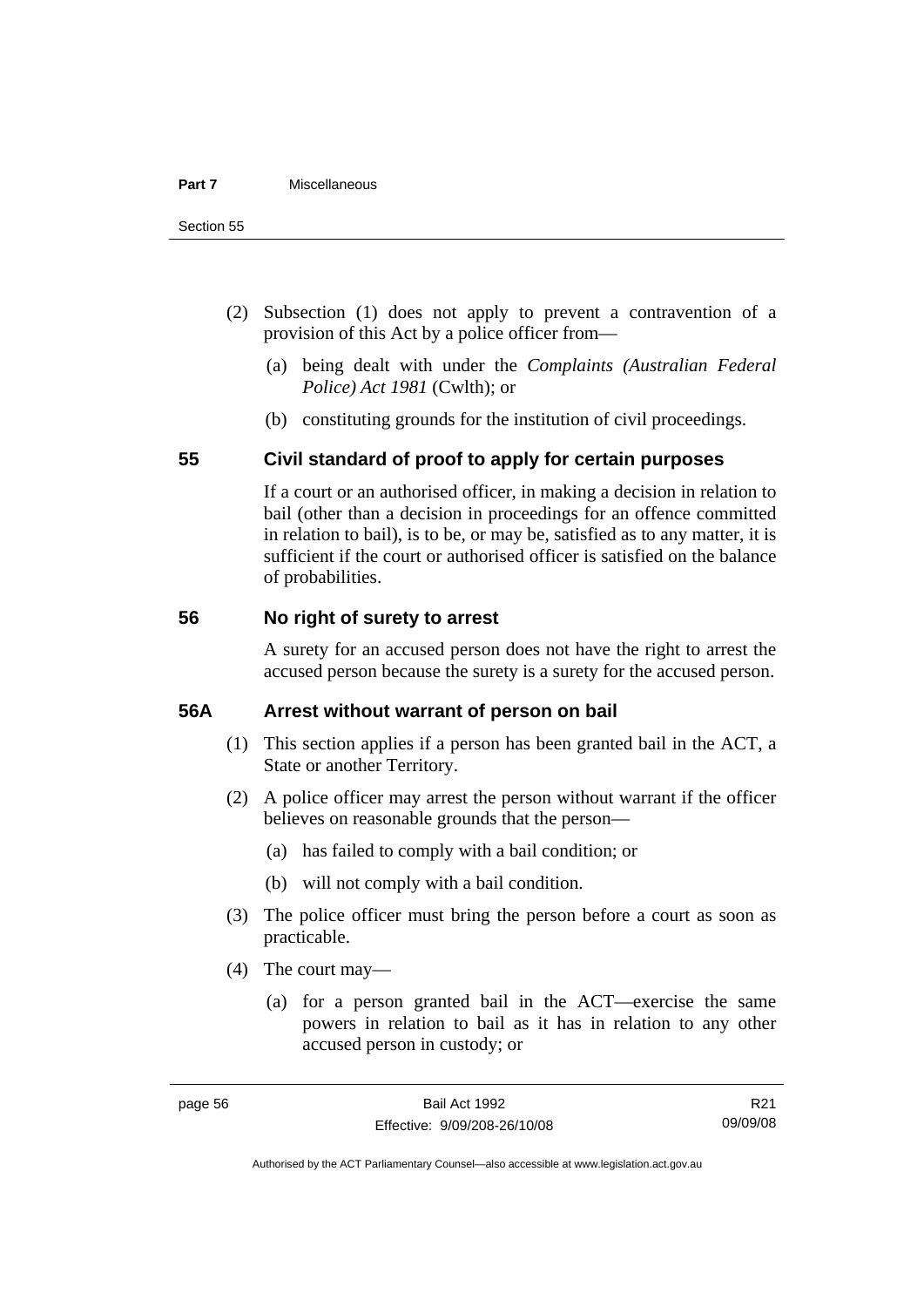- (b) for a person granted bail in a State or another Territory—
	- (i) release the person unconditionally; or
	- (ii) grant the person bail subject to the conditions that the court considers appropriate; or
	- (iii) remand the person in custody for a reasonable time while a warrant for the person's arrest is obtained from the State or other Territory.
- (5) A release mentioned in subsection (4) (b) (i) does not affect the grant of bail in the State or other Territory.

### **56B Arrest for breach of condition by person outside ACT**

- (1) This section applies if a police officer reasonably believes that—
	- (a) a person who has been granted bail in the ACT has failed to comply with a bail condition; and
	- (b) the person is in a State or another Territory.
- (2) An issuing officer may, on the information of a police officer—
	- (a) issue a warrant to arrest the person in the State or other Territory and bring the person before a court; or
	- (b) issue a summons for the person's appearance before a court.
- (3) In this section

*issuing officer*, for a warrant, means—

- (a) a judge, the registrar or a deputy registrar of the Supreme Court; or
- (b) a magistrate; or
- (c) if authorised by the Chief Magistrate to issue a warrant—the registrar or deputy registrar of the Magistrates Court.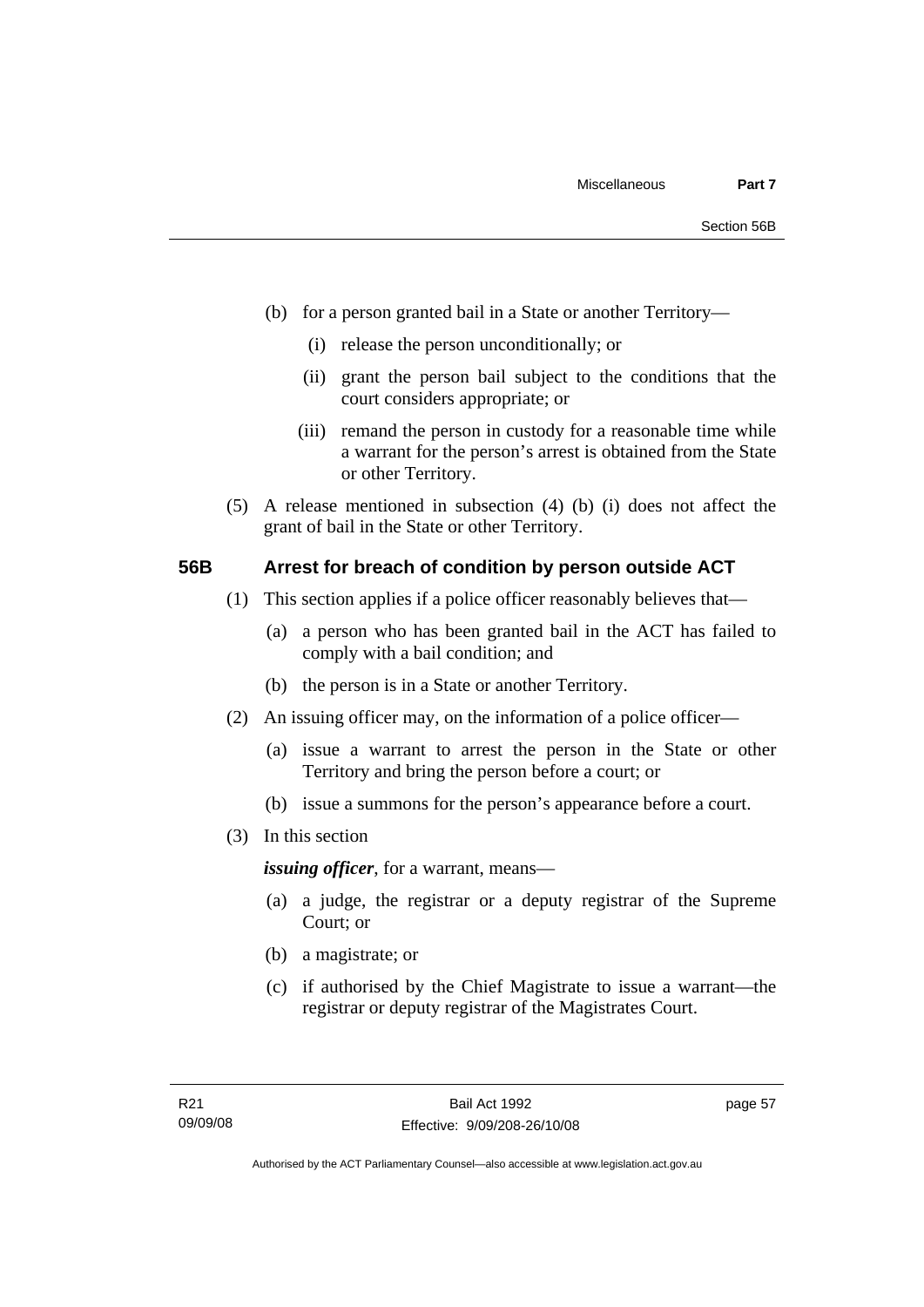#### **Part 7** Miscellaneous

### **57 Act to prevail**

- (1) Except if otherwise expressly provided by this Act, this Act applies in relation to the grant of bail to accused people to the exclusion of any other law in force immediately before the commencement of this Act so far as any other such law makes provision for or in relation to bail for accused people.
- (2) This Act does not affect the *Bill of Rights 1688* 1 Will and Mary sess 2 c 2.

### **57AA Abolition of inherent power of bail**

Any inherent power of the Supreme Court to grant bail is abolished.

### **58 Approved forms**

- (1) The Minister may, in writing, approve forms for this Act.
- (2) If the Minister approves a form for a particular purpose, the approved form must be used for that purpose.
- (3) A form approved for section 28 (1), 30 (4), 34, 47 or 48 (2) is a disallowable instrument.
	- *Note* A disallowable instrument must be notified, and presented to the Legislative Assembly, under the Legislation Act.
- (4) Any other approved form is a notifiable instrument.

*Note* A notifiable instrument must be notified under the Legislation Act.

 (5) If there is no approved form for an instrument under this Act, the instrument must be in a form acceptable to the registrar.

### **59 Regulation-making power**

- (1) The Executive may make regulations for this Act.
	- *Note* A regulation must be notified, and presented to the Legislative Assembly, under the Legislation Act.

R21 09/09/08

Authorised by the ACT Parliamentary Counsel—also accessible at www.legislation.act.gov.au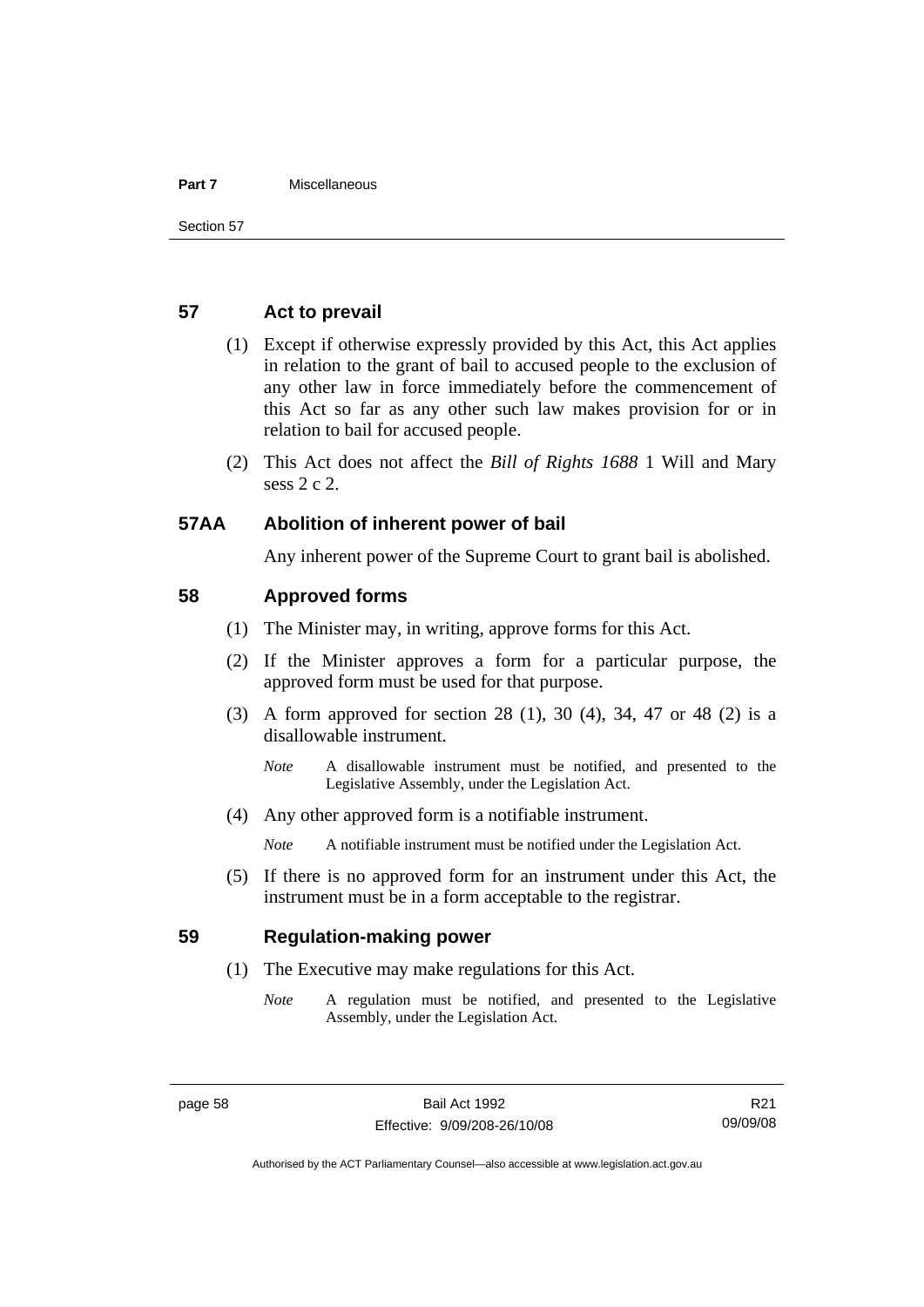(2) Without limiting subsection (1), a regulation may make provision in relation to the management (including the investment) of an amount deposited in accordance with a condition mentioned in section 25 (1) (c).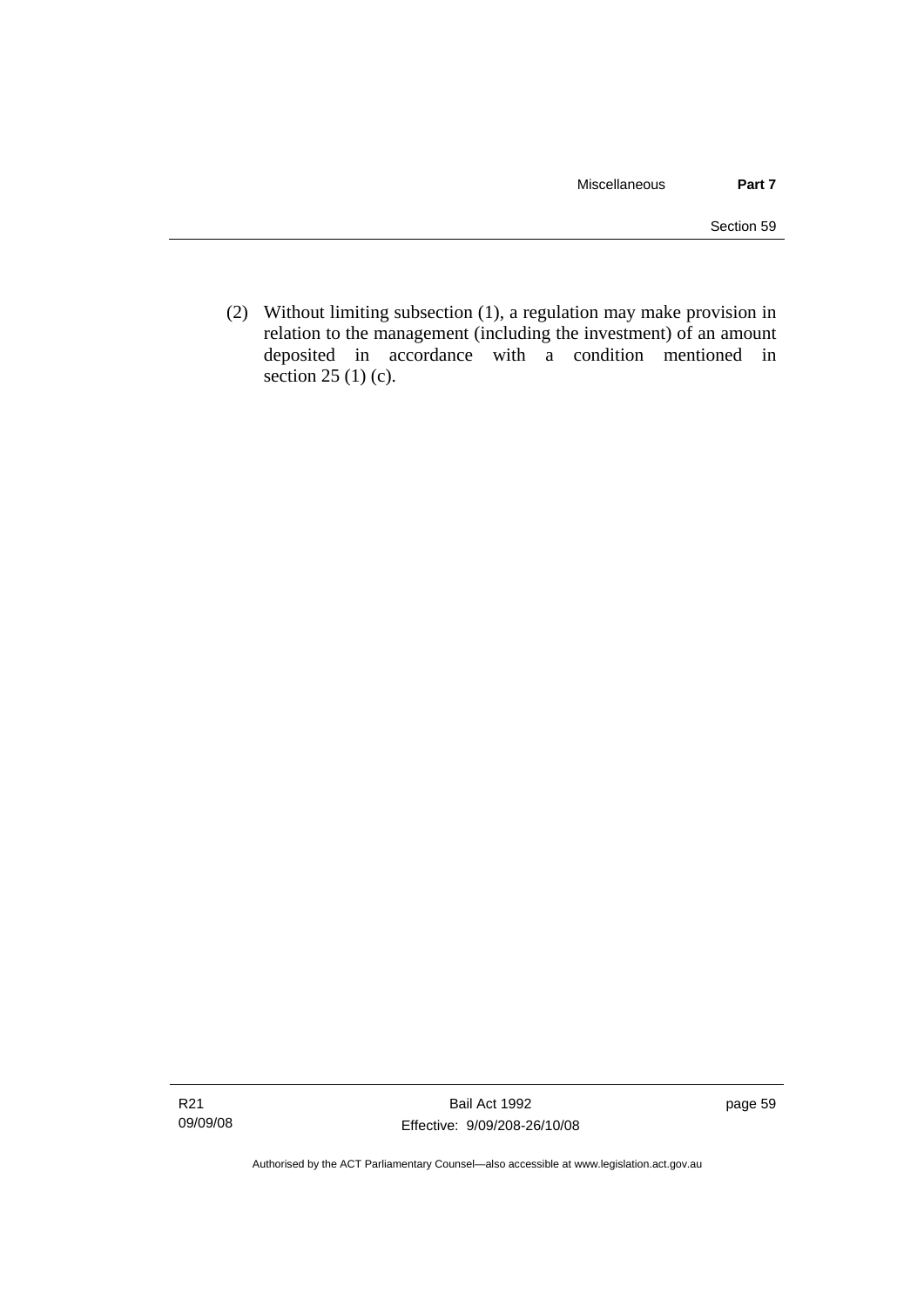# **U Schedule 1 Offences to which presumption of bail does not apply**

(see s 9B (a))

## **Part 1.1 Offences against Crimes Act 1900**

| column 1<br>item | column 2<br>provision | column 3<br>description of offence                         |
|------------------|-----------------------|------------------------------------------------------------|
|                  | 15                    | manslaughter                                               |
| 2                | 19                    | intentionally inflicting grievous bodily harm              |
| 3                | 49C                   | industrial manslaughter (employer offence)                 |
| 4                | 49D                   | industrial manslaughter (senior officer offence)           |
| 5                | 51                    | sexual assault in the first degree                         |
| 6                | 52                    | sexual assault in the second degree                        |
|                  | 54                    | sexual intercourse without consent                         |
| 8                | 55 $(1)$              | sexual intercourse with young person under<br>10 years old |

| <b>Part 1.2</b>  |                       | <b>Offences against Criminal Code</b> |  |
|------------------|-----------------------|---------------------------------------|--|
| column 1<br>item | column 2<br>provision | column 3<br>description of offence    |  |
|                  | 310                   | aggravated robbery                    |  |
|                  | 312                   | aggravated burglary                   |  |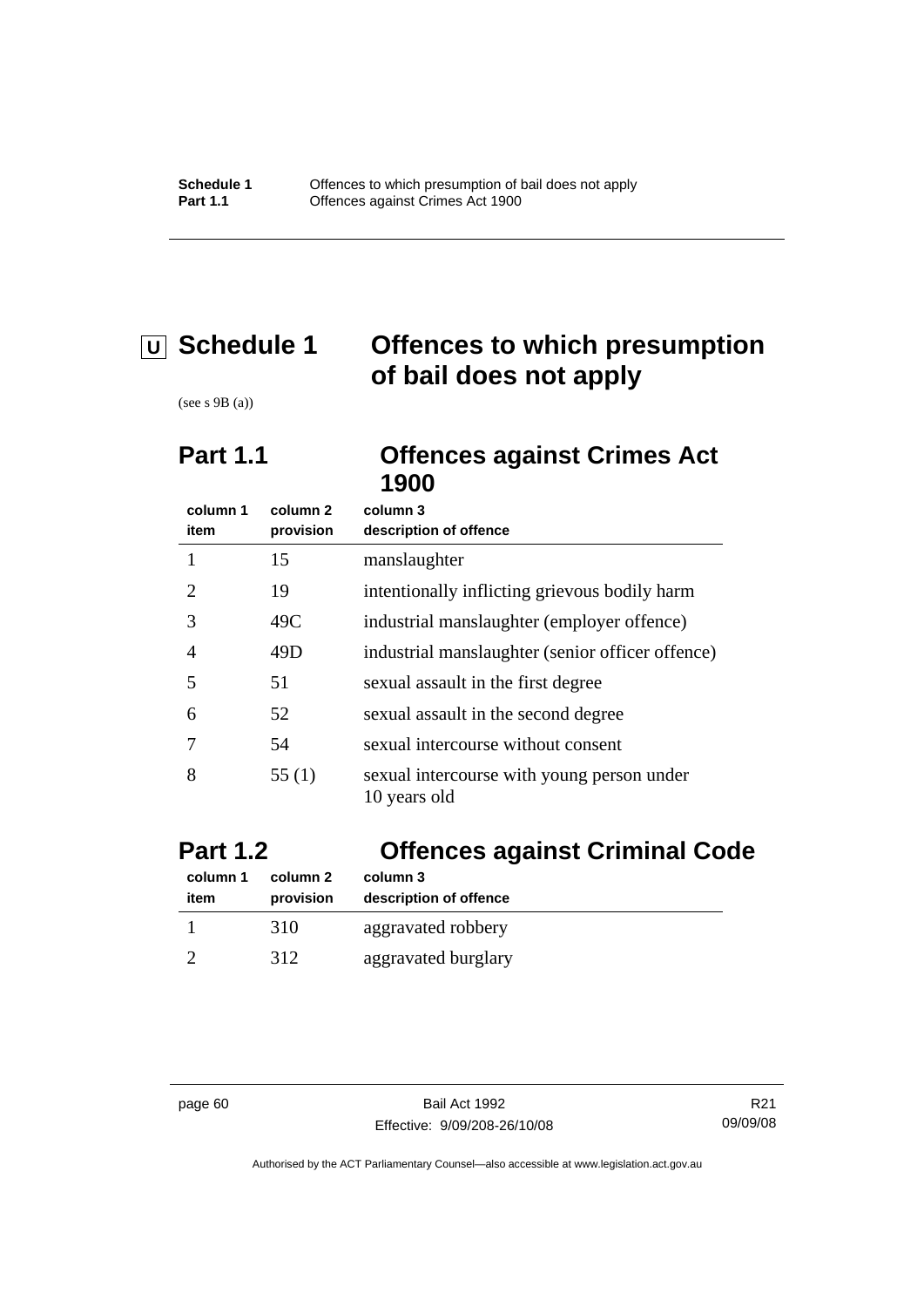| column 1<br>item | column <sub>2</sub><br>provision | column 3<br>description of offence                                                                       |
|------------------|----------------------------------|----------------------------------------------------------------------------------------------------------|
| 3                | 603(3)                           | trafficking in commercial quantity of<br>controlled drug                                                 |
| 4                | 603(5)                           | trafficking in trafficable quantity of cannabis                                                          |
| 5                | 603(7)                           | trafficking in controlled drug other than<br>cannabis                                                    |
| 6                | 607(3)                           | manufacturing commercial quantity of<br>controlled drug for selling                                      |
| 7                | 607(5)                           | manufacturing controlled drug for selling                                                                |
| 8                | 610(1)                           | selling large commercial quantity of controlled<br>precursor for manufacture of controlled drug          |
| 9                | 610(3)                           | selling commercial quantity of controlled<br>precursor for manufacture of controlled drug                |
| 10               | 611(1)                           | manufacturing large commercial quantity of<br>controlled precursor for manufacture of<br>controlled drug |
| 11               | 611(3)                           | manufacturing large commercial quantity of<br>controlled precursor for selling                           |
| 12               | 611(5)                           | manufacturing commercial quantity of<br>controlled precursor for manufacture of<br>controlled drug       |
| 13               | 611(7)                           | manufacturing commercial quantity of<br>controlled precursor for selling                                 |
| 14               | 612(1)                           | possessing large commercial quantity of<br>controlled precursor                                          |
| 15               | 612(3)                           | possessing commercial quantity of controlled<br>precursor                                                |

page 61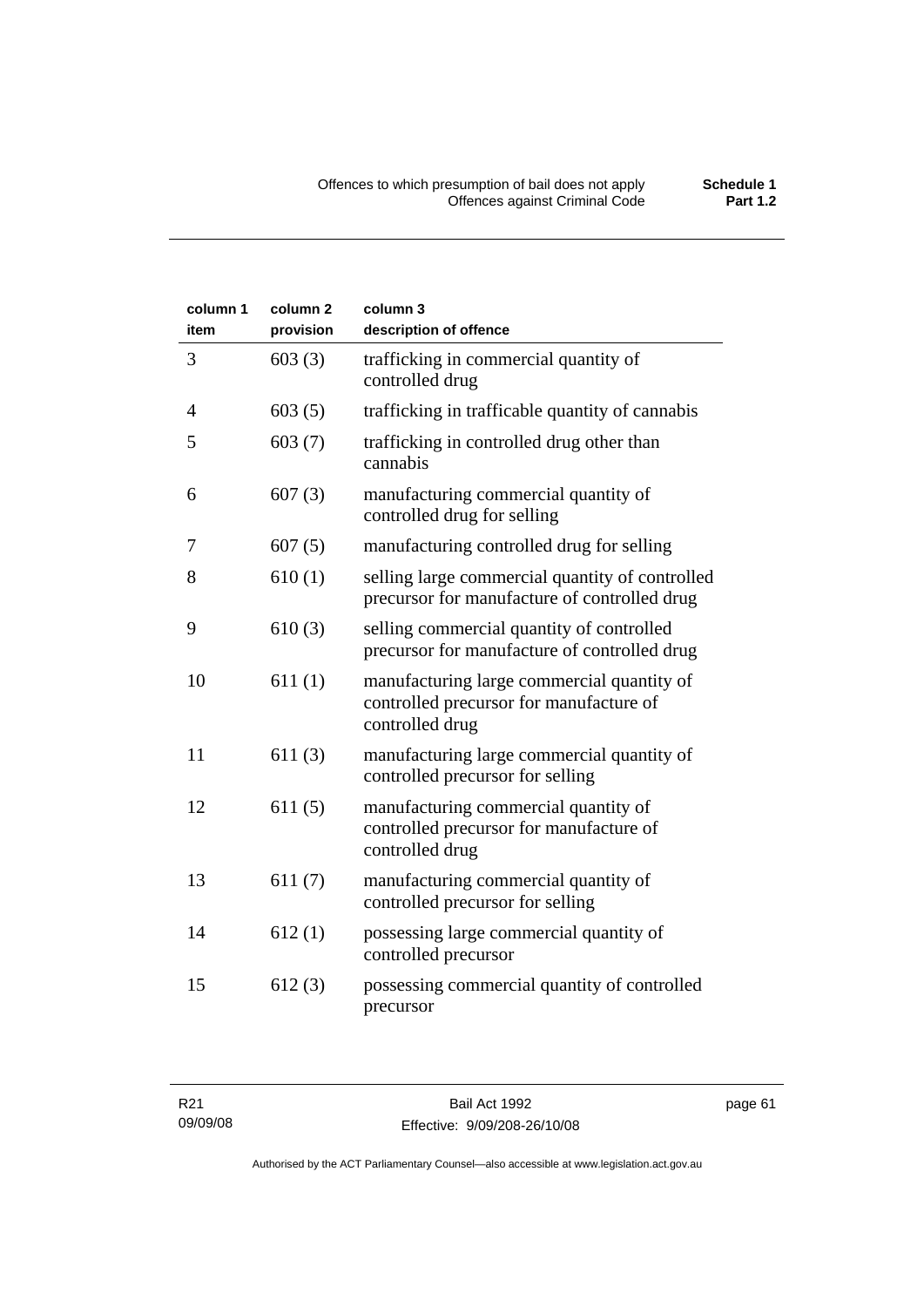| column 1<br>item | column 2<br>provision | column 3<br>description of offence                              |
|------------------|-----------------------|-----------------------------------------------------------------|
| 16               | 616(3)                | cultivating commercial quantity of controlled<br>plant          |
| 17               | 619(3)                | selling commercial quantity of controlled plant                 |
| 18               | 622(3)                | supplying etc controlled drug to child for<br>selling           |
| 19               | 624(4)                | procuring child to traffic in controlled drug                   |
| 20               | 625(1)                | supplying etc controlled drug (other than<br>cannabis) to child |
| 21               | 639                   | concealing etc property derived from drug<br>offence            |

# **U Part 1.3 Offences against Drugs of Dependence Act 1989**

| column 1<br>item | column 2<br>provision | column 3<br>description of offence                                |
|------------------|-----------------------|-------------------------------------------------------------------|
|                  | 161                   | manufacture of drug of dependence or<br>prohibited substance      |
|                  | 164                   | sale, supply etc of prohibited substance or<br>drug of dependence |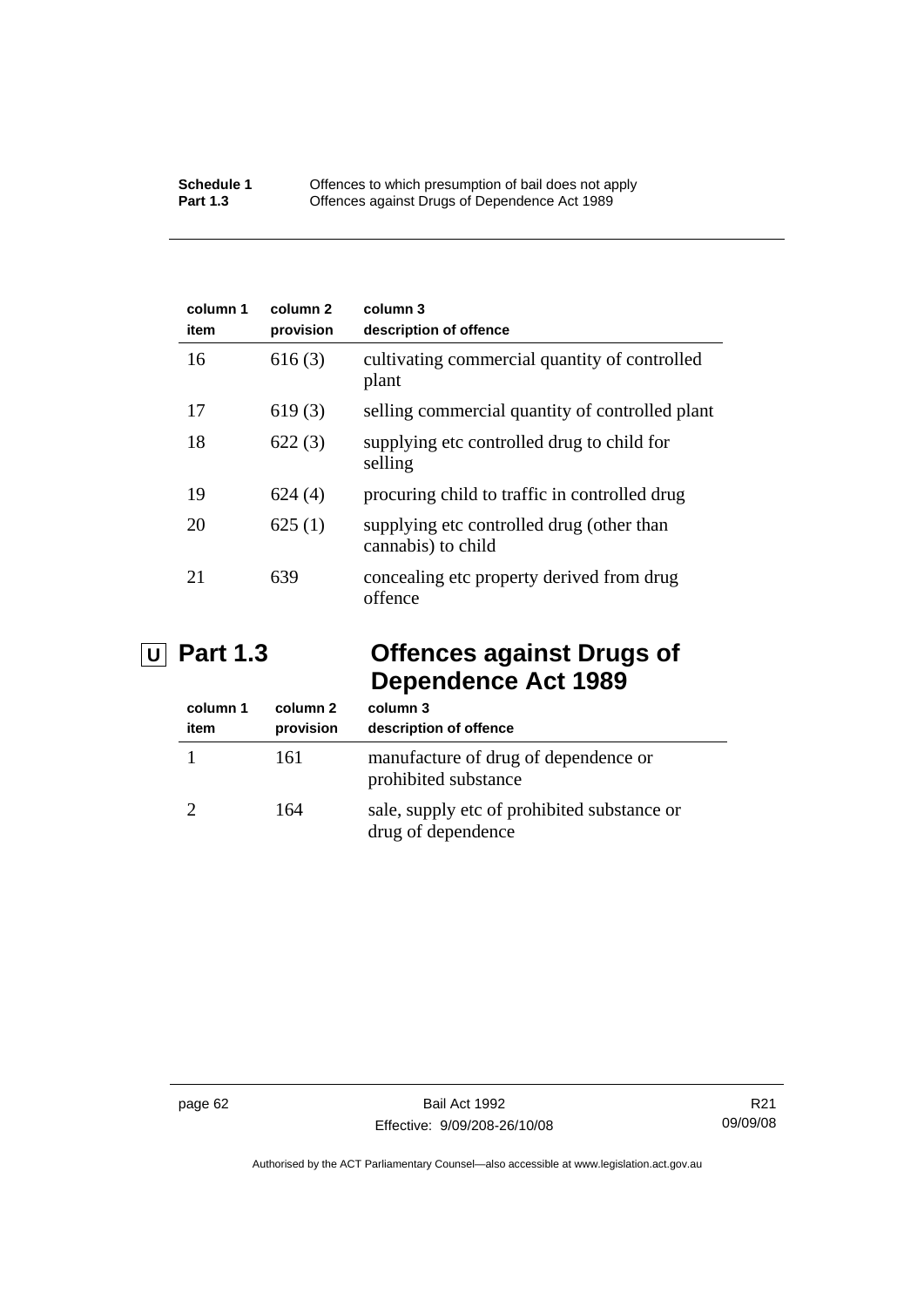# **U Part 1.3A Offences against Medicines, Poisons and Therapeutic Goods Act 2008**

# **U Part 1.4 Offences against Customs Act 1901 (Cwlth)**

| column 1<br>item | column 2<br>provision | column 3<br>description of offence                               |
|------------------|-----------------------|------------------------------------------------------------------|
|                  | 231(1)                | assembly for unlawful purposes                                   |
| $\mathcal{L}$    | 233AC                 | master allowing use of ship for smuggling etc.<br>narcotic goods |
|                  | 233B                  | special provisions about narcotic goods                          |

R21 09/09/08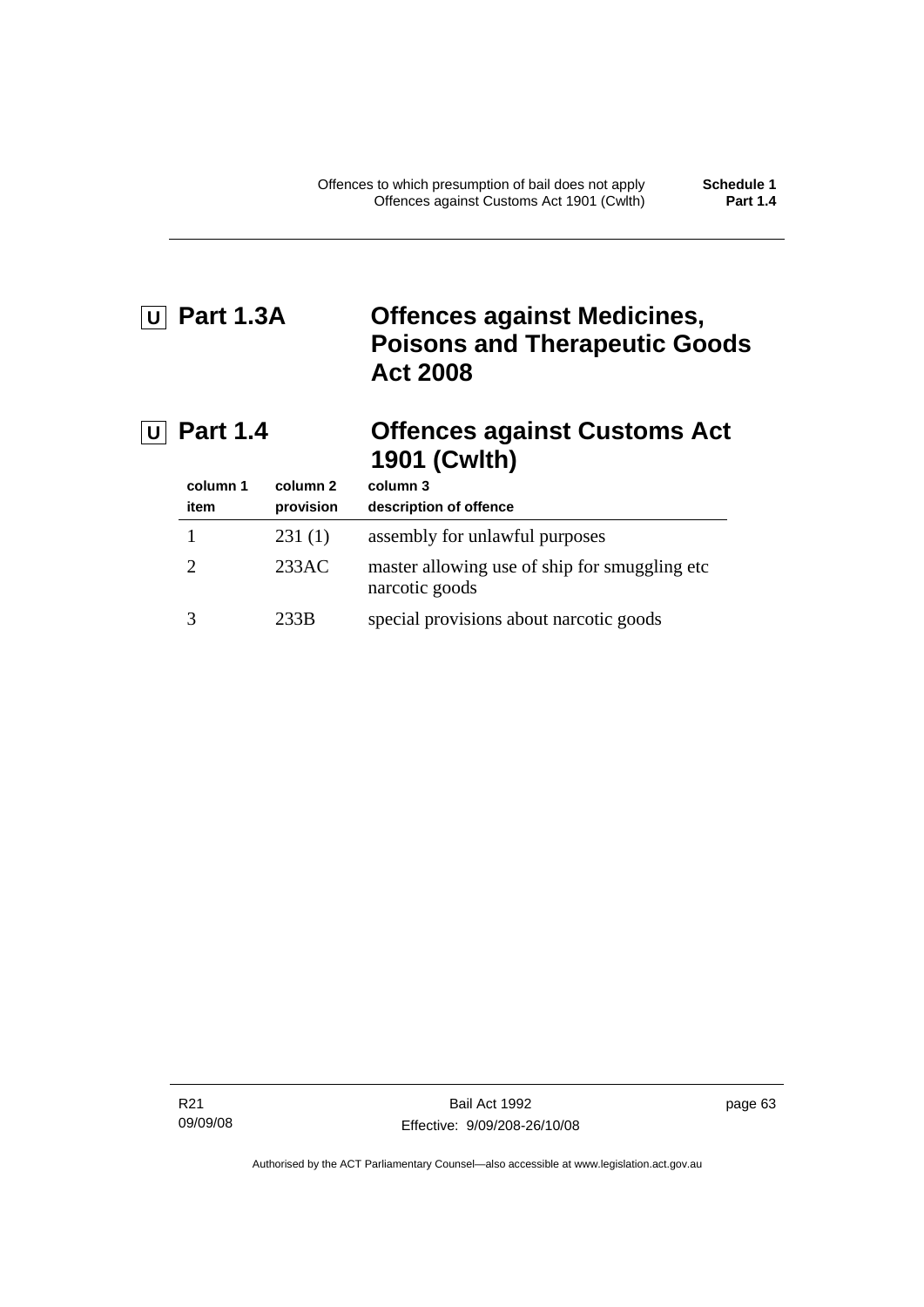# **U Dictionary**

(see s 3)

*Note 1* The Legislation Act contains definitions and other provisions relevant to this Act.

- *Note 2* For example, the Legislation Act, dict, pt 1, defines the following terms:
	- Act (see s  $7$ )
	- adult
	- child
	- chief executive
	- Chief Magistrate
	- chief police officer
	- correctional centre
	- domestic partner (see s 169 (1))
	- found guilty
	- indictable offence (see s 190 (1))
	- judge
	- magistrate
	- Magistrates Court
	- mental health tribunal
	- penalty unit (see s 133)
	- police officer
	- public trustee
	- **State**
	- Supreme Court
	- the Territory.

### *accused person* includes—

- (a) a person charged with, convicted of, or found guilty of, an offence; and
- (b) a person mentioned in section  $8(1)(c)$ , (d) or (e); and
- (c) a person whose conviction for an offence is stayed; and

page 64 Bail Act 1992 Effective: 9/09/208-26/10/08

R21 09/09/08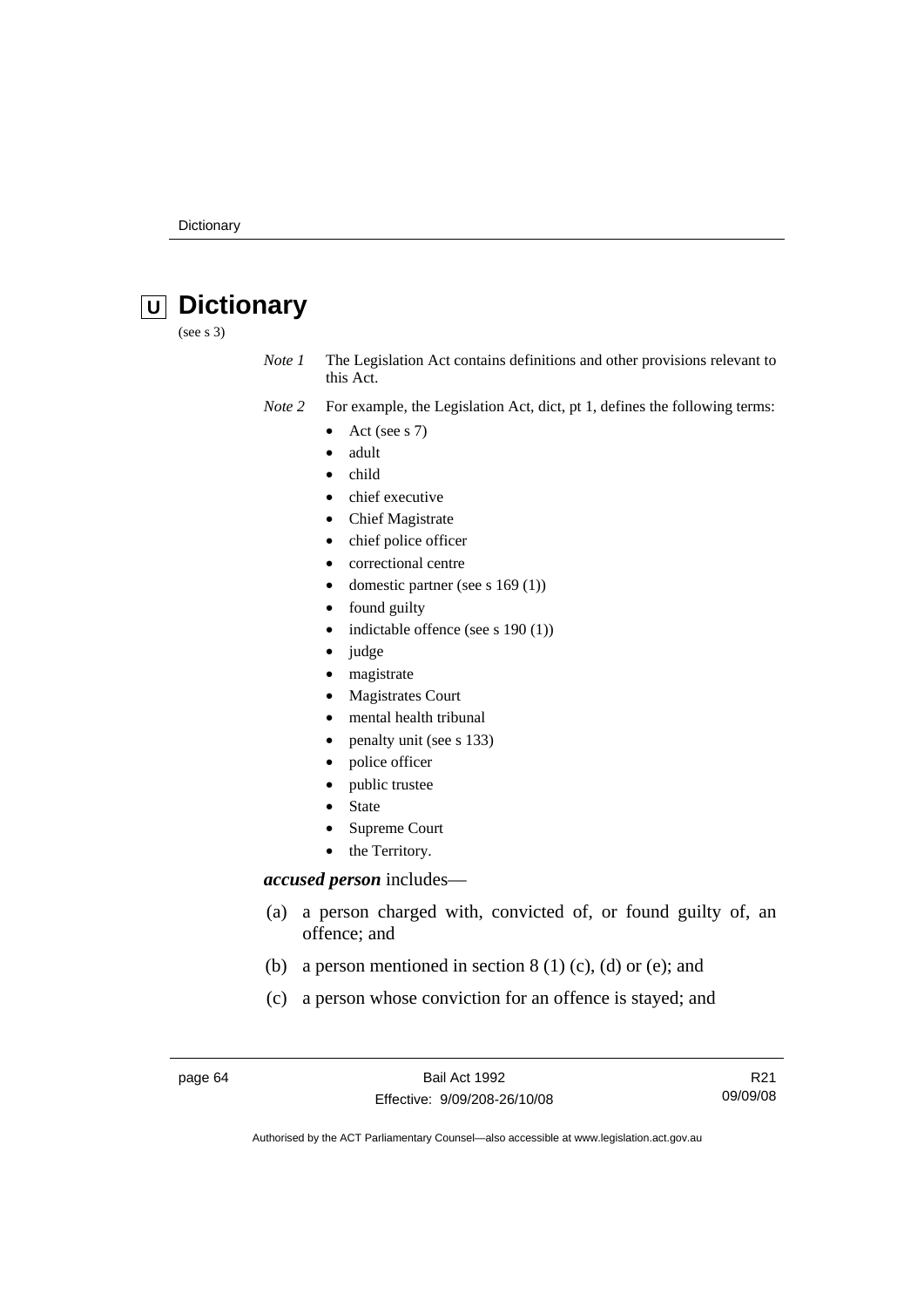- (d) a person subject to an order under the *Crimes (Sentencing) Act 2005*, section 17 (Non-conviction orders—general); and
- (e) a person in relation to whom an appeal relating to an offence is pending; and
- (f) a person in relation to whom a new trial has been ordered to be held for an offence.

*appeal* includes an application for leave to appeal and an appeal proceeding.

*applicable bail criteria*, for a decision about bail, means criteria under any of the following provisions applying to the decision:

- (a) section 9D (Bail for serious offence committed while charge for another is pending or outstanding);
- (b) section 9F (Domestic violence offence—bail by authorised officer);
- (c) section 22 (Criteria for granting bail to adults);
- (d) section 23 (Criteria for granting bail to children).

#### *authorised officer* means—

- (a) the chief police officer; or
- (b) a police officer exercising the functions of a superintendent or sergeant; or
- (c) another police officer authorised in writing by the chief police officer.

*bail* means an authorisation granted to a person under this Act to be at liberty.

*bail condition* means a condition on which bail is granted.

*child*, of a person, includes a child—

(a) who normally or regularly lives with the person; or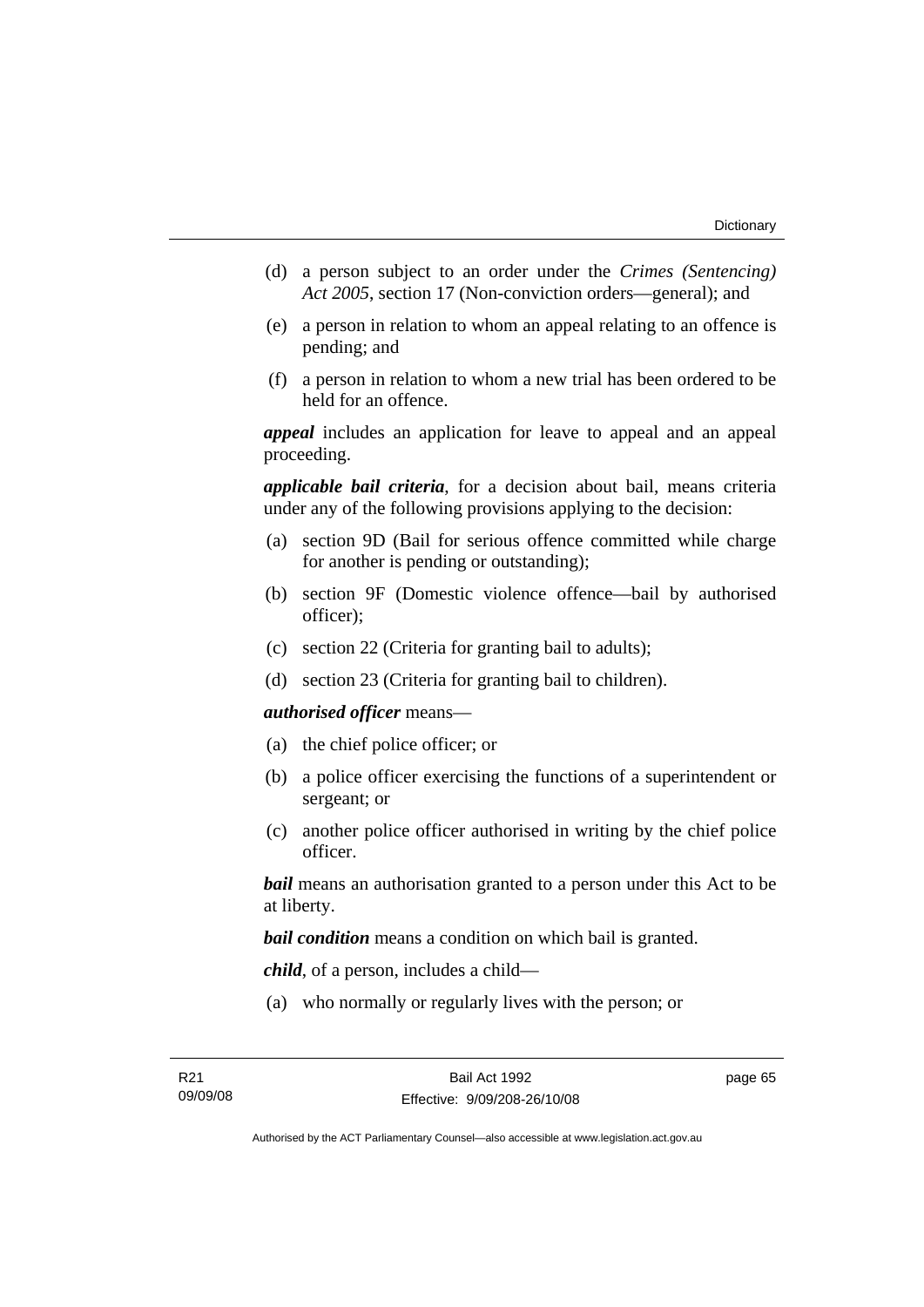(b) of whom the person is a guardian.

*court* means the Supreme Court or Magistrates Court.

*domestic violence offence—*an offence that a person is accused of committing is a *domestic violence offence* if the conduct making up the offence is domestic violence under the *Domestic Violence and Protection Orders Act 2001*.

*grant*, in relation to bail (other than in section 22 (Criteria for granting bail to adults) or section 23 (Criteria for granting bail to children)), includes continue.

*offence* includes—

- (a) an alleged offence; and
- (b) except for section  $8(1)(a)$  and section  $9(1)$ 
	- (i) a breach of the peace or an apprehended breach of the peace; and
	- (ii) a breach of an obligation mentioned in section 8A (Entitlement to bail—breach of sentence obligations).

*parental responsibility*—a person has *parental responsibility* for a child or young person if the person has parental responsibility for the child or young person under the *Children and Young People Act 1999*, section 18.

*Note* For the meaning of *parental responsibility*, see the *Children and Young People Act 1999*, s 17.

*surety*, in relation to an accused person, means a person other than the accused person who is subject to a liability under a bail condition mentioned in section 25 (1).

*undertaking to appear* means an undertaking given under section 28 (1).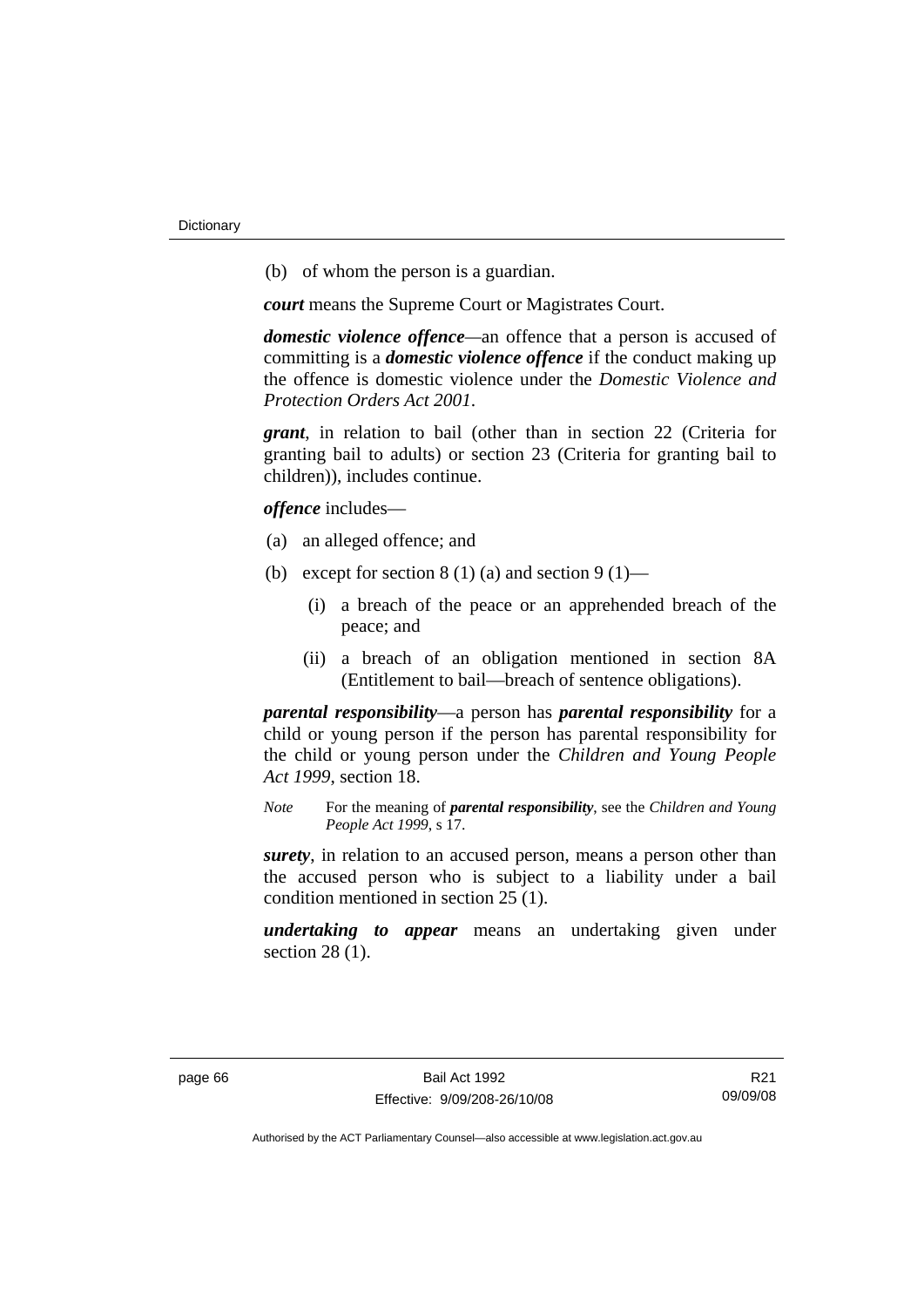*victim* in relation to an accused person, means—

- (a) a person (the *primary victim*) who suffers harm—
	- (i) in the course of, or because of, the commission of an offence of which the accused person is accused; or
	- (ii) in the course of assisting a police officer in the exercise of the officer's power to arrest the accused person or to take action to prevent the commission of an offence of which the accused person is accused; or
- (b) if a primary victim dies because of the commission of an offence of which the accused person is accused—anyone who was financially or psychologically dependent on the primary victim immediately before his or her death.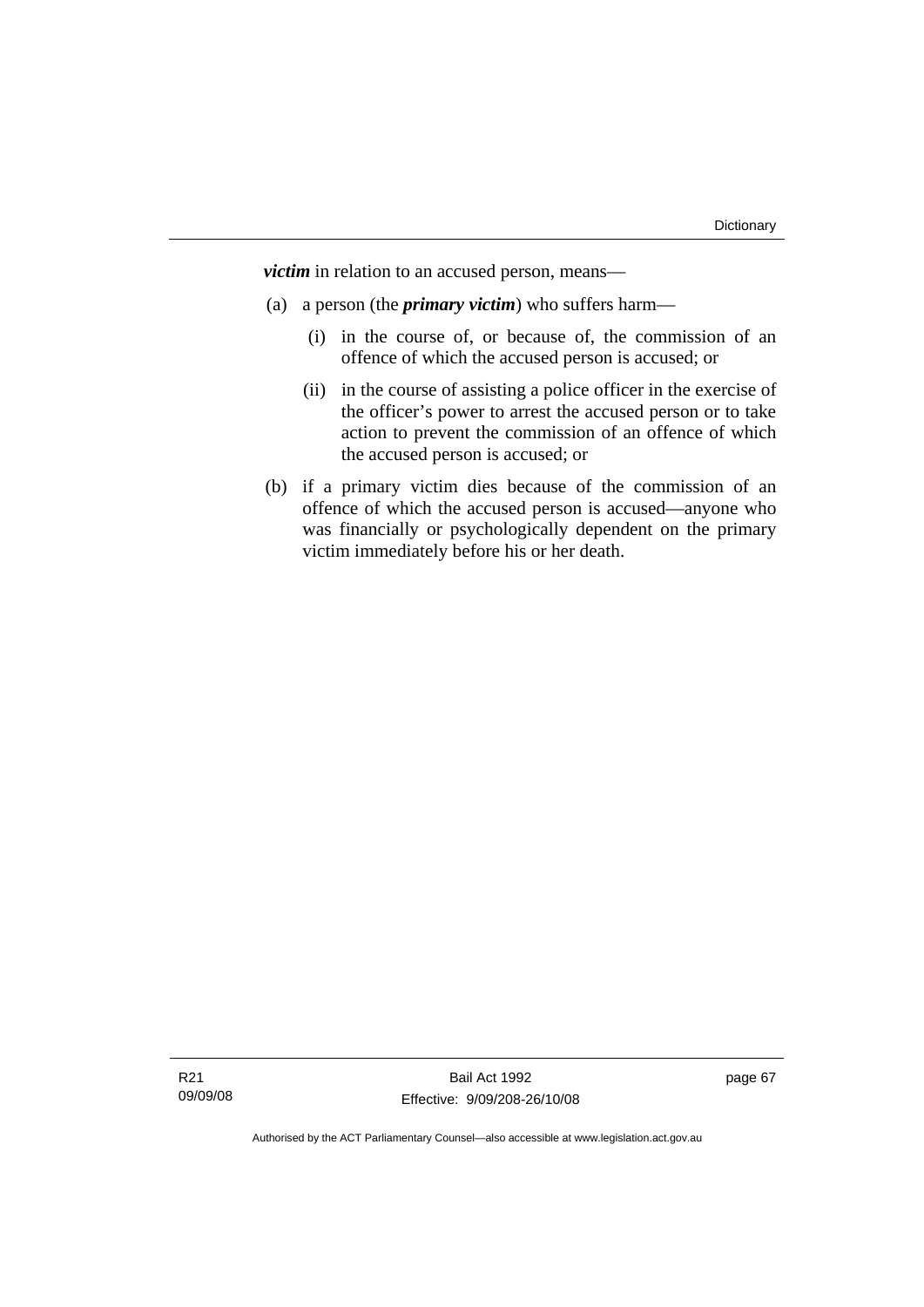1 About the endnotes

# **Endnotes**

## **1 About the endnotes**

Amending and modifying laws are annotated in the legislation history and the amendment history. Current modifications are not included in the republished law but are set out in the endnotes.

Not all editorial amendments made under the *Legislation Act 2001*, part 11.3 are annotated in the amendment history. Full details of any amendments can be obtained from the Parliamentary Counsel's Office.

Uncommenced amending laws and expiries are listed in the legislation history and the amendment history. These details are underlined. Uncommenced provisions and amendments are not included in the republished law but are set out in the last endnote.

If all the provisions of the law have been renumbered, a table of renumbered provisions gives details of previous and current numbering.

The endnotes also include a table of earlier republications.

| $am = amended$                               | $ord = ordinance$                         |
|----------------------------------------------|-------------------------------------------|
| $amdt = amendment$                           | $orig = original$                         |
| $ch = chapter$                               | $par = paragraph/subparagraph$            |
| $def = definition$                           | $pres = present$                          |
| $dict = dictionary$                          | $prev = previous$                         |
| disallowed = disallowed by the Legislative   | $(\text{prev}) = \text{previously}$       |
| Assembly                                     | $pt = part$                               |
| $div = division$                             | $r = rule/subrule$                        |
| $exp = expires/expired$                      | $renum = renumbered$                      |
| $Gaz = gazette$                              | $reloc = relocated$                       |
| $hdg =$ heading                              | $R[X]$ = Republication No                 |
| $IA = Interpretation Act 1967$               | $RI = reissue$                            |
| $ins = inserted/added$                       | $s = section/subsection$                  |
| $LA =$ Legislation Act 2001                  | $sch = schedule$                          |
| $LR =$ legislation register                  | $sdiv = subdivision$                      |
| $LRA =$ Legislation (Republication) Act 1996 | $sub = substituted$                       |
| $mod = modified/modification$                | SL = Subordinate Law                      |
| $o = order$                                  | underlining = whole or part not commenced |
| $om = omitted/report$                        | or to be expired                          |
|                                              |                                           |

## **2 Abbreviation key**

page 68 Bail Act 1992 Effective: 9/09/208-26/10/08

R21 09/09/08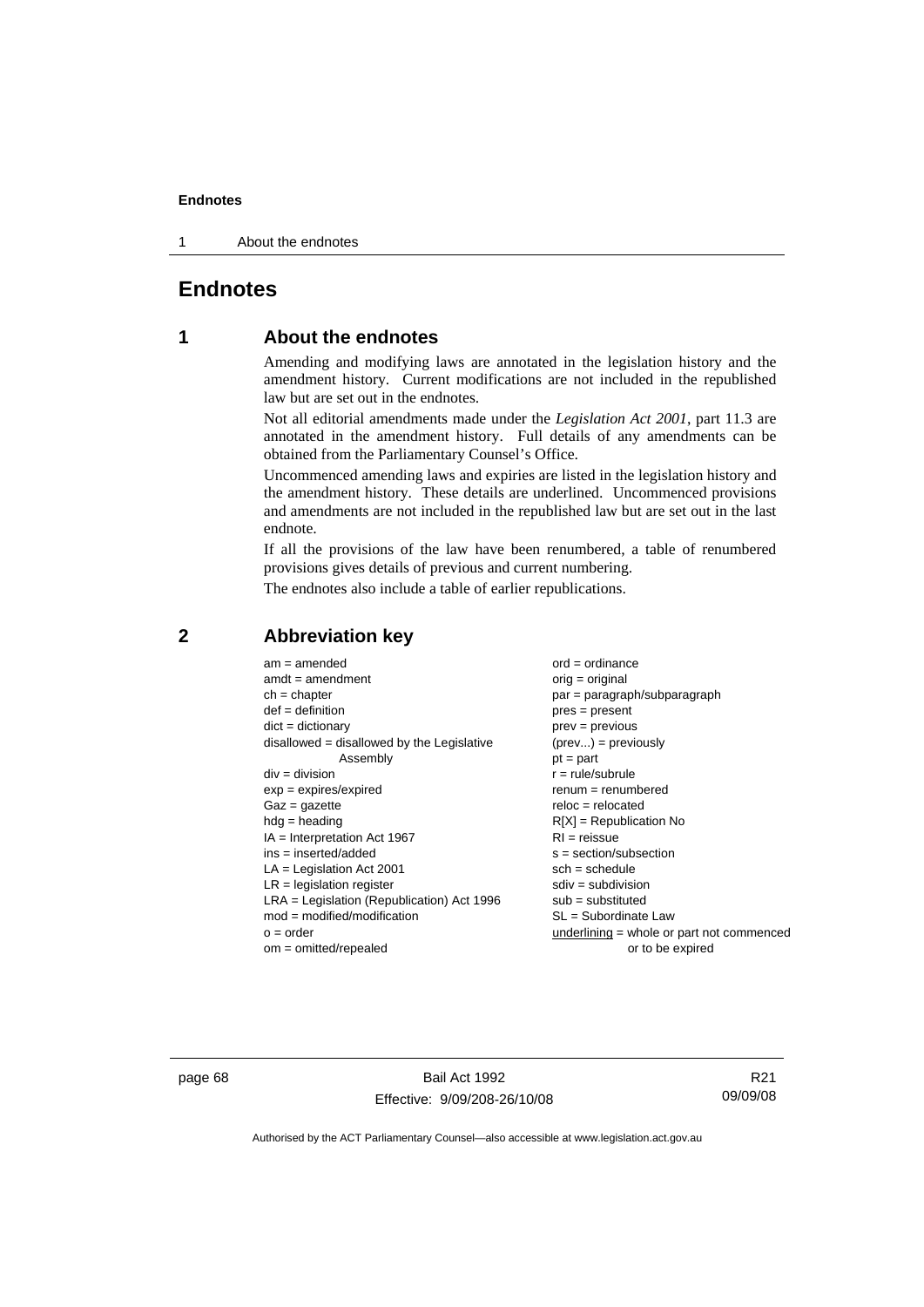## **3 Legislation history**

#### **Bail Act 1992 No 8**

notified 28 May 1992 (Gaz 1992 No S59) s 1, s 2 commenced 28 May 1992 (s 2 (1)) remainder commenced 28 November 1992 (s 2(3))

as amended by

## **Bail (Amendment) Act 1992 No 75**

notified 18 December 1992 (Gaz 1992 No S233) commenced 18 December 1992 (s 2)

#### **Bail (Amendment) Act 1994 No 73**

notified 1 November 1994 (Gaz 1994 No S229) ss 1-3 commenced 1 November 1994 (s 2 (1)) remainder commenced 1 May 1995 (s 2 (3))

#### **Crimes (Amendment) Act (No 2) 1994 No 75 sch 3**

notified 23 November 1994 (Gaz 1994 No S247) ss 1-3 commenced 23 November 1994 (s 2 (1)) sch 3 commenced 1 December 1994 (Gaz 1994 No S270)

#### **Statute Law Revision (Penalties) Act 1994 No 81 sch**

notified 29 November 1994 (Gaz 1994 No S253) s 1, s 2 commenced 29 November 1994 (s 2 (1)) sch commenced 29 November 1994 (Gaz 1994 No S269)

### **Acts Revision (Victims of Crime) Act 1994 No 84 pt 2**

notified 15 December 1994 (Gaz 1994 No S280) s 1, s 2 commenced 15 December 1994 (s 2 (1)) pt 2 commenced 15 June 1995 (s 2 (3))

## **Remand Centres (Amendment) Act 1996 (No 2) No 81 s 7**

notified 20 December 1996 (Gaz 1996 No S328) ss 1-3 commenced 20 December 1996 (s 2 (1)) s 7 commenced 1 January 1997 (s 2 (2) and Gaz 1996 No S353)

R21 09/09/08

Bail Act 1992 Effective: 9/09/208-26/10/08 page 69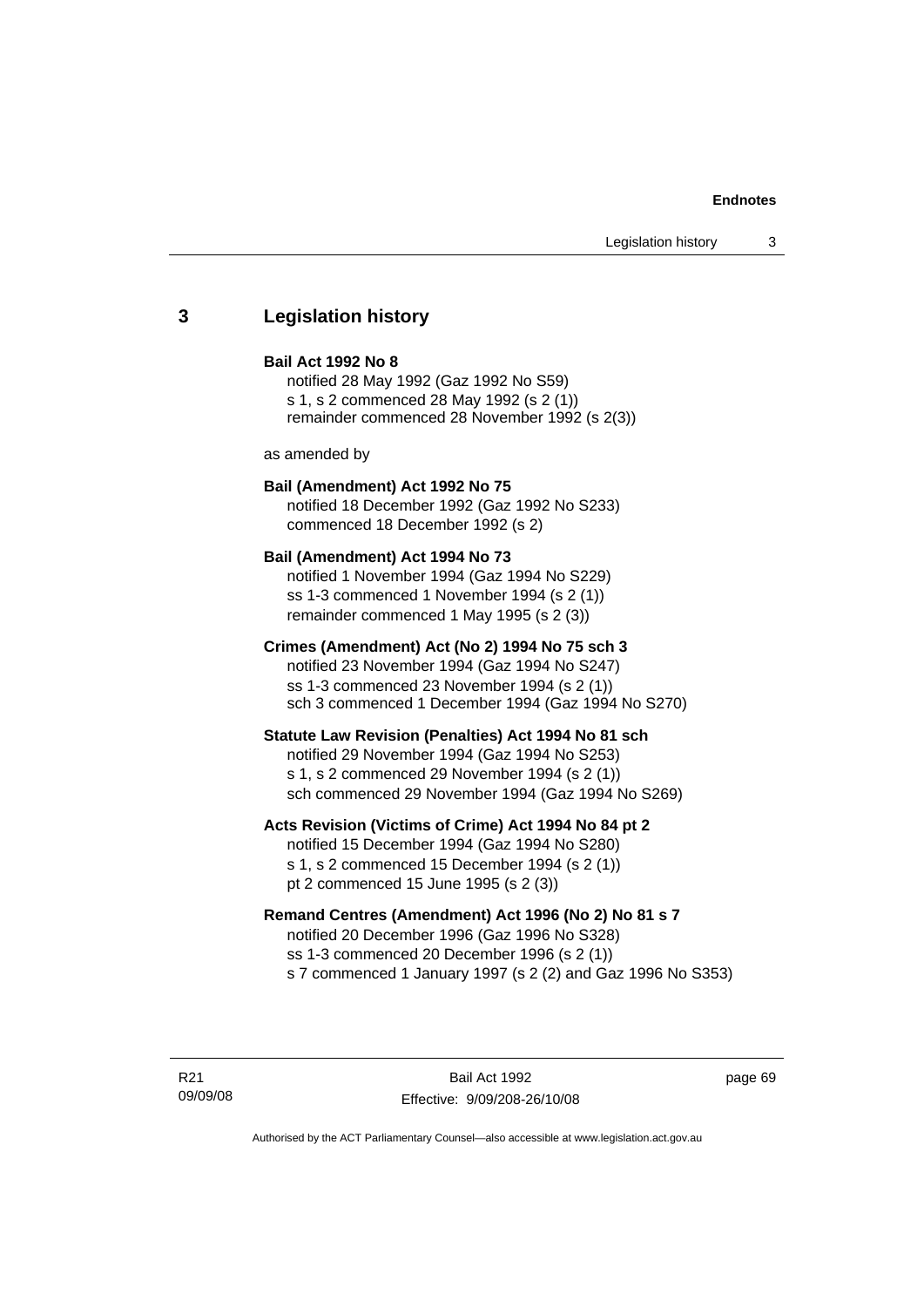3 Legislation history

#### **Bail (Amendment) Act 1997 No 22**

notified 29 May 1997 (Gaz 1997 No S136) ss 1-3 commenced 29 May 1997 (s 2 (1)) remainder commenced 30 May 1997 (s 2 (2) and Gaz 1997 No S149)

#### **Legal Practitioners (Consequential Amendments) Act 1997 No 96 sch 1**

notified 1 December 1997 (Gaz 1997 No S380) s 1, s 2 commenced 1 December 1997 (s 2 (1)) sch 1 commenced 1 June 1998 (s 2 (2))

### **Bail (Amendment) Act 1998 No 39**

notified 14 October 1998 (Gaz 1998 No 41) ss 1-3 commenced 14 October 1998 (s 2 (1)) remainder commenced 19 October 1998 (Gaz 1998 No 41)

#### **Children and Young People (Consequential Amendments) Act 1999 No 64 sch 2**

notified 10 November 1999 (Gaz 1999 No 45) s 1, s 2 commenced 10 November 1999 (s 2 (1)) remainder commenced 10 May 2000 (s 2 (2))

#### **Road Transport Legislation Amendment Act 1999 No 79**

notified 1 March 2000 (Gaz 1999 No S65) commenced 1 March 2000 (s 2 and Gaz 2000 No S5)

#### **Bail Amendment Act 2001 No 25 pt 2**

notified 24 May 2001 (Gaz 2001 No 21) commenced 24 May 2001 (s 2)

### **Legislation (Consequential Amendments) Act 2001 No 44 pt 30**

notified 26 July 2001 (Gaz 2001 No 30) s 1, s 2 commenced 26 July 2001 (IA s 10B) pt 30 commenced 12 September 2001 (s 2 and see Gaz 2001 No S65)

# **Supreme Court Amendment Act 2001 (No 2) No 54 sch 2 pt 2.2**

notified 15 August 2001 (Gaz 2001 No S57) commenced 15 August 2001 (s 2 (1))

page 70 Bail Act 1992 Effective: 9/09/208-26/10/08

R21 09/09/08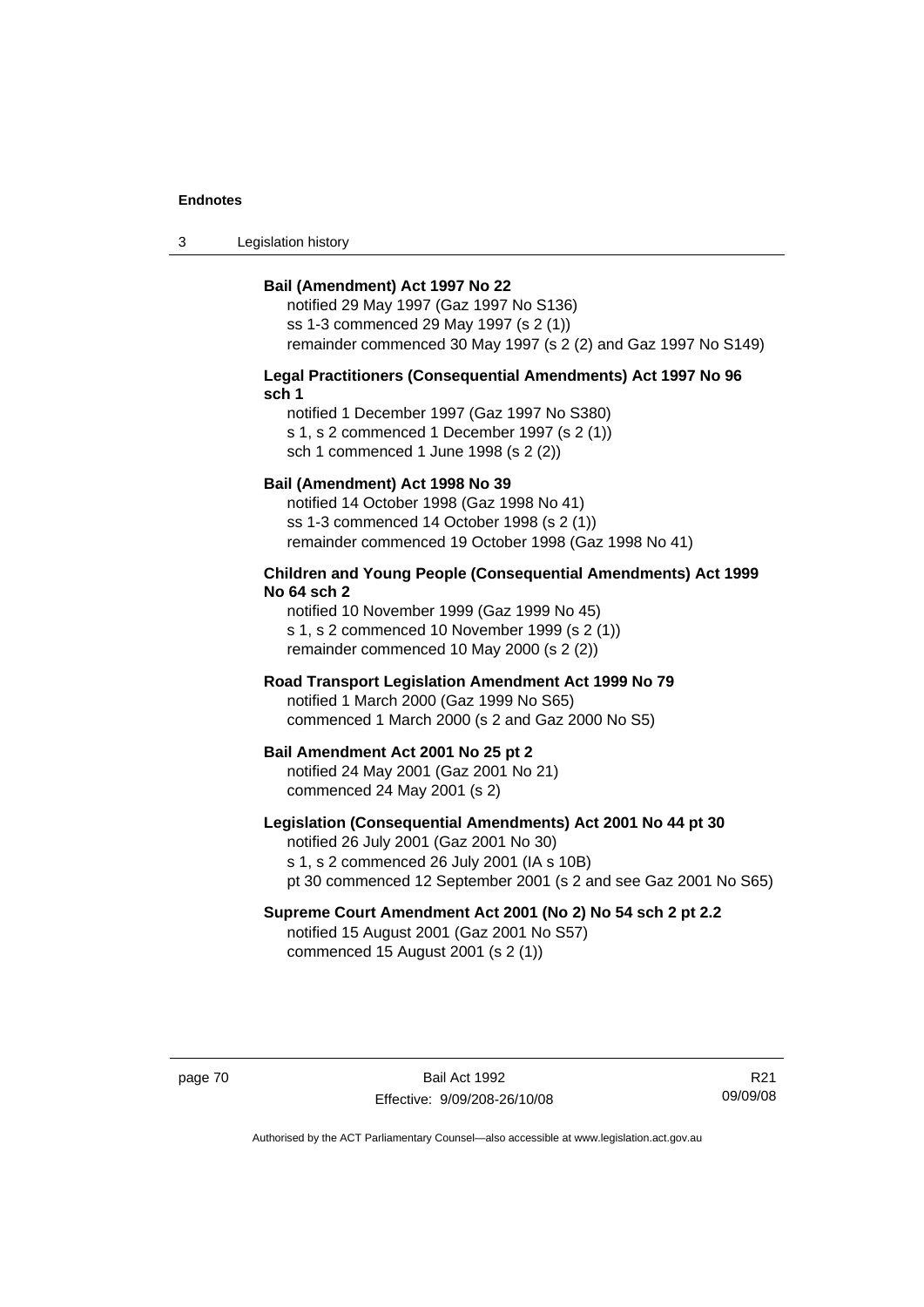#### **Bail Amendment Act 2001 (No 2) No 60**

notified 10 September 2001 (Gaz 2001 No S66) s 1, s 2 commenced 10 September 2001 (IA s 10B) remainder commenced 24 September 2001 (s 2)

### **Protection Orders (Consequential Amendments) Act 2001 No 90 sch 1 pt 1**

notified LR 27 September 2001

s 1, s 2 commenced 27 September 2001 (LA s 75)

sch 1 pt 1 commenced 27 March 2002 (s 2 and see the Protection Orders Act 2001, s 3 and LA s 79)

#### **Legislation Amendment Act 2002 No 11 amdt 2.5, amdt 2.6**

notified LR 27 May 2002 s 1, s 2 commenced 27 May 2002 (LA s 75) amdt 2.5, amdt 2.6 commenced 28 May 2002 (s 2 (2))

### **Criminal Code 2002 No 51 pt 1.1**

notified LR 20 December 2002 s 1, s 2 commenced 20 December 2002 (LA s 75) pt 1.1 commenced 1 January 2003 (s 2 (1))

#### **Legislation (Gay, Lesbian and Transgender) Amendment Act 2003 A2003-14 sch 1 pt 1.2**

notified LR 27 March 2003 s 1, s 2 commenced 27 March 2003 (LA s 75) sch 1 pt 1.1 commenced 28 March 2003 (s 2)

## **Bail Amendment Act 2004 A2004-14**

notified LR 26 March 2004 s 1, s 2 commenced 26 March 2004 (LA s 75 (1)) s 44 commenced 26 June 2004 (s 2 (2) (a)) remainder commenced 26 June 2004 (s 2 (1))

## **Criminal Code (Theft, Fraud, Bribery and Related Offences) Amendment Act 2004 A2004-15 sch 3 pt 3.1**

notified LR 26 March 2004 s 1, s 2 commenced 26 March 2004 (LA s 75 (1)) sch 3 pt 3.1 commenced 26 June 2004 (s 2 (2) and see Bail Amendment Act 2004 A2004-14 s 2)

R21 09/09/08

Bail Act 1992 Effective: 9/09/208-26/10/08 page 71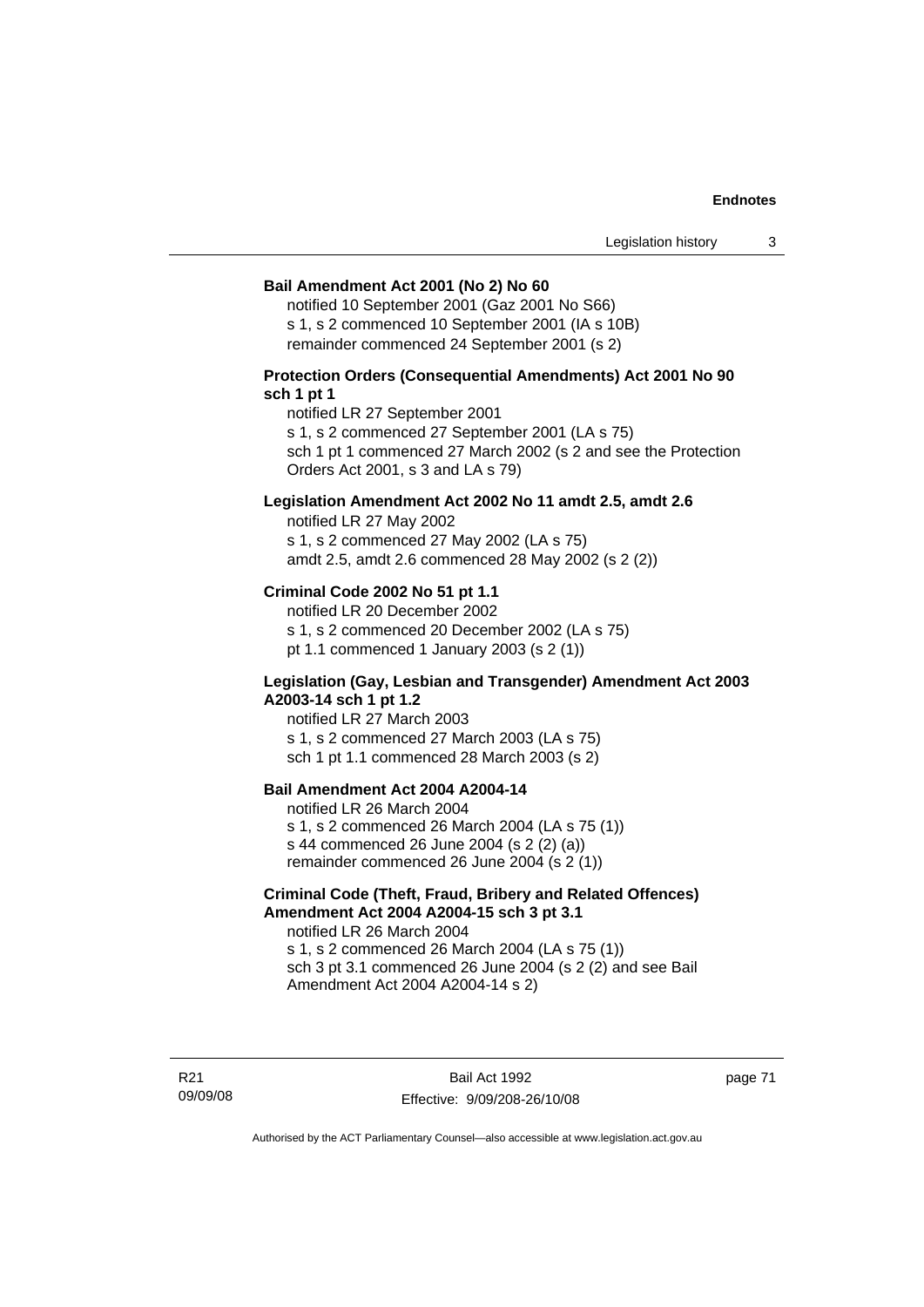3 Legislation history

## **Criminal Code (Serious Drug Offences) Amendment Act 2004 A2004-56 sch 1 pt 1.1**

notified LR 6 September 2004

s 1, s 2 commenced 6 September 2004 (LA s 75 (1))

sch 1 pt 1.1 commenced 6 March 2005 (s 2 and LA s 79)

#### **Court Procedures (Consequential Amendments) Act 2004 A2004-60 sch 1 pt 1.5**

notified LR 2 September 2004

s 1, s 2 commenced 2 September 2004 (LA s 75 (1)) sch 1 pt 1.5 commenced 10 January 2005 (s 2 and see Court Procedures Act 2004 A2004-59, s 2 and CN2004-29)

#### **Justice and Community Safety Legislation Amendment Act 2005 A2005-5 pt 3**

notified LR 23 February 2005 s 1, s 2 commenced 23 February 2005 (LA s 75 (1)) pt 3 commenced 24 February 2005 (s 2 (2))

#### **Domestic Violence and Protection Orders Amendment Act 2005 A2005-13 sch 1 pt 1.1**

notified LR 24 March 2005 s 1, s 2 commenced 24 March 2005 (LA s 75 (1)) sch 1 pt 1.1 commenced 25 March 2005 (s 2)

### **Statute Law Amendment Act 2005 A2005-20 sch 3 pt 3.4**

notified LR 12 May 2005 s 1, s 2 taken to have commenced 8 March 2005 (LA s 75 (2)) sch 3 pt 3.4 commenced 2 June 2005 (s 2 (1))

#### **Criminal Code Harmonisation Act 2005 A2005-54 sch 1 pt 1.7**  notified LR 27 October 2005

s 1, s 2 commenced 27 October 2005 (LA s 75 (1)) sch 1 pt 1.7 commenced 24 November 2005 (s 2)

#### **Sentencing Legislation Amendment Act 2006 A2006-23 sch 1 pt 1.2**  notified LR 18 May 2006

s 1, s 2 commenced 18 May 2006 (LA s 75 (1)) sch 1 pt 1.2 commenced 2 June 2006 (s 2 (1) and see Crimes (Sentence Administration) Act 2005 A2005-59 s 2, Crimes

(Sentencing) Act 2005 A2005-58, s 2 and LA s 79)

page 72 Bail Act 1992 Effective: 9/09/208-26/10/08

R21 09/09/08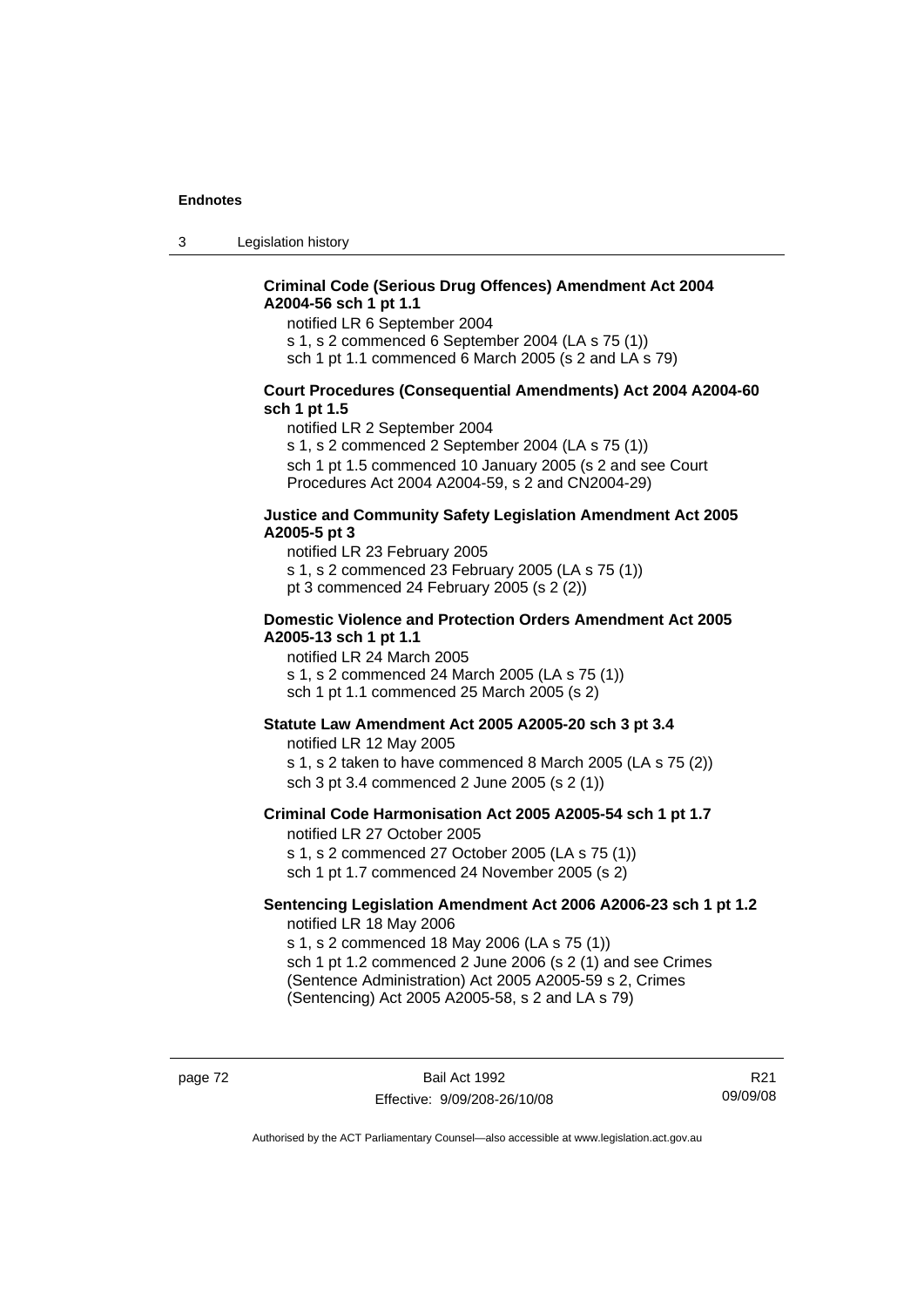## **Justice and Community Safety Legislation Amendment Act 2006 A2006-40 sch 2 pt 2.6**

notified LR 28 September 2006

s 1, s 2 commenced 28 September 2006 (LA s 75 (1)) sch 2 pt 2.6 commenced 29 September 2006 (s 2 (1))

### **Justice and Community Safety Legislation Amendment Act 2008 A2008-7 sch 1 pt 1.3**

notified LR 16 April 2008 s 1, s 2 commenced 16 April 2008 (LA s 75 (1)) sch 1 pt 1.3 commenced 7 May 2008 (s 2)

## **Children and Young People (Consequential Amendments) Act 2008 A2008-20 sch 2 pt 2.1, sch 3 pt 3.2, sch 4 pt 4.1**

notified LR 17 July 2008 s 1, s 2 commenced 17 July 2008 (LA s 75 (1)) s 3 commenced 18 July 2008 (s 2 (1)) sch 2 pt 2.1 commenced 9 September 2008 (s 2 (3) and see Children and Young People Act 2008 A2008-19, s 2 and CN2008-13) sch 3 pt 3.2 commences 27 October 2008 (s 2 (4) and see Children and Young People Act 2008 A2008-19, s 2 and CN2008-13) sch 4 pt 4.1 commences 27 February 2009 (s 2 (5) and see Children and Young People Act 2008 A2008-19, s 2 and CN2008-13)

## **Medicines, Poisons and Therapeutic Goods Act 2008 A2008-26 sch 2 pt 2.2**

notified LR 14 August 2008

s 1, s 2 commenced 14 August 2008 (LA s 75 (1))

sch 2 pt 2.2 awaiting commencement (s 2)

*Note* default commencement under LA s 79: 14 February 2009

#### **ACT Civil and Administrative Tribunal Legislation Amendment Act 2008 A2008-36 sch 1 pt 1.6**

notified LR 4 September 2008

s 1, s 2 commenced 4 September 2008 (LA s 75 (1))

sch 1 pt 1.6 commences on the commencement of ACT Civil and Administrative Tribunal Act 2008 A2008-35 s 6 (s 2 (1))

*Note* default commencement under A2008-35: 4 September 2010

page 73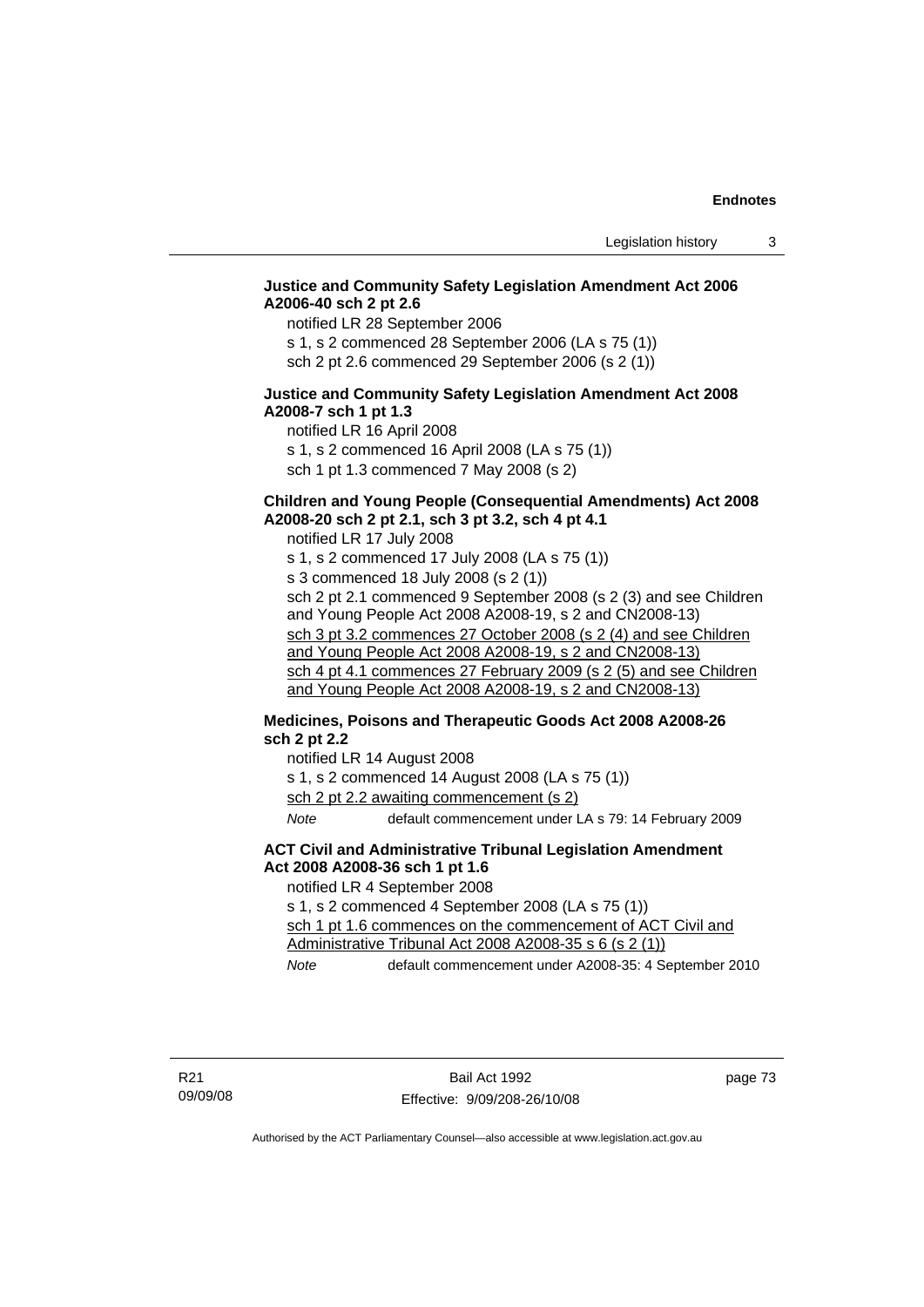| Amendment history<br>4 |  |
|------------------------|--|
|------------------------|--|

# **4 Amendment history**

| Name of Act<br>s 1       | sub A2004-14 amdt 1.1                                                                                                                                                                                                                                                                                                                                                                                                                                                                                                                                                                                                                                                                                                                                                                                                                                                                                                                                                                                                                                                                                                                                                                                                            |
|--------------------------|----------------------------------------------------------------------------------------------------------------------------------------------------------------------------------------------------------------------------------------------------------------------------------------------------------------------------------------------------------------------------------------------------------------------------------------------------------------------------------------------------------------------------------------------------------------------------------------------------------------------------------------------------------------------------------------------------------------------------------------------------------------------------------------------------------------------------------------------------------------------------------------------------------------------------------------------------------------------------------------------------------------------------------------------------------------------------------------------------------------------------------------------------------------------------------------------------------------------------------|
| <b>Dictionary</b><br>s 2 | om 2001 No 44 amdt 1.316<br>ins A2004-14 amdt 1.1<br>am A2005-13 amdt 1.1; A2006-23 amdt 1.4                                                                                                                                                                                                                                                                                                                                                                                                                                                                                                                                                                                                                                                                                                                                                                                                                                                                                                                                                                                                                                                                                                                                     |
| <b>Notes</b>             |                                                                                                                                                                                                                                                                                                                                                                                                                                                                                                                                                                                                                                                                                                                                                                                                                                                                                                                                                                                                                                                                                                                                                                                                                                  |
| s 3                      | (prev s 3) am 1994 No 73 s 4; s (2) pars renum R6 LA;<br>A2004-14 s 4<br>def <i>appeal</i> om A2004-14 amdt 1.1<br>def <i>applicable bail criteria</i> ins 2001 No 25 s 4<br>am 2001 No 60 s 4<br>om A2004-14 amdt 1.1<br>def <i>authorised officer</i> sub 2001 No 25 s 5<br>om A2004-14 amdt 1.1<br>def <b>bail</b> om A2004-14 amdt 1.1<br>def <b>bail condition</b> om A2004-14 amdt 1.1<br>def bail undertaking om 1994 No 73 s 4<br>def <i>child</i> sub 1997 No 22 s 4<br>om A2004-14 amdt 1.1<br>def <i>clerk</i> om A2004-14 amdt 1.1<br>def <i>court</i> om A2004-14 amdt 1.1<br>def <i>Crimes Act</i> om R3 LRA<br>def de facto spouse ins 1997 No 22 s 4<br>om A2003-14 amdt 1.4<br>def domestic violence offence sub 1997 No 22 s 4; 1998<br>No 39 s 4<br>am 1999 No 79 sch 3<br>sub 2001 No 90 amdt 1.1<br>par (e) exp 27 March 2002 (see s 60)<br>am 2002 No 11 amdt 2.5; pars renum R7 LA (see 2002<br>No 11 amdt 2.6); 2002 No 51 amdt 1.1<br>om A2004-14 amdt 1.1<br>def <i>harm</i> ins 1994 No 84 s 4<br>om A2004-14 amdt 1.1<br>def <i>household member</i> ins 1997 No 22 s 4<br>om 2001 No 90 amdt 1.2<br>def judge om A2004-14 amdt 1.1<br>def <i>offence</i> sub 1994 No 73 s 4<br>om A2004-14 amdt 1.1 |
|                          | def outstanding ins 2001 No 60 s 5                                                                                                                                                                                                                                                                                                                                                                                                                                                                                                                                                                                                                                                                                                                                                                                                                                                                                                                                                                                                                                                                                                                                                                                               |
|                          | om A2004-14 amdt 1.1<br>def <i>pending</i> ins 2001 No 60 s 5<br>om A2004-14 amdt 1.1                                                                                                                                                                                                                                                                                                                                                                                                                                                                                                                                                                                                                                                                                                                                                                                                                                                                                                                                                                                                                                                                                                                                            |
|                          |                                                                                                                                                                                                                                                                                                                                                                                                                                                                                                                                                                                                                                                                                                                                                                                                                                                                                                                                                                                                                                                                                                                                                                                                                                  |

page 74 Bail Act 1992 Effective: 9/09/208-26/10/08

R21 09/09/08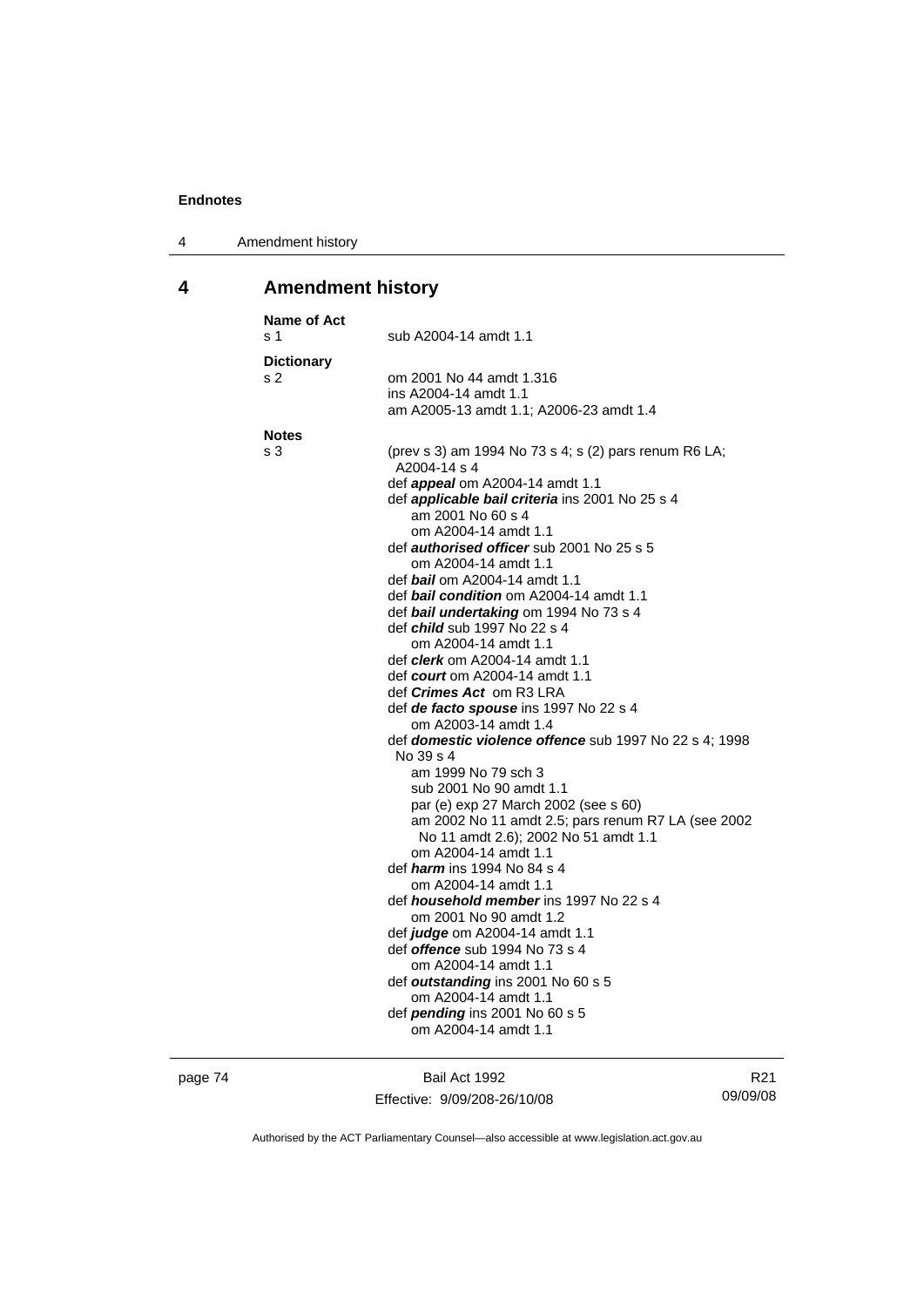def *relative* ins 1997 No 22 s 4 sub 2001 No 90 amdt 1.3 am A2003-14 amdt 1.5 om A2004-14 amdt 1.1 def *relevant person* ins 2001 No 90 amdt 1.4 am A2003-14 amdt 1.6, amdt 1.7 om A2004-14 amdt 1.1 def *remand centre* om A2004-14 amdt 1.1 def *serious offence* ins 2001 No 25 s 6 sub 2001 No 60 s 6 om A2004-14 amdt 1.1 def *spouse* ins 1997 No 22 s 4 (b) om A2003-14 amdt 1.8 def *undertaking to appear* om A2004-14 amdt 1.1 def *victim* ins 1994 No 84 s 4 om A2004-14 amdt 1.1 pres s 3 sub A2004-14 amdt 1.1 **Offences against Act—application of Criminal Code etc**  s 3A ins A2005-54 amdt 1.44 **Act applies to children**  am R3 LRA sub A2004-14 amdt 1.2 **Availability of bail**  pt 2 hdg sub A2004-14 s 5 **When bail may be granted and rights following div 2.1 hdg ins A2004-14 s 5**  $ins$  A2004-14 s 5 **When may bail be granted?**  s 5 am 2001 No 25 s 7 sub A2004-14 s 5 **Rights following grant of bail**  s 6 sub A2004-14 s 5 **Presumption for bail**  div 2.2 hdg ins A2004-14 s 5 **Div 2.2 subject to div 2.3 and div 2.4** s 7 am 1992 No 75 s 4; 1994 No 73 s 5; 1997 No 22 s 5; 1998 No 39 s 5; 2001 No 90 amdt 1.5 sub A2004-14 s 5 **Bail following arrest for breach of peace** s 7A ins 1994 No 73 s 6 sub 2001 No 90 amdt 1.6 om A2004-14 s 5

R21 09/09/08

Bail Act 1992 Effective: 9/09/208-26/10/08 page 75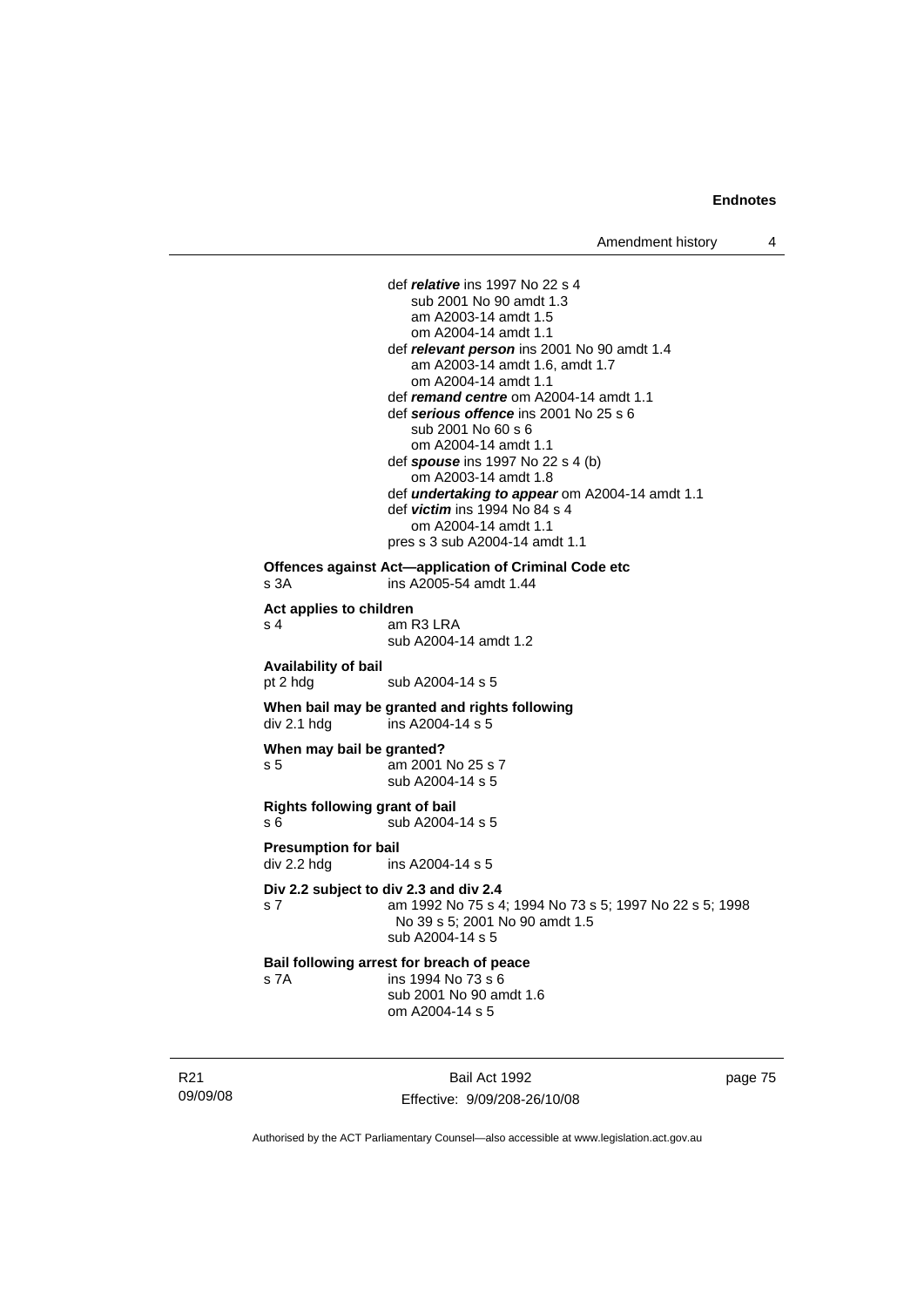4 Amendment history page 76 Bail Act 1992 Effective: 9/09/208-26/10/08 R21 09/09/08 **Entitlement to bail—certain minor offences etc** s 8 sub 1994 No 73 s 6 am 1997 No 22 s 6; 2001 No 25 s 8, s 9; 2001 No 60 s 7 sub 2001 No 90 amdt 1.6; A2004-14 s 5 am A2006-40 amdt 2.59 **Entitlement to bail—breach of sentence obligations** s 8A ins 1997 No 22 s 7 am 1998 No 39 s 6; 2001 No 25 s 1 sub 2001 No 90 amdt 1.6; A2004-14 s 5; A2006-23 amdt 1.5 (3)-(5) exp 2 June 2009 (s 8A (5) (LA s 88 declaration applies)) **Entitlement to bail—custody relating to sentence administration board hearings** s 8B ins A2006-23 amdt 1.5 **Limitations on entitlement to bail**  s 9 hdg sub 2001 No 25 s 11 s 9 sub 2001 No 54 amdt 2.2; A2004-14 s 5 **Entitlement to bail—offences other than minor offences**  s 9A hdg sub 2001 No 60 s 8 s 9A ins 2001 No 25 s 12 am 2001 No 60 s 9, s 10 (7), (8) exp 24 September 2003 (s 9A (8)) sub A2004-14 s 5 **No presumption for bail**  div 2.3 hdg ins A2004-14 s 5 **Div 2.2 not to apply to certain offences**   $\frac{1}{2}$  ins A2004-14 s 5 am A2005-13 amdt 1.2 **Presumption against bail**  div 2.4 hdg ins A2004-14 s 5 **Bail for murder and certain serious drug offences**  s 9C hdg sub A2004-56 amdt 1.1<br>s 9C ins A2004-14 s 5 ins A2004-14 s 5 am A2004-56 amdt 1.2 **Bail for serious offence committed while charge for another pending or outstanding**   $ins A2004-14 s 5$  am A2004-15 amdt 3.1; A2006-23 amdt 1.6; A2008-20 amdt 4.1 **Bail for person sentenced to imprisonment**  s 9E ins A2004-14 s 5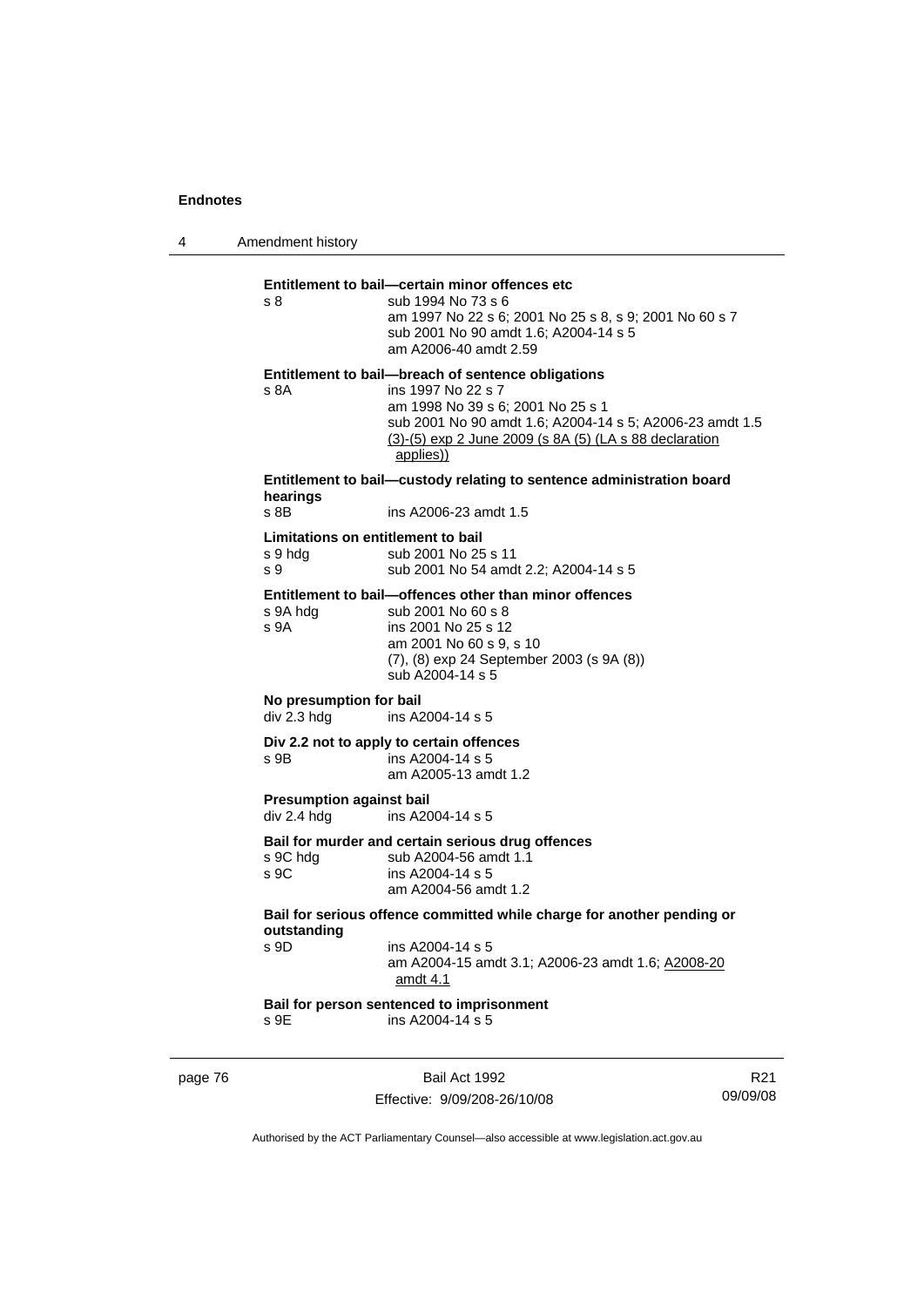| Domestic violence offence-bail by authorised officer<br>ins A2004-14 s 5<br>s 9F |                                                                                                                                                                                     |  |
|----------------------------------------------------------------------------------|-------------------------------------------------------------------------------------------------------------------------------------------------------------------------------------|--|
|                                                                                  | am A2005-13 amdt 1.3                                                                                                                                                                |  |
| s 9G                                                                             | Special or exceptional circumstances<br>ins A2004-14 s 5<br>am A2004-15 amdt 3.2                                                                                                    |  |
| Dispensing with bail                                                             |                                                                                                                                                                                     |  |
| s 10                                                                             | am 1994 No 73 s 7; 2001 No 25 s 13; 2001 No 60 s 11;<br>A2004-14 s 6                                                                                                                |  |
| Deciding bail after charge laid<br>s 13                                          | am 1994 No 73 s 8; 1997 No 22 s 8; 2001 No 25 s 14;<br>A2005-20 amdt 3.14                                                                                                           |  |
| s 14                                                                             | Grant of bail by authorised officers<br>am A2004-14 s 7                                                                                                                             |  |
| s 15                                                                             | Deciding of questions of bail by authorised officers<br>am 1997 No 22 s 9; 2001 No 25 s 15; A2004-14 s 8                                                                            |  |
| s 16                                                                             | Notification of decision of authorised officer<br>am 1994 No 73 s 9; 1997 No 22 s 10; 2001 No 90 amdt 1.7;<br>ss renum R6 LA (see also 2001 No 90 amdt 1.8); A2005-13<br>amdt $1.4$ |  |
| s 19                                                                             | General provisions relating to court bail<br>am 1997 No 22 sch 2; am 1997 No 96 sch 1; A2004-14 s 9                                                                                 |  |
| s 20                                                                             | Limitations on power of magistrate<br>sub A2004-14 s 10                                                                                                                             |  |
| s 21                                                                             | Bail in relation to several offences<br>am 1997 No 22 s 11 and sch 2                                                                                                                |  |
| Criteria for granting bail to adults<br>s 22                                     | am 1994 No 84 s 5; 1997 No 22 s 11<br>sub A2004-14 s 11                                                                                                                             |  |
| s 23                                                                             | Criteria for granting bail to children<br>am 1997 No 22 s 12; 1999 No 64 sch 2<br>sub A2004-14 s 11<br>am A2008-20 amdt 2.1, amdt 4.2                                               |  |
| s 23A                                                                            | Victim's concern about need for protection<br>ins 1994 No 84 s 6<br>am 1997 No 22 s 13<br>sub A2004-14 s 11                                                                         |  |
| pt 5 hdg                                                                         | Bail conditions and undertakings to appear<br>sub 1994 No 73 s 10                                                                                                                   |  |
|                                                                                  |                                                                                                                                                                                     |  |

R21 09/09/08

Bail Act 1992 Effective: 9/09/208-26/10/08 page 77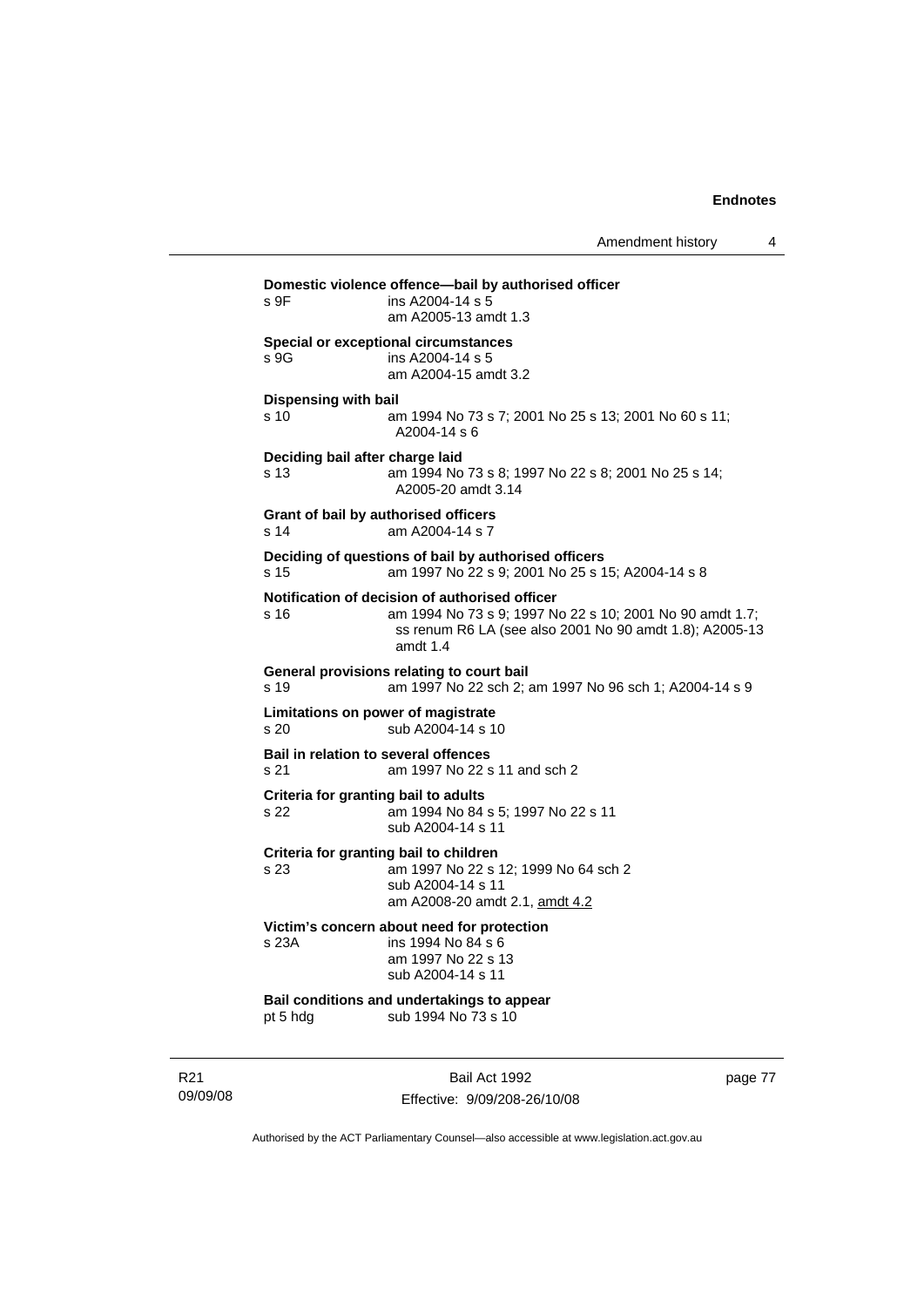| s 25                                        | Conditions on which bail may be granted to adults<br>am 1994 No 73 s 11; am 1994 No 84 s 7; 2001 No 44<br>amdt 1.317; 2001 No 90 amdt 1.9; ss renum R6 LA;<br>A2004-14 s 12, s 13, s 15, s 16; pars renum R11 LA<br>(see A2004-14 s 14); ss renum R11 LA (see A2004-14 s 17);<br>A2006-23 amdt 1.7; A2008-36 amdt 1.58 |
|---------------------------------------------|------------------------------------------------------------------------------------------------------------------------------------------------------------------------------------------------------------------------------------------------------------------------------------------------------------------------|
| s 25A                                       | Supervision condition when offence committed as young person<br>ins A2008-20 amdt 4.3                                                                                                                                                                                                                                  |
| s 26                                        | Conditions on which bail may be granted to children<br>am 1999 No 64 sch 2; A2004-14 s 18, s 19; ss renum R11 LA<br>(see A2004-14 s 20); A2008-20 amdt 2.2, amdt 2.3, amdt 4.4                                                                                                                                         |
| s 27                                        | Recording of certain bail decisions<br>am 1997 No 22 sch 2                                                                                                                                                                                                                                                             |
| Notice to victim of bail decisions<br>s 27A | ins 1994 No 84 s 8<br>om A2004-14 s 21                                                                                                                                                                                                                                                                                 |
| <b>Undertakings to appear</b><br>s 28       | am 2001 No 44 amdt 1.318<br>sub A2004-14 s 22                                                                                                                                                                                                                                                                          |
| s 29                                        | Undertakings in respect of more than 1 offence<br>om 1994 No 73 s 12                                                                                                                                                                                                                                                   |
| s 30                                        | Accused person may be excused from attendance before court<br>am 1997 No 96 sch 1; 2001 No 44 amdt 1.319; A2004-14<br>amdt 1.3, amdt 1.4; ss renum R11 LA (see A2004-14<br>amdt 1.5)                                                                                                                                   |
| <b>Bail requirements</b>                    |                                                                                                                                                                                                                                                                                                                        |
| s 31                                        | am 1994 No 73 s 13<br>sub A2004-14 s 23<br>am A2006-23 amdt 1.8; A2008-7 amdt 1.21                                                                                                                                                                                                                                     |
| s 32                                        | Acceptable people and security for bail<br>am 1994 No 73 s 14; ss renum R6 LA<br>sub A2004-14 s 23                                                                                                                                                                                                                     |
| s 33                                        | <b>Continuation of bail and undertakings</b><br>am 1994 No 73 s 15; 1997 No 22 sch 2; ss renum R6 LA;<br>A2004-14 s 24, s 25                                                                                                                                                                                           |
| s 34                                        | Written notice of conditions of bail<br>am 1997 No 22 sch 2; 2001 No 44 amdt 1.320                                                                                                                                                                                                                                     |
| s 35                                        | Warning to person making acknowledgment<br>om A2004-14 s 26                                                                                                                                                                                                                                                            |

page 78 Bail Act 1992 Effective: 9/09/208-26/10/08

R21 09/09/08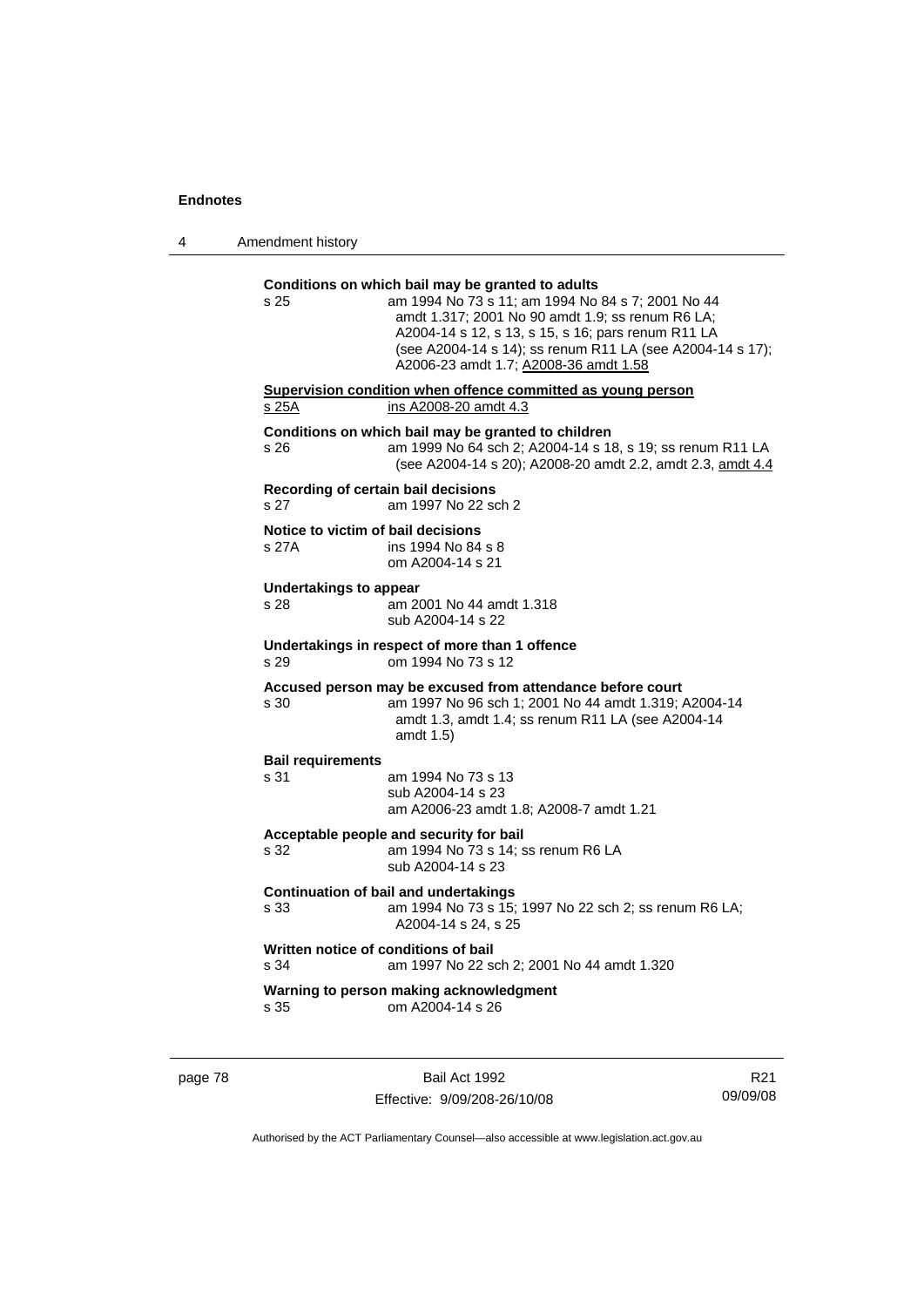| Discharge of surety<br>s 36                         | am 1994 No 73 s 16<br>sub A2004-14 s 27                                                                                      |
|-----------------------------------------------------|------------------------------------------------------------------------------------------------------------------------------|
| s 37                                                | <b>Payment of amounts to Territory</b><br>sub A2004-14 s 28<br>am A2004-60 amdt 1.16                                         |
| div 6.1 hdg                                         | Review of decisions by authorised officers<br>(prev pt 6 div 1 hdg) renum R4                                                 |
| Review by authorised officers<br>s 38               | am 1997 No 22 sch 2                                                                                                          |
| s 39                                                | <b>Expiry-Motor Traffic Act reference</b><br>renum as s 60 R5 LA                                                             |
| <b>Review of decisions by courts</b><br>div 6.2 hdg | (prev pt 6 div 2 hdg) renum R4 LA                                                                                            |
| $s$ 41 $A$                                          | Court may review on its own initiative<br>ins A2004-14 s 29                                                                  |
| s 42                                                | Power of Magistrates Court to review<br>sub A2004-14 s 30; A2005-5 s 6                                                       |
| s 43                                                | <b>Power of Supreme Court to review</b><br>am A2004-14 s 31, s 32; ss renum R11 LA; A2005-5 s 8 (and<br>see s 7)             |
| s <sub>44</sub>                                     | General limitation on power of court to review<br>om A2004-14 s 33                                                           |
| <b>Miscellaneous</b><br>div 6.3 hdg                 | orig pt 6 div 3 hdg ins 1994 No 84 s 9<br>(prev pt 6 div 3 hdg) renum R4 LA<br>om A2004-14 s 34                              |
| s 46A                                               | Notice to victim of bail decisions<br>ins 1994 No 84 s 9<br>om A2004-14 s 34                                                 |
| s 47                                                | Giving information relating to bail<br>am 1994 No 73 s 17; 2001 No 44 amdt 1.321                                             |
| s 47A                                               | Notice to victim of bail decisions<br>ins A2004-14 s 35; ss renum R11 LA<br>am A2005-13 amdt 1.5                             |
| $s$ 48                                              | Notification to court that bail condition not satisfied<br>am 1994 No 73 s 18; 2001 No 44 amdt 1.322; A2006-23<br>amdt $1.9$ |

R21 09/09/08

Bail Act 1992 Effective: 9/09/208-26/10/08 page 79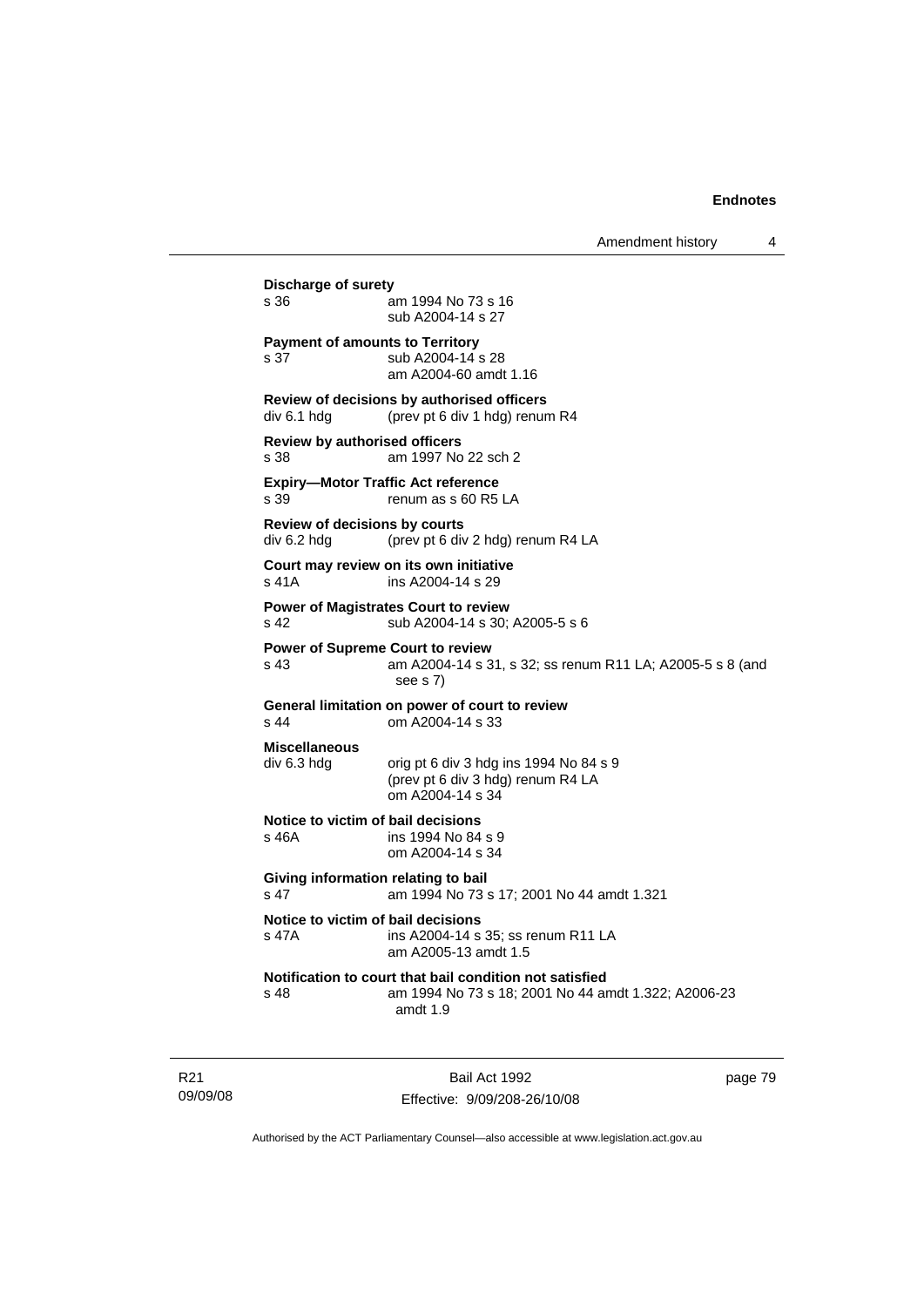4 Amendment history

**Failure to answer bail**<br>s 49 am am 1994 No 73 s 19: 1994 No 81 sch sub 2001 No 25 s 16; A2005-54 amdt 1.45 **False statements in acknowledgments** s 50 am 1994 No 81 sch om A2004-14 s 36 **Indemnification of sureties** s 51 am 1994 No 81 sch sub A2005-54 amdt 1.46 **Apprehension of person admitted to bail** s 53 om 1994 No 75 sch 3 **Power of court where person apprehended** s 54 om 1994 No 75 sch 3 **No right of surety to arrest** s 56 am 1994 No 73 s 20 sub A2004-14 s 37 **Arrest without warrant of person on bail** s 56A ins A2004-14 s 28 **Arrest for breach of condition by person outside ACT** ins A2004-14 s 28 **Act to prevail**  s 57 am A2004-14 amdt 1.6, amdt 1.7 **Abolition of inherent power of bail** s 57AA ins 1996 No 81 s 7 **Form of certain instruments** s 57A ins 1994 No 73 s 21 om 2001 No 44 amdt 1.323 **Approved forms**  s 58 sub 2001 No 44 amdt 1.323 am A2004-14 s 39 **Regulation-making power**   $\overline{5}$  ins 2001 No 44 amdt 1.323 am A2004-14 s 40, s 41 **Transitional** pt 8 hdg ins 1999 No 79 sch 3 om R6 LA

page 80 Bail Act 1992 Effective: 9/09/208-26/10/08

R21 09/09/08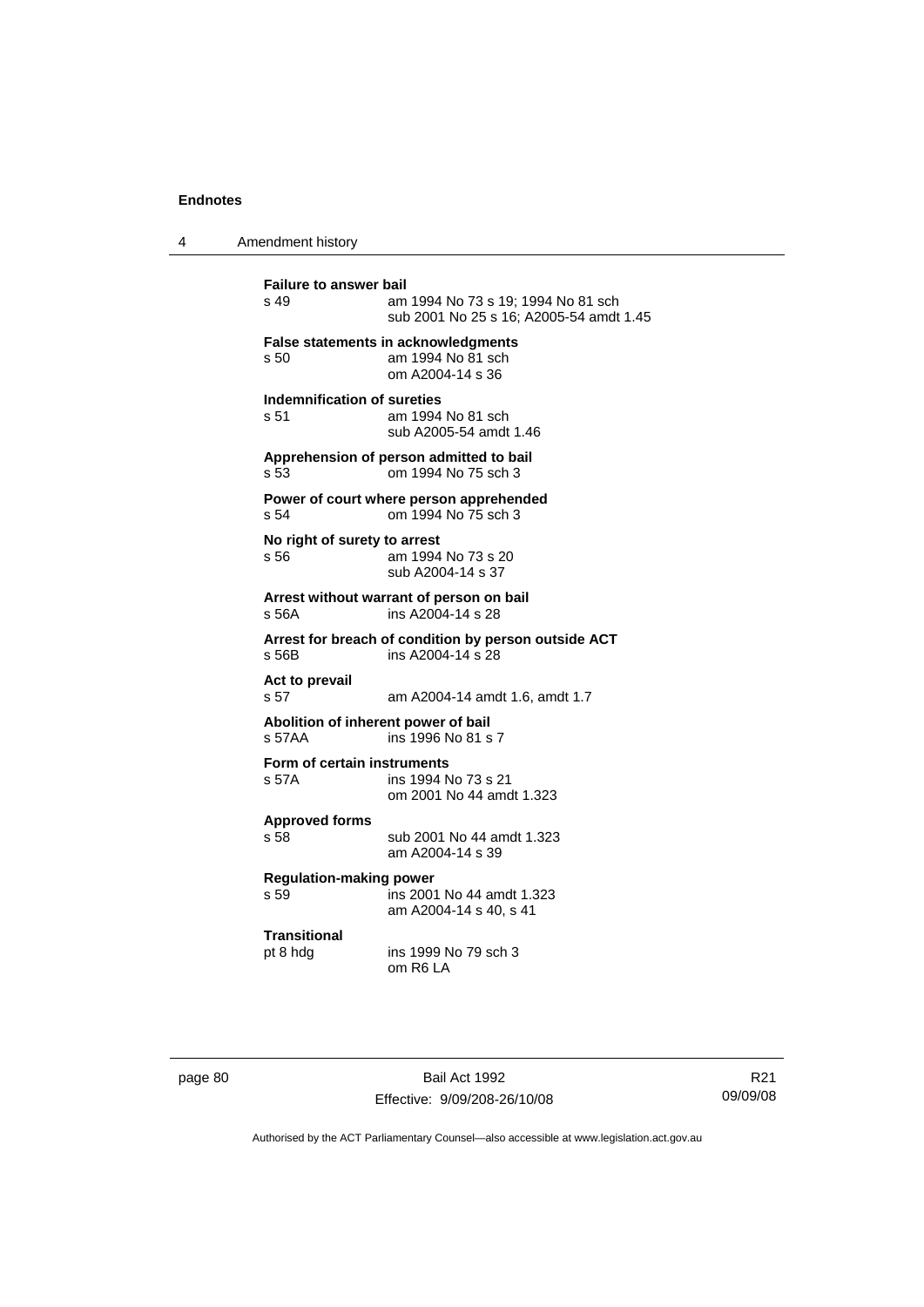**Expiry—Motor Traffic Act reference** s 60 (prev s 39) ins 1999 No 79 sch 3 sub 2001 No 90 amdt 1.10 as s 59 renum R5 LA exp 27 March 2002 (see s 60) **Domestic violence offences against the** *Crimes Act 1900* sch 1 ins 1997 No 22 s 14 am 1998 No 39 s 7 sub 2001 No 90 amdt 1.11 am 2002 No 51 amdt 1.2 sub A2004-14 s 43 am A2004-14 s 44; A2004-15 amdt 3.3, amdt 3.4; pts renum R11 LA (see A2004-15 amdt 3.5); items renum R11 LA; A2004-56 amdt 1.3, amdt 1.4; items renum R14 LA; A2008-26 amdt 2.2, amdt 2.3 **Dictionary**  dict ins A2004-14 amdt 1.8 am A2006-23 amdts 1.10-1.12; A2008-36 amdt 1.59, amdt 1.60 def *accused person* ins A2004-14 s 42 am A2006-23 amdt 1.13 def *appeal* ins A2004-14 amdt 1.8 def *applicable bail criteria* ins A2004-14 amdt 1.8 def *authorised officer* ins A2004-14 amdt 1.8 def *bail* ins A2004-14 amdt 1.8 def *bail condition* ins A2004-14 amdt 1.8 def *child* ins A2004-14 amdt 1.8 def *court* ins A2004-14 amdt 1.8 def *domestic violence offence* ins A2004-14 amdt 1.8 sub A2005-13 amdt 1.6 def *grant* ins A2004-14 amdt 1.8 def *offence* ins A2004-14 amdt 1.8 am A2006-23 amdt 1.14 def *parental responsibility* ins A2005-13 amdt 1.7 sub A2006-23 amdt 1.15; A2008-20 amdt 3.3 def *relevant person* ins A2004-14 amdt 1.8 om A2005-13 amdt 1.8 def *surety* ins A2004-14 amdt 1.8 def *undertaking to appear* ins A2004-14 amdt 1.8 def *victim* ins A2004-14 amdt 1.8

Bail Act 1992 Effective: 9/09/208-26/10/08 page 81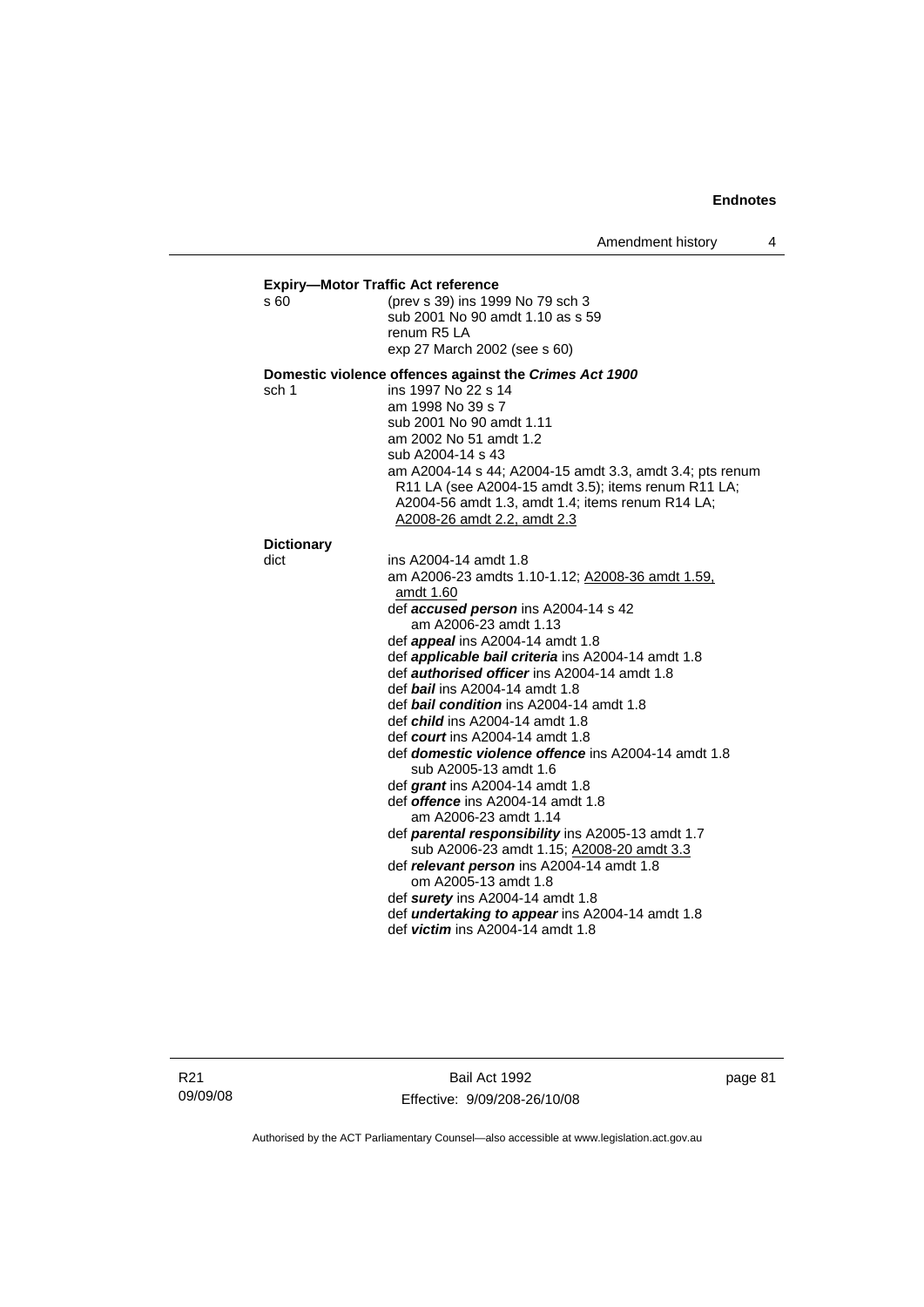5 Earlier republications

## **5 Earlier republications**

Some earlier republications were not numbered. The number in column 1 refers to the publication order.

Since 12 September 2001 every authorised republication has been published in electronic pdf format on the ACT legislation register. A selection of authorised republications have also been published in printed format. These republications are marked with an asterisk (\*) in column 1. Electronic and printed versions of an authorised republication are identical.

| <b>Republication No</b> | <b>Amendments to</b>  | <b>Republication date</b> |
|-------------------------|-----------------------|---------------------------|
| 1                       | Act 1994 No 84        | 29 February 1996          |
| 2                       | Act 1996 No 81        | 1 January 1997            |
| 3                       | Act 1998 No 39        | 31 January 1999           |
| 4                       | Act 2001 No 54        | 12 September 2001         |
| 5                       | <u>Act 2001 No 90</u> | 12 October 2001           |
| 6                       | Act 2001 No 90        | 27 March 2002             |
| $7^*$                   | Act 2002 No 11        | 28 May 2002               |
| 8                       | Act 2002 No 51        | 1 January 2003            |
| 9                       | A2003-14              | 28 March 2003             |
| 10                      | A2003-14              | 25 September 2003         |
| 11                      | A2004-15              | 26 June 2004              |
| 12                      | A2004-60              | 10 January 2005           |
| 13                      | A2005-5               | 24 February 2005          |
| 14                      | A2005-5               | 6 March 2005              |
| 15                      | A2005-13              | 25 March 2005             |
| $16*$                   | A2005-20              | 2 June 2005               |
| 17                      | A2005-54              | 24 November 2005          |
| 18                      | A2006-23              | 2 June 2006               |
| 19                      | A2006-40              | 29 September 2006         |
| 20                      | A2008-7               | 7 May 2008                |

page 82 Bail Act 1992 Effective: 9/09/208-26/10/08

R21 09/09/08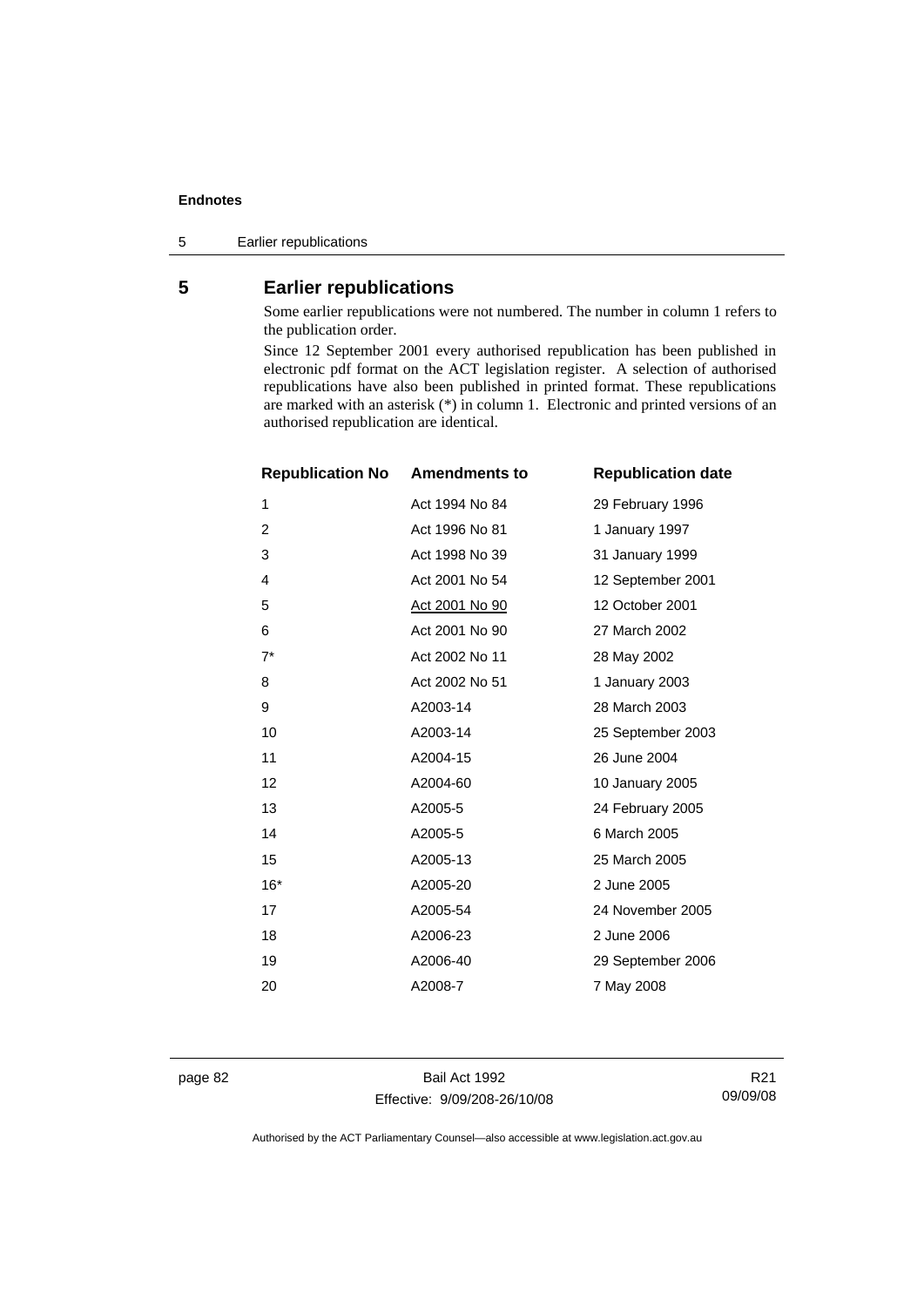### **6 Uncommenced amendments**

The following amendments have not been included in this republication because they were uncommenced at the republication date:

 **Children and Young People (Consequential Amendments) Act 2008 A2008-20 sch 3 pt 3.2, sch 4 pt 4.1** 

# **Part 3.2 Bail Act 1992**

## **[3.3] Dictionary, definition of** *parental responsibility*

*substitute* 

*parental responsibility*—a person has *parental responsibility* for a child or young person if the person has parental responsibility for the child or young person under the *Children and Young People Act 2008*.

*Note* Parental responsibility is dealt with in the *Children and Young People Act 2008*, div 1.3.2.

# **Part 4.1 Bail Act 1992**

# **[4.1] Section 9D (6), definition of** *outstanding***, note, 3rd dot point**

*omit* 

## **[4.2] Section 23 (1) (c)**

# *omit*

*Children and Young People Act 1999*, section 73 (Powers of court in relation to reports)

*substitute* 

*Court Procedures Act 2004*, section 74D (Court may order report about young person)

| R21      | Bail Act 1992                | page 83 |
|----------|------------------------------|---------|
| 09/09/08 | Effective: 9/09/208-26/10/08 |         |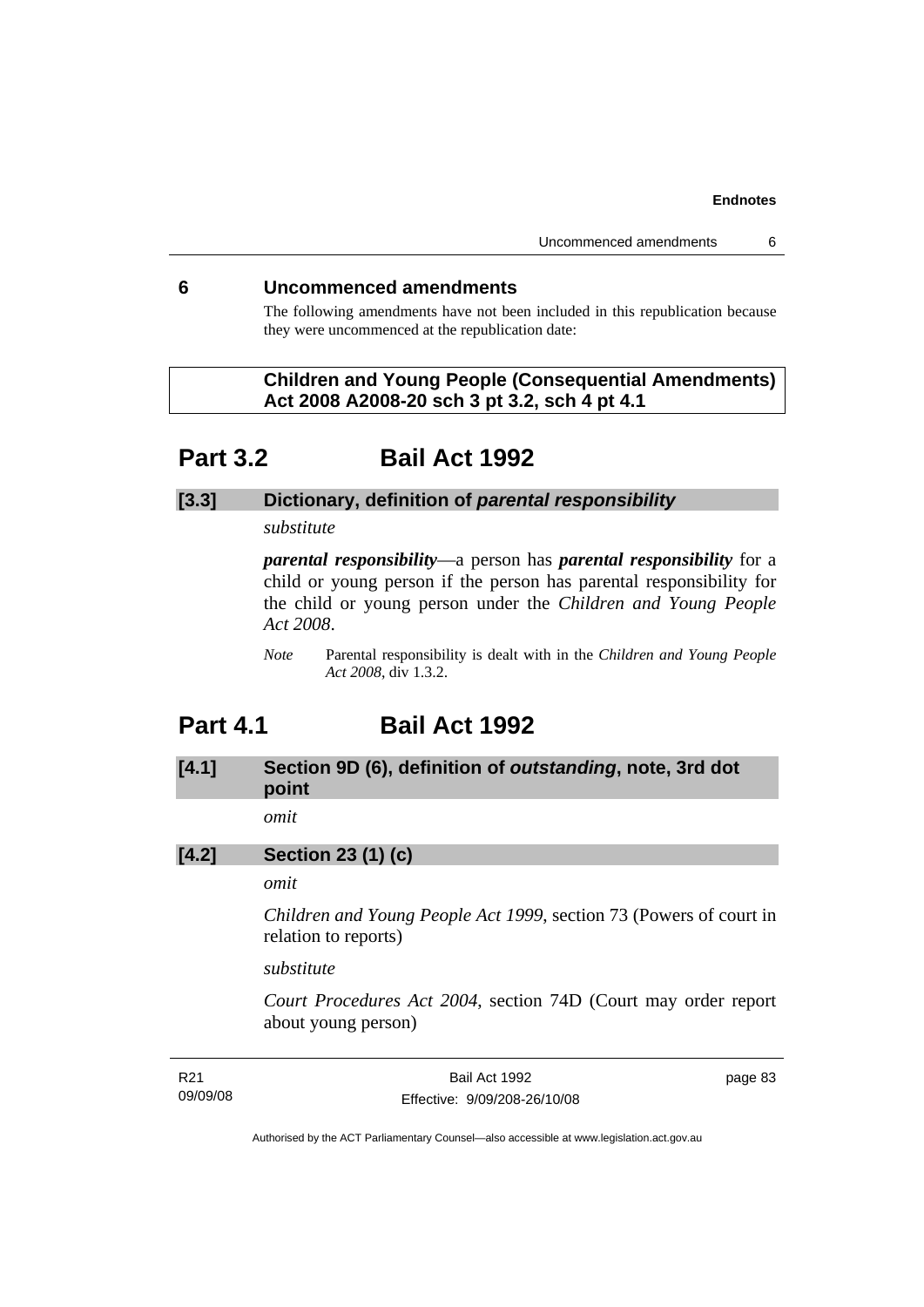6 Uncommenced amendments

| [4.3]<br><b>New section 25A</b> |
|---------------------------------|
|---------------------------------|

*insert* 

## **25A Supervision condition when offence committed as young person**

- (1) This section applies if—
	- (a) a condition is imposed on the grant of bail to an accused person under section 25 (4) (e); and
	- (b) the accused person is at least 18 years old but less than 21 years old; and
	- (c) the accused person was under 18 years old when the offence to which the grant of bail relates was committed.
- (2) The chief executive responsible for this Act and the chief executive responsible for the *Children and Young People Act 2008* must decide which of them is to be the responsible chief executive for matters relating to the supervision of the accused person.

# **[4.4] Section 26 (2) (a)**

*omit* 

*Children and Young People Act 1999*, chapter 6 (Young Offenders)

*substitute* 

*Children and Young People Act 2008*

# **Medicines, Poisons and Therapeutic Goods Act 2008 A2008-26 sch 2 pt 2.2**

# **Part 2.2 Bail Act 1992**

## **[2.2] Schedule 1, part 1.3**

*substitute* 

page 84 Bail Act 1992 Effective: 9/09/208-26/10/08

R21 09/09/08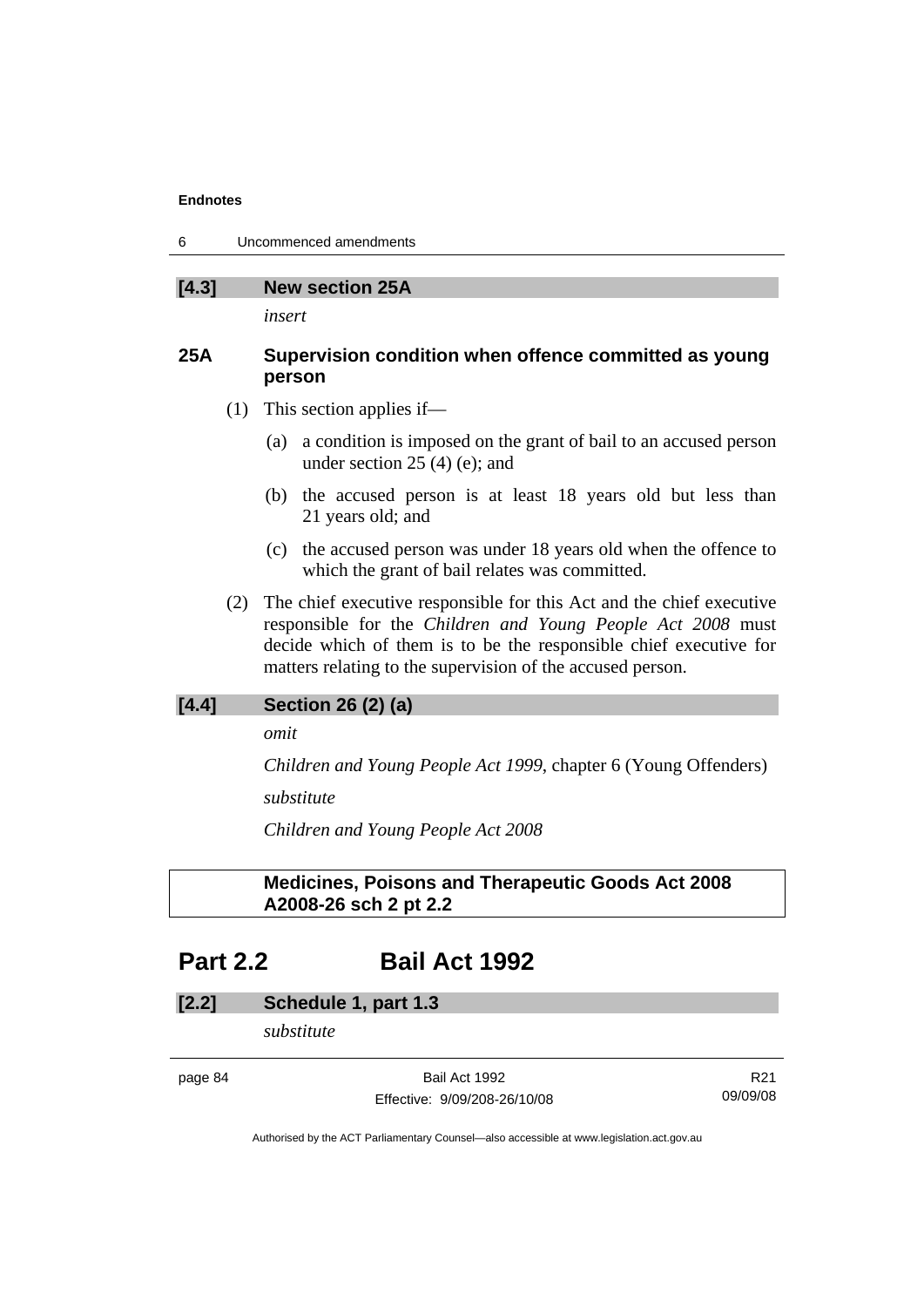# **Part 1.3 Offence against Drugs of Dependence Act 1989**

| column 1 | column 2  | column 3                                                          |
|----------|-----------|-------------------------------------------------------------------|
| item     | provision | description of offence                                            |
|          | 164       | sale, supply etc of drug of dependence or<br>prohibited substance |

# **Part 1.3A Offences against Medicines, Poisons and Therapeutic Goods Act 2008**

| column 1<br>item | column 2<br>provision | column 3<br>description of offence                            |
|------------------|-----------------------|---------------------------------------------------------------|
|                  | 26                    | supply of controlled medicine or prohibited<br>substance      |
|                  | 33                    | manufacture of controlled medicine or<br>prohibited substance |
|                  |                       |                                                               |

## **[2.3] Schedule 1, parts 1.3A and 1.4**

*renumber as schedule 1, parts 1.4 and 1.5* 

# **ACT Civil and Administrative Tribunal Legislation Amendment Act 2008 A2008-36 sch 1 pt 1.6**

# **Part 1.6 Bail Act 1992**

# **[1.58] Sections 25 (4) (e), example 2 and 26 (2) (b), example 2**

## *substitute*

2 a direction to comply with a mental health assessment or treatment order made by the ACAT

| R21      | Bail Act 1992                | page 85 |
|----------|------------------------------|---------|
| 09/09/08 | Effective: 9/09/208-26/10/08 |         |